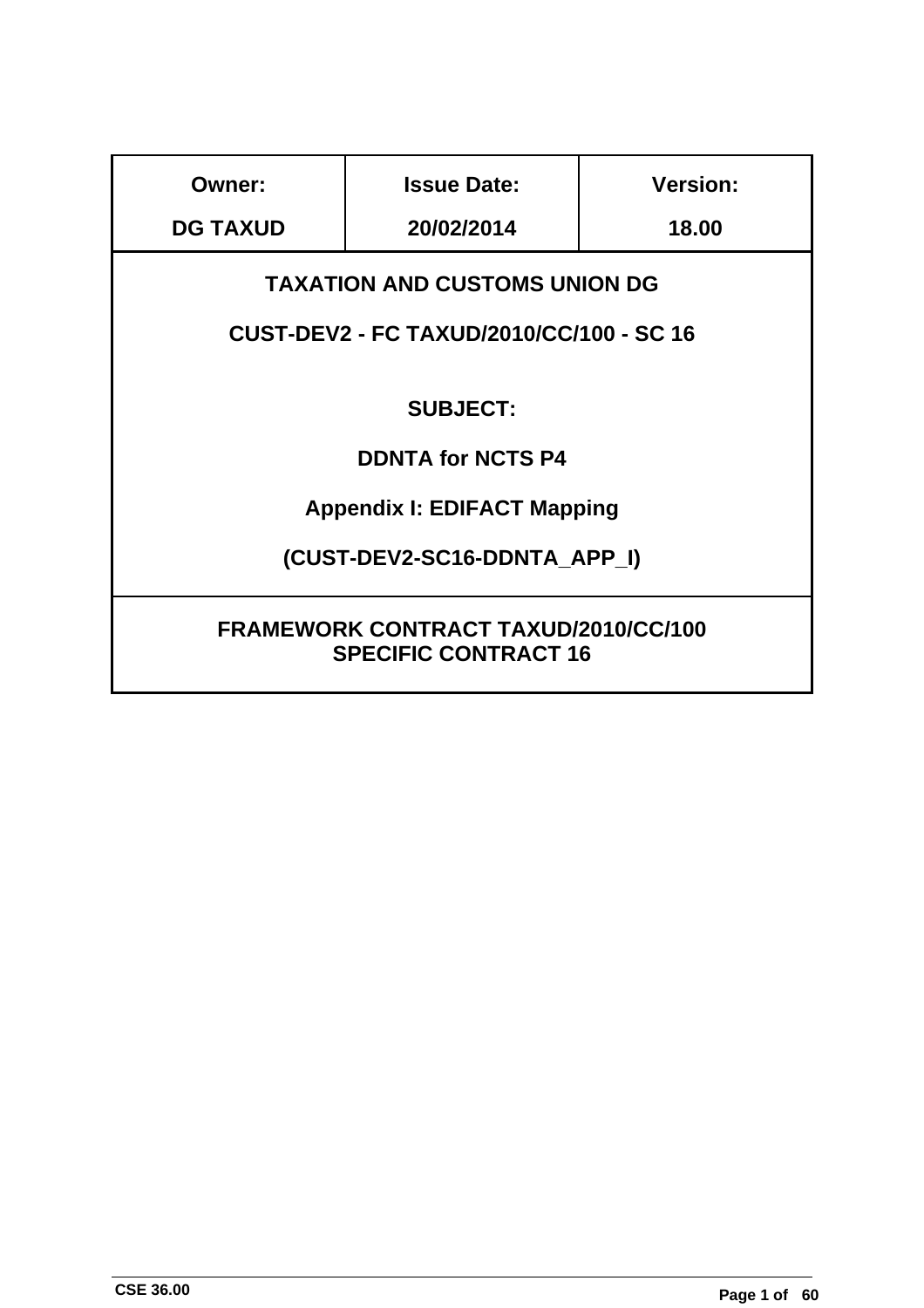#### **ALIGNED TO DDNA KEL 0.27**

**REF:CUST-DEV2-SC16-DDNTA\_APP\_I**

**Appendix I: EDIFACT Mapping**

**1. Introduction**

# **1. Introduction**

The Appendix I EDIFACT Mapping for NCTS P4 contains the EDIFACT mapping for all the Information Exchanges that are to be sent in EDIFACT-format in NCTS P4.It provides per EDIFACT

template used, the list of Data Groups and Data Items and the EDIFACT element to which they are mapped. It is in a way another representation of the EDIFACT Mapping as defined in Appendix H

of this DDNTA for NCTS P4).

# **Content of the Tables**

The tables contain the following columns:

| <b>Column name</b> | Description                                                                                                                                                                                |
|--------------------|--------------------------------------------------------------------------------------------------------------------------------------------------------------------------------------------|
| <b>SAD Box</b>     | The number and name of the corresponding box on the Single Administrative Document for this data item. This information is only shown for CUSDEC and<br><b>ICUSRES</b> correlation tables. |
| Message Element    | The full name of the data item, consisting of the data group name (full hierarchical name) to which the data item belongs and the name of the data item itself.                            |
| Data Type          | The format of the data item.                                                                                                                                                               |
| <b>Pos</b>         | The position of the EDIFACT-segment in the UNSM. This position refers to the branching diagram (DDNTA Appendix G).                                                                         |
| EDIFACT mapping    | The mapping information for a data item on a particular EDIFACT segment.                                                                                                                   |

# **Content of the report**

The report contains 6 message-related sections, namely:

- CONTRL

- CUSDEC

- CUSRES

- FUNACK (CUSRES functional errors)

- GESMES

- PARTTC (PARTIN modified)

# **DDNA KEL Alignment**

The specific Appendix is aligned to DDNA KEL V0.27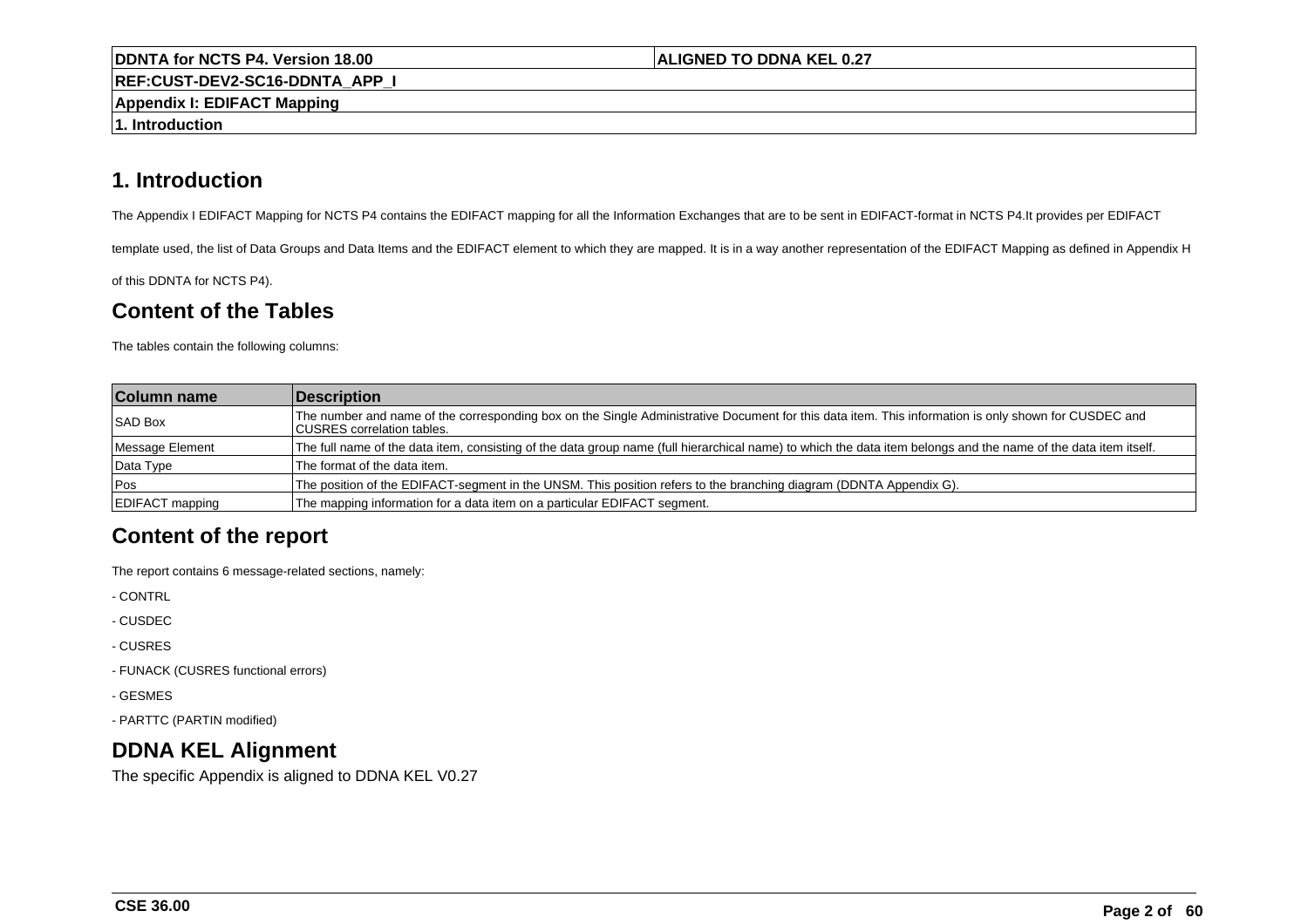# **ALIGNED TO DDNA KEL 0.27**

# **REF:CUST-DEV2-SC16-DDNTA\_APP\_I**

# **Appendix I: EDIFACT Mapping**

**1. Introduction**

| IE           | <b>REF</b> | <b>GESMES</b> | <b>PARTTC</b> |
|--------------|------------|---------------|---------------|
| <b>IE030</b> | IC COL COM |               |               |
| <b>IE031</b> | IC COL NAT |               |               |
| IE032        | C REF MOD  |               |               |

| IE           | <b>REF</b> | <b>CONTRL</b> | <b>CUSDEC</b> | <b>CUSRES</b> | <b>FUNACK</b> | <b>GESMES</b> | <b>PARTTC</b> | <b>XML</b> |
|--------------|------------|---------------|---------------|---------------|---------------|---------------|---------------|------------|
| <b>IE001</b> | C_AAR_SND  |               | X             |               |               |               |               |            |
| <b>IE002</b> | C_AAR_REQ  |               | $\mathsf X$   |               |               |               |               |            |
| <b>IE003</b> | C_AAR_RSP  |               | $\mathsf X$   |               |               |               |               |            |
| <b>IE004</b> | E_AMD_ACC  |               | $\mathsf X$   |               |               |               |               |            |
| <b>IE005</b> | E_AMD_REJ  |               |               |               | $\mathsf X$   |               |               |            |
| <b>IE006</b> | C_ARR_ADV  |               |               | $\mathsf X$   |               |               |               |            |
| <b>IE007</b> | E_ARR_NOT  |               | $\mathsf X$   |               |               |               |               |            |
| <b>IE008</b> | E_ARR_REJ  |               |               |               | $\mathsf X$   |               |               |            |
| <b>IE009</b> | E_CAN_DEC  |               |               | $\mathsf X$   |               |               |               |            |
| <b>IE010</b> | C_CAN_NOT  |               | X             |               |               |               |               |            |
| <b>IE011</b> | C_SGI_NOT  |               | X             |               |               |               |               |            |
| <b>IE012</b> | C_AAR_SPD  |               | $\mathsf X$   |               |               |               |               |            |
| <b>IE013</b> | E_DEC_AMD  |               | Χ             |               |               |               |               |            |
| <b>IE014</b> | E_DEC_CAN  |               | $\mathsf X$   |               |               |               |               |            |
| <b>IE015</b> | E_DEC_DAT  |               | $\mathsf X$   |               |               |               |               |            |
| <b>IE016</b> | E_DEC_REJ  |               |               |               | $\mathsf X$   |               |               |            |
| <b>IE017</b> | N_DEP_CON  |               | X             |               |               |               |               |            |
| <b>IE018</b> | C_DES_CON  |               | Χ             |               |               |               |               |            |
| <b>IE019</b> | E_DIS_SND  |               | X             |               |               |               |               |            |
| <b>IE020</b> | C_DIS_SOL  |               | $\mathsf X$   |               |               |               |               |            |
| IE021        | E_REJ_NOT  |               | Χ             |               |               |               |               |            |
| IE023        | E_GUA_NOT  |               | $\mathsf{X}$  |               |               |               |               |            |
| IE024        | C_FWD_ARR  |               |               | $\mathsf X$   |               |               |               |            |
| IE025        | E_GDS_REL  |               |               | $\mathsf X$   |               |               |               |            |
| IE026        | E_ACC_COD  |               |               |               |               |               |               |            |
| <b>IE027</b> | C_MVT_QUE  |               | $\mathsf X$   |               |               |               |               |            |
| <b>IE028</b> | E_MRN_ALL  |               |               | $\mathsf X$   |               |               |               |            |
| IE029        | E_REL_TRA  |               | $\mathsf{X}$  |               |               |               |               |            |
| <b>IE034</b> | C_GUA_QUE  |               |               |               |               |               |               |            |
| IE035        | E_REC_NOT  |               |               | $\mathsf X$   |               |               |               |            |
| <b>IE037</b> | C_GUA_RSP  |               |               |               |               |               |               |            |
| <b>IE038</b> | C_MVT_RSP  |               | $\mathsf X$   |               |               |               |               |            |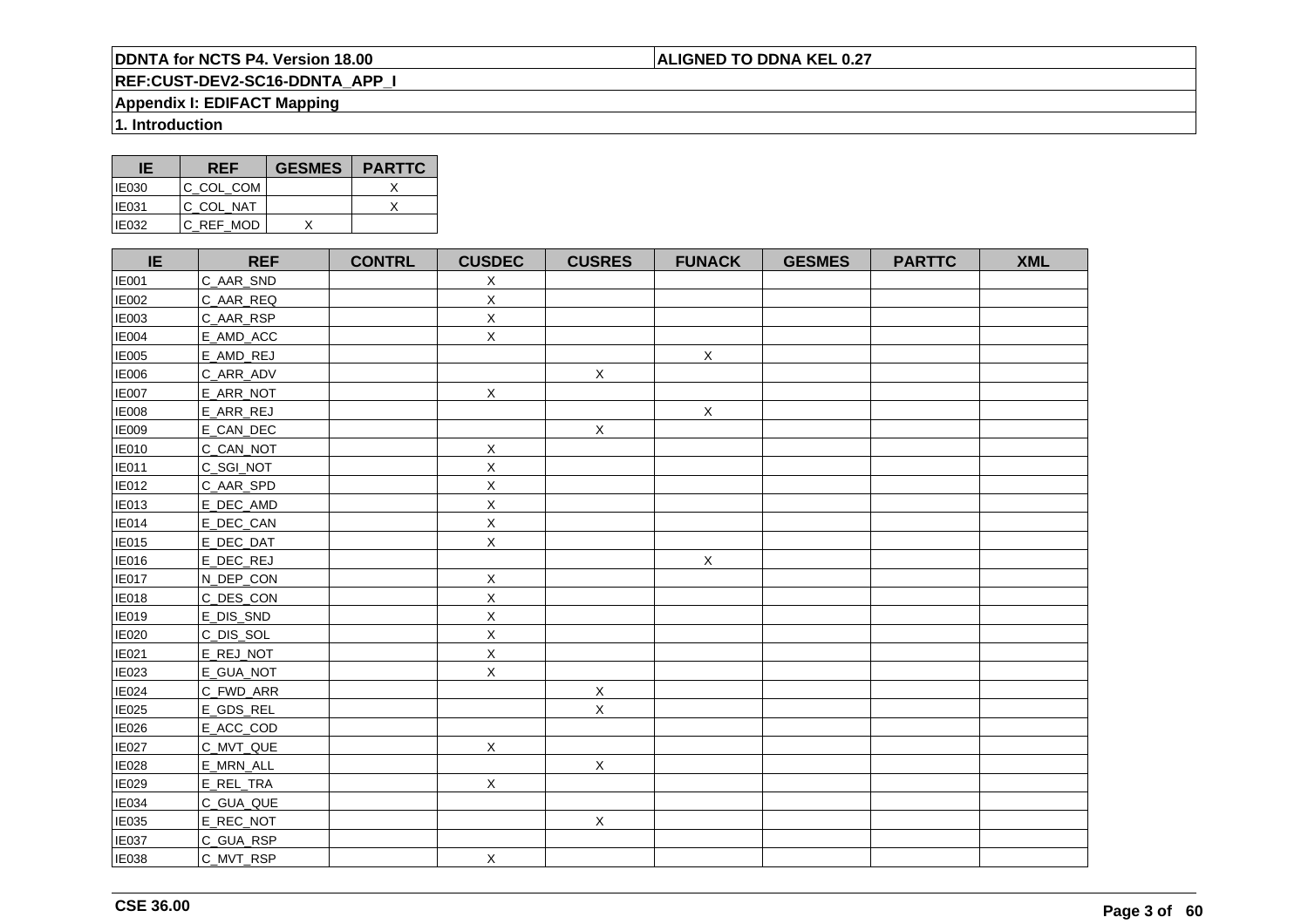## **ALIGNED TO DDNA KEL 0.27**

# **REF:CUST-DEV2-SC16-DDNTA\_APP\_I**

## **Appendix I: EDIFACT Mapping**

**1. Introduction**

| IE043             | E_ULD_PER | $\mathsf X$    |             |             |  |             |
|-------------------|-----------|----------------|-------------|-------------|--|-------------|
| <b>IE044</b>      | E_ULD_REM | X              |             |             |  |             |
| IE045             | E_WRT_NOT | $\mathsf X$    |             |             |  |             |
| IE050             | C_ATR_SND | X              |             |             |  |             |
| IE051             | E_REL_NOT | $\mathsf X$    |             |             |  |             |
| IE054             | E_REQ_REL | $\mathsf X$    |             |             |  |             |
| <b>IE055</b>      | E_GUA_INV | $\mathsf X$    |             |             |  |             |
| IE058             | E_ULD_REJ |                |             | $\mathsf X$ |  |             |
| IE059             | C_CAN_ENQ | $\mathsf X$    |             |             |  |             |
| IE060             | E_CTR_DEC |                | $\mathsf X$ |             |  |             |
| IE062             | E_REQ_REJ |                |             | $\mathsf X$ |  |             |
| IE063             | C_REC_COM |                | $\mathsf X$ |             |  |             |
| IE070             | C_UNA_COM |                |             |             |  | $\mathsf X$ |
| IE071             | C_UNA_NAT |                |             |             |  | $\mathsf X$ |
| IE100             | E_ASK_DOC | $\mathsf X$    |             |             |  |             |
| IE111             | C_AUT_QUE |                |             |             |  |             |
| IE112             | C_AUT_RSP |                |             |             |  |             |
| IE114             | C_ATR_REQ | $\mathsf X$    |             |             |  |             |
| E115              | C_ATR_RSP | $\mathsf X$    |             |             |  |             |
| IE118             | C_NCF_NOT | $\mathsf X$    |             |             |  |             |
| IE140             | E_REQ_MOV | $\mathsf X$    |             |             |  |             |
| IE141             | E_MOV_RSP |                | $\mathsf X$ |             |  |             |
| IE142             | C_ENQ_REQ | $\mathsf{X}$   |             |             |  |             |
| IE143             | C_ENQ_NEG |                | $\mathsf X$ |             |  |             |
| <b>IE144</b>      | C_ENQ_INF | $\mathsf X$    |             |             |  |             |
| IE145             | C_INF_REQ | $\mathsf X$    |             |             |  |             |
| IE150             | C_REC_REQ | $\overline{X}$ |             |             |  |             |
| IE <sub>151</sub> | C_REC_ACC |                | $\mathsf X$ |             |  |             |
| IE152             | C_REC_DIS | $\mathsf X$    |             |             |  |             |
| <b>IE200</b>      | C_GUA_CHE | $\sf X$        |             |             |  |             |
| <b>IE201</b>      | C_GUA_RES |                | X           |             |  |             |
| IE203             | C_GUA_USE | $\mathsf X$    |             |             |  |             |
| IE204             | C_GUA_CAN | $\mathsf X$    |             |             |  |             |
| IE205             | C_GUA_USR |                | $\mathsf X$ |             |  |             |
| IE209             | C_GUA_CRE | $\mathsf{X}$   |             |             |  |             |
| IE224             | E_IGV_INF |                |             |             |  |             |
| IE225             | E_GUA_WUP |                |             |             |  |             |
| IE228             | E_GOG_CNL |                |             |             |  |             |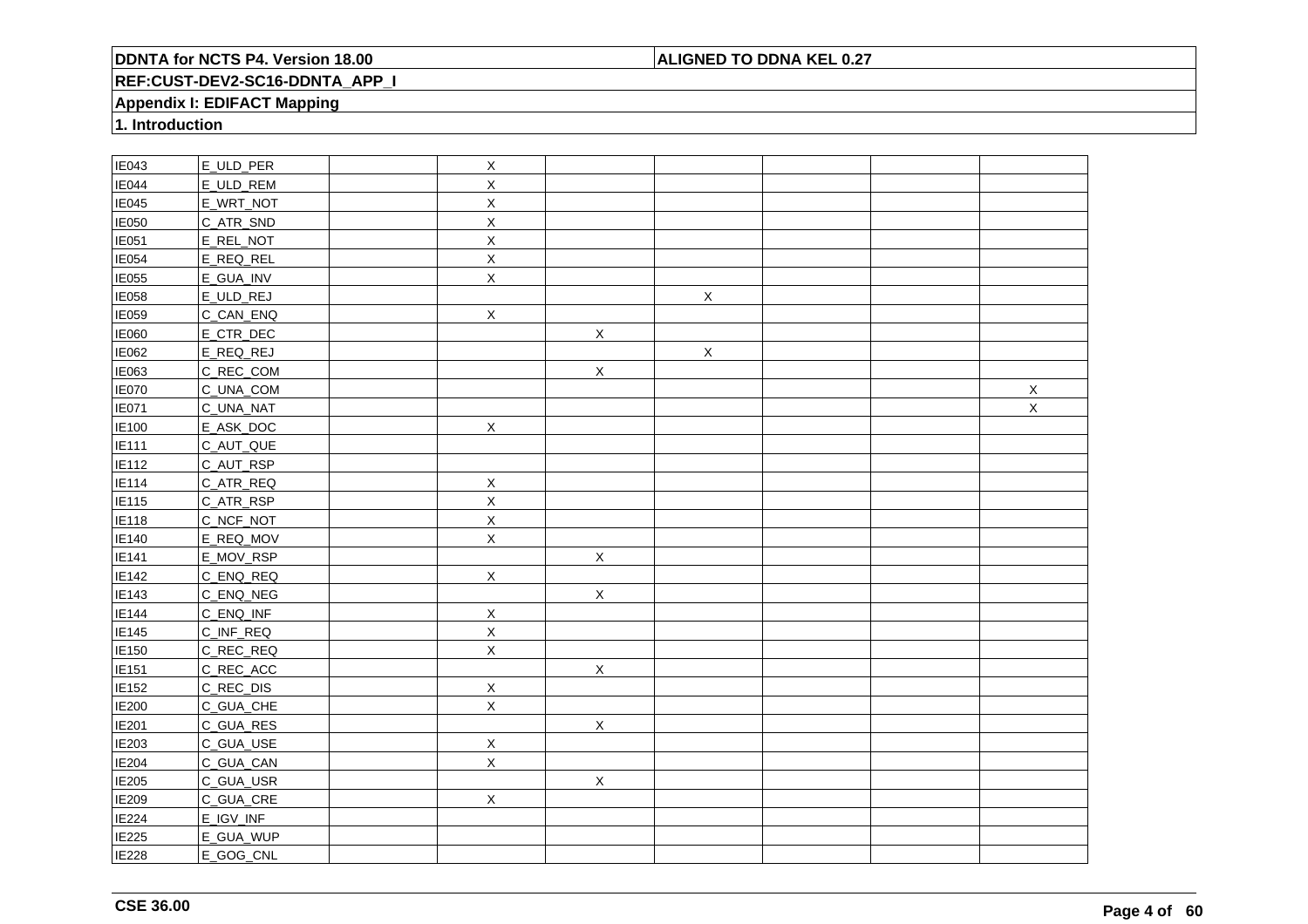## **ALIGNED TO DDNA KEL 0.27**

# **REF:CUST-DEV2-SC16-DDNTA\_APP\_I**

## **Appendix I: EDIFACT Mapping**

**1. Introduction**

| IE229        | E_IGV_RNG |          |   |   |              |              |   |   |
|--------------|-----------|----------|---|---|--------------|--------------|---|---|
| <b>IE231</b> | E_COG_CNP |          |   |   |              |              |   |   |
| IE411        | C_STA_SND |          |   |   |              | $\mathsf X$  |   |   |
| IE412        | C_STA_GEN |          |   |   |              |              |   | X |
| IE413        | C_STA_OTS |          |   |   |              |              |   | X |
| IE901        | C_CAN_ACK |          |   | Χ |              |              |   |   |
| IE904        | C_STD_REQ |          | X |   |              |              |   |   |
| IE905        | C_STD_RSP |          |   | X |              |              |   |   |
| IE906        | C_FUN_NCK |          |   |   | $\mathsf{X}$ |              |   |   |
| <b>IE907</b> | C_EDI_NCK | $\times$ |   |   |              |              |   |   |
| IE912        | C_AVL_MTX |          |   |   |              |              |   | X |
| IE913        | C_UPL_RSP |          |   | X |              |              |   |   |
| IE914        | C_COL_REQ |          |   |   |              |              | X |   |
| IE916        | C_REF_REQ |          |   |   |              | $\mathsf{X}$ |   |   |
| IE918        | C_MRN_QUE |          |   |   |              |              |   |   |
| IE919        | C_MRN_RSP |          |   |   |              |              |   |   |
| IE928        | E_POS_ACK |          |   | X |              |              |   |   |
| IE931        | C_COL_DAT |          |   |   |              |              | X |   |
| IE932        | C_REF_DAT |          |   |   |              | X            |   |   |
| <b>IE971</b> | C_UNA_DAT |          |   |   |              |              |   | X |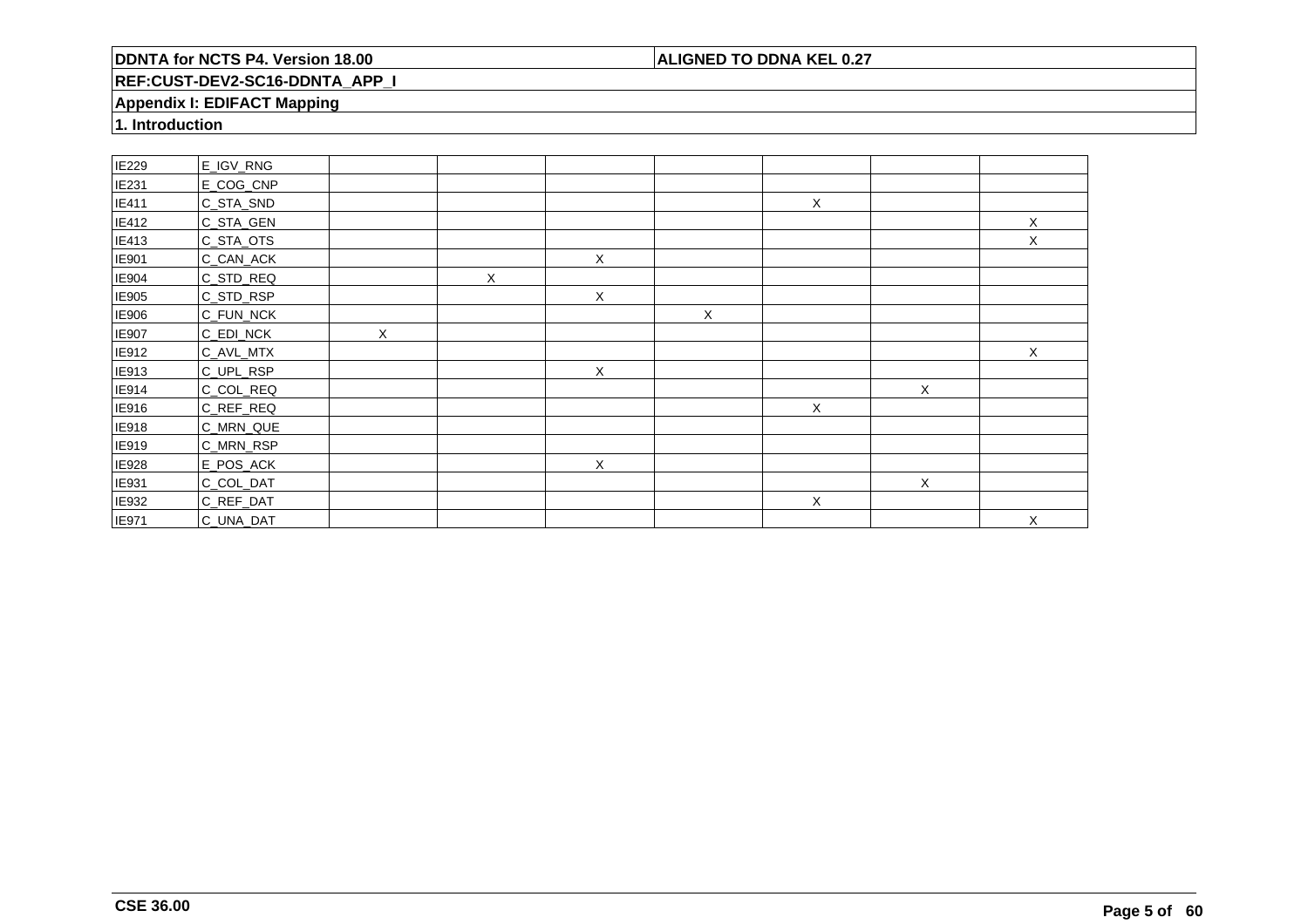## **ALIGNED TO DDNA KEL 0.27**

**REF:CUST-DEV2-SC16-DDNTA\_APP\_I**

**Appendix I: EDIFACT Mapping**

**3. BANSTA**

| <b>SAD Box Message Element</b>                                       | <b>Data</b><br><b>Type</b> | <b>Codelist</b> |          | <b>Pos EDIFACT Mapping</b>                                                   |
|----------------------------------------------------------------------|----------------------------|-----------------|----------|------------------------------------------------------------------------------|
| <b>MESSAGE</b>                                                       |                            |                 |          |                                                                              |
| MESSAGE.Syntax identifier                                            | a4                         | 21              | $\Omega$ | UNB[0].S001.0001                                                             |
| MESSAGE.Syntax version number                                        | n1                         | 22              | $\Omega$ | UNB[0].S001.0002                                                             |
| MESSAGE.Message sender                                               | an35                       |                 | $\Omega$ | UNB[0].S002.0004                                                             |
| MESSAGE.Sender identification code qualifier                         | an.4                       |                 | $\Omega$ | UNB[0].S002.0007                                                             |
| MESSAGE.Message recipient                                            | an35                       |                 | $\Omega$ | UNB[0].S003.0010                                                             |
| MESSAGE.Recipient identification code qualifier                      | an.4                       |                 | $\Omega$ | UNB[0].S003.0007                                                             |
| MESSAGE.Date of preparation                                          | n6                         |                 | $\Omega$ | UNB[0].S004.0017                                                             |
| MESSAGE.Time of preparation                                          | n4                         |                 | $\Omega$ | UNB[0].S004.0019                                                             |
| MESSAGE.Interchange control reference                                | an14                       |                 | $\Omega$ | UNB[0].0020                                                                  |
| MESSAGE.Interchange control reference                                | an14                       |                 | 34       | UNZ[34].0020                                                                 |
| MESSAGE.Recipient's reference/password                               | an14                       |                 |          | UNB[0].S005.0022                                                             |
| MESSAGE.Recipient's reference/password qualifier                     | an2                        |                 | $\Omega$ | UNB[0].S005.0025                                                             |
| MESSAGE.Application reference                                        | an14                       |                 | $\Omega$ | UNB[0].0026                                                                  |
| MESSAGE.Priority                                                     | a1                         |                 | $\Omega$ | UNB[0].0029                                                                  |
| MESSAGE.Acknowledgement request                                      | n1                         | 27              | $\Omega$ | UNB[0].0031                                                                  |
| MESSAGE.Communications agreement id                                  | an35                       |                 | $\Omega$ | UNB[0].0032                                                                  |
| MESSAGE.Test indicator                                               | n1                         | 27              | $\Omega$ | UNB[0].0035                                                                  |
| MESSAGE.Message identification                                       | an14                       |                 |          | UNH[1](S009.0065=BANSTA)(S009.0052=D)(S009.0054=96B)(S009.0051=UN).0062      |
| MESSAGE.Message identification                                       | an14                       |                 | 33       | UNT[33].0062                                                                 |
| MESSAGE.Message type                                                 | an.6                       | 60              |          | UNH[1](S009.0065=BANSTA)(S009.0052=D)(S009.0054=96B)(S009.0051=UN).S009.0057 |
| MESSAGE.Common access reference                                      | an35                       |                 |          | UNH[1](S009.0065=BANSTA)(S009.0052=D)(S009.0054=96B)(S009.0051=UN).0068      |
| MESSAGE.Original message identification                              | an14                       |                 | っ        | BGM[2](1225=13).C106.1004                                                    |
| MESSAGE.Message sequence number                                      | n.2                        |                 |          | UNH[1](S009.0065=BANSTA)(S009.0052=D)(S009.0054=96B)(S009.0051=UN).S010.0070 |
| MESSAGE.First and last transfer                                      | a1                         | 28              |          | UNH[1](S009.0065=BANSTA)(S009.0052=D)(S009.0054=96B)(S009.0051=UN).S010.0073 |
| MESSAGE - (REQUESTER PRINCIPAL) TRADER                               |                            |                 |          |                                                                              |
| MESSAGE - (REQUESTER PRINCIPAL) TRADER.TIN                           | an17                       |                 | 10       | NAD[10](3035=AF).C082.3039                                                   |
| MESSAGE - (GUARANTEE) CUSTOMS OFFICE                                 |                            |                 |          |                                                                              |
| MESSAGE - (GUARANTEE) CUSTOMS OFFICE.Reference number                | an8                        |                 | 10       | NAD[10](3035=GU).C082.3039                                                   |
| MESSAGE - (GUARANTEE) COUNTRY                                        |                            |                 |          |                                                                              |
| MESSAGE - (GUARANTEE) COUNTRY.Country code                           | a2                         | 70              | 10       | NAD[10](3035=GF).C082.3039                                                   |
| MESSAGE - (REQUESTER) CUSTOMS OFFICE                                 |                            |                 |          |                                                                              |
| MESSAGE - (REQUESTER) CUSTOMS OFFICE.Reference number                | an8                        |                 | 10       | NAD[10](3035=CM).C082.3039                                                   |
| MESSAGE - (GUARANTEE SIMPLIFICATION) CUSTOMS OFFICE                  |                            |                 |          |                                                                              |
| MESSAGE - (GUARANTEE SIMPLIFICATION) CUSTOMS OFFICE.Reference number | an8                        |                 | 10       | NAD[10](3035=AM).C082.3039                                                   |
| MESSAGE - (RECOVERY) CUSTOMS OFFICE                                  |                            |                 |          |                                                                              |
| MESSAGE - (RECOVERY) CUSTOMS OFFICE.Reference number                 | an <sub>8</sub>            |                 | 10       | NAD[10](3035=RE).C082.3039                                                   |
| <b>MESSAGE - MRNLIST</b>                                             |                            |                 |          |                                                                              |
| MESSAGE - MRNLIST.Document/reference number                          | an21                       |                 | 13       | LIN[13](1082=10).C212.7140                                                   |
| MESSAGE - MRNLIST.Country code A                                     | a2                         | 70              | 13       | LIN[13](1082=10).C212.7143                                                   |
| MESSAGE - MRNLIST.Role A                                             | a2                         | 83              | 13       | LIN[13](1082=10).C212.1131                                                   |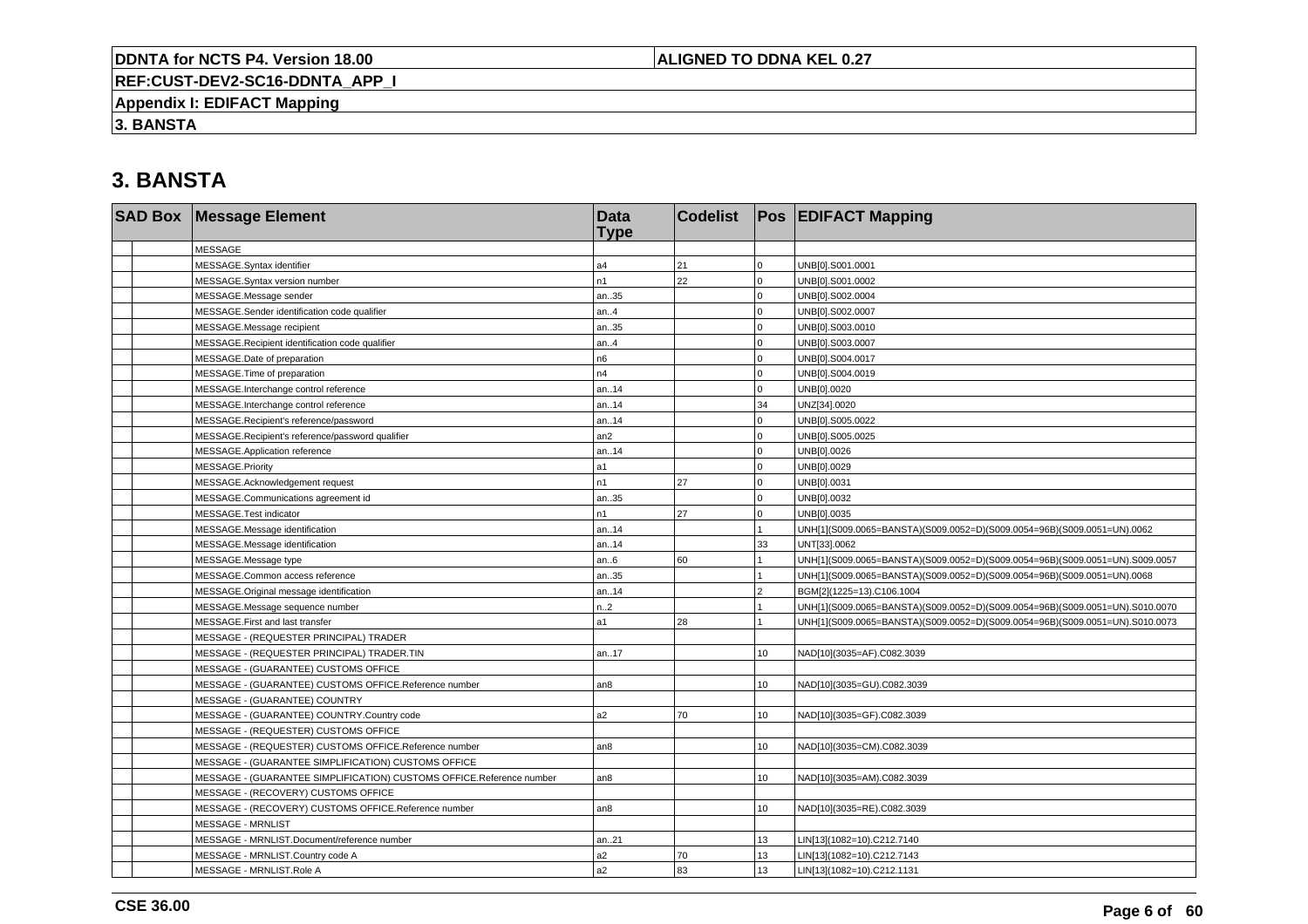## **ALIGNED TO DDNA KEL 0.27**

# **REF:CUST-DEV2-SC16-DDNTA\_APP\_I**

# **Appendix I: EDIFACT Mapping**

|  | MESSAGE - MRNLIST.Country code B                                                  | a2             | 70 | 13 | LIN[13](1082=10).C212.3055                                       |
|--|-----------------------------------------------------------------------------------|----------------|----|----|------------------------------------------------------------------|
|  | MESSAGE - MRNLIST.Role B                                                          | a2             | 83 | 13 | LIN[13](1082=10).C829.5495                                       |
|  | MESSAGE - MRNLIST - MSGTYPE                                                       |                |    |    |                                                                  |
|  | MESSAGE - MRNLIST - MSGTYPE.Message type                                          | an.6           | 60 | 24 | LIN(1082=10).SEQ(1245=8).FII[24](3035=CJ).C078.3194              |
|  | MESSAGE - MRNLIST - PERIOD OF REQUEST                                             |                |    |    |                                                                  |
|  | MESSAGE - MRNLIST - PERIOD OF REQUEST.Day period from                             | n8             |    | 18 | LIN(1082=10).SEQ(1245=9).DTM[18](C507.2005=147).C507.2380        |
|  | MESSAGE - MRNLIST - PERIOD OF REQUEST. Time period from                           | n6             |    | 18 | LIN(1082=10).SEQ(1245=9).DTM[18](C507.2005=10).C507.2380         |
|  | MESSAGE - MRNLIST - PERIOD OF REQUEST.Day period to                               | n8             |    | 18 | LIN(1082=10).SEQ(1245=9).DTM[18](C507.2005=156).C507.2380        |
|  | MESSAGE - MRNLIST - PERIOD OF REQUEST. Time period to                             | n6             |    | 18 | LIN(1082=10).SEQ(1245=9).DTM[18](C507.2005=180).C507.2380        |
|  | <b>MESSAGE - MRNINFO</b>                                                          |                |    |    |                                                                  |
|  | MESSAGE - MRNINFO.Document/reference number                                       | an21           |    | 13 | LIN[13](1082=10).C212.7140                                       |
|  | MESSAGE - MRNINFO.CSMIS status                                                    | an2            | 81 | 13 | LIN[13](1082=10).7083                                            |
|  | MESSAGE - MRNINFO.CSMIS status explanation code                                   | n.2            | 84 | 13 | LIN[13](1082=10).1222                                            |
|  | MESSAGE - MRNINFO - MSGINFO                                                       |                |    |    |                                                                  |
|  | MESSAGE - MRNINFO - MSGINFO.Message type                                          | an.6           | 60 | 24 | LIN(1082=10).SEQ(1245=8).FII[24](3035=CJ).C078.3194              |
|  | MESSAGE - MRNINFO - MSGINFO.Sequence id                                           | n8             |    | 19 | LIN(1082=10).SEQ(1245=9).MOA[19](C516.5025=168).C516.5004        |
|  | MESSAGE - MRNINFO - MSGINFO.Reply to                                              | n.8            |    | 19 | LIN(1082=10).SEQ(1245=9).MOA[19](C516.5025=167).C516.5004        |
|  | MESSAGE - MRNINFO - MSGINFO.Country code A                                        | a2             | 70 | 24 | LIN(1082=10).SEQ(1245=8).FII[24](3035=CU).3207                   |
|  | MESSAGE - MRNINFO - MSGINFO.Sent Date                                             | n14            |    | 18 | LIN(1082=10).SEQ(1245=9).DTM[18](C507.2005=147).C507.2380        |
|  | MESSAGE - MRNINFO - MSGINFO.Country code B                                        | a2             | 70 | 24 | LIN(1082=10).SEQ(1245=8).FII[24](3035=CV).3207                   |
|  | MESSAGE - MRNINFO - MSGINFO.Received Date                                         | n14            |    | 18 | LIN(1082=10).SEQ(1245=9).DTM[18](C507.2005=185).C507.2380        |
|  | MESSAGE - MRNINFO - MSGINFO.Reception return code                                 | n1             | 27 | 17 | LIN(1082=10).SEQ(1245=4).GIS[17](C529.7365=5).C529.1131          |
|  | MESSAGE - MRNINFO - MSGINFO.CoA report                                            | n1             | 82 | 17 | LIN(1082=10).SEQ(1245=4).GIS[17](C529.7365=7).C529.1131          |
|  | MESSAGE - MRNINFO - MSGINFO.CoD report                                            | n1             | 82 | 17 | LIN(1082=10).SEQ(1245=4).GIS[17](C529.7365=9).C529.1131          |
|  | MESSAGE - MRNINFO - MSGINFO.EXP report                                            | n1             | 82 | 17 | LIN(1082=10).SEQ(1245=4).GIS[17](C529.7365=11).C529.1131         |
|  | MESSAGE - MRNINFO - MSGINFO.EXC report                                            | n <sub>1</sub> | 82 | 17 | LIN(1082=10).SEQ(1245=4).GIS[17](C529.7365=13).C529.1131         |
|  | MESSAGE - GUARANTEE REFERENCE                                                     |                |    |    |                                                                  |
|  | MESSAGE - GUARANTEE REFERENCE.Guarantee reference number (GRN)                    | an24           |    | 13 | LIN[13](1229=10).C212.7140                                       |
|  | MESSAGE - GUARANTEE REFERENCE.Acceptance date                                     | n8             |    | 15 | LIN(1229=10).RFF(C506.1153=ABL).DTM[15](C507.2005=143).C507.2380 |
|  | MESSAGE - GUARANTEE REFERENCE.Guarantee type                                      | an1            | 51 | 13 | LIN[13](1229=10).C212.7143                                       |
|  | MESSAGE - GUARANTEE REFERENCE.Guarantee monitoring code                           | n <sub>1</sub> | 50 | 13 | LIN[13](1229=10).C212.1131                                       |
|  | MESSAGE - GUARANTEE REFERENCE - GUARANTEE QUERY                                   |                |    |    |                                                                  |
|  | MESSAGE - GUARANTEE REFERENCE - GUARANTEE QUERY.Query identifier                  | n1             | 54 | 17 | LIN(1229=10).SEQ(1245=6).GIS[17](C529.7365=3).C529.1131          |
|  | MESSAGE - GUARANTEE REFERENCE - GUARANTEE QUERY.Period from date                  | n <sub>8</sub> |    | 18 | LIN(1229=10).SEQ(1245=6).DTM[18](C507.2005=273).C507.2380        |
|  | MESSAGE - GUARANTEE REFERENCE - GUARANTEE QUERY.Period to date                    | n8             |    | 18 | LIN(1229=10).SEQ(1245=6).DTM[18](C507.2005=206).C507.2380        |
|  | MESSAGE - GUARANTEE REFERENCE - (OWNER PRINCIPAL) TRADER                          |                |    |    |                                                                  |
|  | MESSAGE - GUARANTEE REFERENCE - (OWNER PRINCIPAL) TRADER.Name                     | an35           |    | 27 |                                                                  |
|  |                                                                                   |                |    | 27 | LIN(1229=10).SEQ(1245=1).NAD[27](3035=AF).C080.3036#1            |
|  | MESSAGE - GUARANTEE REFERENCE - (OWNER PRINCIPAL) TRADER.Street and number   an35 |                |    | 27 | LIN(1229=10).SEQ(1245=1).NAD[27](3035=AF).C059.3042#1            |
|  | MESSAGE - GUARANTEE REFERENCE - (OWNER PRINCIPAL) TRADER.Postal code              | an9            |    |    | LIN(1229=10).SEQ(1245=1).NAD[27](3035=AF).3251                   |
|  | MESSAGE - GUARANTEE REFERENCE - (OWNER PRINCIPAL) TRADER.City                     | an35           |    | 27 | LIN(1229=10).SEQ(1245=1).NAD[27](3035=AF).3164                   |
|  | MESSAGE - GUARANTEE REFERENCE - (OWNER PRINCIPAL) TRADER.Country code             | a2             | 8  | 27 | LIN(1229=10).SEQ(1245=1).NAD[27](3035=AF).3207                   |
|  | MESSAGE - GUARANTEE REFERENCE - (OWNER PRINCIPAL) TRADER.NAD LNG                  | a2             | 12 | 27 | LIN(1229=10).SEQ(1245=1).NAD[27](3035=AF).3229                   |
|  | MESSAGE - GUARANTEE REFERENCE - (OWNER PRINCIPAL) TRADER.TIN                      | an17           |    | 27 | LIN(1229=10).SEQ(1245=1).NAD[27](3035=AF).C082.3039              |
|  | MESSAGE - GUARANTEE REFERENCE - USAGE                                             |                |    |    |                                                                  |
|  | MESSAGE - GUARANTEE REFERENCE - USAGE.Document/reference number                   | an21           |    | 23 | LIN(1229=10).SEQ(1245=10).DOC[23](C002.1001=101).C002.1000       |
|  | MESSAGE - GUARANTEE REFERENCE - USAGE.Covered amount                              | n.15,2         |    | 19 | LIN(1229=10).SEQ(1245=10).MOA[19](C516.5025=6).C516.5004         |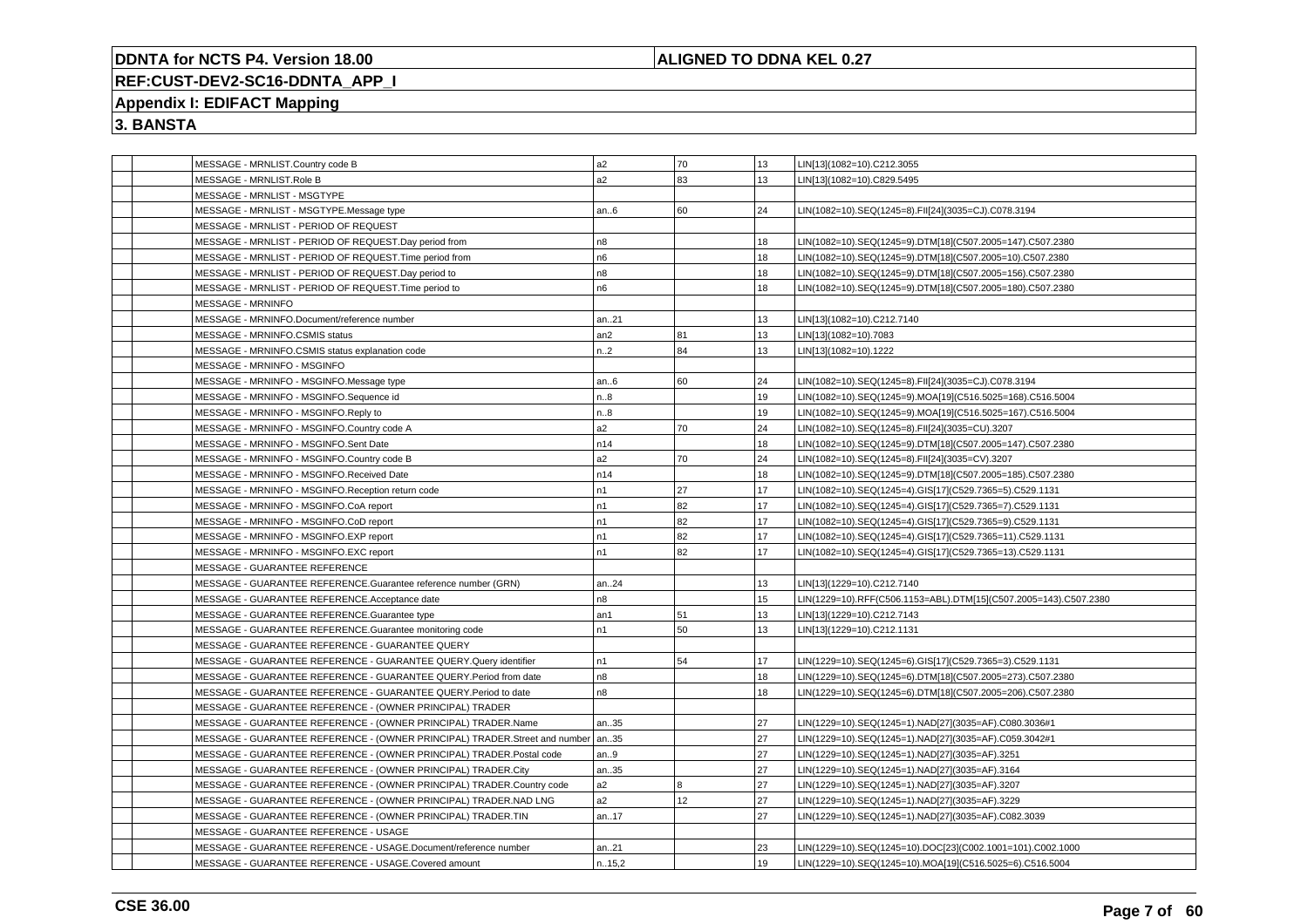## **ALIGNED TO DDNA KEL 0.27**

# **REF:CUST-DEV2-SC16-DDNTA\_APP\_I**

# **Appendix I: EDIFACT Mapping**

| MESSAGE - GUARANTEE REFERENCE - USAGE.Currency                                             | an3            | 48 | 20 | LIN(1229=10).SEQ(1245=10).CUX[20](C504#1.6347=7).C504#1.6345 |
|--------------------------------------------------------------------------------------------|----------------|----|----|--------------------------------------------------------------|
| MESSAGE - GUARANTEE REFERENCE - USAGE.Lock date                                            | n8             |    | 18 | LIN(1229=10).SEQ(1245=10).DTM[18](C507.2005=109).C507.2380   |
| MESSAGE - GUARANTEE REFERENCE - USAGE.Arrival date                                         | n8             |    | 18 | IN(1229=10).SEQ(1245=10).DTM[18](C507.2005=132).C507.2380    |
| MESSAGE - GUARANTEE REFERENCE - USAGE.Date of release                                      | n <sub>8</sub> |    | 18 | LIN(1229=10).SEQ(1245=10).DTM[18](C507.2005=161).C507.2380   |
| MESSAGE - GUARANTEE REFERENCE - EXPOSURE                                                   |                |    |    |                                                              |
| MESSAGE - GUARANTEE REFERENCE - EXPOSURE.Exposure                                          | n.15,2         |    | 19 | LIN(1229=10).SEQ(1245=7).MOA[19](C516.5025=14).C516.5004     |
| MESSAGE - GUARANTEE REFERENCE - EXPOSURE.Exposure counter                                  | n.8            |    | 16 | LIN(1229=10).SEQ[16](1245=7).C286.1050                       |
| MESSAGE - GUARANTEE REFERENCE - EXPOSURE.Balance                                           | n15,2          |    | 19 | LIN(1229=10).SEQ(1245=7).MOA[19](C516.5025=34).C516.5004     |
| MESSAGE - GUARANTEE REFERENCE - EXPOSURE.Currency                                          | an3            | 48 | 20 | LIN(1229=10).SEQ(1245=7).CUX[20](C504#1.6347=7).C504#1.6345  |
| MESSAGE - GUARANTEE REFERENCE - GUARANTOR                                                  |                |    |    |                                                              |
| MESSAGE - GUARANTEE REFERENCE - GUARANTOR.Name                                             | an35           |    | 22 | LIN(1229=10).SEQ(1245=4).FTX[22](4451=ACB).C108.4440#1       |
| MESSAGE - GUARANTEE REFERENCE - GUARANTOR.Street and number                                | l an35         |    | 22 | LIN(1229=10).SEQ(1245=4).FTX[22](4451=ACB).C108.4440#2       |
| MESSAGE - GUARANTEE REFERENCE - GUARANTOR.Postal code                                      | an9            |    | 22 | LIN(1229=10).SEQ(1245=4).FTX[22](4451=ACB).C107.4441         |
| MESSAGE - GUARANTEE REFERENCE - GUARANTOR.City                                             | an35           |    | 22 | LIN(1229=10).SEQ(1245=4).FTX[22](4451=ACB).C108.4440#3       |
| MESSAGE - GUARANTEE REFERENCE - GUARANTOR.Country code                                     | a2             | 70 | 22 | LIN(1229=10).SEQ(1245=4).FTX[22](4451=ACB).C107.3055         |
| MESSAGE - GUARANTEE REFERENCE - GUARANTOR.NAD LNG                                          | a <sub>2</sub> | 12 | 22 | LIN(1229=10).SEQ(1245=4).FTX[22](4451=ACB).3453              |
| MESSAGE - GUARANTEE REFERENCE - GUARANTOR.Contact person                                   | an35           |    | 23 | LIN(1229=10).SEQ(1245=4).DOC[23](C002.1001=10).C503.1004     |
| MESSAGE - GUARANTEE REFERENCE - GUARANTOR.Phone number                                     | an35           |    | 23 | LIN(1229=10).SEQ(1245=4).DOC[23](C002.1001=10).C503.1366     |
| MESSAGE - GUARANTEE REFERENCE - GUARANTOR.Fax number                                       | an35           |    | 23 | LIN(1229=10).SEQ(1245=4).DOC[23](C002.1001=10).C002.1000     |
| MESSAGE - GUARANTEE REFERENCE - GUARANTOR. Telex number                                    | an35           |    | 22 | LIN(1229=10).SEQ(1245=4).FTX[22](4451=ACB).C108.4440#5       |
| MESSAGE - GUARANTEE REFERENCE - GUARANTOR.E-mail address                                   | an70           |    | 22 | LIN(1229=10).SEQ(1245=4).FTX[22](4451=ACB).C108.4440#4       |
| MESSAGE - GUARANTEE REFERENCE - GUARANTOR.Language code                                    | a2             | 12 | 22 | LIN(1229=10).SEQ(1245=4).FTX[22](4451=ACB).4453              |
| MESSAGE - GUARANTEE REFERENCE - GUARANTOR.TIN                                              | an17           |    | 17 | LIN(1229=10).SEQ(1245=4).GIS[17](C529.7365=10).C529.7187     |
| MESSAGE - GUARANTEE REFERENCE - GUARANTOR - GUARANTOR OTHER<br>ADDRESSES                   |                |    |    |                                                              |
| MESSAGE - GUARANTEE REFERENCE - GUARANTOR - GUARANTOR OTHER<br>ADDRESSES.Address type      | l a1           | 25 | 27 | LIN(1229=10).SEQ(1245=4).NAD[27](3035=AH).C058.3124#1        |
| MESSAGE - GUARANTEE REFERENCE - GUARANTOR - GUARANTOR OTHER<br>ADDRESSES.Name              | an35           |    | 27 | LIN(1229=10).SEQ(1245=4).NAD[27](3035=AH).C080.3036#1        |
| MESSAGE - GUARANTEE REFERENCE - GUARANTOR - GUARANTOR OTHER<br>ADDRESSES.Street and number | an35           |    | 27 | LIN(1229=10).SEQ(1245=4).NAD[27](3035=AH).C059.3042#1        |
| MESSAGE - GUARANTEE REFERENCE - GUARANTOR - GUARANTOR OTHER<br>ADDRESSES.Postal code       | an.9           |    | 27 | LIN(1229=10).SEQ(1245=4).NAD[27](3035=AH).3251               |
| MESSAGE - GUARANTEE REFERENCE - GUARANTOR - GUARANTOR OTHER<br>ADDRESSES.City              | an35           |    | 27 | LIN(1229=10).SEQ(1245=4).NAD[27](3035=AH).3164               |
| MESSAGE - GUARANTEE REFERENCE - GUARANTOR - GUARANTOR OTHER<br>ADDRESSES.Country code      | a <sub>2</sub> | 70 | 27 | LIN(1229=10).SEQ(1245=4).NAD[27](3035=AH).3207               |
| MESSAGE - GUARANTEE REFERENCE - GUARANTOR - GUARANTOR OTHER<br>ADDRESSES.NAD LNG           | a <sub>2</sub> | 12 | 27 | LIN(1229=10).SEQ(1245=4).NAD[27](3035=AH).3229               |
| MESSAGE - GUARANTEE REFERENCE - GUARANTOR - GUARANTOR OTHER<br>ADDRESSES.Contact person    | an35           |    | 27 | LIN(1229=10).SEQ(1245=4).NAD[27](3035=AH).C080.3036#2        |
| MESSAGE - GUARANTEE REFERENCE - GUARANTOR - GUARANTOR OTHER<br>ADDRESSES.Phone number      | an35           |    | 27 | LIN(1229=10).SEQ(1245=4).NAD[27](3035=AH).C058.3124#3        |
| MESSAGE - GUARANTEE REFERENCE - GUARANTOR - GUARANTOR OTHER<br>ADDRESSES.Fax number        | an35           |    | 27 | LIN(1229=10).SEQ(1245=4).NAD[27](3035=AH).C058.3124#4        |
| MESSAGE - GUARANTEE REFERENCE - GUARANTOR - GUARANTOR OTHER<br>ADDRESSES.Telex number      | an35           |    | 27 | LIN(1229=10).SEQ(1245=4).NAD[27](3035=AH).C058.3124#5        |
| MESSAGE - GUARANTEE REFERENCE - GUARANTOR - GUARANTOR OTHER<br>ADDRESSES.E-mail address    | an70           |    | 27 | LIN(1229=10).SEQ(1245=4).NAD[27](3035=AH).C059.3042#3        |
| MESSAGE - GUARANTEE REFERENCE - GUARANTOR - GUARANTOR OTHER<br>ADDRESSES.Language code     | a <sub>2</sub> | 12 | 27 | LIN(1229=10).SEQ(1245=4).NAD[27](3035=AH).C082.3039          |
| MESSAGE - GUARANTEE REFERENCE - COMPREHENSIVE GUARANTEE                                    |                |    |    |                                                              |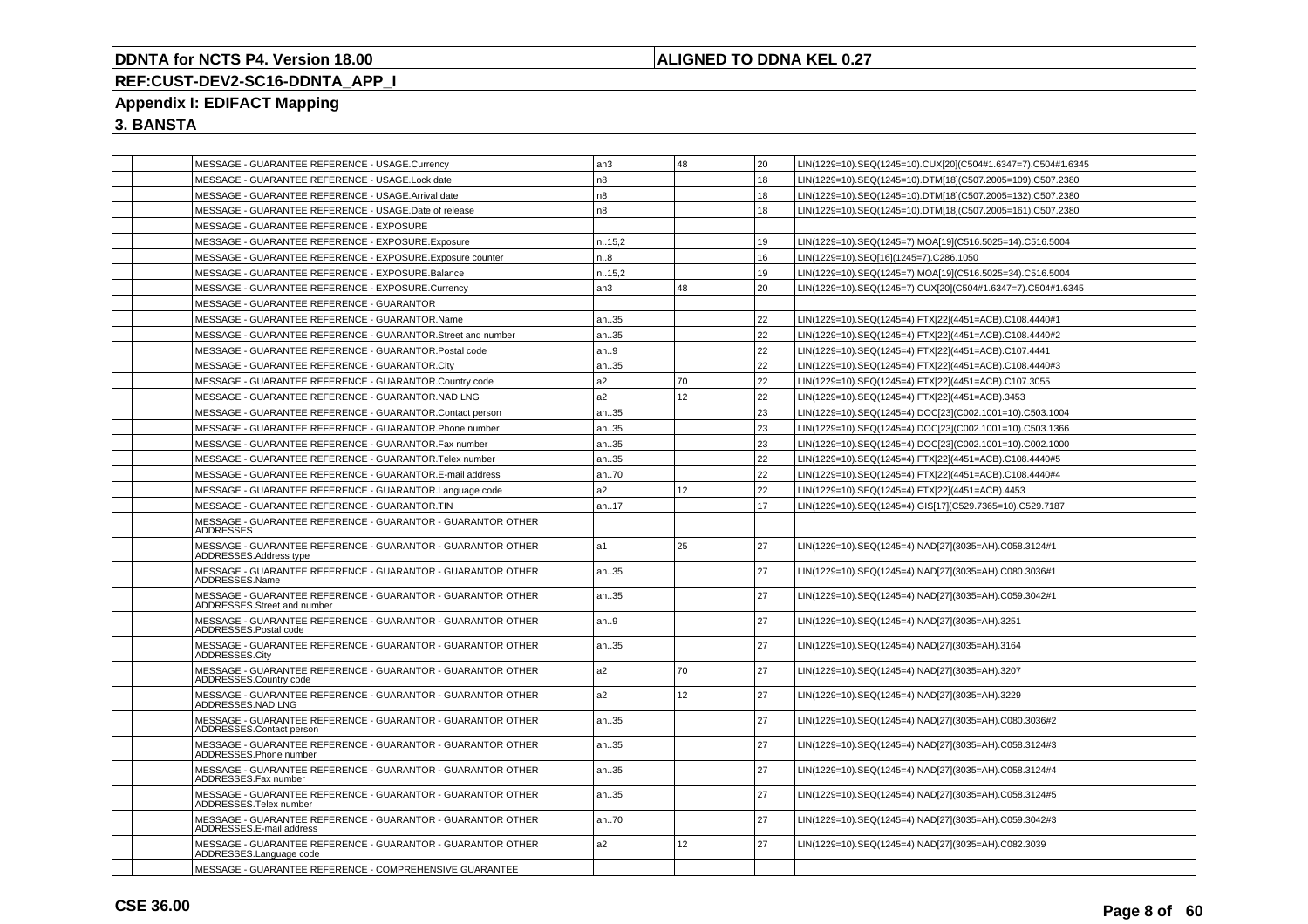## **ALIGNED TO DDNA KEL 0.27**

# **REF:CUST-DEV2-SC16-DDNTA\_APP\_I**

# **Appendix I: EDIFACT Mapping**

| MESSAGE - GUARANTEE REFERENCE - COMPREHENSIVE GUARANTEE.Reference<br>amount                                                     | n.15,2           |    | 19 | LIN(1229=10).SEQ(1245=5).MOA[19](C516.5025=6).C516.5004     |
|---------------------------------------------------------------------------------------------------------------------------------|------------------|----|----|-------------------------------------------------------------|
| MESSAGE - GUARANTEE REFERENCE - COMPREHENSIVE GUARANTEE.Percentage of<br>reference amount                                       | n.3              |    | 21 | LIN(1229=10).SEQ(1245=5).PCD[21](C501.5245=7).C501.5482     |
| MESSAGE - GUARANTEE REFERENCE - COMPREHENSIVE GUARANTEE.Guarantee<br>amount                                                     | n.15,2           |    | 19 | LIN(1229=10).SEQ(1245=5).MOA[19](C516.5025=166).C516.5004   |
| MESSAGE - GUARANTEE REFERENCE - COMPREHENSIVE GUARANTEE.Currency                                                                | an3              | 48 | 20 | LIN(1229=10).SEQ(1245=5).CUX[20](C504#1.6347=7).C504#1.6345 |
| MESSAGE - GUARANTEE REFERENCE - COMPREHENSIVE GUARANTEE.Number of<br>certificates                                               | n.8              |    | 23 | LIN(1229=10).SEQ(1245=5).DOC[23](C002.1001=16).C503.1004    |
| MESSAGE - GUARANTEE REFERENCE - COMPREHENSIVE GUARANTEE. Validity date                                                          | n8               |    | 18 | LIN(1229=10).SEQ(1245=5).DTM[18](C507.2005=157).C507.2380   |
| MESSAGE - GUARANTEE REFERENCE - COMPREHENSIVE GUARANTEE.Invalidity date                                                         | n <sub>8</sub>   |    | 18 | LIN(1229=10).SEQ(1245=5).DTM[18](C507.2005=192).C507.2380   |
| MESSAGE - GUARANTEE REFERENCE - COMPREHENSIVE GUARANTEE.Invalidity reason<br>code                                               | an <sub>3</sub>  |    | 22 | LIN(1229=10).SEQ(1245=5).FTX[22](4451=ACD).4453             |
| MESSAGE - GUARANTEE REFERENCE - COMPREHENSIVE GUARANTEE.Invalidity reason                                                       | an350            |    | 22 | LIN(1229=10).SEQ(1245=5).FTX[22](4451=ACD).C108.4440#1      |
| MESSAGE - GUARANTEE REFERENCE - COMPREHENSIVE GUARANTEE.Invalidity reason<br>LNG                                                | a2               | 12 | 22 | LIN(1229=10).SEQ(1245=5).FTX[22](4451=ACD).3453             |
| MESSAGE - GUARANTEE REFERENCE - COMPREHENSIVE GUARANTEE.Liability<br>liberation date                                            | n8               |    | 18 | LIN(1229=10).SEQ(1245=5).DTM[18](C507.2005=261).C507.2380   |
| MESSAGE - GUARANTEE REFERENCE - COMPREHENSIVE GUARANTEE.Limited validity<br>(sensitive goods)                                   | n1               | 27 | 17 | LIN(1229=10).SEQ(1245=5).GIS[17](C529.7365=5).C529.1131     |
| MESSAGE - GUARANTEE REFERENCE - COMPREHENSIVE GUARANTEE.Restricted use<br>(suspended goods)                                     | n <sub>1</sub>   | 27 | 17 | LIN(1229=10).SEQ(1245=5).GIS[17](C529.7365=6).C529.1131     |
| MESSAGE - GUARANTEE REFERENCE - COMPREHENSIVE GUARANTEE - GOODS ITEM                                                            |                  |    |    |                                                             |
| MESSAGE - GUARANTEE REFERENCE - COMPREHENSIVE GUARANTEE - GOODS<br><b>ITEM.Commodity code</b>                                   | an22             |    | 24 | LIN(1229=10).SEQ(1245=5).FII[24](3035=CG).C088.3433         |
| MESSAGE - GUARANTEE REFERENCE - COMPREHENSIVE GUARANTEE - GOODS<br>ITEM.Sensitive goods code                                    | n.2              | 64 | 24 | LIN(1229=10).SEQ(1245=5).FII[24](3035=CG).3207              |
| MESSAGE - GUARANTEE REFERENCE - COMPREHENSIVE GUARANTEE - GOODS<br><b>ITEM.Goods description</b>                                | an280            |    | 26 | LIN(1229=10).SEQ(1245=5).FII(3035=CG).COM[26].C076.3148     |
| MESSAGE - GUARANTEE REFERENCE - COMPREHENSIVE GUARANTEE - GOODS<br><b>ITEM.Goods description LNG</b>                            | a2               | 12 | 26 | LIN(1229=10).SEQ(1245=5).FII(3035=CG).COM[26].C076.3155     |
| MESSAGE - GUARANTEE REFERENCE - COMPREHENSIVE GUARANTEE - VALIDITY<br><b>LIMITATION EC</b>                                      |                  |    |    |                                                             |
| MESSAGE - GUARANTEE REFERENCE - COMPREHENSIVE GUARANTEE - VALIDITY<br><b>LIMITATION EC.Not valid for EC</b>                     | n <sub>1</sub>   | 27 | 24 | LIN(1229=10).SEQ(1245=5).FII[24](3035=AN).C078.6345         |
| MESSAGE - GUARANTEE REFERENCE - COMPREHENSIVE GUARANTEE - VALIDITY<br><b>LIMITATION NON EC</b>                                  |                  |    |    |                                                             |
| MESSAGE - GUARANTEE REFERENCE - COMPREHENSIVE GUARANTEE - VALIDITY<br>LIMITATION NON EC.Not valid for other contracting parties | a <sub>2</sub>   | 71 | 24 | LIN(1229=10).SEQ(1245=5).FII[24](3035=IU).3207              |
| MESSAGE - GUARANTEE REFERENCE - INDIVIDUAL GUARANTEE BY GUARANTOR                                                               |                  |    |    |                                                             |
| MESSAGE - GUARANTEE REFERENCE - INDIVIDUAL GUARANTEE BY<br><b>GUARANTOR.Guarantee amount</b>                                    | n.15,2           |    | 19 | LIN(1229=10).SEQ(1245=8).MOA[19](C516.5025=166).C516.5004   |
| MESSAGE - GUARANTEE REFERENCE - INDIVIDUAL GUARANTEE BY<br><b>GUARANTOR.Currency</b>                                            | an3              | 48 | 20 | LIN(1229=10).SEQ(1245=8).CUX[20](C504#1.6347=7).C504#1.6345 |
| MESSAGE - GUARANTEE REFERENCE - INDIVIDUAL GUARANTEE BY GUARANTOR -<br>GOODS ITEM                                               |                  |    |    |                                                             |
| MESSAGE - GUARANTEE REFERENCE - INDIVIDUAL GUARANTEE BY GUARANTOR -<br>GOODS ITEM.Commodity code                                | an22             |    | 24 | LIN(1229=10).SEQ(1245=8).FII[24](3035=GG).C088.3433         |
| MESSAGE - GUARANTEE REFERENCE - INDIVIDUAL GUARANTEE BY GUARANTOR -<br>GOODS ITEM.Sensitive goods code                          | n <sub>1</sub> 2 | 64 | 24 | LIN(1229=10).SEQ(1245=8).FII[24](3035=GG).3207              |
| MESSAGE - GUARANTEE REFERENCE - INDIVIDUAL GUARANTEE BY GUARANTOR -<br>GOODS ITEM.Goods description                             | an280            |    | 26 | LIN(1229=10).SEQ(1245=8).FII(3035=GG).COM[26].C076.3148     |
| MESSAGE - GUARANTEE REFERENCE - INDIVIDUAL GUARANTEE BY GUARANTOR -<br>GOODS ITEM.Goods description LNG                         | a2               | 12 | 26 | LIN(1229=10).SEQ(1245=8).FII(3035=GG).COM[26].C076.3155     |
| MESSAGE - GUARANTEE REFERENCE - INDIVIDUAL GUARANTEE BY GUARANTOR -<br>(DEPARTURE) CUSTOMS OFFICE                               |                  |    |    |                                                             |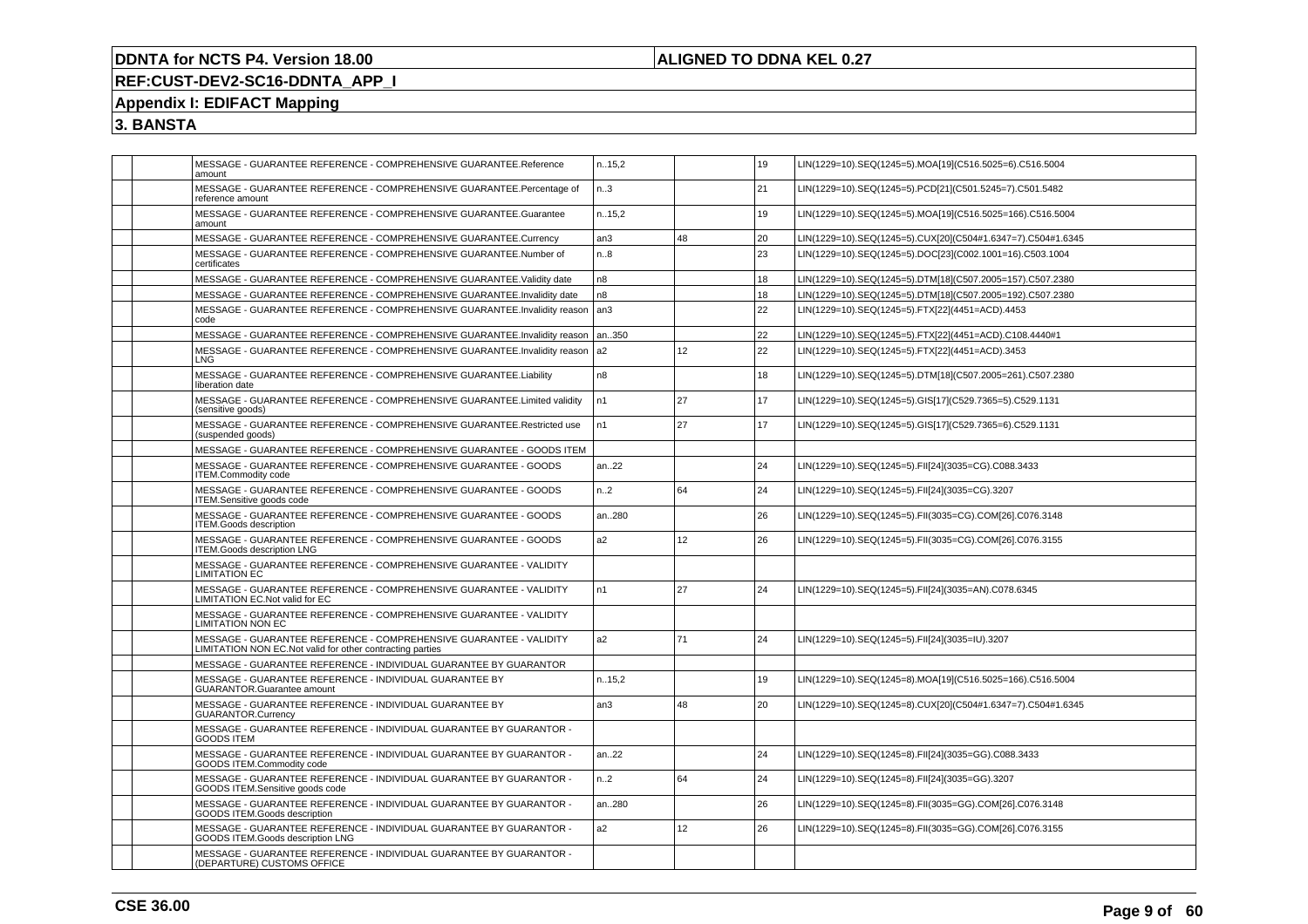## **ALIGNED TO DDNA KEL 0.27**

# **REF:CUST-DEV2-SC16-DDNTA\_APP\_I**

## **Appendix I: EDIFACT Mapping**

|  | MESSAGE - GUARANTEE REFERENCE - INDIVIDUAL GUARANTEE BY GUARANTOR -<br>(DEPARTURE) CUSTOMS OFFICE.Reference number                         | l an8          |    | 24   | LIN(1229=10).SEQ(1245=8).FII[24](3035=CM).C078.3194         |
|--|--------------------------------------------------------------------------------------------------------------------------------------------|----------------|----|------|-------------------------------------------------------------|
|  | MESSAGE - GUARANTEE REFERENCE - INDIVIDUAL GUARANTEE BY GUARANTOR -<br>(DESTINATION) CUSTOMS OFFICE                                        |                |    |      |                                                             |
|  | MESSAGE - GUARANTEE REFERENCE - INDIVIDUAL GUARANTEE BY GUARANTOR -<br>(DESTINATION) CUSTOMS OFFICE.Reference number                       | l an8          |    | 24   | LIN(1229=10).SEQ(1245=8).FII[24](3035=CPD).C078.3194        |
|  | MESSAGE - GUARANTEE REFERENCE - INDIVIDUAL GUARANTEE BY GUARANTOR -<br><b>VALIDITY LIMITATION EC</b>                                       |                |    |      |                                                             |
|  | MESSAGE - GUARANTEE REFERENCE - INDIVIDUAL GUARANTEE BY GUARANTOR -<br>VALIDITY LIMITATION EC. Not valid for EC.                           | n1             | 27 | 24   | LIN(1229=10).SEQ(1245=8).FII[24](3035=AN).C078.6345         |
|  | MESSAGE - GUARANTEE REFERENCE - INDIVIDUAL GUARANTEE BY GUARANTOR -<br><b>VALIDITY LIMITATION NON EC</b>                                   |                |    |      |                                                             |
|  | MESSAGE - GUARANTEE REFERENCE - INDIVIDUAL GUARANTEE BY GUARANTOR -<br>VALIDITY LIMITATION NON EC. Not valid for other contracting parties | a <sub>2</sub> | 71 | 24   | LIN(1229=10).SEQ(1245=8).FII[24](3035=IU).3207              |
|  | MESSAGE - GUARANTEE REFERENCE - INDIVIDUAL GUARANTEE VOUCHER                                                                               |                |    |      |                                                             |
|  | MESSAGE - GUARANTEE REFERENCE - INDIVIDUAL GUARANTEE VOUCHER. Date of<br>issue                                                             | n <sub>8</sub> |    | 18   | LIN(1229=10).SEQ(1245=9).DTM[18](C507.2005=182).C507.2380   |
|  | MESSAGE - GUARANTEE REFERENCE - INDIVIDUAL GUARANTEE VOUCHER. Expiry date   n8                                                             |                |    | 18   | LIN(1229=10).SEQ(1245=9).DTM[18](C507.2005=36).C507.2380    |
|  | MESSAGE - GUARANTEE REFERENCE - INDIVIDUAL GUARANTEE VOUCHER.Hard copy<br>given to Principal                                               | In1            | 27 | 17   | LIN(1229=10).SEQ(1245=9).GIS[17](C529.7365=15).C529.1131    |
|  | MESSAGE - GUARANTEE REFERENCE - INDIVIDUAL GUARANTEE VOUCHER.Limited<br>validity (sensitive goods)                                         | n1             | 27 | 17   | LIN(1229=10).SEQ(1245=9).GIS[17](C529.7365=5).C529.1131     |
|  | MESSAGE - GUARANTEE REFERENCE - INDIVIDUAL GUARANTEE VOUCHER.TIR carnet                                                                    | n1             | 27 | 17   | LIN(1229=10).SEQ(1245=9).GIS[17](C529.7365=13).C529.1131    |
|  | MESSAGE - GUARANTEE REFERENCE - INDIVIDUAL GUARANTEE VOUCHER. Voucher<br>amount                                                            | n15.2          |    | 19   | LIN(1229=10).SEQ(1245=9).MOA[19](C516.5025=229).C516.5004   |
|  | MESSAGE - GUARANTEE REFERENCE - INDIVIDUAL GUARANTEE VOUCHER.Currency                                                                      | l an3          | 48 | l 20 | LIN(1229=10).SEQ(1245=9).CUX[20](C504#1.6347=7).C504#1.6345 |
|  | MESSAGE - GUARANTEE REFERENCE - ACCESS CODE                                                                                                |                |    |      |                                                             |
|  | MESSAGE - GUARANTEE REFERENCE - ACCESS CODE.Access code                                                                                    | l an4          |    | 14   | LIN(1229=10).RFF[14](C506.1153=ABL).C506.1154               |
|  |                                                                                                                                            |                |    |      |                                                             |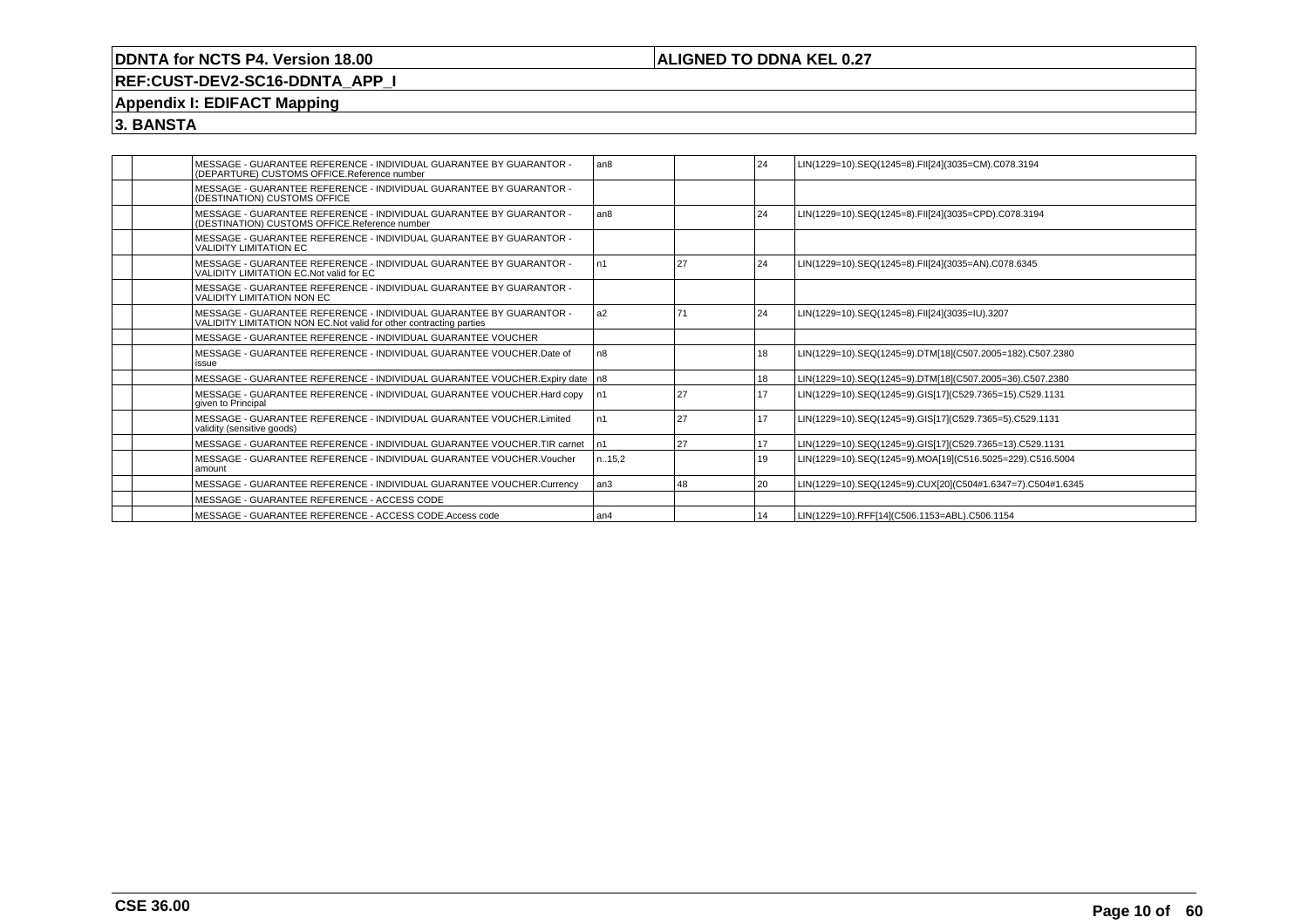## **ALIGNED TO DDNA KEL 0.27**

**REF:CUST-DEV2-SC16-DDNTA\_APP\_I**

**Appendix I: EDIFACT Mapping**

**4. CONTRL**

# **4. CONTRL**

| <b>SAD Box Message Element</b>                                     | <b>Data</b><br><b>Type</b> | <b>Codelist</b> |                | <b>Pos EDIFACT Mapping</b>                                                 |
|--------------------------------------------------------------------|----------------------------|-----------------|----------------|----------------------------------------------------------------------------|
| <b>MESSAGE</b>                                                     |                            |                 |                |                                                                            |
| MESSAGE.Syntax identifier                                          | a4                         | 21              | $\overline{0}$ | UNB[0].S001.0001                                                           |
| MESSAGE.Syntax version number                                      | n1                         | 22              | $\overline{0}$ | UNB[0].S001.0002                                                           |
| MESSAGE.Message sender                                             | an35                       |                 | $\overline{0}$ | UNB[0].S002.0004                                                           |
| MESSAGE.Sender identification code qualifier                       | an.4                       |                 | $\overline{0}$ | UNB[0].S002.0007                                                           |
| MESSAGE.Message recipient                                          | an35                       |                 | $\overline{0}$ | UNB[0].S003.0010                                                           |
| MESSAGE.Recipient identification code qualifier                    | an.4                       |                 | $\overline{0}$ | UNB[0].S003.0007                                                           |
| MESSAGE.Date of preparation                                        | n6                         |                 | $\overline{0}$ | UNB[0].S004.0017                                                           |
| MESSAGE.Time of preparation                                        | n4                         |                 | $\overline{0}$ | UNB[0].S004.0019                                                           |
| MESSAGE.Interchange control reference                              | an14                       |                 | $\Omega$       | UNB[0].0020                                                                |
| MESSAGE.Interchange control reference                              | an14                       |                 | 11             | UNZ[11].0020                                                               |
| MESSAGE.Recipient's reference/password                             | an14                       |                 | $\overline{0}$ | UNB[0].S005.0022                                                           |
| MESSAGE.Recipient's reference/password qualifier                   | an2                        |                 | $\overline{0}$ | UNB[0].S005.0025                                                           |
| MESSAGE.Application reference                                      | an14                       |                 | $\Omega$       | UNB[0].0026                                                                |
| MESSAGE.Priority                                                   | a1                         |                 | $\overline{0}$ | UNB[0].0029                                                                |
| MESSAGE.Acknowledgement request                                    | n1                         | 27              | $\Omega$       | UNB[0].0031                                                                |
| MESSAGE.Communications agreement id                                | an35                       |                 | $\overline{0}$ | UNB[0].0032                                                                |
| MESSAGE.Test indicator                                             | n1                         | 27              | $\overline{0}$ | UNB[0].0035                                                                |
| MESSAGE.Message identification                                     | an14                       |                 |                | UNH[1](S009.0065=CONTRL)(S009.0052=D)(S009.0054=3)(S009.0051=UN).0062      |
| MESSAGE.Message identification                                     | an14                       |                 | 10             | UNT[10].0062                                                               |
| MESSAGE.Message type                                               | an.6                       | 60              |                | UNH[1](S009.0065=CONTRL)(S009.0052=D)(S009.0054=3)(S009.0051=UN).S009.0057 |
| MESSAGE.Common access reference                                    | an35                       |                 |                | UNH[1](S009.0065=CONTRL)(S009.0052=D)(S009.0054=3)(S009.0051=UN).0068      |
| <b>MESSAGE - INTERCHANGE ERRORS</b>                                |                            |                 |                |                                                                            |
| MESSAGE - INTERCHANGE ERRORS.Interchange control reference         | an14                       |                 | $\overline{a}$ | UCI[2].0020                                                                |
| MESSAGE - INTERCHANGE ERRORS.Message sender                        | an35                       |                 | $\overline{2}$ | UCI[2].S002.0004                                                           |
| MESSAGE - INTERCHANGE ERRORS.Message recipient                     | an35                       |                 | $\overline{a}$ | UCI[2].S003.0010                                                           |
| MESSAGE - INTERCHANGE ERRORS.Action taken by recipient             | an.3                       | 32              | 2              | UCI[2].0083                                                                |
| MESSAGE - INTERCHANGE ERRORS.Syntax error                          | n.2                        | 23              | $\overline{2}$ | UCI[2].0085                                                                |
| MESSAGE - INTERCHANGE ERRORS.Interchange service segment           | a3                         | 33              | $\overline{2}$ | UCI[2].0013                                                                |
| MESSAGE - INTERCHANGE ERRORS. Position of erroneous data element   | n.3                        |                 | $\overline{2}$ | UCI[2].S011.0098                                                           |
| MESSAGE - INTERCHANGE ERRORS. Position of erroneous data component | n3                         |                 | $\mathfrak{p}$ | UCI[2].S011.0104                                                           |
| MESSAGE - MESSAGE ERRORS                                           |                            |                 |                |                                                                            |
| MESSAGE - MESSAGE ERRORS.Message identification                    | an.14                      |                 | 3              | UCM[3].0062                                                                |
| MESSAGE - MESSAGE ERRORS.Message type                              | an.6                       |                 | 3              | UCM[3].S009.0065                                                           |
| MESSAGE - MESSAGE ERRORS.Message version                           | an.3                       | 35              | 3              | UCM[3].S009.0052                                                           |
| MESSAGE - MESSAGE ERRORS.Message release number                    | an.3                       | 36              | 3              | UCM[3].S009.0054                                                           |
| MESSAGE - MESSAGE ERRORS.Controlling agency                        | an.2                       | 37              | 3              | UCM[3].S009.0051                                                           |
| MESSAGE - MESSAGE ERRORS.Association assigned code                 | an.6                       |                 | 3              | UCM[3].S009.0057                                                           |
| MESSAGE - MESSAGE ERRORS.Action taken by recipient                 | an.3                       | 32              | 3              | UCM[3].0083                                                                |
| MESSAGE - MESSAGE ERRORS.Error                                     | n.2                        | 23              | 3              | UCM[3].0085                                                                |
| MESSAGE - MESSAGE ERRORS.Message service segment                   | a3                         | 34              | 3              | UCM[3].0013                                                                |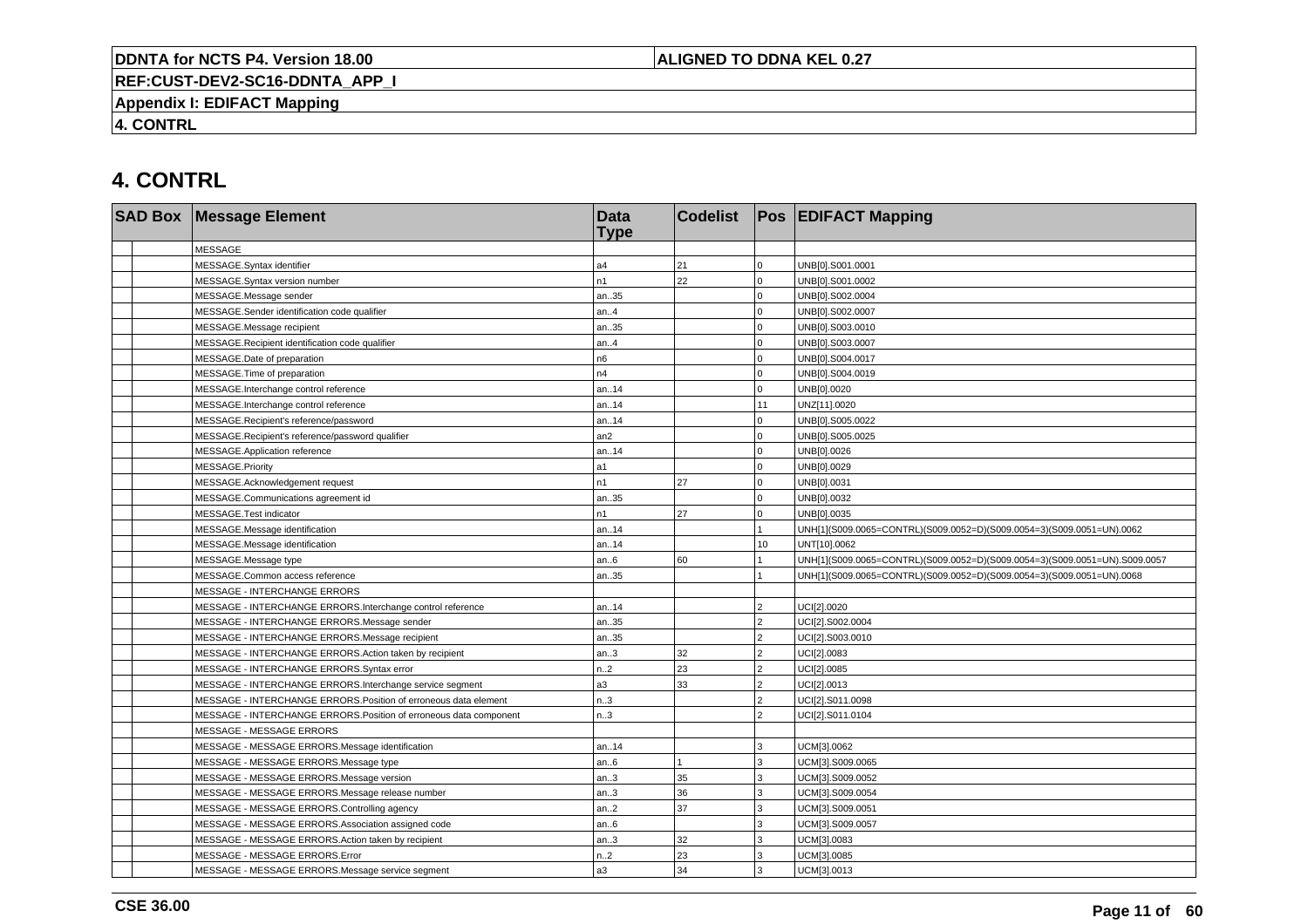## **ALIGNED TO DDNA KEL 0.27**

**REF:CUST-DEV2-SC16-DDNTA\_APP\_I**

## **Appendix I: EDIFACT Mapping**

**4. CONTRL**

|  | MESSAGE - MESSAGE ERRORS. Position of erroneous data element                                                     | د. .             |  | UCM[3].S011.0098         |
|--|------------------------------------------------------------------------------------------------------------------|------------------|--|--------------------------|
|  | MESSAGE - MESSAGE ERRORS. Position of erroneous data component                                                   | ک۱               |  | UCM[3].S011.0104         |
|  | MESSAGE - MESSAGE ERRORS - SEGMENT ERRORS                                                                        |                  |  |                          |
|  | MESSAGE - MESSAGE ERRORS - SEGMENT ERRORS.Segment position in message                                            | l n6             |  | UCM.UCS[4].0096          |
|  | MESSAGE - MESSAGE ERRORS - SEGMENT ERRORS.Error                                                                  | ،.Z              |  | UCM.UCS[4].0085          |
|  | IMESSAGE - MESSAGE ERRORS - SEGMENT ERRORS - DATA ELEMENT ERRORS                                                 |                  |  |                          |
|  | MESSAGE - MESSAGE ERRORS - SEGMENT ERRORS - DATA ELEMENT ERRORS. Error                                           | n2               |  | UCM.UCS.UCD[5].0085      |
|  | MESSAGE - MESSAGE ERRORS - SEGMENT ERRORS - DATA ELEMENT<br><b>ERRORS. Position of erroneous data element</b>    | n3               |  | UCM.UCS.UCD[5].S011.0098 |
|  | IMESSAGE - MESSAGE ERRORS - SEGMENT ERRORS - DATA ELEMENT<br><b>ERRORS. Position of erroneous data component</b> | n <sub>0</sub> 3 |  | UCM.UCS.UCD[5].S011.0104 |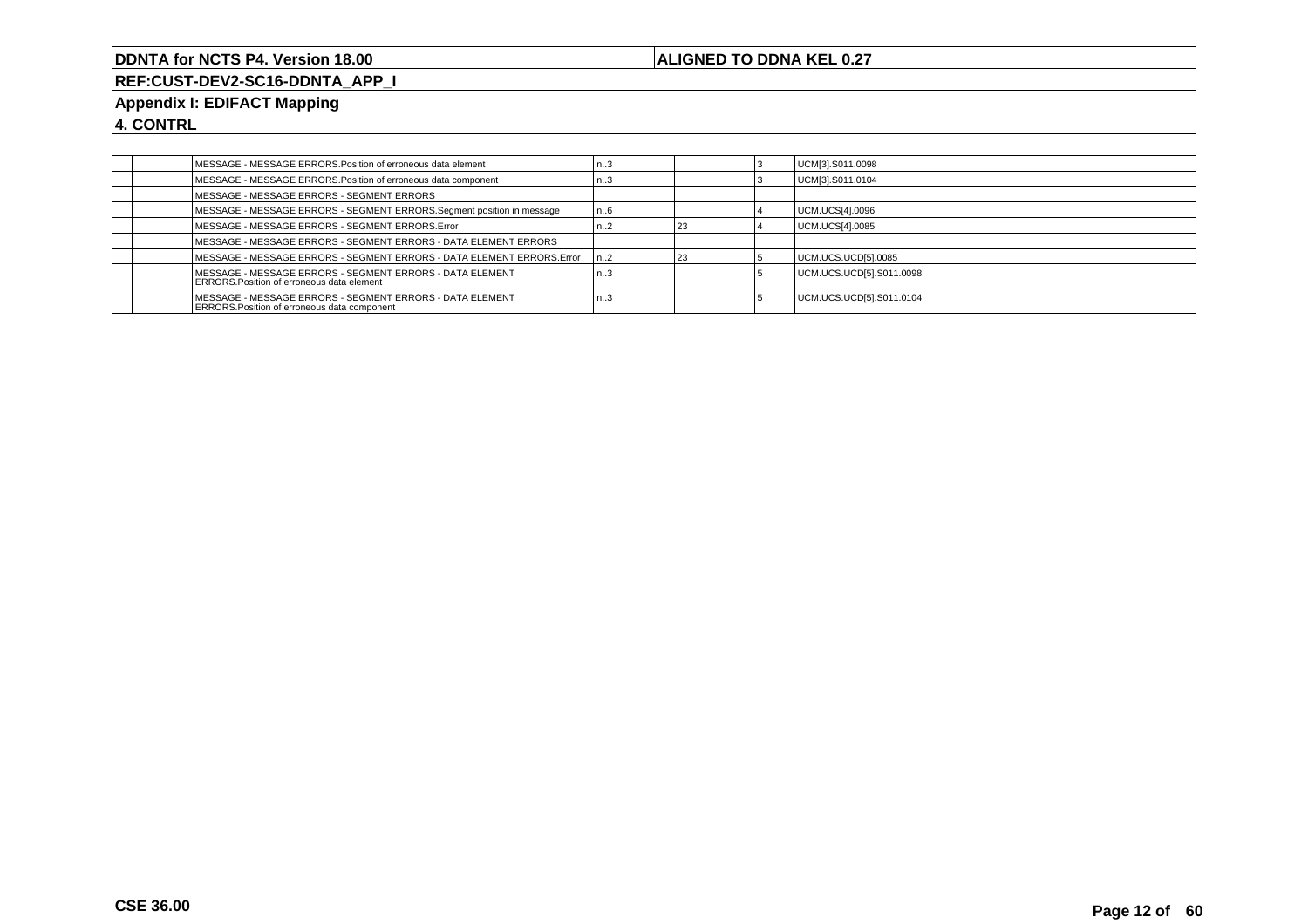## **ALIGNED TO DDNA KEL 0.27**

**REF:CUST-DEV2-SC16-DDNTA\_APP\_I**

**Appendix I: EDIFACT Mapping**

**5. CUSDEC**

|                   |                                              | <b>SAD Box Message Element</b>                   | <b>Data</b><br><b>Type</b> | <b>Codelist</b> |                         | <b>Pos EDIFACT Mapping</b>                                                   |  |
|-------------------|----------------------------------------------|--------------------------------------------------|----------------------------|-----------------|-------------------------|------------------------------------------------------------------------------|--|
|                   |                                              | <b>MESSAGE</b>                                   |                            |                 |                         |                                                                              |  |
|                   |                                              | MESSAGE.Syntax identifier                        | a4                         | 21              | $\mathbf 0$             | UNB[0].S001.0001                                                             |  |
|                   |                                              | MESSAGE.Syntax version number                    | n1                         | 22              | $\overline{0}$          | UNB[0].S001.0002                                                             |  |
|                   |                                              | MESSAGE.Message sender                           | an35                       |                 | $\Omega$                | UNB[0].S002.0004                                                             |  |
|                   |                                              | MESSAGE.Sender identification code qualifier     | an.4                       |                 | $\overline{0}$          | UNB[0].S002.0007                                                             |  |
|                   |                                              | MESSAGE.Message recipient                        | an35                       |                 | $\mathbf 0$             | UNB[0].S003.0010                                                             |  |
|                   |                                              | MESSAGE.Recipient identification code qualifier  | an.4                       |                 | $\mathbf 0$             | UNB[0].S003.0007                                                             |  |
|                   |                                              | MESSAGE.Date of preparation                      | n <sub>6</sub>             |                 | $\Omega$                | UNB[0].S004.0017                                                             |  |
|                   |                                              | MESSAGE.Time of preparation                      | n4                         |                 | $\overline{0}$          | UNB[0].S004.0019                                                             |  |
|                   |                                              | MESSAGE.Interchange control reference            | an.14                      |                 | $\overline{0}$          | UNB[0].0020                                                                  |  |
|                   |                                              | MESSAGE.Interchange control reference            | an.14                      |                 | 152                     | UNZ[152].0020                                                                |  |
|                   |                                              | MESSAGE.Recipient's reference/password           | an14                       |                 | $\Omega$                | UNB[0].S005.0022                                                             |  |
|                   |                                              | MESSAGE.Recipient's reference/password qualifier | an2                        |                 | $\overline{0}$          | UNB[0].S005.0025                                                             |  |
|                   |                                              | MESSAGE.Application reference                    | an14                       |                 | $\Omega$                | UNB[0].0026                                                                  |  |
|                   |                                              | MESSAGE.Priority                                 | a1                         |                 | $\overline{0}$          | UNB[0].0029                                                                  |  |
|                   |                                              | MESSAGE.Acknowledgement request                  | n1                         | 27              | $\overline{0}$          | UNB[0].0031                                                                  |  |
|                   |                                              | MESSAGE.Communications agreement id              | an35                       |                 | $\mathbf 0$             | UNB[0].0032                                                                  |  |
|                   |                                              | MESSAGE.Test indicator                           | n1                         | 27              | $\mathbf 0$             | UNB[0].0035                                                                  |  |
|                   |                                              | MESSAGE.Message identification                   | an14                       |                 |                         | UNH[1](S009.0065=CUSDEC)(S009.0052=D)(S009.0054=96B)(S009.0051=UN).0062      |  |
|                   |                                              | MESSAGE.Message identification                   | an14                       |                 | 151                     | UNT[151].0062                                                                |  |
|                   |                                              | MESSAGE.Message type                             | an.6                       | 60              |                         | UNH[1](S009.0065=CUSDEC)(S009.0052=D)(S009.0054=96B)(S009.0051=UN).S009.0057 |  |
|                   |                                              | MESSAGE.Common access reference                  | an35                       |                 |                         | UNH[1](S009.0065=CUSDEC)(S009.0052=D)(S009.0054=96B)(S009.0051=UN).0068      |  |
|                   |                                              | MESSAGE.Message sequence number                  | n.2                        |                 |                         | UNH[1](S009.0065=CUSDEC)(S009.0052=D)(S009.0054=96B)(S009.0051=UN).S010.0070 |  |
|                   |                                              | MESSAGE.First and last transfer                  | a1                         | 28              |                         | UNH[1](S009.0065=CUSDEC)(S009.0052=D)(S009.0054=96B)(S009.0051=UN).S010.0073 |  |
|                   |                                              | MESSAGE - HEADER                                 |                            |                 |                         |                                                                              |  |
|                   | Reference<br>number of<br>the<br>declaration | MESSAGE - HEADER.Reference number                | an22                       |                 | 12 <sup>°</sup>         | RFF[12](C506.1153=ABE).C506.1154                                             |  |
| l c               | Document/re<br>ference<br>number             | MESSAGE - HEADER.Document/reference number       | an21                       |                 | $\overline{2}$          | BGM[2].C106.1004                                                             |  |
| $\mathbf{1}$      | Type of<br>declaration                       | MESSAGE - HEADER. Type of declaration            | an.9                       | 31              | $\overline{2}$          | BGM[2].C002.1000                                                             |  |
| $^{17}_{\Lambda}$ | Country of<br>destination,<br>code           | MESSAGE - HEADER.Country of destination code     | a2                         | $\mathsf{R}$    | 4                       | LOC[4](3227=36).C517.3225                                                    |  |
| 30                | Agreed<br>location of<br>goods               | MESSAGE - HEADER.Agreed location of goods, code  | an17                       |                 | $\Delta$                | LOC[4](3227=14).C517.3225                                                    |  |
| 30                | Agreed<br>location of<br>goods               | MESSAGE - HEADER.Agreed location of goods        | an35                       |                 | 4                       | LOC[4](3227=14).C517.3224                                                    |  |
|                   |                                              | MESSAGE - HEADER.Agreed location of goods LNG    | a2                         | 12              | $\overline{\mathbf{A}}$ | LOC[4](3227=14).5479                                                         |  |
|                   |                                              |                                                  |                            |                 |                         |                                                                              |  |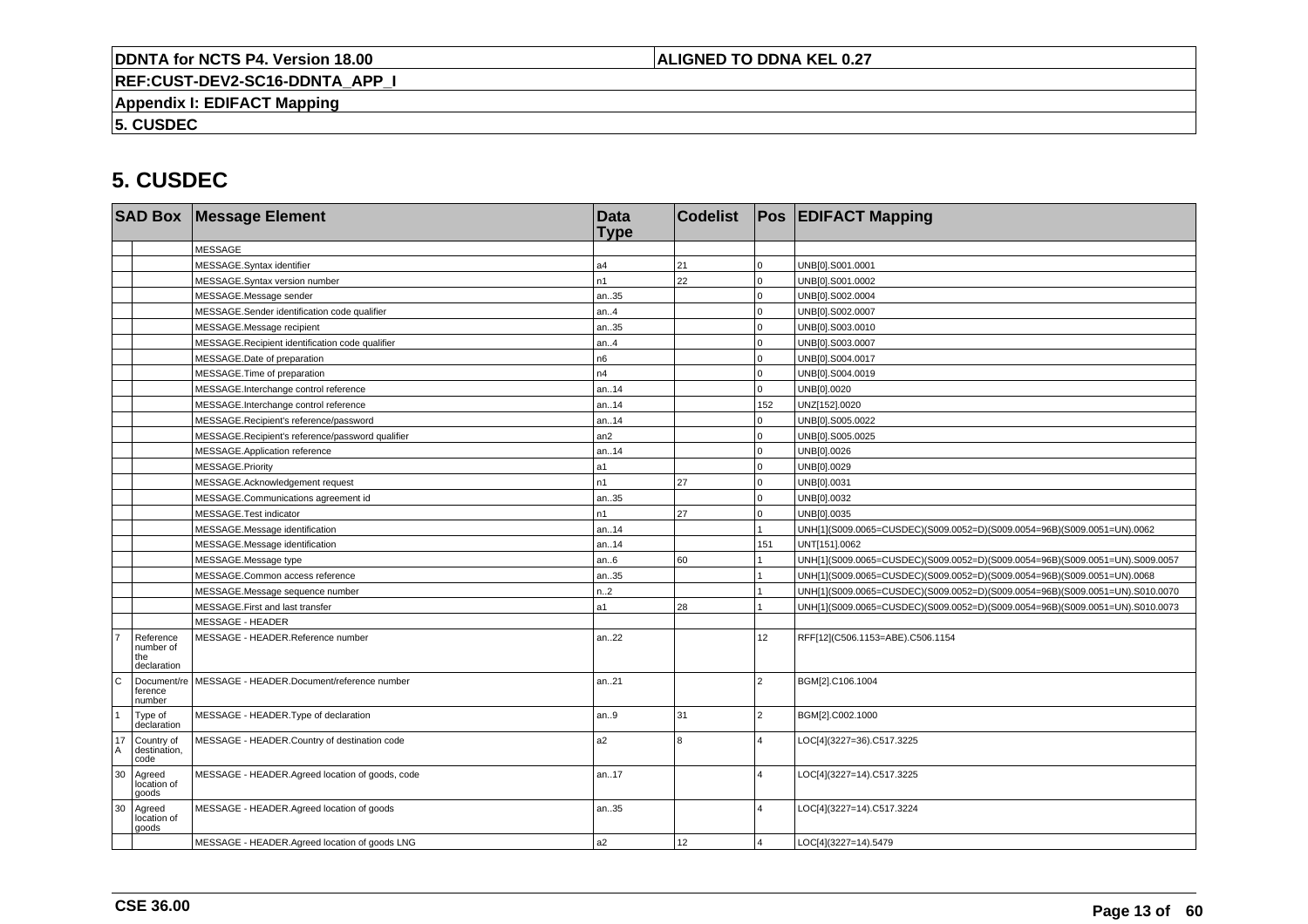## **ALIGNED TO DDNA KEL 0.27**

# **REF:CUST-DEV2-SC16-DDNTA\_APP\_I**

# **Appendix I: EDIFACT Mapping**

|         | 30 Authorised<br>location of<br>the goods             | MESSAGE - HEADER.Authorised location of goods, code                                                  | an17             |          | 4              | LOC[4](3227=14).C519.3223                                        |
|---------|-------------------------------------------------------|------------------------------------------------------------------------------------------------------|------------------|----------|----------------|------------------------------------------------------------------|
| 27      | Place of<br>loading                                   | MESSAGE - HEADER.Place of loading, code                                                              | an17             |          | $\overline{4}$ | LOC[4](3227=9).C517.3225                                         |
| 15<br>A | Country of<br>dispatch/exp<br>ort, code               | MESSAGE - HEADER.Country of dispatch/export code                                                     | a <sub>2</sub>   | 8        | 4              | LOC[4](3227=35).C517.3225                                        |
|         |                                                       | MESSAGE - HEADER.Customs sub place                                                                   | an17             |          | $\overline{4}$ | LOC[4](3227=26).C517.3225                                        |
| 26      | Inland<br>transport<br>mode                           | MESSAGE - HEADER.Inland transport mode                                                               | n.2              | 18       | 17             | TDT[17](8051=1).C220.8067                                        |
| 25      | Mode of<br>transport at<br>border                     | MESSAGE - HEADER. Transport mode at border                                                           | n.2              | 18       | 17             | TDT[17](8051=11).C220.8067                                       |
| 18      | Id. of means<br>of transport<br>at departure          | MESSAGE - HEADER.Identity of means of transport at departure (exp/trans)                             | an27             |          | 17             | TDT[17](8051=12).C222.8212                                       |
| 18      | Id. of means<br>of trans. at<br>dep.languag<br>e      | MESSAGE - HEADER.Identity of means of transport at departure LNG                                     | a <sub>2</sub>   | 12       | 18             | TDT(8051=12).TPL[18].C222.8453                                   |
|         |                                                       | MESSAGE - HEADER.Nationality of means of transport at departure                                      | a2               | 8        | 17             | TDT[17](8051=12).C222.8453                                       |
| 21      | Id. of active<br>means o.t.<br>crossing<br>border     | MESSAGE - HEADER.Identity of means of transport crossing border                                      | an27             |          | 17             | TDT[17](8051=11).C222.8212                                       |
|         |                                                       | MESSAGE - HEADER.Identity of means of transport crossing border LNG                                  | a <sub>2</sub>   | 12       | 18             | TDT(8051=11).TPL[18].C222.8453                                   |
| 21      | Nat. of<br>active<br>means o.t.<br>crossing<br>border | MESSAGE - HEADER. Nationality of means of transport crossing border                                  | a2               | ١R       | 17             | TDT[17](8051=11).C222.8453                                       |
|         |                                                       | MESSAGE - HEADER. Type of means of transport crossing border                                         | n <sub>1</sub> 2 |          | 17             | TDT[17](8051=11).C228.8179                                       |
| 19      | Containerise<br>d indicator                           | MESSAGE - HEADER.Containerised indicator                                                             | n <sub>1</sub>   | 27       | 6              | GIS[6](C529.1131=109).C529.7365                                  |
|         |                                                       | MESSAGE - HEADER.NCTS return copy                                                                    | n1               | 27       | 6              | GIS[6](C529.1131=62).C529.7365                                   |
|         |                                                       | MESSAGE - HEADER.Acceptance date                                                                     | n8               |          | 5              | DTM[5](C507.2005=148).C507.2380                                  |
|         |                                                       | MESSAGE - HEADER.Issuing date                                                                        | n <sub>8</sub>   |          | 5              | DTM[5](C507.2005=182).C507.2380                                  |
|         |                                                       | MESSAGE - HEADER. Dialog language indicator at departure                                             | a2               | 12       | 11             | FTX[11](4451=ACB).3453                                           |
|         |                                                       | MESSAGE - HEADER.NCTS accompanying document language code                                            | a2               | 12       | 11             | FTX[11](4451=ALL).3453                                           |
|         |                                                       | MESSAGE - HEADER.Country of departure code                                                           | a <sub>2</sub>   | <u>g</u> | 4              | LOC[4](3227=5).C517.3225                                         |
|         |                                                       | MESSAGE - HEADER.Release requested                                                                   | n <sub>1</sub>   | 27       | 6              | GIS[6](C529.1131=148).C529.7365                                  |
|         |                                                       | MESSAGE - HEADER.Date of release request                                                             | n <sub>8</sub>   |          | 5              | DTM[5](C507.2005=261).C507.2380                                  |
|         |                                                       | MESSAGE - HEADER.Date of usage cancellation                                                          | n <sub>8</sub>   |          | 5              | DTM[5](C507.2005=153).C507.2380                                  |
|         |                                                       | MESSAGE - HEADER.Date of release                                                                     | n8<br>n8         |          | 5<br>5         | DTM[5](C507.2005=296).C507.2380                                  |
|         |                                                       | MESSAGE - HEADER.Date limit for response<br>MESSAGE - HEADER.Date of request on non-arrived movement | n8               |          | 5              | DTM[5](C507.2005=2).C507.2380<br>DTM[5](C507.2005=153).C507.2380 |
| 5       | Total                                                 | MESSAGE - HEADER. Total number of items                                                              | n.5              |          | 145            | CNT[145](C270.6069=5).C270.6066                                  |
|         | number of<br>items                                    |                                                                                                      |                  |          |                |                                                                  |
| 6       | Total<br>number of<br>packages                        | MESSAGE - HEADER. Total number of packages                                                           | n.7              |          | 145            | CNT[145](C270.6069=11).C270.6066                                 |
| 35      | Total gross<br>mass                                   | MESSAGE - HEADER. Total gross mass                                                                   | n.11,3           |          | 8              | MEA[8](6311=WT)(C502.6313=AAD)(C174.6411=KGM).C174.6314          |
|         |                                                       | MESSAGE - HEADER.Binding itinerary                                                                   | n1               | 27       | 11             | FTX[11](4451=ABL).C108.4440#1                                    |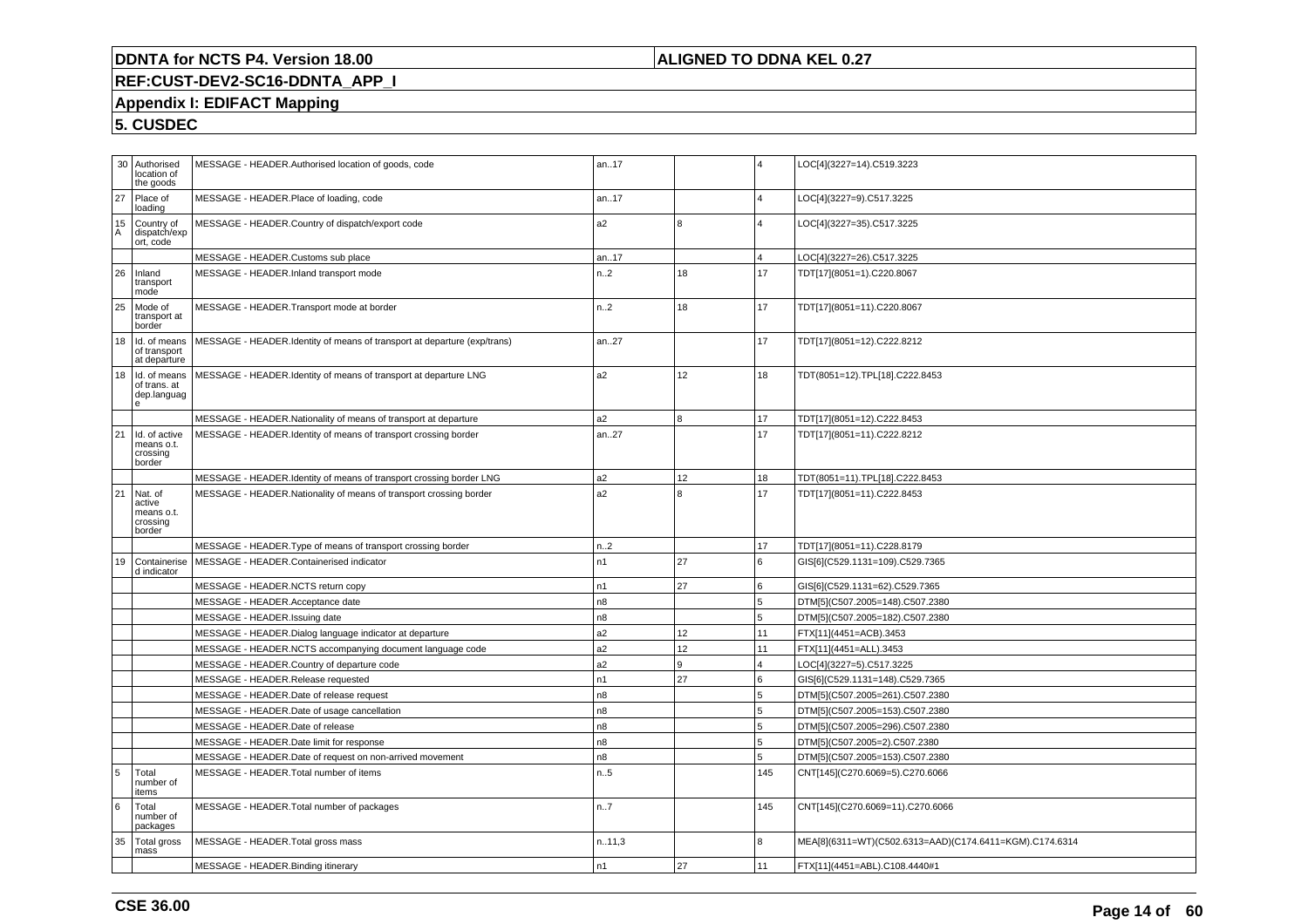## **ALIGNED TO DDNA KEL 0.27**

# **REF:CUST-DEV2-SC16-DDNTA\_APP\_I**

# **Appendix I: EDIFACT Mapping**

|    |                                                 | MESSAGE - HEADER.Authorisation id                           | an17           |      | 12                      | RFF[12](C506.1153=LAN).C506.1154 |
|----|-------------------------------------------------|-------------------------------------------------------------|----------------|------|-------------------------|----------------------------------|
|    |                                                 | MESSAGE - HEADER.Amendment place                            | an35           |      | $\overline{4}$          | LOC[4](3227=112).C517.3224       |
|    |                                                 | MESSAGE - HEADER.Amendment place LNG                        | a2             | 12   | $\overline{4}$          | LOC[4](3227=112).5479            |
|    |                                                 | MESSAGE - HEADER.Security code                              | an.8           |      | 12 <sup>2</sup>         | RFF[12](C506.1153=ABP).C506.1154 |
|    |                                                 | MESSAGE - HEADER.ATR rejection reason code                  | n.2            | 44   | 11                      | FTX[11](4451=ACD).C107.4441      |
|    |                                                 | MESSAGE - HEADER.ATR rejection reason                       | an350          |      | 11                      | FTX[11](4451=ACD).C108.4440#1    |
|    |                                                 | MESSAGE - HEADER.ATR rejection reason LNG                   | a2             | 12   | 11                      | FTX[11](4451=ACD).3453           |
|    |                                                 | MESSAGE - HEADER.Date of amendment                          | n <sub>8</sub> |      | 5                       | DTM[5](C507.2005=318).C507.2380  |
|    |                                                 | MESSAGE - HEADER.Amendment acceptance date                  | n8             |      | 5                       | DTM[5](C507.2005=184).C507.2380  |
|    |                                                 | MESSAGE - HEADER.Amendment rejection date                   | n8             |      | 5                       | DTM[5](C507.2005=317).C507.2380  |
|    |                                                 | MESSAGE - HEADER.Amendment rejection motivation code        | n1             | 45   | 11                      | FTX[11](4451=ACD).C107.4441      |
|    |                                                 | MESSAGE - HEADER.Amendment rejection motivation text        | an350          |      | 11                      | FTX[11](4451=ACD).C108.4440#1    |
|    |                                                 | MESSAGE - HEADER.Amendment rejection motivation text LNG    | a2             | 12   | 11                      | FTX[11](4451=ACD).3453           |
|    |                                                 | MESSAGE - HEADER.Arrival date                               | n8             |      | 5                       | DTM[5](C507.2005=178).C507.2380  |
|    |                                                 | MESSAGE - HEADER.Arrival notification place                 | an35           |      | $\overline{4}$          | LOC[4](3227=60).C517.3224        |
|    |                                                 | MESSAGE - HEADER.Arrival notification place LNG             | a2             | 12   | $\overline{4}$          | LOC[4](3227=60).5479             |
|    |                                                 | MESSAGE - HEADER.Arrival agreed Location code               | an17           |      | $\overline{\mathbf{4}}$ | LOC[4](3227=20).C517.3225        |
|    |                                                 | MESSAGE - HEADER.Arrival agreed Location of goods           | an35           |      | $\overline{\mathbf{A}}$ |                                  |
|    |                                                 |                                                             | a2             | 12   |                         | LOC[4](3227=20).C517.3224        |
|    |                                                 | MESSAGE - HEADER.Arrival agreed Location of goods LNG       |                |      | $\overline{\mathbf{4}}$ | LOC[4](3227=20).5479             |
|    |                                                 | MESSAGE - HEADER.Arrival authorised location of goods       | an17           |      | $\overline{\mathbf{4}}$ | LOC[4](3227=84).C517.3225        |
|    |                                                 | MESSAGE - HEADER.Simplified procedure flag                  | n1             | 27   | l 6                     | GIS[6](C529.1131=119).C529.7365  |
|    |                                                 | MESSAGE - HEADER.Arrival notification date                  | n8             |      | 5                       | DTM[5](C507.2005=132).C507.2380  |
|    |                                                 | MESSAGE - HEADER.Dialog language indicator at destination   | a2             | 12   | 11                      | FTX[11](4451=ACB).3453           |
|    |                                                 | MESSAGE - HEADER.Date of cancellation request               | n8             |      | 5                       | DTM[5](C507.2005=318).C507.2380  |
|    |                                                 | MESSAGE - HEADER.Cancellation reason                        | an350          |      | 11                      | FTX[11](4451=ACD).C108.4440#1    |
|    |                                                 | MESSAGE - HEADER.Cancellation reason LNG                    | a2             | 12   | 11                      | FTX[11](4451=ACD).3453           |
|    |                                                 | MESSAGE - HEADER.Date of cancellation                       | n8             |      | 5                       | DTM[5](C507.2005=46).C507.2380   |
| 50 | Declarant:<br>date of the<br>declaration        | MESSAGE - HEADER.Declaration date                           | n8             |      | 5                       | DTM[5](C507.2005=137).C507.2380  |
| 50 | Declarant:<br>place of<br>signature             | MESSAGE - HEADER.Declaration place                          | an35           |      | $\overline{4}$          | LOC[4](3227=91).C517.3224        |
| 50 | Declarant:<br>place of<br>signature<br>language | MESSAGE - HEADER.Declaration place LNG                      | a <sub>2</sub> | 12   | $\overline{4}$          | LOC[4](3227=91).5479             |
|    |                                                 | MESSAGE - HEADER.Discrepancies notification date            | n8             |      | 5                       | DTM[5](C507.2005=226).C507.2380  |
|    |                                                 | MESSAGE - HEADER.Discrepancies notification text            | an350          |      | 11                      | FTX[11](4451=ABO).C108.4440#1    |
|    |                                                 | MESSAGE - HEADER.Discrepancies notification text LNG        | a2             | 12   | 11                      | FTX[11](4451=ABO).3453           |
|    |                                                 | MESSAGE - HEADER.Discrepancies solved notification date     | n8             |      | 5.                      | DTM[5](C507.2005=218).C507.2380  |
|    |                                                 | MESSAGE - HEADER.Discrepancies solved notification code     | an.2           | 69 ا | 11                      | FTX[11](4451=ABO).C107.4441      |
|    |                                                 | MESSAGE - HEADER.Discrepancies solved notification text     | an350          |      | 11                      | FTX[11](4451=ABO).C108.4440#1    |
|    |                                                 | MESSAGE - HEADER.Discrepancies solved notification text LNG | a2             | 12   | 11                      | FTX[11](4451=ABO).3453           |
|    |                                                 |                                                             | n.2            | 46   | 11                      |                                  |
|    |                                                 | MESSAGE - HEADER.Diversion rejection code                   |                |      |                         | FTX[11](4451=ACD).C107.4441      |
|    |                                                 | MESSAGE - HEADER.Diversion rejection text                   | an350          |      | 11                      | FTX[11](4451=ACD).C108.4440#1    |
|    |                                                 | MESSAGE - HEADER. Diversion rejection text LNG              | a2             | 12   | 11                      | FTX[11](4451=ACD).3453           |
|    |                                                 | MESSAGE - HEADER.Guarantor notification text                | an350          |      | 11                      | FTX[11](4451=AAG).C108.4440#1    |
|    |                                                 | MESSAGE - HEADER.Guarantor notification text LNG            | a2             | 12   | 11                      | FTX[11](4451=AAG).3453           |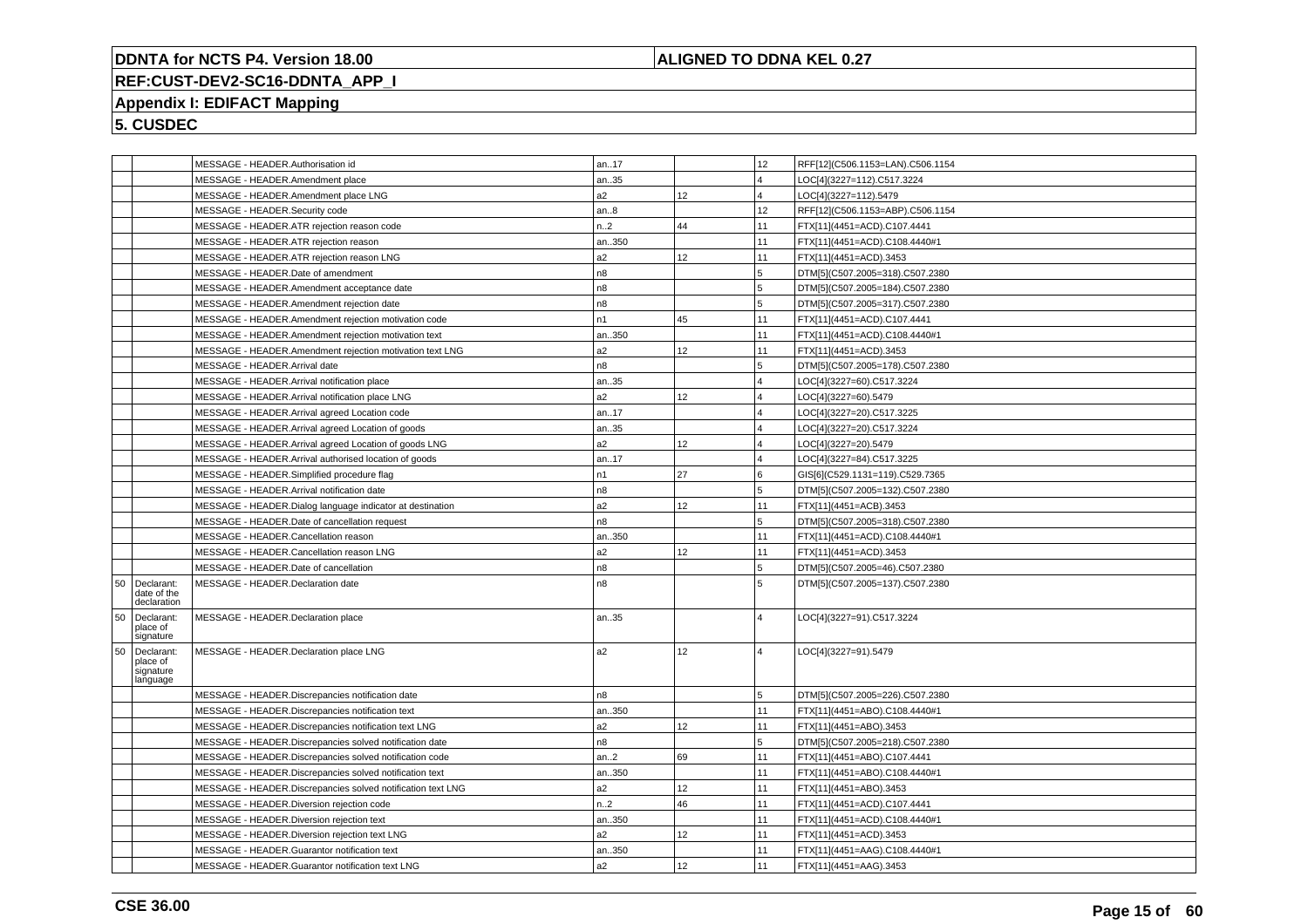## **ALIGNED TO DDNA KEL 0.27**

# **REF:CUST-DEV2-SC16-DDNTA\_APP\_I**

# **Appendix I: EDIFACT Mapping**

|                      |                                       | MESSAGE - HEADER.Guarantor notification date             | n <sub>8</sub>  |     | 5              | DTM[5](C507.2005=89).C507.2380   |
|----------------------|---------------------------------------|----------------------------------------------------------|-----------------|-----|----------------|----------------------------------|
|                      |                                       | MESSAGE - HEADER.Cancel enquiry notification date        | n8              |     | 5              | DTM[5](C507.2005=46).C507.2380   |
|                      |                                       | MESSAGE - HEADER.Cancel enquiry notification remarks     | an350           |     | 11             | FTX[11](4451=ABG).C108.4440#1    |
|                      |                                       | MESSAGE - HEADER.Cancel enquiry notification remarks LNG | a2              | 12  | 11             | FTX[11](4451=ABG).3453           |
|                      |                                       | MESSAGE - HEADER.No release motivation                   | an350           |     | 11             | FTX[11](4451=ABQ).C108.4440#1    |
|                      |                                       | MESSAGE - HEADER.No release motivation LNG               | a <sub>2</sub>  | 12  | 11             | FTX[11](4451=ABQ).3453           |
|                      |                                       | MESSAGE - HEADER.Ask for documents text                  | an350           |     | 11             | FTX[11](4451=ABX).C108.4440#1    |
|                      |                                       | MESSAGE - HEADER.Ask for documents text LNG              | a2              | 12  | 11             | FTX[11](4451=ABX).3453           |
|                      |                                       | MESSAGE - HEADER.Status                                  | an <sub>3</sub> | 58  | 6              | GIS[6](C529.1131=120).C529.7365  |
|                      |                                       | MESSAGE - HEADER.Write-off date                          | n8              |     | 5              | DTM[5](C507.2005=204).C507.2380  |
|                      |                                       | MESSAGE - HEADER.Specific Circumstance Indicator         | a1              | 96  | 12             | RFF[12](C506.1153=AMJ).C506.1154 |
|                      |                                       | MESSAGE - HEADER. Transport charges/ Method of Payment   | a1              | 116 | 11             | FTX[11](4451=PAI).4453           |
|                      |                                       | MESSAGE - HEADER.Commercial Reference Number             | an70            |     | $\overline{ }$ | FII[7](3035=XX).C088.3436        |
|                      |                                       | MESSAGE - HEADER.AAR rejection reason code               | n2              | 43  | 11             | FTX[11](4451=ACD).C107.4441      |
|                      |                                       | MESSAGE - HEADER.AAR rejection reason                    | an350           |     | 11             | FTX[11](4451=ACD).C108.4440#1    |
|                      |                                       | MESSAGE - HEADER.AAR rejection reason LNG                | a <sub>2</sub>  | 12  | 11             | FTX[11](4451=ACD).3453           |
|                      |                                       | MESSAGE - HEADER.Security                                | n <sub>1</sub>  | 117 | 6              | GIS[6](C529.1131=187).C529.7365  |
|                      |                                       | MESSAGE - HEADER.Conveyance reference number             | an35            |     | 11             | FTX[11](4451=ACR).C108.4440#1    |
|                      |                                       | MESSAGE - HEADER.Place of unloading, code                | an35            |     | 4              | LOC[4](3227=58).C517.3224        |
|                      |                                       | MESSAGE - HEADER.Place of unloading LNG                  | a <sub>2</sub>  | 12  | 4              | LOC[4](3227=58).C517.3225        |
|                      |                                       | MESSAGE - (PRINCIPAL) TRADER                             |                 |     |                |                                  |
|                      |                                       | MESSAGE - (PRINCIPAL) TRADER.Name                        | an35            |     | 22             | NAD[22](3035=AF).C080.3036#1     |
|                      |                                       | MESSAGE - (PRINCIPAL) TRADER.Street and number           | an35            |     | 22             | NAD[22](3035=AF).C059.3042#1     |
|                      |                                       | MESSAGE - (PRINCIPAL) TRADER.Postal code                 | an9             |     | 22             | NAD[22](3035=AF).3251            |
|                      |                                       | MESSAGE - (PRINCIPAL) TRADER.City                        | an35            |     | 22             | NAD[22](3035=AF).3164            |
|                      |                                       | MESSAGE - (PRINCIPAL) TRADER.Country code                | a2              | 8   | 22             | NAD[22](3035=AF).3207            |
|                      |                                       | MESSAGE - (PRINCIPAL) TRADER.NAD LNG                     | a <sub>2</sub>  | 12  | 22             | NAD[22](3035=AF).3229            |
|                      |                                       | MESSAGE - (PRINCIPAL) TRADER.TIN                         | an17            |     | 22             | NAD[22](3035=AF).C082.3039       |
|                      |                                       | MESSAGE - (PRINCIPAL) TRADER.Holder ID TIR               | an17            |     | 22             | NAD[22](3035=AF).C080.3036#2     |
|                      |                                       | MESSAGE - (CONSIGNOR) TRADER                             |                 |     |                |                                  |
| $\vert$ <sub>2</sub> | Consignor<br>name                     | MESSAGE - (CONSIGNOR) TRADER.Name                        | an35            |     | 22             | NAD[22](3035=CZ).C080.3036#1     |
| $\vert$ <sub>2</sub> | Consignor<br>street and<br>number     | MESSAGE - (CONSIGNOR) TRADER.Street and number           | an35            |     | 22             | NAD[22](3035=CZ).C059.3042#1     |
| $\vert$ <sub>2</sub> | Consignor<br>postal code              | MESSAGE - (CONSIGNOR) TRADER.Postal code                 | an9             |     | 22             | NAD[22](3035=CZ).3251            |
| $\overline{2}$       | Consignor<br>city                     | MESSAGE - (CONSIGNOR) TRADER.City                        | an35            |     | 22             | NAD[22](3035=CZ).3164            |
| $\vert$ 2            | Consignor<br>country                  | MESSAGE - (CONSIGNOR) TRADER.Country code                | a <sub>2</sub>  | 8   | 22             | NAD[22](3035=CZ).3207            |
| $\overline{2}$       | Consignor<br><b>NAD</b><br>language   | MESSAGE - (CONSIGNOR) TRADER.NAD LNG                     | a <sub>2</sub>  | 12  | 22             | NAD[22](3035=CZ).3229            |
| $\vert$ 2            | Consignor<br>identification<br>number | MESSAGE - (CONSIGNOR) TRADER.TIN                         | an17            |     | 22             | NAD[22](3035=CZ).C082.3039       |
|                      |                                       | MESSAGE - (CONSIGNEE) TRADER                             |                 |     |                |                                  |
| 8                    | Consignee<br>name                     | MESSAGE - (CONSIGNEE) TRADER.Name                        | an35            |     | 22             | NAD[22](3035=CN).C080.3036#1     |
|                      |                                       |                                                          |                 |     |                |                                  |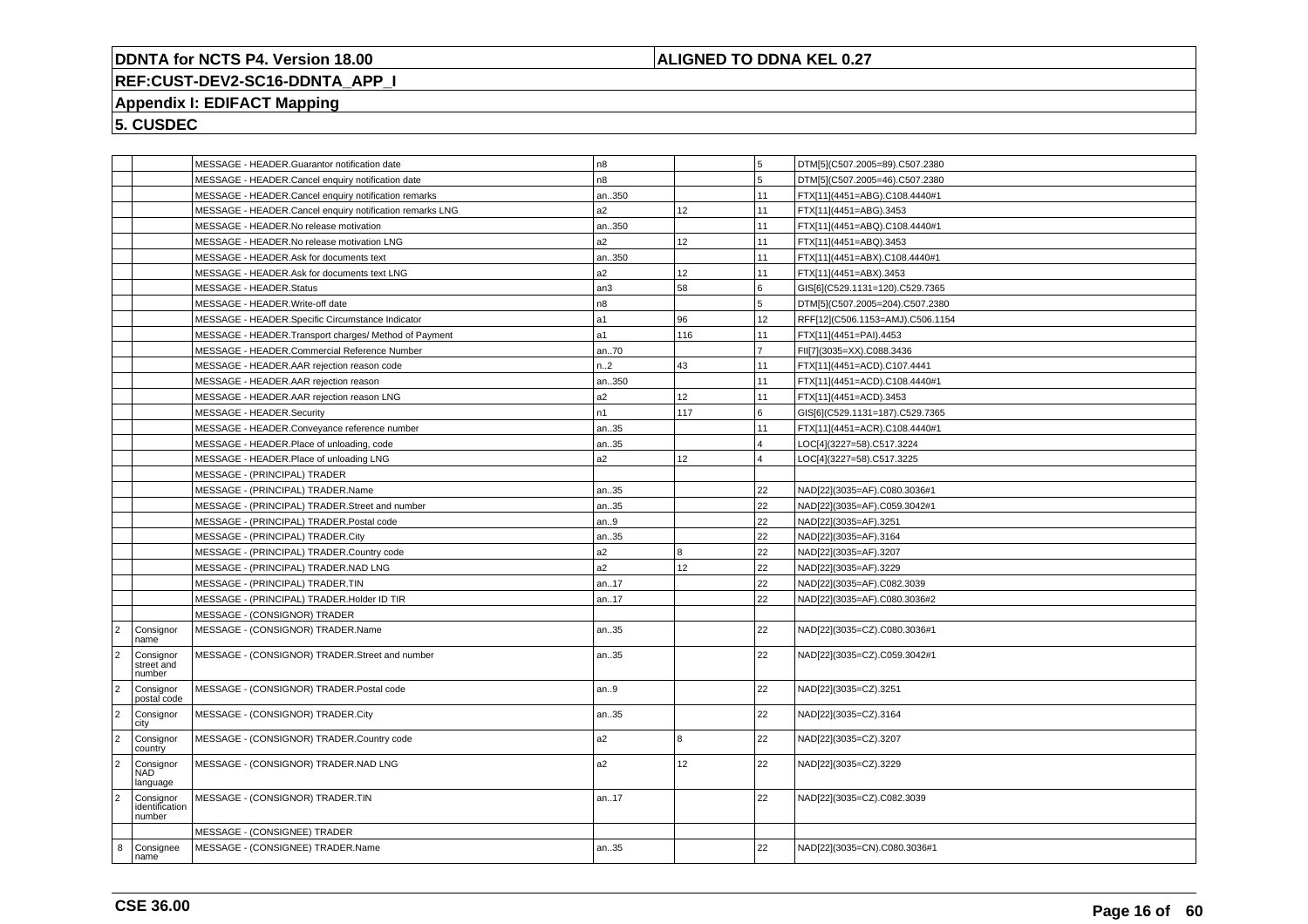## **ALIGNED TO DDNA KEL 0.27**

# **REF:CUST-DEV2-SC16-DDNTA\_APP\_I**

# **Appendix I: EDIFACT Mapping**

| 8 | Consignee<br>street and<br>number     | MESSAGE - (CONSIGNEE) TRADER.Street and number                                  | an35            |    | 22       | NAD[22](3035=CN).C059.3042#1  |
|---|---------------------------------------|---------------------------------------------------------------------------------|-----------------|----|----------|-------------------------------|
| 8 | Consignee<br>postal code              | MESSAGE - (CONSIGNEE) TRADER.Postal code                                        | lan9            |    | 22       | NAD[22](3035=CN).3251         |
| 8 | Consignee<br>city                     | MESSAGE - (CONSIGNEE) TRADER.City                                               | an35            |    | 22       | NAD[22](3035=CN).3164         |
| 8 | Consignee<br>country                  | MESSAGE - (CONSIGNEE) TRADER.Country code                                       | a <sub>2</sub>  | 8  | 22       | NAD[22](3035=CN).3207         |
| 8 | Consignee<br>NAD<br>language          | MESSAGE - (CONSIGNEE) TRADER.NAD LNG                                            | a <sub>2</sub>  | 12 | 22       | NAD[22](3035=CN).3229         |
| 8 | Consignee<br>identification<br>number | MESSAGE - (CONSIGNEE) TRADER.TIN                                                | an17            |    | 22       | NAD[22](3035=CN).C082.3039    |
|   |                                       | MESSAGE - (AUTHORISED CONSIGNEE) TRADER                                         |                 |    |          |                               |
|   |                                       | MESSAGE - (AUTHORISED CONSIGNEE) TRADER.TIN                                     | an17            |    | 22       | NAD[22](3035=TD).C082.3039    |
|   |                                       | MESSAGE - (DESTINATION) TRADER                                                  |                 |    |          |                               |
|   |                                       | MESSAGE - (DESTINATION) TRADER.Name                                             | an35            |    | 22       | NAD[22](3035=CPD).C080.3036#1 |
|   |                                       | MESSAGE - (DESTINATION) TRADER.Street and number                                | an35            |    | 22       | NAD[22](3035=CPD).C059.3042#1 |
|   |                                       | MESSAGE - (DESTINATION) TRADER. Postal code                                     | lan9            |    | 22       | NAD[22](3035=CPD).3251        |
|   |                                       | MESSAGE - (DESTINATION) TRADER.City                                             | an35            |    | 22       | NAD[22](3035=CPD).3164        |
|   |                                       | MESSAGE - (DESTINATION) TRADER.Country code                                     | a <sub>2</sub>  |    | 22       | NAD[22](3035=CPD).3207        |
|   |                                       | MESSAGE - (DESTINATION) TRADER.NAD LNG                                          | a <sub>2</sub>  | 12 | 22       | NAD[22](3035=CPD).3229        |
|   |                                       | MESSAGE - (DESTINATION) TRADER.TIN                                              | an17            |    | 22       | NAD[22](3035=CPD).C082.3039   |
|   |                                       | <b>MESSAGE - GUARANTOR</b>                                                      |                 |    |          |                               |
|   |                                       | MESSAGE - GUARANTOR.Name                                                        | an35            |    | 22       | NAD[22](3035=SX).C080.3036#1  |
|   |                                       | MESSAGE - GUARANTOR.Street and number                                           | an35            |    | 22       | NAD[22](3035=SX).C059.3042#1  |
|   |                                       | MESSAGE - GUARANTOR.Postal code                                                 | an9             |    | 22       | NAD[22](3035=SX).3251         |
|   |                                       | MESSAGE - GUARANTOR.City                                                        | an35            |    | 22       | NAD[22](3035=SX).3164         |
|   |                                       | MESSAGE - GUARANTOR.Country code                                                | a <sub>2</sub>  | 70 | 22       | NAD[22](3035=SX).3207         |
|   |                                       | MESSAGE - GUARANTOR.NAD LNG                                                     | l a2            | 12 | 22       | NAD[22](3035=SX).3229         |
|   |                                       | MESSAGE - GUARANTOR.Contact details in country of competent authority           | lan140          |    | 22       | NAD[22](3035=SX).C058.3124#1  |
|   |                                       | MESSAGE - GUARANTOR.TIN                                                         | an17            |    | 22       | NAD[22](3035=SX).C082.3039    |
|   |                                       | MESSAGE - (DEPARTURE) CUSTOMS OFFICE                                            |                 |    |          |                               |
|   |                                       | MESSAGE - (DEPARTURE) CUSTOMS OFFICE.Reference number                           | an <sub>8</sub> |    |          | LOC[4](3227=118).C517.3225    |
|   |                                       | MESSAGE - (DEPARTURE) CUSTOMS OFFICE.Address                                    | an140           |    | 11       | FTX[11](4451=SPH).C108.4440#1 |
|   |                                       | MESSAGE - (DEPARTURE) CUSTOMS OFFICE.Address LNG                                | a2              | 12 | 11       | FTX[11](4451=SPH).3453        |
|   |                                       | MESSAGE - (DEPARTURE) CUSTOMS OFFICE.Contact person Details                     | l an140         |    | 11       | FTX[11](4451=SSR).C108.4440#1 |
|   |                                       | MESSAGE - (DEPARTURE) CUSTOMS OFFICE.Contact person Details LNG                 | a <sub>2</sub>  | 12 | 11       | FTX[11](4451=SSR).3453        |
|   |                                       | MESSAGE - (INVOLVED) COUNTRY                                                    |                 |    |          |                               |
|   |                                       | MESSAGE - (INVOLVED) COUNTRY.Country code                                       | a <sub>2</sub>  | 8  | 4        | OC[4](3227=25).C517.3225      |
|   |                                       | MESSAGE - (GUARANTEE) CUSTOMS OFFICE                                            |                 |    |          |                               |
|   |                                       | MESSAGE - (GUARANTEE) CUSTOMS OFFICE.Reference number                           | an <sub>8</sub> |    |          | OC[4](3227=119).C517.3225     |
|   |                                       | MESSAGE - (COMPETENT AUTHORITY OF DEPARTURE) CUSTOMS OFFICE                     |                 |    |          |                               |
|   |                                       | MESSAGE - (COMPETENT AUTHORITY OF DEPARTURE) CUSTOMS OFFICE.Reference<br>number | l an8           |    | $\Delta$ | LOC[4](3227=120).C517.3225    |
|   |                                       | MESSAGE - (COMPETENT AUTHORITY OF DEPARTURE) CUSTOMS OFFICE.Address             | an140           |    | 11       | FTX[11](4451=CUS).C108.4440#1 |
|   |                                       | MESSAGE - (COMPETENT AUTHORITY OF DEPARTURE) CUSTOMS OFFICE.Address<br>LNG      | a <sub>2</sub>  | 12 | 11       | FTX[11](4451=CUS).3453        |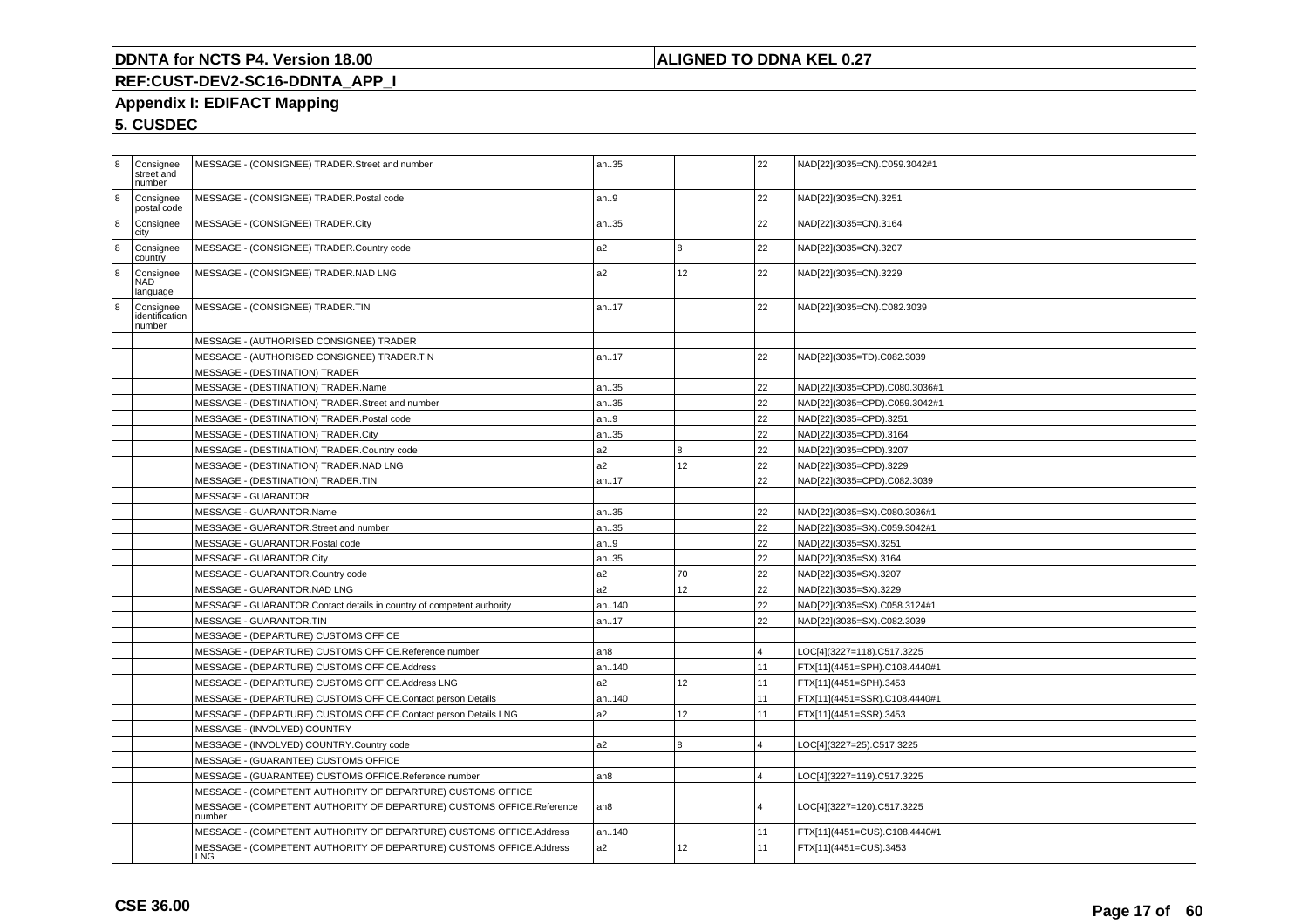## **ALIGNED TO DDNA KEL 0.27**

# **REF:CUST-DEV2-SC16-DDNTA\_APP\_I**

## **Appendix I: EDIFACT Mapping**

|    |                                                   | person Details     | MESSAGE - (COMPETENT AUTHORITY OF DEPARTURE) CUSTOMS OFFICE.Contact         | an140           |                 | 11                      | FTX[11](4451=CHG).C108.4440#3   |
|----|---------------------------------------------------|--------------------|-----------------------------------------------------------------------------|-----------------|-----------------|-------------------------|---------------------------------|
|    |                                                   | person Details LNG | MESSAGE - (COMPETENT AUTHORITY OF DEPARTURE) CUSTOMS OFFICE.Contact         | a2              | 12 <sup>°</sup> | 11                      | FTX[11](4451=CHG).3453          |
|    |                                                   |                    | MESSAGE - (COMPETENT AUTHORITY FOR RECOVERY) CUSTOMS OFFICE                 |                 |                 |                         |                                 |
|    |                                                   | number             | MESSAGE - (COMPETENT AUTHORITY FOR RECOVERY) CUSTOMS OFFICE.Reference       | an <sub>8</sub> |                 | $\overline{4}$          | LOC[4](3227=158).C517.3225      |
|    |                                                   |                    | MESSAGE - (GUARANTEE) COUNTRY                                               |                 |                 |                         |                                 |
|    |                                                   |                    | MESSAGE - (GUARANTEE) COUNTRY.Country code                                  | a <sub>2</sub>  | 70              | $\overline{\mathbf{4}}$ | LOC[4](3227=86).C517.3225       |
|    |                                                   |                    | MESSAGE - (PRESENTATION OFFICE) CUSTOMS OFFICE                              |                 |                 |                         |                                 |
|    |                                                   |                    | MESSAGE - (PRESENTATION OFFICE) CUSTOMS OFFICE.Reference number             | an <sub>8</sub> |                 | $\Delta$                | LOC[4](3227=22).C517.3225       |
|    |                                                   |                    | MESSAGE - (EXPORT) CUSTOMS OFFICE                                           |                 |                 |                         |                                 |
|    |                                                   |                    | MESSAGE - (EXPORT) CUSTOMS OFFICE.Reference number                          | an <sub>8</sub> |                 | $\overline{4}$          | LOC[4](3227=116).C517.3225      |
|    |                                                   |                    | MESSAGE - (TRANSIT) CUSTOMS OFFICE                                          |                 |                 |                         |                                 |
|    |                                                   |                    | MESSAGE - (TRANSIT) CUSTOMS OFFICE.Reference number                         | an <sub>8</sub> |                 | $\overline{4}$          | LOC[4](3227=50).C517.3225       |
|    |                                                   |                    | MESSAGE - (TRANSIT) CUSTOMS OFFICE.Arrival Time                             | n12             |                 | $\overline{\mathbf{4}}$ | LOC[4](3227=50).C519.3223       |
|    |                                                   |                    | MESSAGE - (TRANSIT DECLARED) CUSTOMS OFFICE                                 |                 |                 |                         |                                 |
|    |                                                   |                    | MESSAGE - (TRANSIT DECLARED) CUSTOMS OFFICE.Reference number                | an8             |                 | $\overline{4}$          | LOC[4](3227=52).C517.3225       |
|    |                                                   |                    | MESSAGE - (EXIT DECLARED) CUSTOMS OFFICE                                    |                 |                 |                         |                                 |
|    |                                                   |                    | MESSAGE - (EXIT DECLARED) CUSTOMS OFFICE.Reference number                   | an <sub>8</sub> |                 | $\overline{4}$          | LOC[4](3227=115).C517.3225      |
|    |                                                   |                    | MESSAGE - (DESTINATION) CUSTOMS OFFICE                                      |                 |                 |                         |                                 |
| 53 | Customs<br>office of<br>destination:<br>reference |                    | MESSAGE - (DESTINATION) CUSTOMS OFFICE.Reference number                     | an8             |                 | $\overline{\mathbf{A}}$ | LOC[4](3227=45).C517.3225       |
|    |                                                   |                    | MESSAGE - (DESTINATION DECLARED) CUSTOMS OFFICE                             |                 |                 |                         |                                 |
|    |                                                   |                    | MESSAGE - (DESTINATION DECLARED) CUSTOMS OFFICE.Reference number            | an <sub>8</sub> |                 | $\overline{4}$          | LOC[4](3227=122).C517.3225      |
|    |                                                   |                    | MESSAGE - (ACTUAL OFFICE OF TRANSIT) CUSTOMS OFFICE                         |                 |                 |                         |                                 |
|    |                                                   |                    | MESSAGE - (ACTUAL OFFICE OF TRANSIT) CUSTOMS OFFICE.Reference number        | an <sub>8</sub> |                 | $\overline{\mathbf{A}}$ | LOC[4](3227=65).C517.3225       |
|    |                                                   | country            | MESSAGE - (ACTUAL OFFICE OF TRANSIT) CUSTOMS OFFICE.Guarantee not valid for | n1              | 27              | $\overline{4}$          | LOC[4](3227=65).C517.1131       |
|    |                                                   |                    | MESSAGE - (REQUESTER) CUSTOMS OFFICE                                        |                 |                 |                         |                                 |
|    |                                                   |                    | MESSAGE - (REQUESTER) CUSTOMS OFFICE.Reference number                       | an <sub>8</sub> |                 | $\overline{4}$          | LOC[4](3227=95).C517.3225       |
|    |                                                   |                    | MESSAGE - (REQUESTED) CUSTOMS OFFICE                                        |                 |                 |                         |                                 |
|    |                                                   |                    | MESSAGE - (REQUESTED) CUSTOMS OFFICE.Reference number                       | an <sub>8</sub> |                 | $\overline{\mathbf{A}}$ | LOC[4](3227=96).C517.3225       |
|    |                                                   |                    | MESSAGE - (RETURN COPIES) CUSTOMS OFFICE                                    |                 |                 |                         |                                 |
|    |                                                   |                    | MESSAGE - (RETURN COPIES) CUSTOMS OFFICE.Reference number                   | an8             |                 | $\overline{4}$          | LOC[4](3227=168).C517.3225      |
|    |                                                   |                    | MESSAGE - (RETURN COPIES) CUSTOMS OFFICE.Customs office name                | an35            |                 | l 4                     | LOC[4](3227=168).C517.3224      |
|    |                                                   |                    | MESSAGE - (RETURN COPIES) CUSTOMS OFFICE.Street and number                  | an35            |                 | $\overline{4}$          | LOC[4](3227=168).C519.3222      |
|    |                                                   |                    | MESSAGE - (RETURN COPIES) CUSTOMS OFFICE.Country code                       | a2              | 9               | $\overline{4}$          | LOC[4](3227=168).C519.3223      |
|    |                                                   |                    | MESSAGE - (RETURN COPIES) CUSTOMS OFFICE.Postal code                        | an.9            |                 | $\overline{4}$          | LOC[4](3227=168).C553.3233      |
|    |                                                   |                    | MESSAGE - (RETURN COPIES) CUSTOMS OFFICE.City                               | an35            |                 | $\overline{4}$          | LOC[4](3227=168).C553.3232      |
|    |                                                   |                    | MESSAGE - (RETURN COPIES) CUSTOMS OFFICE.NAD LNG                            | a2              | 12              | $\overline{\mathbf{4}}$ | LOC[4](3227=168).5479           |
|    |                                                   |                    | MESSAGE - PASSAGE                                                           |                 |                 |                         |                                 |
|    |                                                   |                    | MESSAGE - PASSAGE.Date of passage                                           | n8              |                 | 5                       | DTM[5](C507.2005=219).C507.2380 |
|    |                                                   |                    | MESSAGE - CTL CONTROL                                                       |                 |                 |                         |                                 |
|    |                                                   |                    | MESSAGE - CTL_CONTROL.Amendment type flag                                   | n <sub>1</sub>  | 27              | ۱6.                     | GIS[6](C529.1131=165).C529.7365 |
|    |                                                   |                    | MESSAGE - CTL CONTROL.Continue unloading                                    | n1              |                 | 6                       | GIS[6](C529.1131=63).C529.7365  |
|    |                                                   |                    | MESSAGE - CTL CONTROL.Transhipment notified                                 | n <sub>1</sub>  | 27              | 11                      | FTX[11](4451=AAP).C107.3055     |
|    |                                                   |                    |                                                                             |                 |                 |                         |                                 |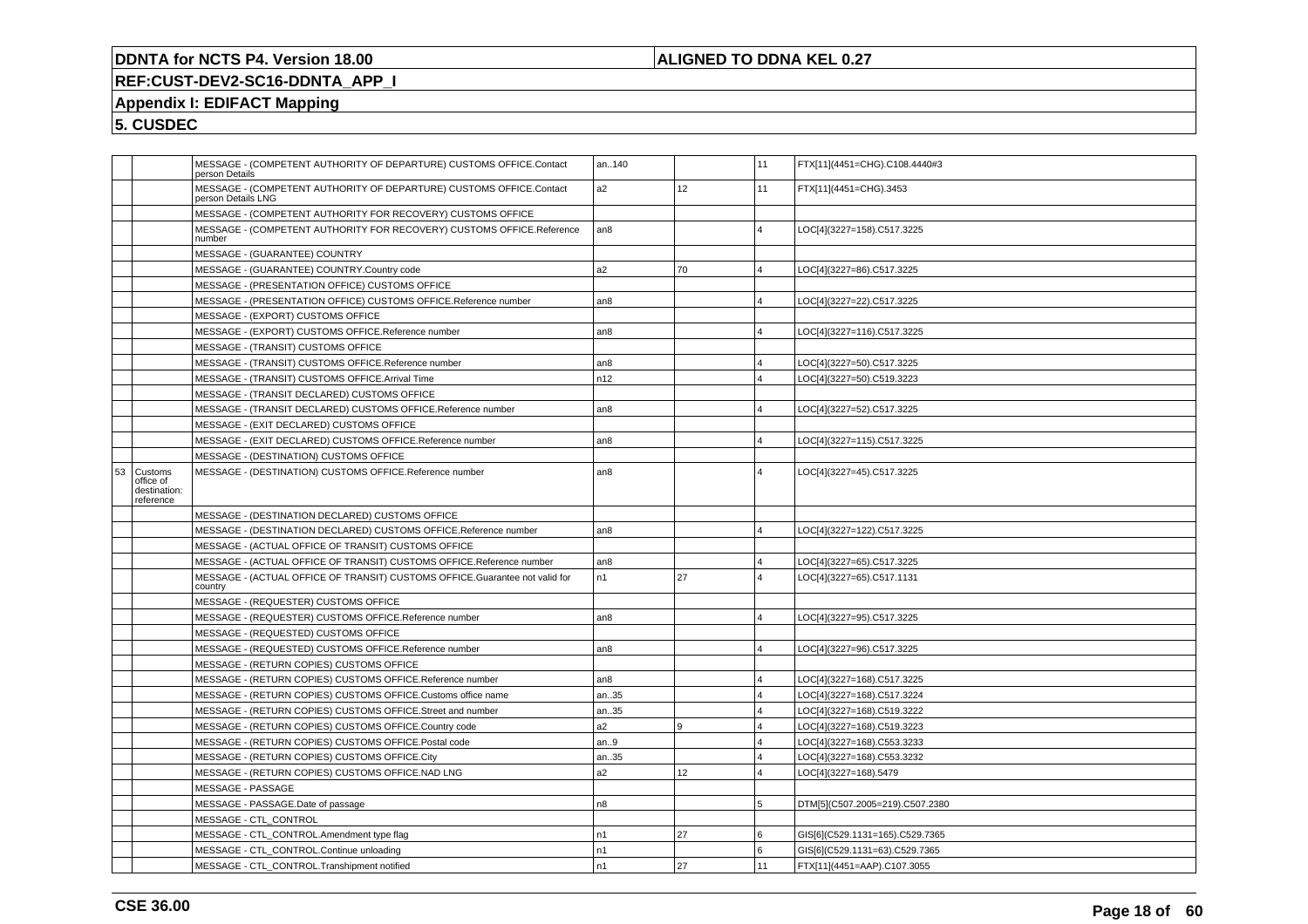## **ALIGNED TO DDNA KEL 0.27**

# **REF:CUST-DEV2-SC16-DDNTA\_APP\_I**

# **Appendix I: EDIFACT Mapping**

| MESSAGE - CTL_CONTROL.Incident notified                                    | n <sub>1</sub> | 27              | 11  | FTX[11](4451=AAP).C107.4441                    |
|----------------------------------------------------------------------------|----------------|-----------------|-----|------------------------------------------------|
| MESSAGE - CTL_CONTROL.Transit operation state type                         | an.3           | 58              | 11  | FTX[11](4451=AAP).C107.4441                    |
| MESSAGE - CTL_CONTROL.Other movement information response                  | an350          |                 | 11  | FTX[11](4451=AAP).C108.4440#1                  |
| MESSAGE - CTL_CONTROL.Other movement information response LNG              | a2             | 12              | 11  | FTX[11](4451=AAP).3453                         |
| MESSAGE - CTL_CONTROL.Other movement information request                   | an350          |                 | 11  | FTX[11](4451=AAP).C108.4440#1                  |
| MESSAGE - CTL_CONTROL.Other movement information request LNG               | a2             | 12              | 11  | FTX[11](4451=AAP).3453                         |
| MESSAGE - CTL_CONTROL.Sensitive goods flag                                 | n1             | 27              | 6   | GIS[6](C529.1131=64).C529.7365                 |
| MESSAGE - CTL_CONTROL.Suspended goods flag                                 | n1             | 27              | l 6 | GIS[6](C529.1131=5).C529.7365                  |
| MESSAGE - CONTROL RESULT                                                   |                |                 |     |                                                |
| MESSAGE - CONTROL RESULT.Control date                                      | n8             |                 | 5   | DTM[5](C507.2005=9).C507.2380                  |
| MESSAGE - CONTROL RESULT.Control result code                               | an2            | 47              | 11  | FTX[11](4451=ADO).C107.4441                    |
| MESSAGE - CONTROL RESULT.Controlled by                                     | an35           |                 | 22  | NAD[22](3035=EI).C082.3039                     |
| MESSAGE - CONTROL RESULT.Controlled by LNG                                 | a2             | 12 <sup>°</sup> | 22  | NAD[22](3035=EI).3207                          |
| MESSAGE - CONTROL RESULT.Remark                                            | an350          |                 | 11  | FTX[11](4451=CUR).C108.4440#1                  |
| MESSAGE - CONTROL RESULT.Remark LNG                                        | a2             | 12              | 11  | FTX[11](4451=CUR).3453                         |
| MESSAGE - CONTROL RESULT.Date limit                                        | n8             |                 | 5   | DTM[5](C507.2005=268).C507.2380                |
| MESSAGE - CONTROL RESULT. Waiting for discrepancies resolution             | n1             | 27              | l 6 | GIS[6](C529.1131=128).C529.7365                |
| MESSAGE - CONTROL RESULT.State of seals ok                                 | n <sub>1</sub> | 27              | 6   | GIS[6](C529.1131=131).C529.7365                |
| MESSAGE - UNLOADING REMARK                                                 |                |                 |     |                                                |
| MESSAGE - UNLOADING REMARK.State of seals ok                               | n1             | 27              | 28  | TOD(4055=5).FTX[28](4451=CLR).C107.4441        |
| MESSAGE - UNLOADING REMARK.Unloading remark                                | an350          |                 | 28  | TOD(4055=5).FTX[28](4451=CLR).C108.4440#1      |
| MESSAGE - UNLOADING REMARK.Unloading remark LNG                            | a <sub>2</sub> | 12              | 28  | TOD(4055=5).FTX[28](4451=CLR).3453             |
| MESSAGE - UNLOADING REMARK.Conform                                         | n1             |                 | 26  | TOD[26](4055=5).4215                           |
| MESSAGE - UNLOADING REMARK.Unloading completion                            | n1             | 27              | 26  | TOD[26](4055=5).C100.4053                      |
| MESSAGE - UNLOADING REMARK.Unloading date                                  | n8             |                 | 26  | TOD[26](4055=5).C100.4052#1                    |
| MESSAGE - RESULTS OF CONTROL                                               |                |                 |     |                                                |
| MESSAGE - RESULTS OF CONTROL.Description                                   | an140          |                 | 11  | FTX[11](4451=ABV).C108.4440#2                  |
| MESSAGE - RESULTS OF CONTROL.Description LNG                               | a2             | 12              | 11  | FTX[11](4451=ABV).3453                         |
| MESSAGE - RESULTS OF CONTROL.Control indicator                             | an2            | 41              | 11  | FTX[11](4451=ABV).C107.4441                    |
| MESSAGE - RESULTS OF CONTROL.Pointer to the attribute                      | an35           |                 | 11  | FTX[11](4451=ABV).C108.4440#1                  |
| MESSAGE - RESULTS OF CONTROL.Corrected value                               | an27           |                 | 11  | FTX[11](4451=ABV).C108.4440#4                  |
| MESSAGE - REPRESENTATIVE                                                   |                |                 |     |                                                |
| MESSAGE - REPRESENTATIVE.Name                                              | an35           |                 | 22  | NAD[22](3035=AH).C080.3036#1                   |
| MESSAGE - REPRESENTATIVE.Representative capacity                           | an35           |                 | 11  | FTX[11](4451=ACP).C108.4440#1                  |
| MESSAGE - REPRESENTATIVE.Representative capacity LNG                       | a2             | 12 <sup>°</sup> | 11  | FTX[11](4451=ACP).3453                         |
| MESSAGE - SEALS INFO                                                       |                |                 |     |                                                |
| MESSAGE - SEALS INFO.Seals number                                          | n.4            |                 | 145 | CNT[145](C270.6069=16).C270.6066               |
| MESSAGE - SEALS INFO - SEALS ID                                            |                |                 |     |                                                |
| MESSAGE - SEALS INFO - SEALS ID. Seals identity                            | an20           |                 | 10  | SEL[10](9308=0).C215.9302                      |
| MESSAGE - SEALS INFO - SEALS ID. Seals identity LNG                        | a2             | 12              | 10  | SEL[10](9308=0).4517                           |
| MESSAGE - GUARANTEE                                                        |                |                 |     |                                                |
| MESSAGE - GUARANTEE.Guarantee type                                         | an1            | 51              | 12  | RFF[12](C506.1153=ABL).C506.1154               |
| MESSAGE - GUARANTEE - GUARANTEE REFERENCE                                  |                |                 |     |                                                |
| MESSAGE - GUARANTEE - GUARANTEE REFERENCE.Guarantee reference number (GRN) | an24           |                 | 14  | RFF(C506.1153=ABL).PAC[14](7224=1).C402.7064#1 |
| MESSAGE - GUARANTEE - GUARANTEE REFERENCE.Other guarantee reference        | an35           |                 | 14  | RFF(C506.1153=ABL).PAC[14](7224=1).C402.7064#2 |
| MESSAGE - GUARANTEE - GUARANTEE REFERENCE.Access code                      | an4            |                 | 14  | RFF(C506.1153=ABL).PAC[14](7224=1).C402.7077   |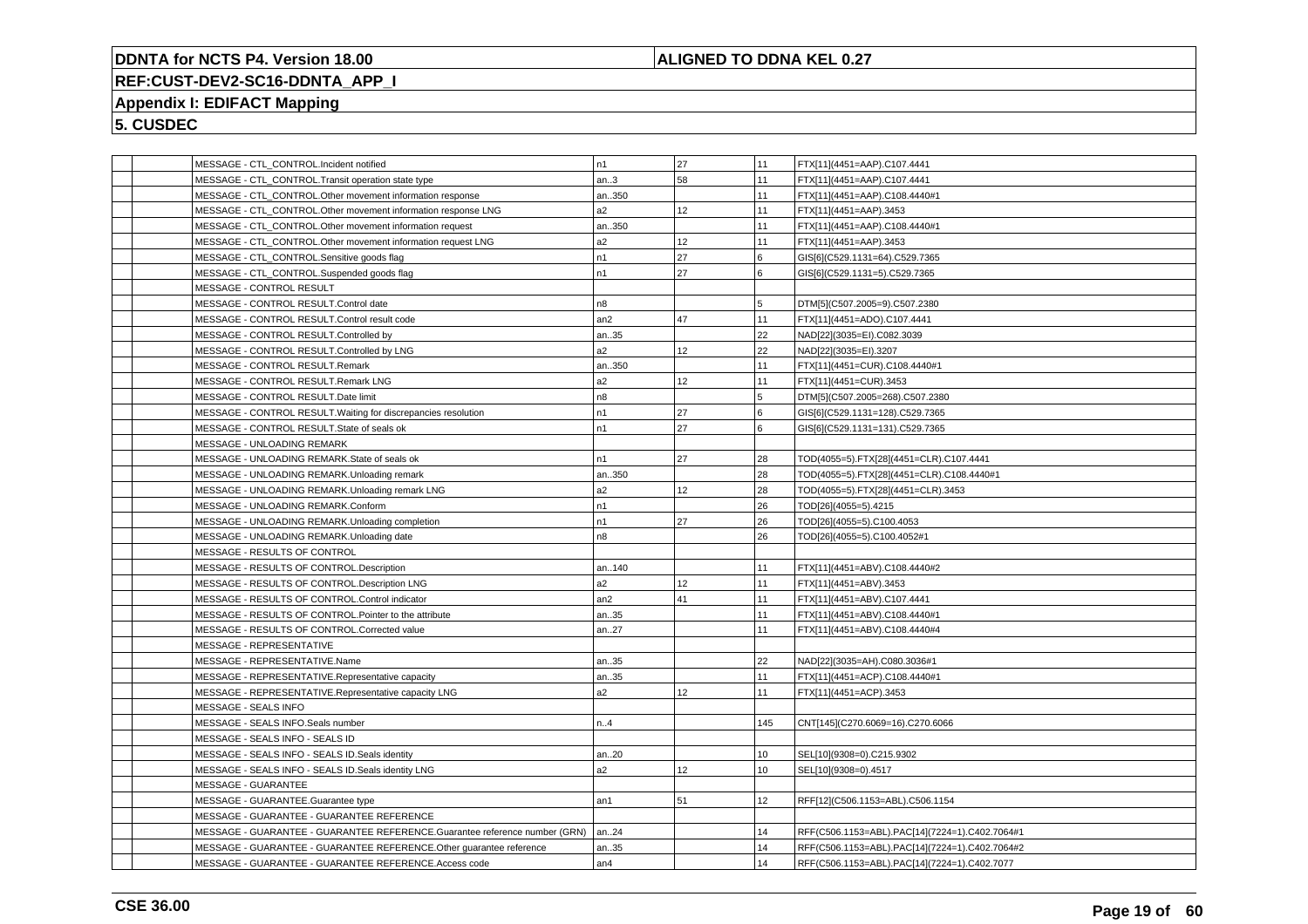## **ALIGNED TO DDNA KEL 0.27**

# **REF:CUST-DEV2-SC16-DDNTA\_APP\_I**

# **Appendix I: EDIFACT Mapping**

|    |                                    |                                             | MESSAGE - GUARANTEE - GUARANTEE REFERENCE.Amount concerned               | n.15,2         |                | 14 | RFF(C506.1153=ABL).PAC[14](7224=1).C202.7064                              |
|----|------------------------------------|---------------------------------------------|--------------------------------------------------------------------------|----------------|----------------|----|---------------------------------------------------------------------------|
|    |                                    |                                             | MESSAGE - GUARANTEE - GUARANTEE REFERENCE.Currency                       | an3            | 48             | 14 | RFF(C506.1153=ABL).PAC[14](7224=1).C402.7143#2                            |
|    |                                    |                                             | MESSAGE - GUARANTEE - GUARANTEE REFERENCE - VALIDITY LIMITATION EC       |                |                |    |                                                                           |
|    |                                    | valid for EC                                | MESSAGE - GUARANTEE - GUARANTEE REFERENCE - VALIDITY LIMITATION EC.Not   | n <sub>1</sub> | 27             | 15 | RFF(C506.1153=ABL).PAC(7224=1).PCI[15](4233=19).C210.7102#1               |
|    |                                    |                                             | MESSAGE - GUARANTEE - GUARANTEE REFERENCE - VALIDITY LIMITATION NON EC   |                |                |    |                                                                           |
|    |                                    | EC. Not valid for other contracting parties | MESSAGE - GUARANTEE - GUARANTEE REFERENCE - VALIDITY LIMITATION NON      | a2             | 71             | 15 | RFF(C506.1153=ABL).PAC(7224=1).PCI[15](4233=28).C210.7102#1               |
|    |                                    | MESSAGE - EN ROUTE EVENT                    |                                                                          |                |                |    |                                                                           |
|    |                                    | MESSAGE - EN ROUTE EVENT.Place              |                                                                          | an35           |                | 12 | RFF[12](C506.1153=AIV).C506.1154                                          |
|    |                                    | MESSAGE - EN ROUTE EVENT.Place LNG          |                                                                          | a2             | 12             | 12 | RFF[12](C506.1153=AIV).C506.1156                                          |
|    |                                    | MESSAGE - EN ROUTE EVENT.Country code       |                                                                          | a2             | l 9            | 14 | RFF(C506.1153=AIV).PAC[14](7224=2).C402.7077                              |
|    |                                    |                                             | MESSAGE - EN ROUTE EVENT - CTL_CONTROL                                   |                |                |    |                                                                           |
|    |                                    |                                             | MESSAGE - EN ROUTE EVENT - CTL_CONTROL.Already in NCTS                   | n1             | 27             | 13 | RFF(C506.1153=AIV).DTM[13](C507.2005=311).C507.2380                       |
|    |                                    | MESSAGE - EN ROUTE EVENT - INCIDENT         |                                                                          |                |                |    |                                                                           |
|    |                                    |                                             | MESSAGE - EN ROUTE EVENT - INCIDENT.Incident flag                        | n1             | 27             | 14 | RFF(C506.1153=AIV).PAC[14](7224=3).C531.7075                              |
|    |                                    |                                             | MESSAGE - EN ROUTE EVENT - INCIDENT. Incident information                | an350          |                | 16 | RFF(C506.1153=AIV).PAC(7224=3).PCI(4233=18).FTX[16](4451=ABM).C108.4440#1 |
|    |                                    |                                             | MESSAGE - EN ROUTE EVENT - INCIDENT.Incident information LNG             | a2             | 12             | 16 | RFF(C506.1153=AIV).PAC(7224=3).PCI(4233=18).FTX[16](4451=ABM).3453        |
|    |                                    |                                             | MESSAGE - EN ROUTE EVENT - INCIDENT. Endorsement date                    | n8             |                | 15 | RFF(C506.1153=AIV).PAC(7224=3).PCI[15](4233=18).C210.7102#1               |
|    |                                    |                                             | MESSAGE - EN ROUTE EVENT - INCIDENT. Endorsement authority               | an35           |                | 15 | RFF(C506.1153=AIV).PAC(7224=3).PCI[15](4233=18).C210.7102#2               |
|    |                                    |                                             | MESSAGE - EN ROUTE EVENT - INCIDENT. Endorsement authority LNG           | a2             | 12             | 15 | RFF(C506.1153=AIV).PAC(7224=3).PCI[15](4233=18).C210.7102#3               |
|    |                                    |                                             | MESSAGE - EN ROUTE EVENT - INCIDENT. Endorsement place                   | an35           |                | 15 | RFF(C506.1153=AIV).PAC(7224=3).PCI[15](4233=18).C210.7102#4               |
|    |                                    |                                             | MESSAGE - EN ROUTE EVENT - INCIDENT. Endorsement place LNG               | a2             | 12             | 15 | RFF(C506.1153=AIV).PAC(7224=3).PCI[15](4233=18).C210.7102#5               |
|    |                                    |                                             | MESSAGE - EN ROUTE EVENT - INCIDENT. Endorsement country                 | a2             | 9              | 15 | RFF(C506.1153=AIV).PAC(7224=3).PCI[15](4233=18).C210.7102#6               |
|    |                                    |                                             | MESSAGE - EN ROUTE EVENT - SEALS INFO                                    |                |                |    |                                                                           |
|    |                                    |                                             | MESSAGE - EN ROUTE EVENT - SEALS INFO.Seals number                       | n.A            |                | 14 | RFF(C506.1153=AIV).PAC[14](7224=4).C402.7077                              |
|    |                                    |                                             | MESSAGE - EN ROUTE EVENT - SEALS INFO - SEALS ID                         |                |                |    |                                                                           |
|    |                                    |                                             | MESSAGE - EN ROUTE EVENT - SEALS INFO - SEALS ID. Seals identity         | an20           |                | 15 | RFF(C506.1153=AIV).PAC(7224=4).PCI[15](4233=21).C210.7102#1               |
|    |                                    |                                             | MESSAGE - EN ROUTE EVENT - SEALS INFO - SEALS ID. Seals identity LNG     | a2             | 12             | 15 | RFF(C506.1153=AIV).PAC(7224=4).PCI[15](4233=21).C210.7102#2               |
|    |                                    |                                             | MESSAGE - EN ROUTE EVENT - TRANSHIPMENT                                  |                |                |    |                                                                           |
|    |                                    |                                             | MESSAGE - EN ROUTE EVENT - TRANSHIPMENT. New transport means identity    | an27           |                | 16 | RFF(C506.1153=AIV).PAC(7224=5).PCI(4233=23).FTX[16](4451=TRA).C108.4440#1 |
|    |                                    |                                             | MESSAGE - EN ROUTE EVENT - TRANSHIPMENT.New transport means identity LNG | a2             | 12             | 16 | RFF(C506.1153=AIV).PAC(7224=5).PCI(4233=23).FTX[16](4451=TRA).3453        |
|    |                                    |                                             | MESSAGE - EN ROUTE EVENT - TRANSHIPMENT. New transport means nationality | a <sub>2</sub> | $\overline{8}$ | 14 | RFF(C506.1153=AIV).PAC[14](7224=5).C202.7064                              |
|    |                                    |                                             | MESSAGE - EN ROUTE EVENT - TRANSHIPMENT. Endorsement date                | n <sub>8</sub> |                | 15 | RFF(C506.1153=AIV).PAC(7224=5).PCI[15](4233=23).C210.7102#1               |
|    |                                    |                                             | MESSAGE - EN ROUTE EVENT - TRANSHIPMENT. Endorsement authority           | an35           |                | 15 | RFF(C506.1153=AIV).PAC(7224=5).PCI[15](4233=23).C210.7102#2               |
|    |                                    |                                             | MESSAGE - EN ROUTE EVENT - TRANSHIPMENT. Endorsement authority LNG       | a2             | 12             | 15 | RFF(C506.1153=AIV).PAC(7224=5).PCI[15](4233=23).C210.7102#3               |
|    |                                    |                                             | MESSAGE - EN ROUTE EVENT - TRANSHIPMENT.Endorsement place                | an35           |                | 15 | RFF(C506.1153=AIV).PAC(7224=5).PCI[15](4233=23).C210.7102#4               |
|    |                                    |                                             | MESSAGE - EN ROUTE EVENT - TRANSHIPMENT. Endorsement place LNG           | a <sub>2</sub> | 12             | 15 | RFF(C506.1153=AIV).PAC(7224=5).PCI[15](4233=23).C210.7102#5               |
|    |                                    |                                             | MESSAGE - EN ROUTE EVENT - TRANSHIPMENT. Endorsement country             | a <sub>2</sub> | ۱9.            | 15 | RFF(C506.1153=AIV).PAC(7224=5).PCI[15](4233=23).C210.7102#6               |
|    |                                    |                                             | MESSAGE - EN ROUTE EVENT - TRANSHIPMENT - CONTAINERS                     |                |                |    |                                                                           |
|    |                                    |                                             | MESSAGE - EN ROUTE EVENT - TRANSHIPMENT - CONTAINERS.Container number    | an17           |                | 15 | RFF(C506.1153=AIV).PAC(7224=5).PCI[15](4233=30).C210.7102#1               |
|    |                                    | MESSAGE - GOODS ITEM                        |                                                                          |                |                |    |                                                                           |
| 32 | Item number                        | MESSAGE - GOODS ITEM.Item number            |                                                                          | n.5            |                | 92 | CST[92].1496                                                              |
|    | correspondin<br>q to SAD<br>box 31 |                                             |                                                                          |                |                |    |                                                                           |
| 33 | Commodity<br>code (taric<br>code)  | MESSAGE - GOODS ITEM.Commodity code         |                                                                          | an22           |                | 92 | CST[92].C246#1.7361                                                       |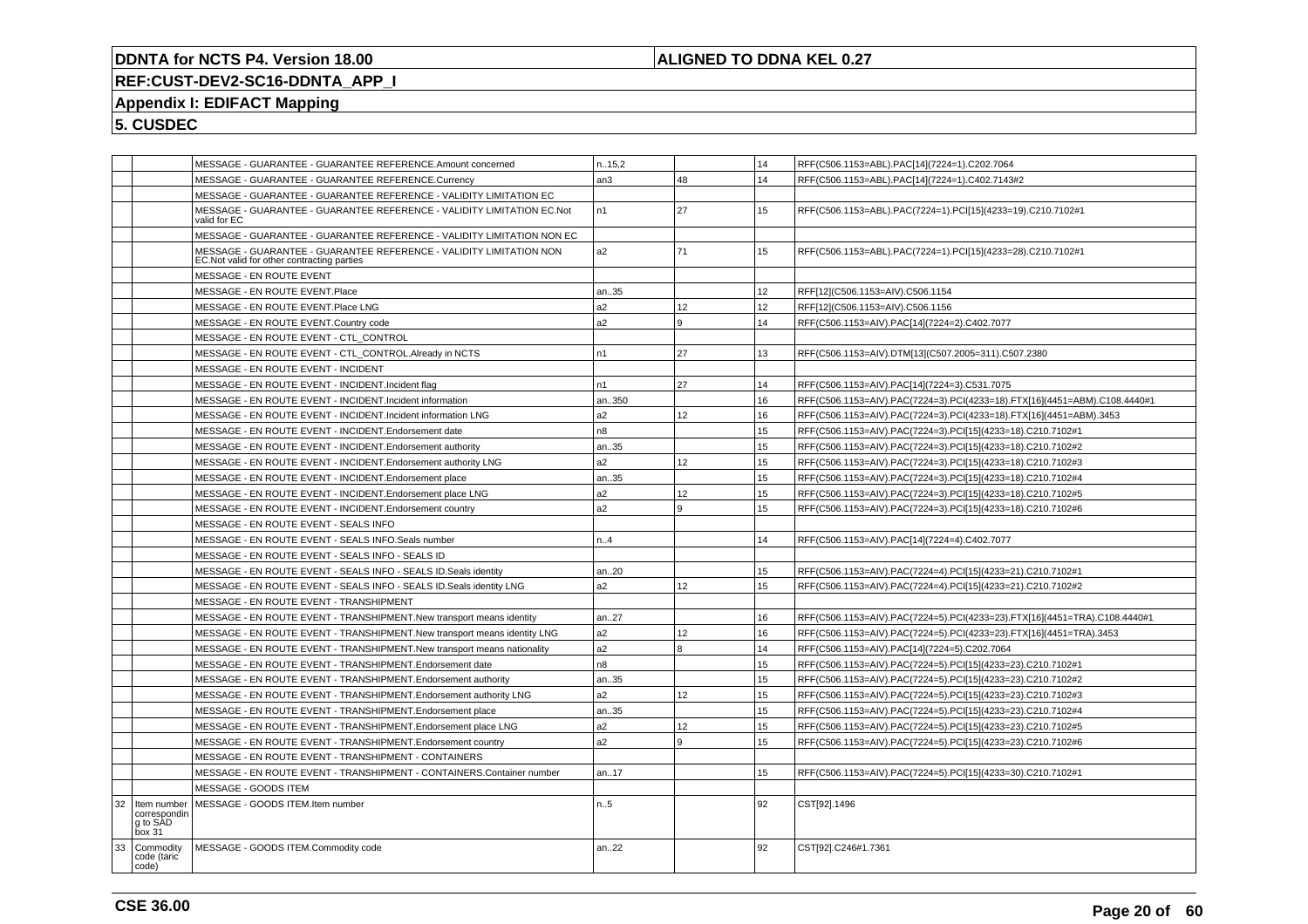## **ALIGNED TO DDNA KEL 0.27**

# **REF:CUST-DEV2-SC16-DDNTA\_APP\_I**

# **Appendix I: EDIFACT Mapping**

|    |                                                 | MESSAGE - GOODS ITEM.Sensitive goods code                                                    | n.2            | 64  | 92  | CST[92].C246#2.7361                                          |
|----|-------------------------------------------------|----------------------------------------------------------------------------------------------|----------------|-----|-----|--------------------------------------------------------------|
|    |                                                 | MESSAGE - GOODS ITEM. Type of declaration                                                    | an.9           | 31  | 92  | CST[92].C246#5.7361                                          |
| 31 | Description<br>of goods                         | MESSAGE - GOODS ITEM.Goods description                                                       | an280          |     | 93  | CST.FTX[93](4451=AAA).C108.4440#1                            |
|    |                                                 | MESSAGE - GOODS ITEM.Goods description LNG                                                   | a2             | 12  | 93  | CST.FTX[93](4451=AAA).3453                                   |
| 35 | Gross mass                                      | MESSAGE - GOODS ITEM.Gross mass                                                              | n.11,3         |     | 96  | CST.MEA[96](6311=WT)(C502.6313=AAB)(C174.6411=KGM).C174.6314 |
| 38 | Net mass                                        | MESSAGE - GOODS ITEM.Net mass                                                                | n.11,3         |     | 96  | CST.MEA[96](6311=WT)(C502.6313=AAA)(C174.6411=KGM).C174.6314 |
|    |                                                 | MESSAGE - GOODS ITEM.Country of dispatch/export code                                         | a <sub>2</sub> | l 8 | 94  | CST.LOC[94](3227=35).C517.3225                               |
|    |                                                 | MESSAGE - GOODS ITEM.Country of destination code                                             | a2             | 8   | 94  | CST.LOC[94](3227=36).C517.3225                               |
|    |                                                 | MESSAGE - GOODS ITEM. Transport charges/ Method of Payment                                   | a1             | 116 | 98  | CST.TDT[98](8051=10).C228.8179                               |
|    |                                                 | MESSAGE - GOODS ITEM.Commercial Reference Number                                             | an70           |     | 93  | CST.FTX[93](4451=IND).C108.4440#1                            |
|    |                                                 | MESSAGE - GOODS ITEM.UN dangerous goods code                                                 | an4            | 101 | 98  | CST.TDT[98](8051=10).C222.8213                               |
|    |                                                 | MESSAGE - GOODS ITEM - PREVIOUS ADMINISTRATIVE REFERENCES                                    |                |     |     |                                                              |
|    |                                                 | MESSAGE - GOODS ITEM - PREVIOUS ADMINISTRATIVE REFERENCES.Previous<br>document type          | an.6           | 14  | 111 | CST.DOC[111](C002.1001=190).C002.1000                        |
| 40 | Summarv<br>declaration/p<br>revious<br>document | MESSAGE - GOODS ITEM - PREVIOUS ADMINISTRATIVE REFERENCES.Previous<br>document reference     | an35           |     | 111 | CST.DOC[111](C002.1001=190).C503.1004                        |
|    |                                                 | MESSAGE - GOODS ITEM - PREVIOUS ADMINISTRATIVE REFERENCES.Previous<br>document reference LNG | a2             | 12  | 111 | CST.DOC[111](C002.1001=190).C503.3453                        |
|    |                                                 | MESSAGE - GOODS ITEM - PREVIOUS ADMINISTRATIVE REFERENCES.Complement of<br>information       | an26           |     | 111 | CST.DOC[111](C002.1001=190).C503.1366                        |
|    |                                                 | MESSAGE - GOODS ITEM - PREVIOUS ADMINISTRATIVE REFERENCES.Complement of<br>information LNG   | a2             | 12  | 111 | CST.DOC[111](C002.1001=190).C503.1373                        |
|    |                                                 | MESSAGE - GOODS ITEM - PREVIOUS ADMINISTRATIVE REFERENCES.Complete control                   | l n1           | 27  | 111 | CST.DOC[111](C002.1001=190).3153                             |
|    |                                                 | MESSAGE - GOODS ITEM - PRODUCED DOCUMENTS/CERTIFICATES                                       |                |     |     |                                                              |
|    |                                                 | MESSAGE - GOODS ITEM - PRODUCED DOCUMENTS/CERTIFICATES.Document type                         | an4            | 13  | 111 | CST.DOC[111](C002.1001=916).C002.1000                        |
| 44 | Summary<br>declaration/p<br>revious<br>document | MESSAGE - GOODS ITEM - PRODUCED DOCUMENTS/CERTIFICATES.Document reference                    | an35           |     | 111 | CST.DOC[111](C002.1001=916).C503.1004                        |
|    |                                                 | MESSAGE - GOODS ITEM - PRODUCED DOCUMENTS/CERTIFICATES.Document reference a2<br><b>LNG</b>   |                | 12  | 111 | CST.DOC[111](C002.1001=916).C503.3453                        |
|    |                                                 | MESSAGE - GOODS ITEM - PRODUCED DOCUMENTS/CERTIFICATES.Complement of<br>information          | an.26          |     | 111 | CST.DOC[111](C002.1001=916).C503.1366                        |
|    |                                                 | MESSAGE - GOODS ITEM - PRODUCED DOCUMENTS/CERTIFICATES.Complement of<br>information LNG      | a2             | 12  | 111 | CST.DOC[111](C002.1001=916).C503.1373                        |
|    |                                                 | MESSAGE - GOODS ITEM - PRODUCED DOCUMENTS/CERTIFICATES.Complete control                      | n1             | 27  | 111 | CST.DOC[111](C002.1001=916).3153                             |
|    |                                                 | MESSAGE - GOODS ITEM - SPECIAL MENTIONS                                                      |                |     |     |                                                              |
| 44 | Additional<br>information                       | MESSAGE - GOODS ITEM - SPECIAL MENTIONS.Additional information                               | an70           |     | 117 | CST.TOD(4055=2).FTX[117](4451=ACB).C108.4440#1               |
| 44 | Additional<br>information<br>language           | MESSAGE - GOODS ITEM - SPECIAL MENTIONS.Additional information LNG                           | a2             | 12  | 117 | CST.TOD(4055=2).FTX[117](4451=ACB).3453                      |
| 44 | Additional<br>information<br>code               | MESSAGE - GOODS ITEM - SPECIAL MENTIONS.Additional information coded                         | an.5           | 39  | 117 | CST.TOD(4055=2).FTX[117](4451=ACB).C107.4441                 |
|    |                                                 | MESSAGE - GOODS ITEM - SPECIAL MENTIONS. Export from EC                                      | n1             | 27  | 115 | CST.TOD[115](4055=2).C100.4053                               |
|    |                                                 | MESSAGE - GOODS ITEM - SPECIAL MENTIONS. Export from country                                 | a2             | 63  | 115 | CST.TOD[115](4055=2).C100.1131                               |
|    |                                                 | MESSAGE - GOODS ITEM - SPECIAL MENTIONS.Complete control                                     | n1             | 27  | 115 | CST.TOD[115](4055=2).4215                                    |
|    |                                                 | MESSAGE - GOODS ITEM - RESULTS OF CONTROL                                                    |                |     |     |                                                              |
|    |                                                 | MESSAGE - GOODS ITEM - RESULTS OF CONTROL.Description                                        | an140          |     | 93  | CST.FTX[93](4451=ABV).C108.4440#2                            |
|    |                                                 | MESSAGE - GOODS ITEM - RESULTS OF CONTROL.Description LNG                                    | a2             | 12  | 93  | CST.FTX[93](4451=ABV).3453                                   |
|    |                                                 |                                                                                              |                |     |     |                                                              |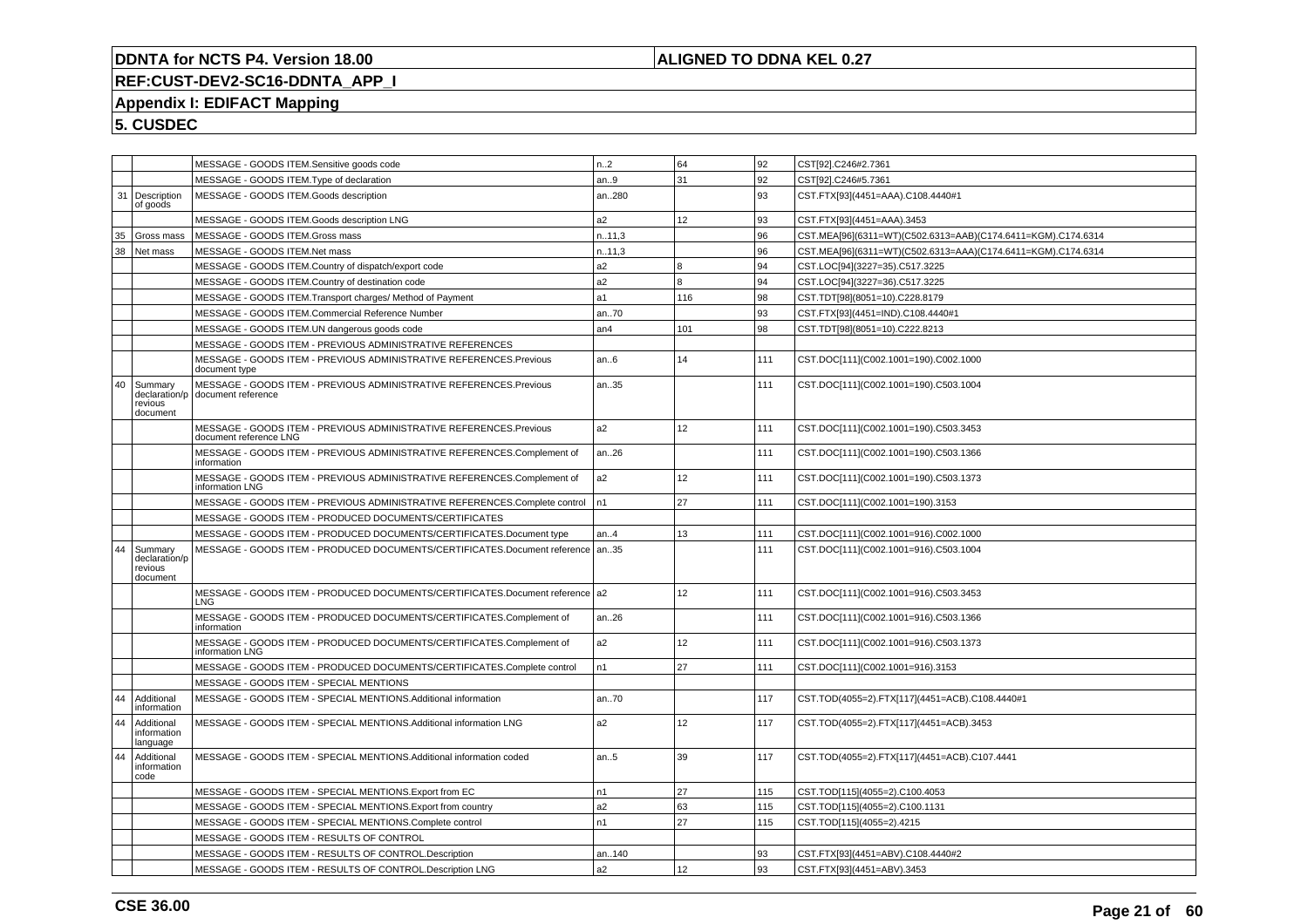## **ALIGNED TO DDNA KEL 0.27**

# **REF:CUST-DEV2-SC16-DDNTA\_APP\_I**

## **Appendix I: EDIFACT Mapping**

|                                           |                                                                                                                                                                                                                                                                | MESSAGE - GOODS ITEM - RESULTS OF CONTROL.Control indicator        | an <sub>2</sub> | 41  | 93 | CST.FTX[93](4451=ABV).C107.4441   |
|-------------------------------------------|----------------------------------------------------------------------------------------------------------------------------------------------------------------------------------------------------------------------------------------------------------------|--------------------------------------------------------------------|-----------------|-----|----|-----------------------------------|
|                                           |                                                                                                                                                                                                                                                                | MESSAGE - GOODS ITEM - RESULTS OF CONTROL.Pointer to the attribute | an35            |     | 93 | CST.FTX[93](4451=ABV).C108.4440#1 |
|                                           |                                                                                                                                                                                                                                                                | MESSAGE - GOODS ITEM - (CONSIGNOR) TRADER                          |                 |     |    |                                   |
|                                           |                                                                                                                                                                                                                                                                | MESSAGE - GOODS ITEM - (CONSIGNOR) TRADER.Name                     | an35            |     | 97 | CST.NAD[97](3035=CZ).C080.3036#1  |
|                                           | SA Consignor<br>DH Consignor<br>SA Consignor<br>SA Consignor<br>SA Consignor<br>SA Consignor<br>DH Consignor<br>SA Consignor<br>CH Consignor<br>SA Consignor<br>SA Consignor<br>DH Country<br>SA Consignor<br>DH Country<br>SA Consignor<br>SA Consignor<br>SA | MESSAGE - GOODS ITEM - (CONSIGNOR) TRADER.Street and number        | an35            |     | 97 | CST.NAD[97](3035=CZ).C059.3042#1  |
|                                           | postal code                                                                                                                                                                                                                                                    | MESSAGE - GOODS ITEM - (CONSIGNOR) TRADER.Postal code              | an.9            |     | 97 | CST.NAD[97](3035=CZ).3251         |
|                                           |                                                                                                                                                                                                                                                                | MESSAGE - GOODS ITEM - (CONSIGNOR) TRADER.City                     | an35            |     | 97 | CST.NAD[97](3035=CZ).3164         |
|                                           |                                                                                                                                                                                                                                                                | MESSAGE - GOODS ITEM - (CONSIGNOR) TRADER.Country code             | a <sub>2</sub>  | l 8 | 97 | CST.NAD[97](3035=CZ).3207         |
|                                           |                                                                                                                                                                                                                                                                | MESSAGE - GOODS ITEM - (CONSIGNOR) TRADER.NAD LNG                  | a2              | 12  | 97 | CST.NAD[97](3035=CZ).3229         |
|                                           | identification                                                                                                                                                                                                                                                 | MESSAGE - GOODS ITEM - (CONSIGNOR) TRADER.TIN                      | an17            |     | 97 | CST.NAD[97](3035=CZ).C082.3039    |
|                                           |                                                                                                                                                                                                                                                                | MESSAGE - GOODS ITEM - (CONSIGNEE) TRADER                          |                 |     |    |                                   |
|                                           | Consignee<br>name                                                                                                                                                                                                                                              | MESSAGE - GOODS ITEM - (CONSIGNEE) TRADER.Name                     | an35            |     | 97 | CST.NAD[97](3035=CN).C080.3036#1  |
|                                           | Consignee<br>street and<br>number                                                                                                                                                                                                                              | MESSAGE - GOODS ITEM - (CONSIGNEE) TRADER.Street and number        | an35            |     | 97 | CST.NAD[97](3035=CN).C059.3042#1  |
|                                           | Consignee<br>postal code                                                                                                                                                                                                                                       | MESSAGE - GOODS ITEM - (CONSIGNEE) TRADER.Postal code              | an9             |     | 97 | CST.NAD[97](3035=CN).3251         |
| RUMBOS RUMBOS RUMBOS RUMBOS RUMBOS RUMBOS | Consignee<br>city                                                                                                                                                                                                                                              | MESSAGE - GOODS ITEM - (CONSIGNEE) TRADER.City                     | an35            |     | 97 | CST.NAD[97](3035=CN).3164         |
|                                           | Consignee<br>country                                                                                                                                                                                                                                           | MESSAGE - GOODS ITEM - (CONSIGNEE) TRADER.Country code             | a <sub>2</sub>  | 8   | 97 | CST.NAD[97](3035=CN).3207         |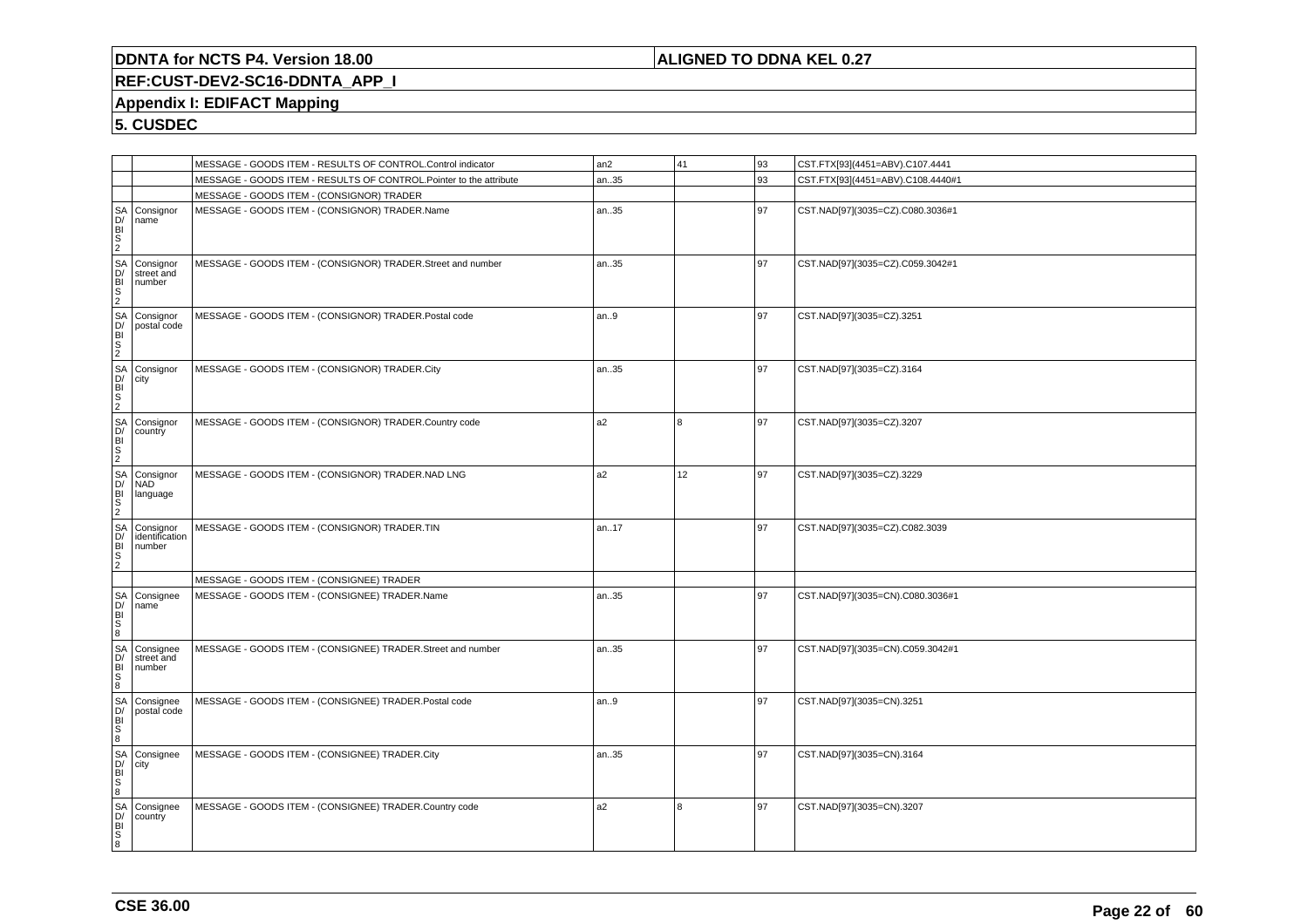## **ALIGNED TO DDNA KEL 0.27**

# **REF:CUST-DEV2-SC16-DDNTA\_APP\_I**

## **Appendix I: EDIFACT Mapping**

| $rac{S}{\text{S}}$ | Consignee<br><b>NAD</b><br>language   |                                   | MESSAGE - GOODS ITEM - (CONSIGNEE) TRADER.NAD LNG                    | a2     | 12 | l 97 | CST.NAD[97](3035=CN).3229                                   |
|--------------------|---------------------------------------|-----------------------------------|----------------------------------------------------------------------|--------|----|------|-------------------------------------------------------------|
|                    | Consignee<br>identification<br>number |                                   | MESSAGE - GOODS ITEM - (CONSIGNEE) TRADER.TIN                        | an17   |    | 97   | CST.NAD[97](3035=CN).C082.3039                              |
|                    |                                       | MESSAGE - GOODS ITEM - CONTAINERS |                                                                      |        |    |      |                                                             |
| 31                 | Container<br>no(s)                    |                                   | MESSAGE - GOODS ITEM - CONTAINERS.Container number                   | an17   |    | 105  | CST.RFF[105](C506.1153=AAQ).C506.1154                       |
|                    |                                       |                                   | MESSAGE - GOODS ITEM - CONTAINERS.Complete control                   | n1     | 27 | 105  | CST.RFF[105](C506.1153=AAQ).C506.1156                       |
|                    |                                       | MESSAGE - GOODS ITEM - PACKAGES   |                                                                      |        |    |      |                                                             |
| 31                 | Marks and<br>numbers of<br>packages   |                                   | MESSAGE - GOODS ITEM - PACKAGES.Marks & numbers of packages          | an42   |    | 100  | CST.PAC(7224=6).PCI[100](4233=28).C210.7102#1               |
|                    |                                       |                                   | MESSAGE - GOODS ITEM - PACKAGES.Marks & numbers of packages LNG      | a2     | 12 | 100  | CST.PAC(7224=6).PCI[100](4233=28).8275                      |
| 31                 | Kind of<br>packages                   |                                   | MESSAGE - GOODS ITEM - PACKAGES.Kind of packages                     | an.3   | 17 | 99   | CST.PAC[99](7224=6).C402.7077                               |
| 31                 | Number of<br>packages                 |                                   | MESSAGE - GOODS ITEM - PACKAGES.Number of packages                   | n.5    |    | 99   | CST.PAC[99](7224=6).C402.7064#1                             |
| 31                 | Number of<br>pieces                   |                                   | MESSAGE - GOODS ITEM - PACKAGES.Number of pieces                     | n5     |    | 99   | CST.PAC[99](7224=6).C402.7064#2                             |
|                    |                                       |                                   | MESSAGE - GOODS ITEM - PACKAGES.Controlled packages                  | an70   |    | 101  | CST.PAC(7224=6).PCI(4233=28).FTX[101](4451=PKG).C108.4440#1 |
|                    |                                       |                                   | MESSAGE - GOODS ITEM - PACKAGES.Controlled packages LNG              | a2     | 12 | 101  | CST.PAC(7224=6).PCI(4233=28).FTX[101](4451=PKG).3453        |
|                    |                                       |                                   | MESSAGE - GOODS ITEM - PACKAGES.Complete control                     | n1     | 27 | 101  | CST.PAC(7224=6).PCI(4233=28).FTX[101](4451=PKG).C107.4441   |
|                    |                                       | MESSAGE - GOODS ITEM - SGI CODES  |                                                                      |        |    |      |                                                             |
|                    |                                       |                                   | MESSAGE - GOODS ITEM - SGI CODES.Sensitive goods code                | n.2    | 64 | 131  | CST.GIR[131](7297=3).C206#2.7402                            |
|                    |                                       |                                   | MESSAGE - GOODS ITEM - SGI CODES.Sensitive quantity                  | n.11,3 |    | 131  | CST.GIR[131](7297=3).C206#1.7402                            |
|                    |                                       |                                   | MESSAGE - GOODS ITEM - SGI CODES.Complete control                    | n1     | 27 | 131  | CST.GIR[131](7297=3).C206#3.7402                            |
|                    |                                       |                                   | MESSAGE - GOODS ITEM - (CONSIGNOR-SECURITY) TRADER                   |        |    |      |                                                             |
|                    |                                       |                                   | MESSAGE - GOODS ITEM - (CONSIGNOR-SECURITY) TRADER.Name              | an35   |    | 97   | CST.NAD[97](3035=GM).C080.3036#1                            |
|                    |                                       |                                   | MESSAGE - GOODS ITEM - (CONSIGNOR-SECURITY) TRADER.Street and number | an35   |    | 97   | CST.NAD[97](3035=GM).C059.3042#1                            |
|                    |                                       |                                   | MESSAGE - GOODS ITEM - (CONSIGNOR-SECURITY) TRADER.Postal code       | an.9   |    | 97   | CST.NAD[97](3035=GM).3251                                   |
|                    |                                       |                                   | MESSAGE - GOODS ITEM - (CONSIGNOR-SECURITY) TRADER.City              | an35   |    | 97   | CST.NAD[97](3035=GM).3164                                   |
|                    |                                       |                                   | MESSAGE - GOODS ITEM - (CONSIGNOR-SECURITY) TRADER.Country code      | a2     | 8  | 97   | CST.NAD[97](3035=GM).3207                                   |
|                    |                                       |                                   | MESSAGE - GOODS ITEM - (CONSIGNOR-SECURITY) TRADER.NAD LNG           | a2     | 12 | 97   | CST.NAD[97](3035=GM).3229                                   |
|                    |                                       |                                   | MESSAGE - GOODS ITEM - (CONSIGNOR-SECURITY) TRADER.TIN               | an17   |    | 97   | CST.NAD[97](3035=GM).C082.3039                              |
|                    |                                       |                                   | MESSAGE - GOODS ITEM - (CONSIGNEE-SECURITY) TRADER                   |        |    |      |                                                             |
|                    |                                       |                                   | MESSAGE - GOODS ITEM - (CONSIGNEE-SECURITY) TRADER.Name              | an35   |    | l 97 | CST.NAD[97](3035=DP).C080.3036#1                            |
|                    |                                       |                                   | MESSAGE - GOODS ITEM - (CONSIGNEE-SECURITY) TRADER.Street and number | an35   |    | 97   | CST.NAD[97](3035=DP).C059.3042#1                            |
|                    |                                       |                                   | MESSAGE - GOODS ITEM - (CONSIGNEE-SECURITY) TRADER.Postal code       | an.9   |    | 97   | CST.NAD[97](3035=DP).3251                                   |
|                    |                                       |                                   | MESSAGE - GOODS ITEM - (CONSIGNEE-SECURITY) TRADER.City              | an35   |    | 97   | CST.NAD[97](3035=DP).3164                                   |
|                    |                                       |                                   | MESSAGE - GOODS ITEM - (CONSIGNEE-SECURITY) TRADER.Country code      | a2     | 8  | 97   | CST.NAD[97](3035=DP).3207                                   |
|                    |                                       |                                   | MESSAGE - GOODS ITEM - (CONSIGNEE-SECURITY) TRADER.NAD LNG           | a2     | 12 | 97   | CST.NAD[97](3035=DP).3229                                   |
|                    |                                       |                                   | MESSAGE - GOODS ITEM - (CONSIGNEE-SECURITY) TRADER.TIN               | an17   |    | 97   | CST.NAD[97](3035=DP).C082.3039                              |
|                    |                                       | MESSAGE - GUARANTEE REFERENCE     |                                                                      |        |    |      |                                                             |
|                    |                                       |                                   | MESSAGE - GUARANTEE REFERENCE.Guarantee reference number (GRN)       | an24   |    | 14   | RFF(C506.1153=ABK).PAC[14](C531.7075=1).C402.7064#1         |
|                    |                                       |                                   | MESSAGE - GUARANTEE REFERENCE - INVALID GUARANTEE REASON             |        |    |      |                                                             |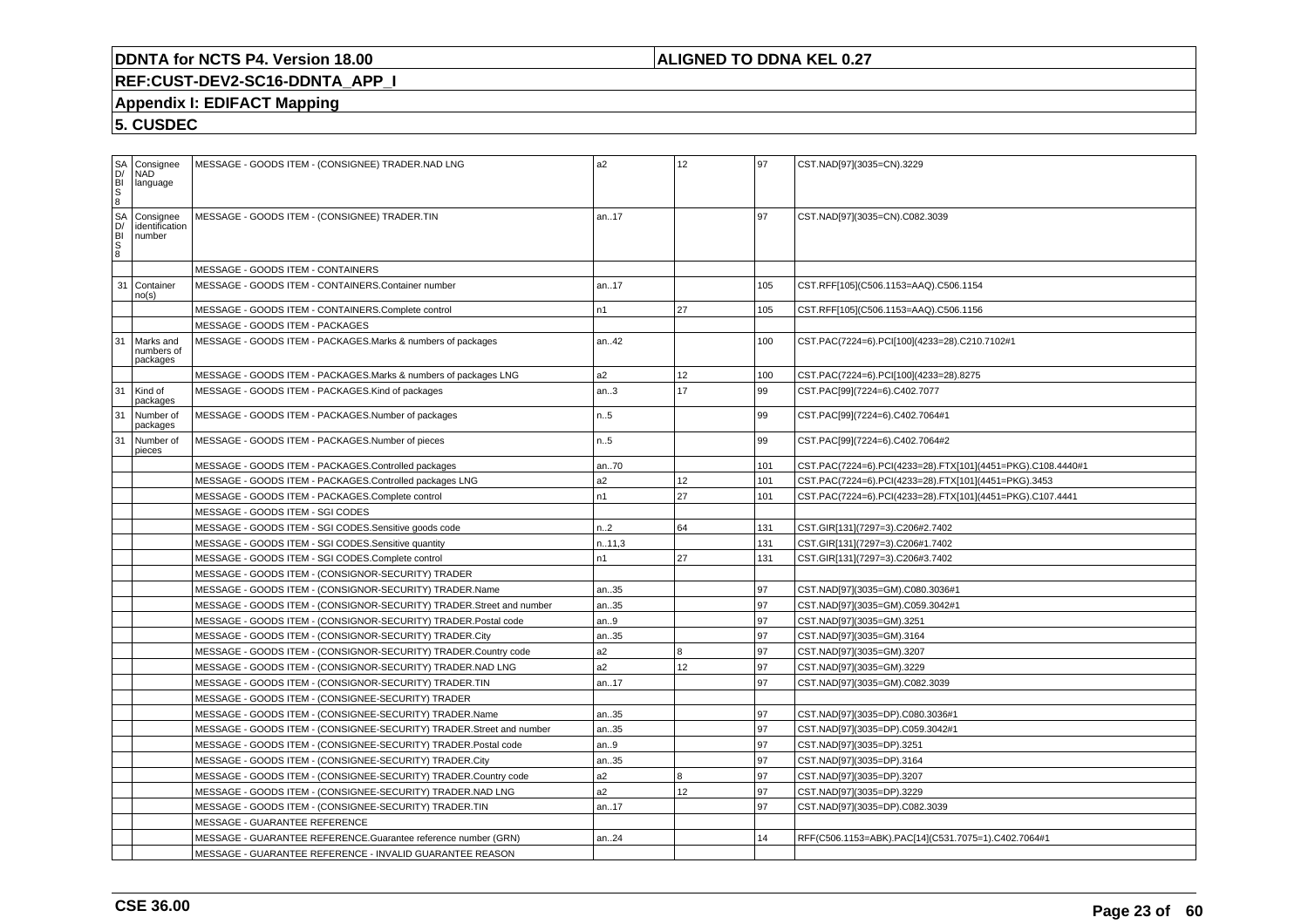## **ALIGNED TO DDNA KEL 0.27**

# **REF:CUST-DEV2-SC16-DDNTA\_APP\_I**

## **Appendix I: EDIFACT Mapping**

| MESSAGE - GUARANTEE REFERENCE - INVALID GUARANTEE REASON.Invalid quarantee   an3<br>reason code |                | 52 | 16  | RFF(C506.1153=ABK).PAC(C531.7075=1).PCI(4233=23).FTX[16](4451=AUT).C107.4441   |
|-------------------------------------------------------------------------------------------------|----------------|----|-----|--------------------------------------------------------------------------------|
| MESSAGE - GUARANTEE REFERENCE - INVALID GUARANTEE REASON.Invalid quarantee<br>reason            | an350          |    | 16  | RFF(C506.1153=ABK).PAC(C531.7075=1).PCI(4233=23).FTX[16](4451=AUT).C108.4440#1 |
| MESSAGE - GUARANTEE REFERENCE - INVALID GUARANTEE REASON.Invalid quarantee   a2<br>reason LNG   |                | 12 | 16  | RFF(C506.1153=ABK).PAC(C531.7075=1).PCI(4233=23).FTX[16](4451=AUT).3453        |
| <b>MESSAGE - ITINERARY</b>                                                                      |                |    |     |                                                                                |
| MESSAGE - ITINERARY.Country of routing code                                                     | a <sub>2</sub> | 8  | l 9 | EQD[9](8053=CH).C237.3207                                                      |
| <b>MESSAGE - RISK ANALYSIS</b>                                                                  |                |    |     |                                                                                |
| MESSAGE - RISK ANALYSIS.Item Number involved                                                    | n.5            |    | 33  | DMS[33](1004=1).7240                                                           |
| MESSAGE - RISK ANALYSIS.Risk Analysis result code                                               | an.5           |    | 39  | DMS(1004=1).TOD[39](4055=1).C100.4052#1                                        |
| MESSAGE - RISK ANALYSIS.Risk Analysis text                                                      | an350          |    | 41  | DMS(1004=1).TOD(4055=1).FTX[41](4451=RAH).C108.4440#1                          |
| MESSAGE - RISK ANALYSIS.Risk Analysis LNG                                                       | a <sub>2</sub> | 12 | 41  | DMS(1004=1).TOD(4055=1).FTX[41](4451=RAH).3453                                 |
| MESSAGE - SEALS ID                                                                              |                |    |     |                                                                                |
| MESSAGE - SEALS ID.Seals identity                                                               | an20           |    | 10  | SEL[10](9308=5).C215.9302                                                      |
| MESSAGE - SEALS ID.Seals identity LNG                                                           | a <sub>2</sub> | 12 | 10  | SEL[10](9308=5).4517                                                           |
| MESSAGE - ENQUIRY                                                                               |                |    |     |                                                                                |
| MESSAGE - ENQUIRY. Enquiry date                                                                 | n <sub>8</sub> |    | 5   | DTM[5](C507.2005=316).C507.2380                                                |
| MESSAGE - ENQUIRY.TC11 delivered by Customs                                                     | n1             | 27 | l 6 | GIS[6](C529.1131=126).C529.7365                                                |
| MESSAGE - ENQUIRY. Delivery date TC11                                                           | n <sub>8</sub> |    | 11  | FTX[11](4451=QUT).C107.4441                                                    |
| MESSAGE - ENQUIRY.Information text                                                              | an140          |    | 11  | FTX[11](4451=QUT).C108.4440#1                                                  |
| MESSAGE - ENQUIRY.Information text LNG                                                          | a <sub>2</sub> | 12 | 11  | FTX[11](4451=QUT).3453                                                         |
| MESSAGE - ENQUIRY. Enquiry request date                                                         | n <sub>8</sub> |    | 11  | FTX[11](4451=RQR).C107.4441                                                    |
| MESSAGE - ENQUIRY.Information from Principal available                                          | n <sub>1</sub> | 27 | 11  | FTX[11](4451=RQR).4453                                                         |
| MESSAGE - (ACTUAL CONSIGNEE) TRADER                                                             |                |    |     |                                                                                |
| MESSAGE - (ACTUAL CONSIGNEE) TRADER.Name                                                        | an35           |    | 22  | NAD[22](3035=CM).C080.3036#1                                                   |
| MESSAGE - (ACTUAL CONSIGNEE) TRADER.Street and number                                           | an35           |    | 22  | NAD[22](3035=CM).C059.3042#1                                                   |
| MESSAGE - (ACTUAL CONSIGNEE) TRADER.Postal code                                                 | an9            |    | 22  | NAD[22](3035=CM).3251                                                          |
| MESSAGE - (ACTUAL CONSIGNEE) TRADER.City                                                        | an35           |    | 22  | NAD[22](3035=CM).3164                                                          |
| MESSAGE - (ACTUAL CONSIGNEE) TRADER.Country code                                                | a2             | 8  | 22  | NAD[22](3035=CM).3207                                                          |
| MESSAGE - (ACTUAL CONSIGNEE) TRADER.NAD LNG                                                     | a <sub>2</sub> | 12 | 22  | NAD[22](3035=CM).3229                                                          |
| MESSAGE - (ACTUAL CONSIGNEE) TRADER.TIN                                                         | an17           |    | 22  | NAD[22](3035=CM).C082.3039                                                     |
| <b>MESSAGE - (CARRIER) TRADER</b>                                                               |                |    |     |                                                                                |
| MESSAGE - (CARRIER) TRADER.Name                                                                 | an35           |    | 22  | NAD[22](3035=GA).C080.3036#1                                                   |
| MESSAGE - (CARRIER) TRADER.Street and number                                                    | an35           |    | 22  | NAD[22](3035=GA).C059.3042#1                                                   |
| MESSAGE - (CARRIER) TRADER. Postal code                                                         | an9            |    | 22  | NAD[22](3035=GA).3251                                                          |
| MESSAGE - (CARRIER) TRADER.City                                                                 | an35           |    | 22  | NAD[22](3035=GA).3164                                                          |
| MESSAGE - (CARRIER) TRADER.Country code                                                         | a2             | 8  | 22  | NAD[22](3035=GA).3207                                                          |
| MESSAGE - (CARRIER) TRADER.NAD LNG                                                              | a <sub>2</sub> | 12 | 22  | NAD[22](3035=GA).3229                                                          |
| MESSAGE - (CARRIER) TRADER.TIN                                                                  | an17           |    | 22  | NAD[22](3035=GA).C082.3039                                                     |
| <b>MESSAGE - INFORMATION</b>                                                                    |                |    |     |                                                                                |
| MESSAGE - INFORMATION.Information (on paper) available                                          | n <sub>1</sub> | 27 | 11  | FTX[11](4451=OSI).4453                                                         |
| MESSAGE - INFORMATION.Information text                                                          | an140          |    | 11  | FTX[11](4451=OSI).C108.4440#1                                                  |
| MESSAGE - INFORMATION.Information text LNG                                                      | a <sub>2</sub> | 12 | 11  | FTX[11](4451=OSI).3453                                                         |
| MESSAGE - INFORMATION.Contact person Details                                                    | an140          |    | 11  | FTX[11](4451=IND).C108.4440#1                                                  |
| MESSAGE - INFORMATION.Contact person Details LNG                                                | a2             | 12 | 11  | FTX[11](4451=IND).3453                                                         |
| <b>MESSAGE - ENQUIRY INFORMATION</b>                                                            |                |    |     |                                                                                |
|                                                                                                 |                |    |     |                                                                                |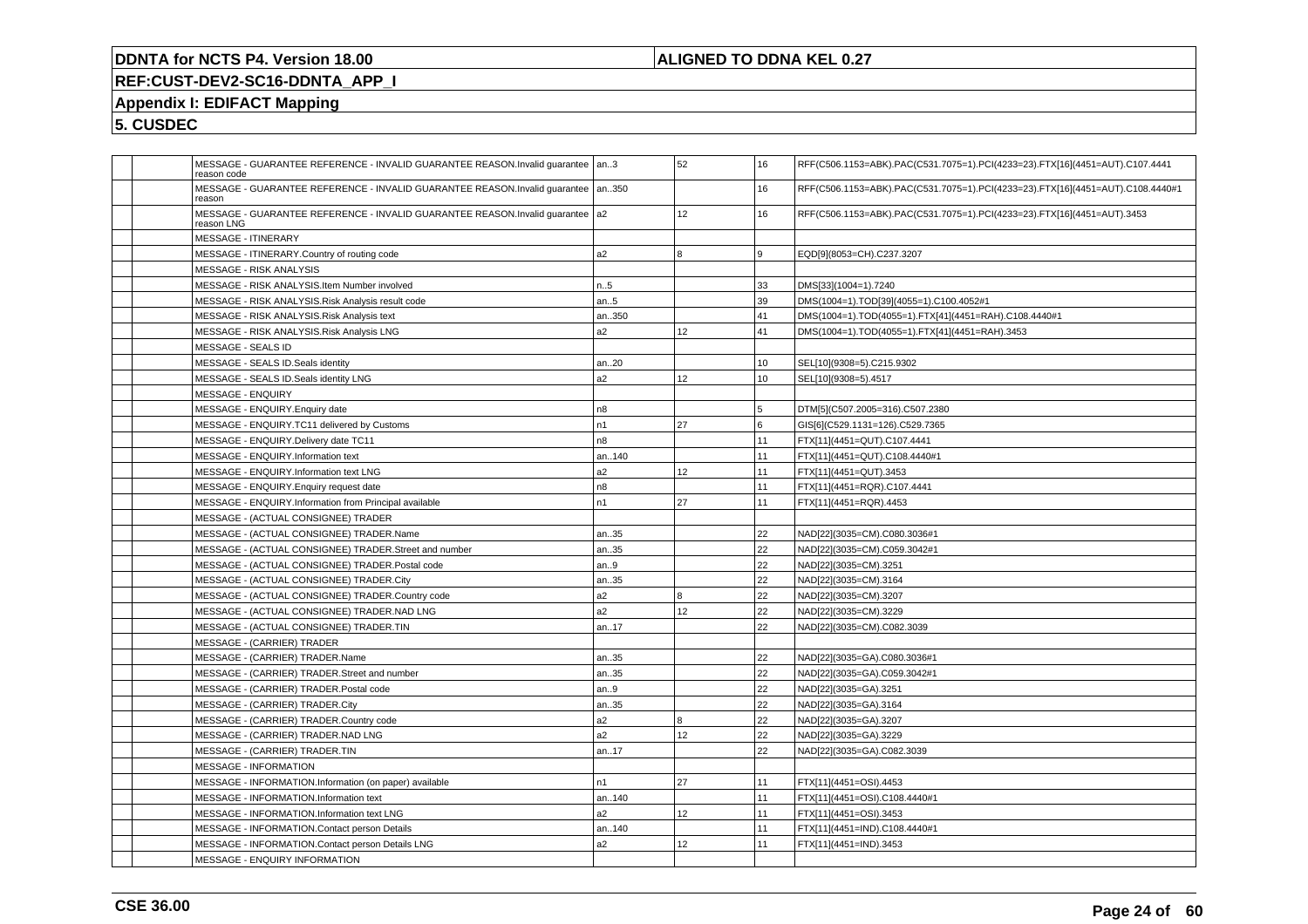## **ALIGNED TO DDNA KEL 0.27**

# **REF:CUST-DEV2-SC16-DDNTA\_APP\_I**

# **Appendix I: EDIFACT Mapping**

| MESSAGE - ENQUIRY INFORMATION.Information Code                                                   | n2              | 119             | 11             | FTX[11](4451=SIC).4453                     |
|--------------------------------------------------------------------------------------------------|-----------------|-----------------|----------------|--------------------------------------------|
| MESSAGE - ENQUIRY INFORMATION.Information text                                                   | an140           |                 | 11             | FTX[11](4451=SIC).C108.4440#1              |
| MESSAGE - ENQUIRY INFORMATION.Information text LNG                                               | a2              | 12 <sup>°</sup> | 11             | FTX[11](4451=SIC).3453                     |
| MESSAGE - (COMPETENT AUTHORITY OF DESTINATION) CUSTOMS OFFICE                                    |                 |                 |                |                                            |
| MESSAGE - (COMPETENT AUTHORITY OF DESTINATION) CUSTOMS OFFICE.Reference<br>number                | an <sub>8</sub> |                 | $\overline{4}$ | LOC[4](3227=167).C517.3225                 |
| MESSAGE - (COMPETENT AUTHORITY OF DESTINATION) CUSTOMS OFFICE.Contact<br>person Details          | an140           |                 | 11             | FTX[11](4451=CEX).C108.4440#3              |
| MESSAGE - (COMPETENT AUTHORITY OF DESTINATION) CUSTOMS OFFICE.Contact<br>person Details LNG      | a2              | 12              | 11             | FTX[11](4451=CEX).3453                     |
| MESSAGE - (COMPETENT AUTHORITY OF DESTINATION) CUSTOMS OFFICE.Reply<br>Address                   | an140           |                 | 11             | FTX[11](4451=CCI).C108.4440#1              |
| MESSAGE - (COMPETENT AUTHORITY OF DESTINATION) CUSTOMS OFFICE.Reply<br>Address LNG               | a2              | 12 <sup>°</sup> | 11             | FTX[11](4451=CCI).3453                     |
| MESSAGE - REQUEST FOR ENQUIRY INFORMATION                                                        |                 |                 |                |                                            |
| MESSAGE - REQUEST FOR ENQUIRY INFORMATION.Requested Information Code                             | n1              | 118             | 11             | FTX[11](4451=MKS).4453                     |
| MESSAGE - REQUEST FOR ENQUIRY INFORMATION.Requested Information Text                             | an140           |                 | 11             | FTX[11](4451=MKS).C108.4440#1              |
| MESSAGE - REQUEST FOR ENQUIRY INFORMATION.Requested Information Text LNG                         | a2              | 12              | 11             | FTX[11](4451=MKS).3453                     |
| MESSAGE - GUARANTEE INFORMATION                                                                  |                 |                 |                |                                            |
| MESSAGE - GUARANTEE INFORMATION.Guarantee reference number (GRN)                                 | an24            |                 | 33             | DMS[33](1001=429).1004                     |
| MESSAGE - GUARANTEE INFORMATION - GUARANTOR                                                      |                 |                 |                |                                            |
| MESSAGE - GUARANTEE INFORMATION - GUARANTOR.Name                                                 | an35            |                 | 42             | DMS(1001=429).NAD[42](3035=SX).C080.3036#1 |
| MESSAGE - GUARANTEE INFORMATION - GUARANTOR.Street and number                                    | an35            |                 | 42             | DMS(1001=429).NAD[42](3035=SX).C059.3042#1 |
| MESSAGE - GUARANTEE INFORMATION - GUARANTOR. Postal code                                         | an.9            |                 | 42             | DMS(1001=429).NAD[42](3035=SX).3251        |
| MESSAGE - GUARANTEE INFORMATION - GUARANTOR.City                                                 | an35            |                 | 42             | DMS(1001=429).NAD[42](3035=SX).3164        |
| MESSAGE - GUARANTEE INFORMATION - GUARANTOR.NAD LNG                                              | a2              | 12              | 42             | DMS(1001=429).NAD[42](3035=SX).3229        |
| MESSAGE - GUARANTEE INFORMATION - GUARANTOR.Contact details in country of<br>competent authority | an140           |                 | 42             | DMS(1001=429).NAD[42](3035=SX).C058.3124#1 |
| MESSAGE - GUARANTEE INFORMATION - GUARANTOR.TIN                                                  | an17            |                 | 42             | DMS(1001=429).NAD[42](3035=SX).C082.3039   |
| MESSAGE - (COMPETENT AUTHORITY OF REQUESTED COUNTRY) CUSTOMS OFFICE                              |                 |                 |                |                                            |
| MESSAGE - (COMPETENT AUTHORITY OF REQUESTED COUNTRY) CUSTOMS<br>OFFICE.Reference number          | an8             |                 | $\Delta$       | LOC[4](3227=169).C517.3225                 |
| MESSAGE - (COMPETENT AUTHORITY OF REQUESTING COUNTRY) CUSTOMS OFFICE                             |                 |                 |                |                                            |
| MESSAGE - (COMPETENT AUTHORITY OF REQUESTING COUNTRY) CUSTOMS<br>OFFICE.Reference number         | an8             |                 | $\overline{4}$ | LOC[4](3227=167).C517.3225                 |
| MESSAGE - RECOVERY                                                                               |                 |                 |                |                                            |
| MESSAGE - RECOVERY.Recovery communication date                                                   | n8              |                 | 26             | TOD[26](4055=1).C100.4052#2                |
| MESSAGE - RECOVERY.Recovery Acceptance                                                           | n1              | 27              | 26             | TOD[26](4055=1).C100.4053                  |
| MESSAGE - RECOVERY.Collection Date                                                               | n8              |                 | 26             | TOD[26](4055=1).C100.4052#1                |
| MESSAGE - (CONSIGNOR-SECURITY) TRADER                                                            |                 |                 |                |                                            |
| MESSAGE - (CONSIGNOR-SECURITY) TRADER.Name                                                       | an35            |                 | 22             | NAD[22](3035=GL).C080.3036#1               |
| MESSAGE - (CONSIGNOR-SECURITY) TRADER.Street and number                                          | an35            |                 | 22             | NAD[22](3035=GL).C059.3042#1               |
| MESSAGE - (CONSIGNOR-SECURITY) TRADER.Postal code                                                | an.9            |                 | 22             | NAD[22](3035=GL).3251                      |
| MESSAGE - (CONSIGNOR-SECURITY) TRADER.City                                                       | an35            |                 | 22             | NAD[22](3035=GL).3164                      |
| MESSAGE - (CONSIGNOR-SECURITY) TRADER.Country code                                               | a2              | $\overline{8}$  | 22             | NAD[22](3035=GL).3207                      |
| MESSAGE - (CONSIGNOR-SECURITY) TRADER.NAD LNG                                                    | a2              | 12              | 22             | NAD[22](3035=GL).3229                      |
| MESSAGE - (CONSIGNOR-SECURITY) TRADER.TIN                                                        | an17            |                 | 22             | NAD[22](3035=GL).C082.3039                 |
| MESSAGE - (CONSIGNEE-SECURITY) TRADER                                                            |                 |                 |                |                                            |
| MESSAGE - (CONSIGNEE-SECURITY) TRADER.Name                                                       | an35            |                 | 22             | NAD[22](3035=UC).C080.3036#1               |
|                                                                                                  |                 |                 |                |                                            |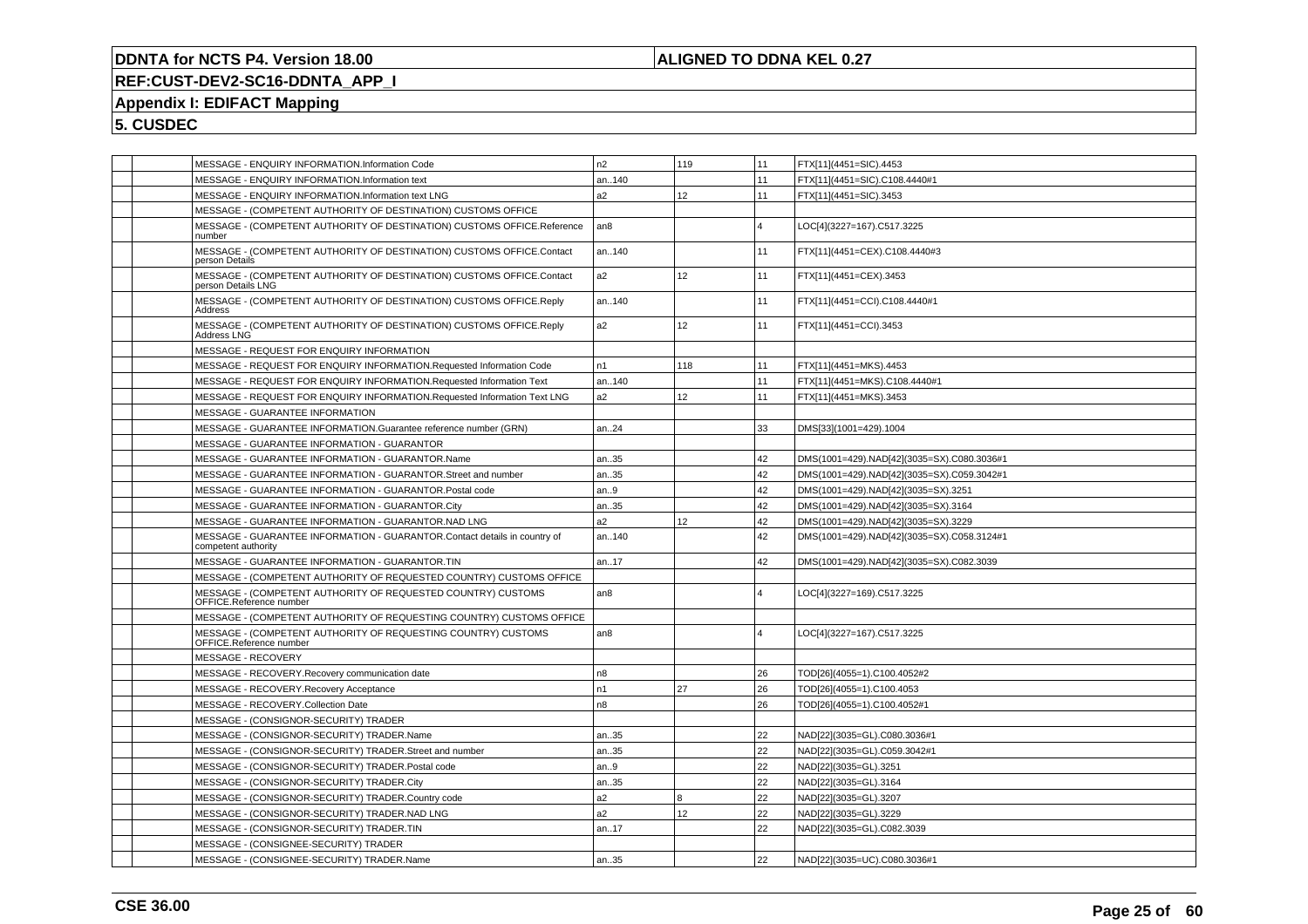**ALIGNED TO DDNA KEL 0.27**

**REF:CUST-DEV2-SC16-DDNTA\_APP\_I**

**Appendix I: EDIFACT Mapping**

| MESSAGE - (CONSIGNEE-SECURITY) TRADER.Street and number | an35   | 22 | NAD[22](3035=UC).C059.3042#1 |
|---------------------------------------------------------|--------|----|------------------------------|
| MESSAGE - (CONSIGNEE-SECURITY) TRADER.Postal code       | an9    | 22 | NAD[22](3035=UC).3251        |
| MESSAGE - (CONSIGNEE-SECURITY) TRADER.City              | l an35 |    | NAD[22](3035=UC).3164        |
| MESSAGE - (CONSIGNEE-SECURITY) TRADER.Country code      |        |    | NAD[22](3035=UC).3207        |
| MESSAGE - (CONSIGNEE-SECURITY) TRADER.NAD LNG           |        |    | NAD[22](3035=UC).3229        |
| MESSAGE - (CONSIGNEE-SECURITY) TRADER.TIN               | l an17 | 22 | NAD[22](3035=UC).C082.3039   |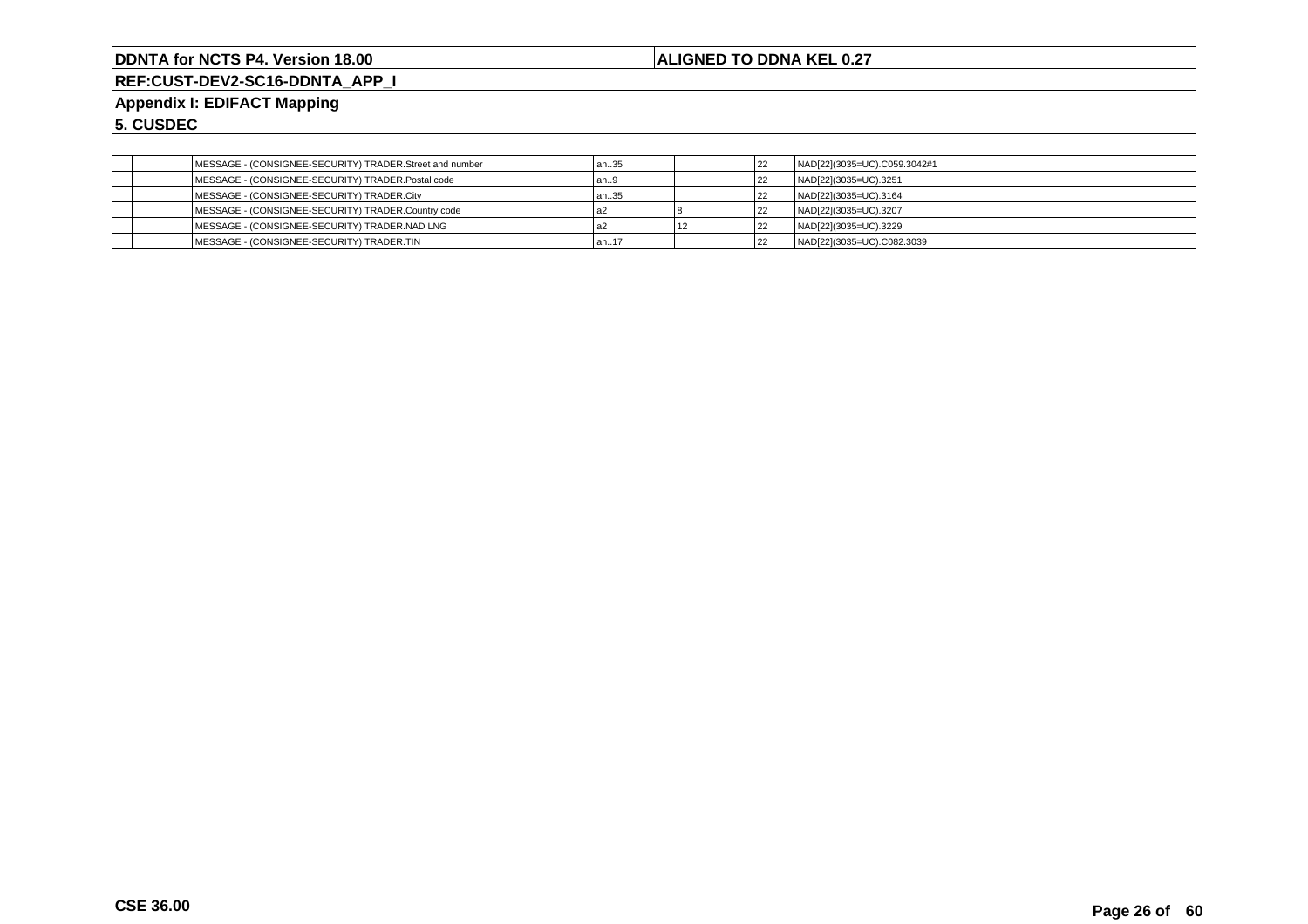## **ALIGNED TO DDNA KEL 0.27**

**REF:CUST-DEV2-SC16-DDNTA\_APP\_I**

**Appendix I: EDIFACT Mapping**

**6. CUSRES**

|             |                                       | <b>SAD Box Message Element</b>                        | <b>Data</b><br><b>Type</b> | <b>Codelist</b> |                 | <b>Pos EDIFACT Mapping</b>                                                   |
|-------------|---------------------------------------|-------------------------------------------------------|----------------------------|-----------------|-----------------|------------------------------------------------------------------------------|
|             |                                       | <b>MESSAGE</b>                                        |                            |                 |                 |                                                                              |
|             |                                       | MESSAGE.Syntax identifier                             | a4                         | 21              | $\mathbf 0$     | UNB[0].S001.0001                                                             |
|             |                                       | MESSAGE.Syntax version number                         | n1                         | 22              | $\Omega$        | UNB[0].S001.0002                                                             |
|             |                                       | MESSAGE.Message sender                                | an35                       |                 | $\Omega$        | UNB[0].S002.0004                                                             |
|             |                                       | MESSAGE.Sender identification code qualifier          | an4                        |                 | $\Omega$        | UNB[0].S002.0007                                                             |
|             |                                       | MESSAGE.Message recipient                             | an35                       |                 | $\Omega$        | UNB[0].S003.0010                                                             |
|             |                                       | MESSAGE.Recipient identification code qualifier       | an.4                       |                 | $\Omega$        | UNB[0].S003.0007                                                             |
|             |                                       | MESSAGE.Date of preparation                           | n6                         |                 | $\Omega$        | UNB[0].S004.0017                                                             |
|             |                                       | MESSAGE. Time of preparation                          | n4                         |                 | $\Omega$        | UNB[0].S004.0019                                                             |
|             |                                       | MESSAGE.Interchange control reference                 | an14                       |                 | $\Omega$        | UNB[0].0020                                                                  |
|             |                                       | MESSAGE.Interchange control reference                 | an14                       |                 | 53              | UNZ[53].0020                                                                 |
|             |                                       | MESSAGE.Recipient's reference/password                | an14                       |                 | O               | UNB[0].S005.0022                                                             |
|             |                                       | MESSAGE.Recipient's reference/password qualifier      | an2                        |                 | $\Omega$        | UNB[0].S005.0025                                                             |
|             |                                       | MESSAGE.Application reference                         | an14                       |                 | $\Omega$        | UNB[0].0026                                                                  |
|             |                                       | MESSAGE.Priority                                      | a1                         |                 | $\Omega$        | UNB[0].0029                                                                  |
|             |                                       | MESSAGE.Acknowledgement request                       | n1                         | 27              | $\Omega$        | UNB[0].0031                                                                  |
|             |                                       | MESSAGE.Communications agreement id                   | an35                       |                 | $\Omega$        | UNB[0].0032                                                                  |
|             |                                       | MESSAGE.Test indicator                                | n1                         | 27              | $\mathbf 0$     | UNB[0].0035                                                                  |
|             |                                       | MESSAGE.Message identification                        | an14                       |                 |                 | UNH[1](S009.0065=CUSRES)(S009.0052=D)(S009.0054=96B)(S009.0051=UN).0062      |
|             |                                       | MESSAGE.Message identification                        | an14                       |                 | 52              | UNT[52].0062                                                                 |
|             |                                       | MESSAGE.Message type                                  | an6                        | 60              |                 | UNH[1](S009.0065=CUSRES)(S009.0052=D)(S009.0054=96B)(S009.0051=UN).S009.0057 |
|             |                                       | MESSAGE.Common access reference                       | an35                       |                 |                 | UNH[1](S009.0065=CUSRES)(S009.0052=D)(S009.0054=96B)(S009.0051=UN).0068      |
|             |                                       | MESSAGE.Message sequence number                       | n.2                        |                 |                 | UNH[1](S009.0065=CUSRES)(S009.0052=D)(S009.0054=96B)(S009.0051=UN).S010.0070 |
|             |                                       | MESSAGE.First and last transfer                       | a1                         | 28              |                 | UNH[1](S009.0065=CUSRES)(S009.0052=D)(S009.0054=96B)(S009.0051=UN).S010.0073 |
|             |                                       | <b>MESSAGE - HEADER</b>                               |                            |                 |                 |                                                                              |
| the         | Reference<br>number of<br>declaration | MESSAGE - HEADER.Reference number                     | an22                       |                 | 12 <sup>°</sup> | RFF[12](C506.1153=ABE).C506.1154                                             |
| $\mathbf C$ | Document/re<br>ference<br>number      | MESSAGE - HEADER.Document/reference number            | an21                       |                 | $\overline{2}$  | BGM[2](1225=11).C106.1004                                                    |
|             |                                       | MESSAGE - HEADER.Acceptance date                      | n8                         |                 | 3               | DTM[3](C507.2005=148).C507.2380                                              |
|             |                                       | MESSAGE - HEADER.Release requested                    | n1                         | 27              |                 | GIS[7](C529.1131=148).C529.7365                                              |
|             |                                       | MESSAGE - HEADER.Recovery communication date          | n <sub>8</sub>             |                 | 3               | DTM[3](C507.2005=270).C507.2380                                              |
|             |                                       | MESSAGE - HEADER.Release request rejection reason     | an350                      |                 |                 | FTX[4](4451=ACD).C108.4440#1                                                 |
|             |                                       | MESSAGE - HEADER.Release request rejection reason LNG | a2                         | 12              | 4               | FTX[4](4451=ACD).3453                                                        |
|             |                                       | MESSAGE - HEADER.Arrival date                         | n8                         |                 | 3               | DTM[3](C507.2005=178).C507.2380                                              |
|             |                                       | MESSAGE - HEADER.Cancellation decision                | n1                         | 27              |                 | GIS[7](C529.1131=70).C529.7365                                               |
|             |                                       | MESSAGE - HEADER.Date of cancellation request         | n <sub>8</sub>             |                 | ٩               | DTM[3](C507.2005=318).C507.2380                                              |
|             |                                       | MESSAGE - HEADER.Cancellation initiated by customs    | n1                         | 27              | $\overline{7}$  | GIS[7](C529.1131=117).C529.7365                                              |
|             |                                       | MESSAGE - HEADER.Date of cancellation decision        | n8                         |                 | 3               | DTM[3](C507.2005=193).C507.2380                                              |
|             |                                       | MESSAGE - HEADER.Cancellation justification           | an350                      |                 |                 | FTX[4](4451=ABY).C108.4440#1                                                 |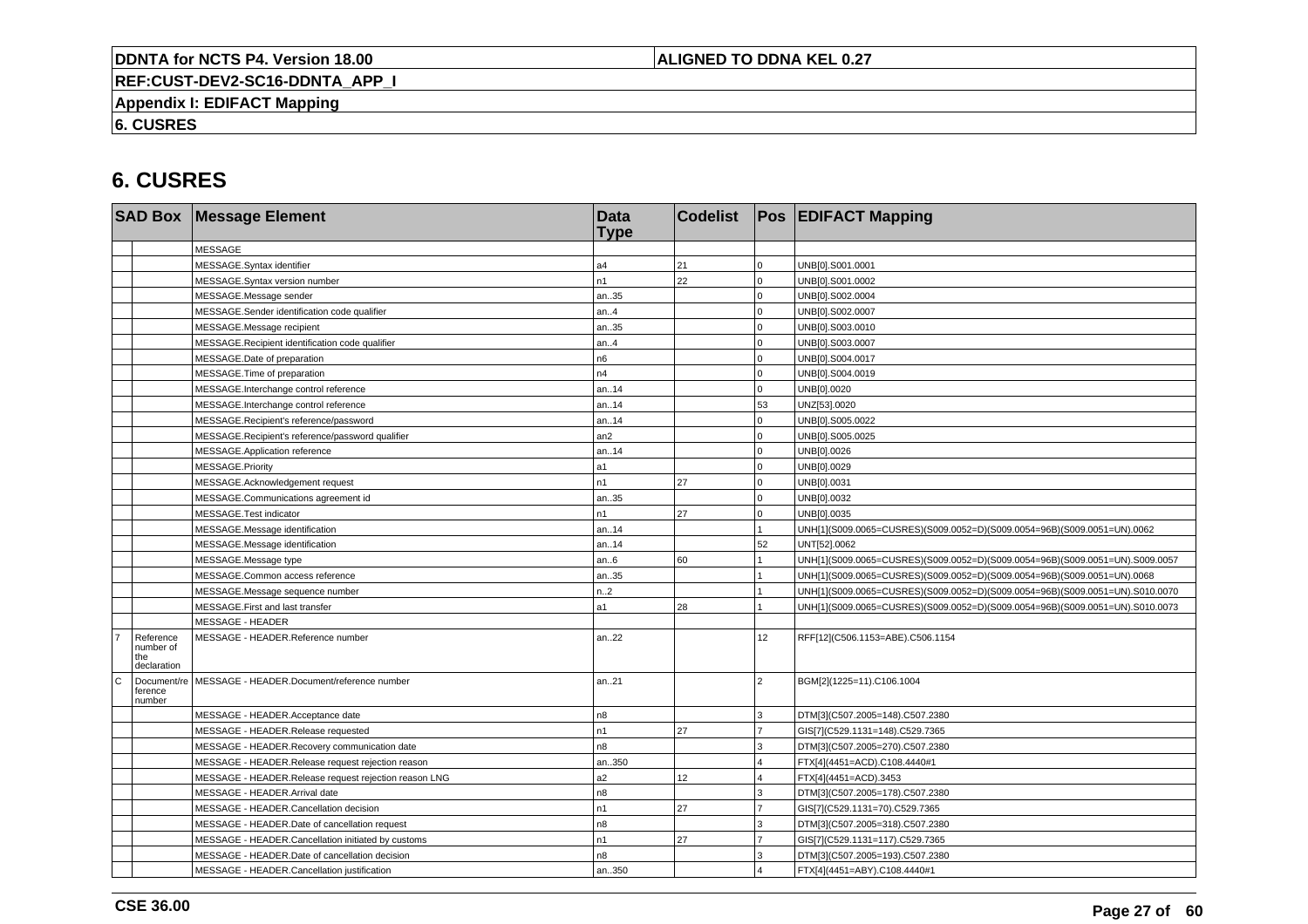## **ALIGNED TO DDNA KEL 0.27**

# **REF:CUST-DEV2-SC16-DDNTA\_APP\_I**

# **Appendix I: EDIFACT Mapping**

|        | MESSAGE - HEADER.Date of enquiry response                             | n <sub>8</sub>  |                 | l 3            | DTM[3](C507.2005=55).C507.2380  |
|--------|-----------------------------------------------------------------------|-----------------|-----------------|----------------|---------------------------------|
|        | MESSAGE - HEADER.Cancellation justification LNG                       | a2              | 12              |                | FTX[4](4451=ABY).3453           |
|        | MESSAGE - HEADER.Date of cancellation                                 | n8              |                 |                | DTM[3](C507.2005=46).C507.2380  |
|        | MESSAGE - HEADER.Recovery notification date                           | n8              |                 | 3              | DTM[3](C507.2005=184).C507.2380 |
|        | MESSAGE - HEADER.Recovery notification text                           | an350           |                 |                | FTX[4](4451=RAH).C108.4440#1    |
|        | MESSAGE - HEADER. Recovery notification text LNG                      | a2              | 12              | 4              | FTX[4](4451=RAH).3453           |
|        | MESSAGE - HEADER.Amount claimed                                       | n15,2           |                 |                | FTX[4](4451=ABT).C107.4441      |
|        | MESSAGE - HEADER.Currency                                             | an3             | 48              |                | GIS[7](C529.1131=104).C529.7365 |
|        | MESSAGE - HEADER.Goods release date                                   | n8              |                 | 3              | DTM[3](C507.2005=261).C507.2380 |
|        | MESSAGE - HEADER.Date of control notification                         | n8              |                 | 3              | DTM[3](C507.2005=184).C507.2380 |
|        | MESSAGE - HEADER.Status                                               | an3             | 58              | $\overline{7}$ | GIS[7](C529.1131=120).C529.7365 |
|        | MESSAGE - (PRINCIPAL) TRADER                                          |                 |                 |                |                                 |
|        | MESSAGE - (PRINCIPAL) TRADER.Name                                     | an35            |                 | 9              | NAD[9](3035=AF).C080.3036#1     |
|        | MESSAGE - (PRINCIPAL) TRADER.Street and number                        | an35            |                 | 9              | NAD[9](3035=AF).C059.3042#1     |
|        | MESSAGE - (PRINCIPAL) TRADER.Postal code                              | an9             |                 | 9              | NAD[9](3035=AF).3251            |
|        | MESSAGE - (PRINCIPAL) TRADER.City                                     | an35            |                 | 9              | NAD[9](3035=AF).3164            |
|        | MESSAGE - (PRINCIPAL) TRADER.Country code                             | a2              | 8               | 9              | NAD[9](3035=AF).3207            |
|        | MESSAGE - (PRINCIPAL) TRADER.NAD LNG                                  | a2              | 12 <sup>°</sup> | 9              | NAD[9](3035=AF).3229            |
|        | MESSAGE - (PRINCIPAL) TRADER.TIN                                      | an17            |                 | 9              | NAD[9](3035=AF).C082.3039       |
|        | MESSAGE - (PRINCIPAL) TRADER.Holder ID TIR                            | an17            |                 |                | NAD[9](3035=AF).C080.3036#2     |
|        | MESSAGE - (DESTINATION) TRADER                                        |                 |                 |                |                                 |
|        | MESSAGE - (DESTINATION) TRADER.Name                                   | an35            |                 | 9              | NAD[9](3035=CPD).C080.3036#1    |
|        | MESSAGE - (DESTINATION) TRADER.Street and number                      | an35            |                 | 9              | NAD[9](3035=CPD).C059.3042#1    |
|        | MESSAGE - (DESTINATION) TRADER.Postal code                            | an9             |                 | 9              | NAD[9](3035=CPD).3251           |
|        | MESSAGE - (DESTINATION) TRADER.City                                   | an35            |                 |                | NAD[9](3035=CPD).3164           |
|        | MESSAGE - (DESTINATION) TRADER.Country code                           | a2              | 8               | 9              | NAD[9](3035=CPD).3207           |
|        | MESSAGE - (DESTINATION) TRADER.NAD LNG                                | a2              | 12              | 9              | NAD[9](3035=CPD).3229           |
|        | MESSAGE - (DESTINATION) TRADER.TIN                                    | an17            |                 | $\mathbf{q}$   | NAD[9](3035=CPD).C082.3039      |
|        | <b>MESSAGE - GUARANTOR</b>                                            |                 |                 |                |                                 |
|        | MESSAGE - GUARANTOR.Name                                              | an35            |                 | g              | NAD[9](3035=SX).C080.3036#1     |
|        | MESSAGE - GUARANTOR.Street and number                                 | an35            |                 | 9              | NAD[9](3035=SX).C059.3042#1     |
|        | MESSAGE - GUARANTOR. Postal code                                      | an.9            |                 | 9              | NAD[9](3035=SX).3251            |
|        | MESSAGE - GUARANTOR.City                                              | an35            |                 | q              | NAD[9](3035=SX).3164            |
|        | MESSAGE - GUARANTOR.Country code                                      | a2              | 70              | 9              | NAD[9](3035=SX).3207            |
|        | MESSAGE - GUARANTOR.NAD LNG                                           | a2              | 12              | 9              | NAD[9](3035=SX).3229            |
|        | MESSAGE - GUARANTOR.Contact details in country of competent authority | an140           |                 | 9              | NAD[9](3035=SX).C058.3124#1     |
|        | MESSAGE - GUARANTOR.TIN                                               | an17            |                 | $\mathbf{Q}$   | NAD[9](3035=SX).C082.3039       |
|        | MESSAGE - (DEPARTURE) CUSTOMS OFFICE                                  |                 |                 |                |                                 |
|        | MESSAGE - (DEPARTURE) CUSTOMS OFFICE.Reference number                 | an8             |                 | 6              | LOC[6](3227=118).C517.3225      |
|        | MESSAGE - (GUARANTEE) CUSTOMS OFFICE                                  |                 |                 |                |                                 |
|        | MESSAGE - (GUARANTEE) CUSTOMS OFFICE.Reference number                 | an8             |                 | 6              | LOC[6](3227=119).C517.3225      |
|        | MESSAGE - (COMPETENT AUTHORITY OF DEPARTURE) CUSTOMS OFFICE           |                 |                 |                |                                 |
| number | MESSAGE - (COMPETENT AUTHORITY OF DEPARTURE) CUSTOMS OFFICE.Reference | an8             |                 | 6              | LOC[6](3227=120).C517.3225      |
|        | MESSAGE - (COMPETENT AUTHORITY FOR RECOVERY) CUSTOMS OFFICE           |                 |                 |                |                                 |
|        | MESSAGE - (COMPETENT AUTHORITY FOR RECOVERY) CUSTOMS OFFICE.Reference | an <sub>8</sub> |                 | 6              | LOC[6](3227=22).C517.3225       |
| number |                                                                       |                 |                 |                |                                 |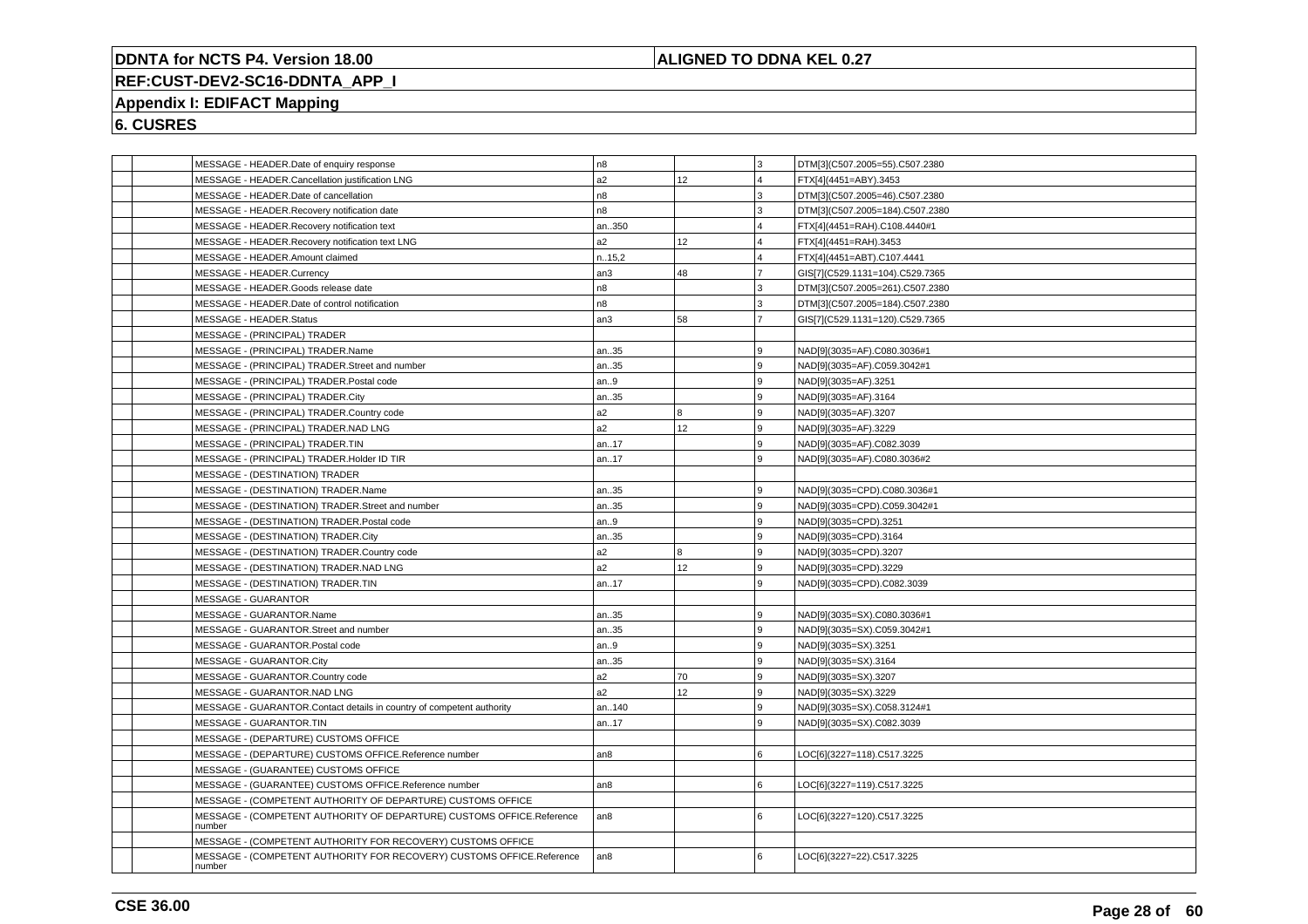## **ALIGNED TO DDNA KEL 0.27**

# **REF:CUST-DEV2-SC16-DDNTA\_APP\_I**

## **Appendix I: EDIFACT Mapping**

| MESSAGE - (PRESENTATION OFFICE) CUSTOMS OFFICE<br>6<br>MESSAGE - (PRESENTATION OFFICE) CUSTOMS OFFICE.Reference number<br>an8<br>LOC[6](3227=22).C517.3225<br>MESSAGE - (EXPORT) CUSTOMS OFFICE<br>MESSAGE - (EXPORT) CUSTOMS OFFICE.Reference number<br>l 6<br>an <sub>8</sub><br>LOC[6](3227=116).C517.3225<br>MESSAGE - (TRANSIT DECLARED) CUSTOMS OFFICE<br>MESSAGE - (TRANSIT DECLARED) CUSTOMS OFFICE.Reference number<br>l 6<br>LOC[6](3227=52).C517.3225<br>an8<br>MESSAGE - (EXIT DECLARED) CUSTOMS OFFICE<br>6<br>MESSAGE - (EXIT DECLARED) CUSTOMS OFFICE.Reference number<br>LOC[6](3227=115).C517.3225<br>an8<br>MESSAGE - (DESTINATION DECLARED) CUSTOMS OFFICE<br>۱6.<br>MESSAGE - (DESTINATION DECLARED) CUSTOMS OFFICE.Reference number<br>an <sub>8</sub><br>LOC[6](3227=122).C517.3225<br>MESSAGE - (REQUESTED) CUSTOMS OFFICE<br>l 6<br>MESSAGE - (REQUESTED) CUSTOMS OFFICE.Reference number<br>LOC[6](3227=96).C517.3225<br>an8<br>MESSAGE - GUARANTEE<br>51<br>22<br>MESSAGE - GUARANTEE.Guarantee type<br>DOC[22](C002.1001=430).C503.1004<br>an1<br>MESSAGE - GUARANTEE - GUARANTEE REFERENCE<br>45<br>MESSAGE - GUARANTEE - GUARANTEE REFERENCE.Guarantee reference number (GRN)<br>DOC(C002.1001=430).ERP[45](C701.1049=8).C701.1052<br>an24<br>MESSAGE - GUARANTEE - GUARANTEE REFERENCE - INVALID GUARANTEE REASON<br>52<br>MESSAGE - GUARANTEE - GUARANTEE REFERENCE - INVALID GUARANTEE<br>47<br>an.3<br>REASON.Invalid quarantee reason code<br>MESSAGE - GUARANTEE - GUARANTEE REFERENCE - VALIDITY LIMITATION EC<br>27<br>MESSAGE - GUARANTEE - GUARANTEE REFERENCE - VALIDITY LIMITATION EC.Not<br>n1<br>48<br>DOC(C002.1001=430).ERP(C701.1049=8).FTX[48](4451=AAP).4453<br>valid for EC<br>MESSAGE - GUARANTEE - GUARANTEE REFERENCE - VALIDITY LIMITATION NON EC<br>71<br>MESSAGE - GUARANTEE - GUARANTEE REFERENCE - VALIDITY LIMITATION NON<br>a2<br>48<br>DOC(C002.1001=430).ERP(C701.1049=8).FTX[48](4451=AAG).4453<br>EC. Not valid for other contracting parties<br>MESSAGE - UPL RESPONSE<br>MESSAGE - UPL RESPONSE.Original message identification<br>FTX[4](4451=AAQ).C108.4440#1<br>an14<br>$\overline{4}$<br>a.8<br>$\overline{4}$<br>MESSAGE - UPL RESPONSE.Status<br>FTX[4](4451=AAQ).C108.4440#2<br>$\overline{A}$<br>MESSAGE - UPL RESPONSE.Description<br>an210<br>FTX[4](4451=AAQ).C108.4440#3<br>MESSAGE - UPL ERROR<br>MESSAGE - UPL ERROR.Action identification<br>DOC(C002.1001=430).ERP[45].C701.1052<br>an20<br>45<br>DOC(C002.1001=430).ERP.FTX[48](4451=AAO).C108.4440#4<br>MESSAGE - UPL ERROR.Attribute path<br>an140<br>48<br>MESSAGE - UPL ERROR.Code<br>47<br>an.8<br>DOC(C002.1001=430).ERP.ERC[47].C901.9321<br>MESSAGE - UPL ERROR.Description<br>48<br>DOC(C002.1001=430).ERP.FTX[48](4451=AAO).C108.4440#1<br>an210<br>MESSAGE - GUARANTEE REFERENCE<br>MESSAGE - GUARANTEE REFERENCE.Guarantee reference number (GRN)<br>12 <sup>2</sup><br>an24<br>RFF[12](C506.1153=ABK).C506.1154<br><b>MESSAGE - ENQUIRY</b><br>3<br>MESSAGE - ENQUIRY.Return Copy returned on<br>n <sub>8</sub><br>DTM[3](C507.2005=162).C507.2380<br>27<br>MESSAGE - ENQUIRY.TC11 delivered by Customs<br>n1<br>FTX[4](4451=RET).C107.1131<br>$\overline{4}$<br>n8<br>MESSAGE - ENQUIRY.Delivery date TC11<br>$\overline{4}$<br>FTX[4](4451=RET).C107.4441<br>MESSAGE - ENQUIRY.Information text<br>$\overline{4}$<br>FTX[4](4451=RET).C108.4440#1<br>an140<br>MESSAGE - ENQUIRY.Information text LNG<br>a2<br>12<br>$\overline{4}$<br>FTX[4](4451=RET).3453<br>n2<br>29<br>MESSAGE - ENQUIRY.Response Code<br>$\overline{7}$<br>GIS[7](C529.1131=67).C529.7365<br>MESSAGE - ENQUIRY.Response Information<br>$\overline{4}$<br>an140<br>FTX[4](4451=ADG).C108.4440#1<br>MESSAGE - ENQUIRY.Response Information LNG<br>a2<br>12<br>FTX[4](4451=ADG).3453<br>$\overline{4}$<br>MESSAGE - ENQUIRY.Information (on paper) available<br>27<br>n1<br>$\overline{4}$<br>FTX[4](4451=RET).4453 |                                     |  |                                                                      |
|----------------------------------------------------------------------------------------------------------------------------------------------------------------------------------------------------------------------------------------------------------------------------------------------------------------------------------------------------------------------------------------------------------------------------------------------------------------------------------------------------------------------------------------------------------------------------------------------------------------------------------------------------------------------------------------------------------------------------------------------------------------------------------------------------------------------------------------------------------------------------------------------------------------------------------------------------------------------------------------------------------------------------------------------------------------------------------------------------------------------------------------------------------------------------------------------------------------------------------------------------------------------------------------------------------------------------------------------------------------------------------------------------------------------------------------------------------------------------------------------------------------------------------------------------------------------------------------------------------------------------------------------------------------------------------------------------------------------------------------------------------------------------------------------------------------------------------------------------------------------------------------------------------------------------------------------------------------------------------------------------------------------------------------------------------------------------------------------------------------------------------------------------------------------------------------------------------------------------------------------------------------------------------------------------------------------------------------------------------------------------------------------------------------------------------------------------------------------------------------------------------------------------------------------------------------------------------------------------------------------------------------------------------------------------------------------------------------------------------------------------------------------------------------------------------------------------------------------------------------------------------------------------------------------------------------------------------------------------------------------------------------------------------------------------------------------------------------------------------------------------------------------------------------------------------------------------------------------------------------------------------------------------------------------------------------------------------------------------------------------------------------------------------------------------------------------------------------------------------------------------------------------------------------------------------------------------------------------------------------------------------------------------------------------------------------------------------------------------------------------------------------------------------------------------------------------------------------------------------------------------------------------------------------------------------------|-------------------------------------|--|----------------------------------------------------------------------|
|                                                                                                                                                                                                                                                                                                                                                                                                                                                                                                                                                                                                                                                                                                                                                                                                                                                                                                                                                                                                                                                                                                                                                                                                                                                                                                                                                                                                                                                                                                                                                                                                                                                                                                                                                                                                                                                                                                                                                                                                                                                                                                                                                                                                                                                                                                                                                                                                                                                                                                                                                                                                                                                                                                                                                                                                                                                                                                                                                                                                                                                                                                                                                                                                                                                                                                                                                                                                                                                                                                                                                                                                                                                                                                                                                                                                                                                                                                                                        |                                     |  |                                                                      |
|                                                                                                                                                                                                                                                                                                                                                                                                                                                                                                                                                                                                                                                                                                                                                                                                                                                                                                                                                                                                                                                                                                                                                                                                                                                                                                                                                                                                                                                                                                                                                                                                                                                                                                                                                                                                                                                                                                                                                                                                                                                                                                                                                                                                                                                                                                                                                                                                                                                                                                                                                                                                                                                                                                                                                                                                                                                                                                                                                                                                                                                                                                                                                                                                                                                                                                                                                                                                                                                                                                                                                                                                                                                                                                                                                                                                                                                                                                                                        |                                     |  |                                                                      |
|                                                                                                                                                                                                                                                                                                                                                                                                                                                                                                                                                                                                                                                                                                                                                                                                                                                                                                                                                                                                                                                                                                                                                                                                                                                                                                                                                                                                                                                                                                                                                                                                                                                                                                                                                                                                                                                                                                                                                                                                                                                                                                                                                                                                                                                                                                                                                                                                                                                                                                                                                                                                                                                                                                                                                                                                                                                                                                                                                                                                                                                                                                                                                                                                                                                                                                                                                                                                                                                                                                                                                                                                                                                                                                                                                                                                                                                                                                                                        |                                     |  |                                                                      |
|                                                                                                                                                                                                                                                                                                                                                                                                                                                                                                                                                                                                                                                                                                                                                                                                                                                                                                                                                                                                                                                                                                                                                                                                                                                                                                                                                                                                                                                                                                                                                                                                                                                                                                                                                                                                                                                                                                                                                                                                                                                                                                                                                                                                                                                                                                                                                                                                                                                                                                                                                                                                                                                                                                                                                                                                                                                                                                                                                                                                                                                                                                                                                                                                                                                                                                                                                                                                                                                                                                                                                                                                                                                                                                                                                                                                                                                                                                                                        |                                     |  |                                                                      |
|                                                                                                                                                                                                                                                                                                                                                                                                                                                                                                                                                                                                                                                                                                                                                                                                                                                                                                                                                                                                                                                                                                                                                                                                                                                                                                                                                                                                                                                                                                                                                                                                                                                                                                                                                                                                                                                                                                                                                                                                                                                                                                                                                                                                                                                                                                                                                                                                                                                                                                                                                                                                                                                                                                                                                                                                                                                                                                                                                                                                                                                                                                                                                                                                                                                                                                                                                                                                                                                                                                                                                                                                                                                                                                                                                                                                                                                                                                                                        |                                     |  |                                                                      |
|                                                                                                                                                                                                                                                                                                                                                                                                                                                                                                                                                                                                                                                                                                                                                                                                                                                                                                                                                                                                                                                                                                                                                                                                                                                                                                                                                                                                                                                                                                                                                                                                                                                                                                                                                                                                                                                                                                                                                                                                                                                                                                                                                                                                                                                                                                                                                                                                                                                                                                                                                                                                                                                                                                                                                                                                                                                                                                                                                                                                                                                                                                                                                                                                                                                                                                                                                                                                                                                                                                                                                                                                                                                                                                                                                                                                                                                                                                                                        |                                     |  |                                                                      |
|                                                                                                                                                                                                                                                                                                                                                                                                                                                                                                                                                                                                                                                                                                                                                                                                                                                                                                                                                                                                                                                                                                                                                                                                                                                                                                                                                                                                                                                                                                                                                                                                                                                                                                                                                                                                                                                                                                                                                                                                                                                                                                                                                                                                                                                                                                                                                                                                                                                                                                                                                                                                                                                                                                                                                                                                                                                                                                                                                                                                                                                                                                                                                                                                                                                                                                                                                                                                                                                                                                                                                                                                                                                                                                                                                                                                                                                                                                                                        |                                     |  |                                                                      |
|                                                                                                                                                                                                                                                                                                                                                                                                                                                                                                                                                                                                                                                                                                                                                                                                                                                                                                                                                                                                                                                                                                                                                                                                                                                                                                                                                                                                                                                                                                                                                                                                                                                                                                                                                                                                                                                                                                                                                                                                                                                                                                                                                                                                                                                                                                                                                                                                                                                                                                                                                                                                                                                                                                                                                                                                                                                                                                                                                                                                                                                                                                                                                                                                                                                                                                                                                                                                                                                                                                                                                                                                                                                                                                                                                                                                                                                                                                                                        |                                     |  |                                                                      |
|                                                                                                                                                                                                                                                                                                                                                                                                                                                                                                                                                                                                                                                                                                                                                                                                                                                                                                                                                                                                                                                                                                                                                                                                                                                                                                                                                                                                                                                                                                                                                                                                                                                                                                                                                                                                                                                                                                                                                                                                                                                                                                                                                                                                                                                                                                                                                                                                                                                                                                                                                                                                                                                                                                                                                                                                                                                                                                                                                                                                                                                                                                                                                                                                                                                                                                                                                                                                                                                                                                                                                                                                                                                                                                                                                                                                                                                                                                                                        |                                     |  |                                                                      |
|                                                                                                                                                                                                                                                                                                                                                                                                                                                                                                                                                                                                                                                                                                                                                                                                                                                                                                                                                                                                                                                                                                                                                                                                                                                                                                                                                                                                                                                                                                                                                                                                                                                                                                                                                                                                                                                                                                                                                                                                                                                                                                                                                                                                                                                                                                                                                                                                                                                                                                                                                                                                                                                                                                                                                                                                                                                                                                                                                                                                                                                                                                                                                                                                                                                                                                                                                                                                                                                                                                                                                                                                                                                                                                                                                                                                                                                                                                                                        |                                     |  |                                                                      |
|                                                                                                                                                                                                                                                                                                                                                                                                                                                                                                                                                                                                                                                                                                                                                                                                                                                                                                                                                                                                                                                                                                                                                                                                                                                                                                                                                                                                                                                                                                                                                                                                                                                                                                                                                                                                                                                                                                                                                                                                                                                                                                                                                                                                                                                                                                                                                                                                                                                                                                                                                                                                                                                                                                                                                                                                                                                                                                                                                                                                                                                                                                                                                                                                                                                                                                                                                                                                                                                                                                                                                                                                                                                                                                                                                                                                                                                                                                                                        |                                     |  |                                                                      |
|                                                                                                                                                                                                                                                                                                                                                                                                                                                                                                                                                                                                                                                                                                                                                                                                                                                                                                                                                                                                                                                                                                                                                                                                                                                                                                                                                                                                                                                                                                                                                                                                                                                                                                                                                                                                                                                                                                                                                                                                                                                                                                                                                                                                                                                                                                                                                                                                                                                                                                                                                                                                                                                                                                                                                                                                                                                                                                                                                                                                                                                                                                                                                                                                                                                                                                                                                                                                                                                                                                                                                                                                                                                                                                                                                                                                                                                                                                                                        |                                     |  |                                                                      |
|                                                                                                                                                                                                                                                                                                                                                                                                                                                                                                                                                                                                                                                                                                                                                                                                                                                                                                                                                                                                                                                                                                                                                                                                                                                                                                                                                                                                                                                                                                                                                                                                                                                                                                                                                                                                                                                                                                                                                                                                                                                                                                                                                                                                                                                                                                                                                                                                                                                                                                                                                                                                                                                                                                                                                                                                                                                                                                                                                                                                                                                                                                                                                                                                                                                                                                                                                                                                                                                                                                                                                                                                                                                                                                                                                                                                                                                                                                                                        |                                     |  |                                                                      |
|                                                                                                                                                                                                                                                                                                                                                                                                                                                                                                                                                                                                                                                                                                                                                                                                                                                                                                                                                                                                                                                                                                                                                                                                                                                                                                                                                                                                                                                                                                                                                                                                                                                                                                                                                                                                                                                                                                                                                                                                                                                                                                                                                                                                                                                                                                                                                                                                                                                                                                                                                                                                                                                                                                                                                                                                                                                                                                                                                                                                                                                                                                                                                                                                                                                                                                                                                                                                                                                                                                                                                                                                                                                                                                                                                                                                                                                                                                                                        |                                     |  |                                                                      |
|                                                                                                                                                                                                                                                                                                                                                                                                                                                                                                                                                                                                                                                                                                                                                                                                                                                                                                                                                                                                                                                                                                                                                                                                                                                                                                                                                                                                                                                                                                                                                                                                                                                                                                                                                                                                                                                                                                                                                                                                                                                                                                                                                                                                                                                                                                                                                                                                                                                                                                                                                                                                                                                                                                                                                                                                                                                                                                                                                                                                                                                                                                                                                                                                                                                                                                                                                                                                                                                                                                                                                                                                                                                                                                                                                                                                                                                                                                                                        |                                     |  |                                                                      |
|                                                                                                                                                                                                                                                                                                                                                                                                                                                                                                                                                                                                                                                                                                                                                                                                                                                                                                                                                                                                                                                                                                                                                                                                                                                                                                                                                                                                                                                                                                                                                                                                                                                                                                                                                                                                                                                                                                                                                                                                                                                                                                                                                                                                                                                                                                                                                                                                                                                                                                                                                                                                                                                                                                                                                                                                                                                                                                                                                                                                                                                                                                                                                                                                                                                                                                                                                                                                                                                                                                                                                                                                                                                                                                                                                                                                                                                                                                                                        |                                     |  |                                                                      |
|                                                                                                                                                                                                                                                                                                                                                                                                                                                                                                                                                                                                                                                                                                                                                                                                                                                                                                                                                                                                                                                                                                                                                                                                                                                                                                                                                                                                                                                                                                                                                                                                                                                                                                                                                                                                                                                                                                                                                                                                                                                                                                                                                                                                                                                                                                                                                                                                                                                                                                                                                                                                                                                                                                                                                                                                                                                                                                                                                                                                                                                                                                                                                                                                                                                                                                                                                                                                                                                                                                                                                                                                                                                                                                                                                                                                                                                                                                                                        |                                     |  |                                                                      |
|                                                                                                                                                                                                                                                                                                                                                                                                                                                                                                                                                                                                                                                                                                                                                                                                                                                                                                                                                                                                                                                                                                                                                                                                                                                                                                                                                                                                                                                                                                                                                                                                                                                                                                                                                                                                                                                                                                                                                                                                                                                                                                                                                                                                                                                                                                                                                                                                                                                                                                                                                                                                                                                                                                                                                                                                                                                                                                                                                                                                                                                                                                                                                                                                                                                                                                                                                                                                                                                                                                                                                                                                                                                                                                                                                                                                                                                                                                                                        |                                     |  | DOC(C002.1001=430).ERP(C701.1049=8).ERC[47](C901.1131=125).C901.9321 |
|                                                                                                                                                                                                                                                                                                                                                                                                                                                                                                                                                                                                                                                                                                                                                                                                                                                                                                                                                                                                                                                                                                                                                                                                                                                                                                                                                                                                                                                                                                                                                                                                                                                                                                                                                                                                                                                                                                                                                                                                                                                                                                                                                                                                                                                                                                                                                                                                                                                                                                                                                                                                                                                                                                                                                                                                                                                                                                                                                                                                                                                                                                                                                                                                                                                                                                                                                                                                                                                                                                                                                                                                                                                                                                                                                                                                                                                                                                                                        |                                     |  |                                                                      |
|                                                                                                                                                                                                                                                                                                                                                                                                                                                                                                                                                                                                                                                                                                                                                                                                                                                                                                                                                                                                                                                                                                                                                                                                                                                                                                                                                                                                                                                                                                                                                                                                                                                                                                                                                                                                                                                                                                                                                                                                                                                                                                                                                                                                                                                                                                                                                                                                                                                                                                                                                                                                                                                                                                                                                                                                                                                                                                                                                                                                                                                                                                                                                                                                                                                                                                                                                                                                                                                                                                                                                                                                                                                                                                                                                                                                                                                                                                                                        |                                     |  |                                                                      |
|                                                                                                                                                                                                                                                                                                                                                                                                                                                                                                                                                                                                                                                                                                                                                                                                                                                                                                                                                                                                                                                                                                                                                                                                                                                                                                                                                                                                                                                                                                                                                                                                                                                                                                                                                                                                                                                                                                                                                                                                                                                                                                                                                                                                                                                                                                                                                                                                                                                                                                                                                                                                                                                                                                                                                                                                                                                                                                                                                                                                                                                                                                                                                                                                                                                                                                                                                                                                                                                                                                                                                                                                                                                                                                                                                                                                                                                                                                                                        |                                     |  |                                                                      |
|                                                                                                                                                                                                                                                                                                                                                                                                                                                                                                                                                                                                                                                                                                                                                                                                                                                                                                                                                                                                                                                                                                                                                                                                                                                                                                                                                                                                                                                                                                                                                                                                                                                                                                                                                                                                                                                                                                                                                                                                                                                                                                                                                                                                                                                                                                                                                                                                                                                                                                                                                                                                                                                                                                                                                                                                                                                                                                                                                                                                                                                                                                                                                                                                                                                                                                                                                                                                                                                                                                                                                                                                                                                                                                                                                                                                                                                                                                                                        |                                     |  |                                                                      |
|                                                                                                                                                                                                                                                                                                                                                                                                                                                                                                                                                                                                                                                                                                                                                                                                                                                                                                                                                                                                                                                                                                                                                                                                                                                                                                                                                                                                                                                                                                                                                                                                                                                                                                                                                                                                                                                                                                                                                                                                                                                                                                                                                                                                                                                                                                                                                                                                                                                                                                                                                                                                                                                                                                                                                                                                                                                                                                                                                                                                                                                                                                                                                                                                                                                                                                                                                                                                                                                                                                                                                                                                                                                                                                                                                                                                                                                                                                                                        |                                     |  |                                                                      |
|                                                                                                                                                                                                                                                                                                                                                                                                                                                                                                                                                                                                                                                                                                                                                                                                                                                                                                                                                                                                                                                                                                                                                                                                                                                                                                                                                                                                                                                                                                                                                                                                                                                                                                                                                                                                                                                                                                                                                                                                                                                                                                                                                                                                                                                                                                                                                                                                                                                                                                                                                                                                                                                                                                                                                                                                                                                                                                                                                                                                                                                                                                                                                                                                                                                                                                                                                                                                                                                                                                                                                                                                                                                                                                                                                                                                                                                                                                                                        |                                     |  |                                                                      |
|                                                                                                                                                                                                                                                                                                                                                                                                                                                                                                                                                                                                                                                                                                                                                                                                                                                                                                                                                                                                                                                                                                                                                                                                                                                                                                                                                                                                                                                                                                                                                                                                                                                                                                                                                                                                                                                                                                                                                                                                                                                                                                                                                                                                                                                                                                                                                                                                                                                                                                                                                                                                                                                                                                                                                                                                                                                                                                                                                                                                                                                                                                                                                                                                                                                                                                                                                                                                                                                                                                                                                                                                                                                                                                                                                                                                                                                                                                                                        |                                     |  |                                                                      |
|                                                                                                                                                                                                                                                                                                                                                                                                                                                                                                                                                                                                                                                                                                                                                                                                                                                                                                                                                                                                                                                                                                                                                                                                                                                                                                                                                                                                                                                                                                                                                                                                                                                                                                                                                                                                                                                                                                                                                                                                                                                                                                                                                                                                                                                                                                                                                                                                                                                                                                                                                                                                                                                                                                                                                                                                                                                                                                                                                                                                                                                                                                                                                                                                                                                                                                                                                                                                                                                                                                                                                                                                                                                                                                                                                                                                                                                                                                                                        |                                     |  |                                                                      |
|                                                                                                                                                                                                                                                                                                                                                                                                                                                                                                                                                                                                                                                                                                                                                                                                                                                                                                                                                                                                                                                                                                                                                                                                                                                                                                                                                                                                                                                                                                                                                                                                                                                                                                                                                                                                                                                                                                                                                                                                                                                                                                                                                                                                                                                                                                                                                                                                                                                                                                                                                                                                                                                                                                                                                                                                                                                                                                                                                                                                                                                                                                                                                                                                                                                                                                                                                                                                                                                                                                                                                                                                                                                                                                                                                                                                                                                                                                                                        |                                     |  |                                                                      |
|                                                                                                                                                                                                                                                                                                                                                                                                                                                                                                                                                                                                                                                                                                                                                                                                                                                                                                                                                                                                                                                                                                                                                                                                                                                                                                                                                                                                                                                                                                                                                                                                                                                                                                                                                                                                                                                                                                                                                                                                                                                                                                                                                                                                                                                                                                                                                                                                                                                                                                                                                                                                                                                                                                                                                                                                                                                                                                                                                                                                                                                                                                                                                                                                                                                                                                                                                                                                                                                                                                                                                                                                                                                                                                                                                                                                                                                                                                                                        |                                     |  |                                                                      |
|                                                                                                                                                                                                                                                                                                                                                                                                                                                                                                                                                                                                                                                                                                                                                                                                                                                                                                                                                                                                                                                                                                                                                                                                                                                                                                                                                                                                                                                                                                                                                                                                                                                                                                                                                                                                                                                                                                                                                                                                                                                                                                                                                                                                                                                                                                                                                                                                                                                                                                                                                                                                                                                                                                                                                                                                                                                                                                                                                                                                                                                                                                                                                                                                                                                                                                                                                                                                                                                                                                                                                                                                                                                                                                                                                                                                                                                                                                                                        |                                     |  |                                                                      |
|                                                                                                                                                                                                                                                                                                                                                                                                                                                                                                                                                                                                                                                                                                                                                                                                                                                                                                                                                                                                                                                                                                                                                                                                                                                                                                                                                                                                                                                                                                                                                                                                                                                                                                                                                                                                                                                                                                                                                                                                                                                                                                                                                                                                                                                                                                                                                                                                                                                                                                                                                                                                                                                                                                                                                                                                                                                                                                                                                                                                                                                                                                                                                                                                                                                                                                                                                                                                                                                                                                                                                                                                                                                                                                                                                                                                                                                                                                                                        |                                     |  |                                                                      |
|                                                                                                                                                                                                                                                                                                                                                                                                                                                                                                                                                                                                                                                                                                                                                                                                                                                                                                                                                                                                                                                                                                                                                                                                                                                                                                                                                                                                                                                                                                                                                                                                                                                                                                                                                                                                                                                                                                                                                                                                                                                                                                                                                                                                                                                                                                                                                                                                                                                                                                                                                                                                                                                                                                                                                                                                                                                                                                                                                                                                                                                                                                                                                                                                                                                                                                                                                                                                                                                                                                                                                                                                                                                                                                                                                                                                                                                                                                                                        |                                     |  |                                                                      |
|                                                                                                                                                                                                                                                                                                                                                                                                                                                                                                                                                                                                                                                                                                                                                                                                                                                                                                                                                                                                                                                                                                                                                                                                                                                                                                                                                                                                                                                                                                                                                                                                                                                                                                                                                                                                                                                                                                                                                                                                                                                                                                                                                                                                                                                                                                                                                                                                                                                                                                                                                                                                                                                                                                                                                                                                                                                                                                                                                                                                                                                                                                                                                                                                                                                                                                                                                                                                                                                                                                                                                                                                                                                                                                                                                                                                                                                                                                                                        |                                     |  |                                                                      |
|                                                                                                                                                                                                                                                                                                                                                                                                                                                                                                                                                                                                                                                                                                                                                                                                                                                                                                                                                                                                                                                                                                                                                                                                                                                                                                                                                                                                                                                                                                                                                                                                                                                                                                                                                                                                                                                                                                                                                                                                                                                                                                                                                                                                                                                                                                                                                                                                                                                                                                                                                                                                                                                                                                                                                                                                                                                                                                                                                                                                                                                                                                                                                                                                                                                                                                                                                                                                                                                                                                                                                                                                                                                                                                                                                                                                                                                                                                                                        |                                     |  |                                                                      |
|                                                                                                                                                                                                                                                                                                                                                                                                                                                                                                                                                                                                                                                                                                                                                                                                                                                                                                                                                                                                                                                                                                                                                                                                                                                                                                                                                                                                                                                                                                                                                                                                                                                                                                                                                                                                                                                                                                                                                                                                                                                                                                                                                                                                                                                                                                                                                                                                                                                                                                                                                                                                                                                                                                                                                                                                                                                                                                                                                                                                                                                                                                                                                                                                                                                                                                                                                                                                                                                                                                                                                                                                                                                                                                                                                                                                                                                                                                                                        |                                     |  |                                                                      |
|                                                                                                                                                                                                                                                                                                                                                                                                                                                                                                                                                                                                                                                                                                                                                                                                                                                                                                                                                                                                                                                                                                                                                                                                                                                                                                                                                                                                                                                                                                                                                                                                                                                                                                                                                                                                                                                                                                                                                                                                                                                                                                                                                                                                                                                                                                                                                                                                                                                                                                                                                                                                                                                                                                                                                                                                                                                                                                                                                                                                                                                                                                                                                                                                                                                                                                                                                                                                                                                                                                                                                                                                                                                                                                                                                                                                                                                                                                                                        |                                     |  |                                                                      |
|                                                                                                                                                                                                                                                                                                                                                                                                                                                                                                                                                                                                                                                                                                                                                                                                                                                                                                                                                                                                                                                                                                                                                                                                                                                                                                                                                                                                                                                                                                                                                                                                                                                                                                                                                                                                                                                                                                                                                                                                                                                                                                                                                                                                                                                                                                                                                                                                                                                                                                                                                                                                                                                                                                                                                                                                                                                                                                                                                                                                                                                                                                                                                                                                                                                                                                                                                                                                                                                                                                                                                                                                                                                                                                                                                                                                                                                                                                                                        |                                     |  |                                                                      |
|                                                                                                                                                                                                                                                                                                                                                                                                                                                                                                                                                                                                                                                                                                                                                                                                                                                                                                                                                                                                                                                                                                                                                                                                                                                                                                                                                                                                                                                                                                                                                                                                                                                                                                                                                                                                                                                                                                                                                                                                                                                                                                                                                                                                                                                                                                                                                                                                                                                                                                                                                                                                                                                                                                                                                                                                                                                                                                                                                                                                                                                                                                                                                                                                                                                                                                                                                                                                                                                                                                                                                                                                                                                                                                                                                                                                                                                                                                                                        |                                     |  |                                                                      |
|                                                                                                                                                                                                                                                                                                                                                                                                                                                                                                                                                                                                                                                                                                                                                                                                                                                                                                                                                                                                                                                                                                                                                                                                                                                                                                                                                                                                                                                                                                                                                                                                                                                                                                                                                                                                                                                                                                                                                                                                                                                                                                                                                                                                                                                                                                                                                                                                                                                                                                                                                                                                                                                                                                                                                                                                                                                                                                                                                                                                                                                                                                                                                                                                                                                                                                                                                                                                                                                                                                                                                                                                                                                                                                                                                                                                                                                                                                                                        |                                     |  |                                                                      |
|                                                                                                                                                                                                                                                                                                                                                                                                                                                                                                                                                                                                                                                                                                                                                                                                                                                                                                                                                                                                                                                                                                                                                                                                                                                                                                                                                                                                                                                                                                                                                                                                                                                                                                                                                                                                                                                                                                                                                                                                                                                                                                                                                                                                                                                                                                                                                                                                                                                                                                                                                                                                                                                                                                                                                                                                                                                                                                                                                                                                                                                                                                                                                                                                                                                                                                                                                                                                                                                                                                                                                                                                                                                                                                                                                                                                                                                                                                                                        |                                     |  |                                                                      |
|                                                                                                                                                                                                                                                                                                                                                                                                                                                                                                                                                                                                                                                                                                                                                                                                                                                                                                                                                                                                                                                                                                                                                                                                                                                                                                                                                                                                                                                                                                                                                                                                                                                                                                                                                                                                                                                                                                                                                                                                                                                                                                                                                                                                                                                                                                                                                                                                                                                                                                                                                                                                                                                                                                                                                                                                                                                                                                                                                                                                                                                                                                                                                                                                                                                                                                                                                                                                                                                                                                                                                                                                                                                                                                                                                                                                                                                                                                                                        |                                     |  |                                                                      |
|                                                                                                                                                                                                                                                                                                                                                                                                                                                                                                                                                                                                                                                                                                                                                                                                                                                                                                                                                                                                                                                                                                                                                                                                                                                                                                                                                                                                                                                                                                                                                                                                                                                                                                                                                                                                                                                                                                                                                                                                                                                                                                                                                                                                                                                                                                                                                                                                                                                                                                                                                                                                                                                                                                                                                                                                                                                                                                                                                                                                                                                                                                                                                                                                                                                                                                                                                                                                                                                                                                                                                                                                                                                                                                                                                                                                                                                                                                                                        |                                     |  |                                                                      |
|                                                                                                                                                                                                                                                                                                                                                                                                                                                                                                                                                                                                                                                                                                                                                                                                                                                                                                                                                                                                                                                                                                                                                                                                                                                                                                                                                                                                                                                                                                                                                                                                                                                                                                                                                                                                                                                                                                                                                                                                                                                                                                                                                                                                                                                                                                                                                                                                                                                                                                                                                                                                                                                                                                                                                                                                                                                                                                                                                                                                                                                                                                                                                                                                                                                                                                                                                                                                                                                                                                                                                                                                                                                                                                                                                                                                                                                                                                                                        |                                     |  |                                                                      |
|                                                                                                                                                                                                                                                                                                                                                                                                                                                                                                                                                                                                                                                                                                                                                                                                                                                                                                                                                                                                                                                                                                                                                                                                                                                                                                                                                                                                                                                                                                                                                                                                                                                                                                                                                                                                                                                                                                                                                                                                                                                                                                                                                                                                                                                                                                                                                                                                                                                                                                                                                                                                                                                                                                                                                                                                                                                                                                                                                                                                                                                                                                                                                                                                                                                                                                                                                                                                                                                                                                                                                                                                                                                                                                                                                                                                                                                                                                                                        |                                     |  |                                                                      |
|                                                                                                                                                                                                                                                                                                                                                                                                                                                                                                                                                                                                                                                                                                                                                                                                                                                                                                                                                                                                                                                                                                                                                                                                                                                                                                                                                                                                                                                                                                                                                                                                                                                                                                                                                                                                                                                                                                                                                                                                                                                                                                                                                                                                                                                                                                                                                                                                                                                                                                                                                                                                                                                                                                                                                                                                                                                                                                                                                                                                                                                                                                                                                                                                                                                                                                                                                                                                                                                                                                                                                                                                                                                                                                                                                                                                                                                                                                                                        | MESSAGE - (ACTUAL CONSIGNEE) TRADER |  |                                                                      |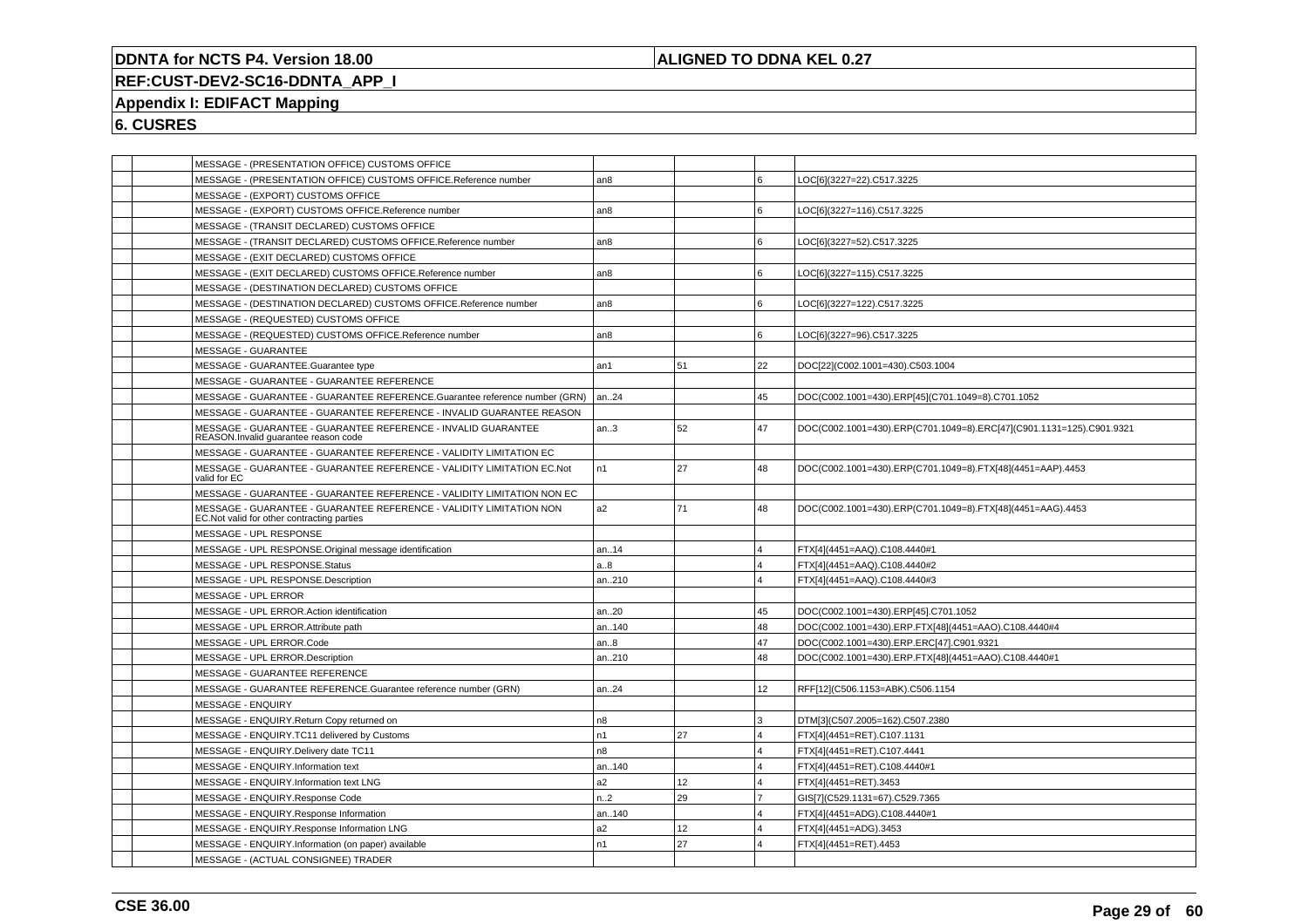## **ALIGNED TO DDNA KEL 0.27**

# **REF:CUST-DEV2-SC16-DDNTA\_APP\_I**

# **Appendix I: EDIFACT Mapping**

| MESSAGE - (ACTUAL CONSIGNEE) TRADER.Name                                                         | an35           |                 | l 9 | NAD[9](3035=CM).C080.3036#1                     |
|--------------------------------------------------------------------------------------------------|----------------|-----------------|-----|-------------------------------------------------|
| MESSAGE - (ACTUAL CONSIGNEE) TRADER.Street and number                                            | an35           |                 | l 9 | NAD[9](3035=CM).C059.3042#1                     |
| MESSAGE - (ACTUAL CONSIGNEE) TRADER.Postal code                                                  | an.9           |                 | l 9 | NAD[9](3035=CM).3251                            |
| MESSAGE - (ACTUAL CONSIGNEE) TRADER.City                                                         | an35           |                 | l 9 | NAD[9](3035=CM).3164                            |
| MESSAGE - (ACTUAL CONSIGNEE) TRADER.Country code                                                 | a2             | l 8             | l 9 | NAD[9](3035=CM).3207                            |
| MESSAGE - (ACTUAL CONSIGNEE) TRADER.NAD LNG                                                      | a2             | 12              | l 9 | NAD[9](3035=CM).3229                            |
| MESSAGE - (ACTUAL CONSIGNEE) TRADER.TIN                                                          | an17           |                 | 9 ا | NAD[9](3035=CM).C082.3039                       |
| <b>MESSAGE - INFORMATION</b>                                                                     |                |                 |     |                                                 |
| MESSAGE - INFORMATION.Information (on paper) available                                           | n1             | 27              | 14  | FTX[4](4451=REV).4453                           |
| MESSAGE - INFORMATION.Information text                                                           | an140          |                 | ا 4 | FTX[4](4451=REV).C108.4440#1                    |
| MESSAGE - INFORMATION.Information text LNG                                                       | a2             | 12 <sup>2</sup> | 14  | FTX[4](4451=REV).3453                           |
| MESSAGE - INFORMATION.Contact person Details                                                     | an140          |                 | 14  | FTX[4](4451=IND).C108.4440#1                    |
| MESSAGE - INFORMATION.Contact person Details LNG                                                 | a2             | 12 <sup>2</sup> | 14  | FTX[4](4451=IND).3453                           |
| MESSAGE - INFORMATION.Contact Person at Destination                                              | an140          |                 | 14  | FTX[4](4451=RQR).C108.4440#1                    |
| MESSAGE - INFORMATION.Contact Person at Destination LNG                                          | a2             | 12 <sup>2</sup> | 14  | FTX[4](4451=RQR).3453                           |
| MESSAGE - GUARANTEE INFORMATION                                                                  |                |                 |     |                                                 |
| MESSAGE - GUARANTEE INFORMATION.Guarantee reference number (GRN)                                 | an.24          |                 | 22  | DOC[22](C002.1131=125).C002.1000                |
| MESSAGE - GUARANTEE INFORMATION - GUARANTOR                                                      |                |                 |     |                                                 |
| MESSAGE - GUARANTEE INFORMATION - GUARANTOR.Name                                                 | an35           |                 | 33  | DOC(C002.1131=125).NAD[33](3035=SX).C080.3036#1 |
| MESSAGE - GUARANTEE INFORMATION - GUARANTOR.Street and number                                    | an35           |                 | 33  | DOC(C002.1131=125).NAD[33](3035=SX).C059.3042#1 |
| MESSAGE - GUARANTEE INFORMATION - GUARANTOR.Postal code                                          | an.9           |                 | 33  | DOC(C002.1131=125).NAD[33](3035=SX).3251        |
| MESSAGE - GUARANTEE INFORMATION - GUARANTOR.City                                                 | an35           |                 | 33  | DOC(C002.1131=125).NAD[33](3035=SX).3164        |
| MESSAGE - GUARANTEE INFORMATION - GUARANTOR.NAD LNG                                              | a <sub>2</sub> | 12 <sup>2</sup> | 33  | DOC(C002.1131=125).NAD[33](3035=SX).3229        |
| MESSAGE - GUARANTEE INFORMATION - GUARANTOR.Contact details in country of<br>competent authority | an140          |                 | 33  | DOC(C002.1131=125).NAD[33](3035=SX).C058.3124#1 |
| MESSAGE - GUARANTEE INFORMATION - GUARANTOR.TIN                                                  | an17           |                 | 33  | DOC(C002.1131=125).NAD[33](3035=SX).C082.3039   |
| MESSAGE - (COMPETENT AUTHORITY OF REQUESTED COUNTRY) CUSTOMS OFFICE                              |                |                 |     |                                                 |
| MESSAGE - (COMPETENT AUTHORITY OF REQUESTED COUNTRY) CUSTOMS<br>OFFICE.Reference number          | an8            |                 | l 6 | LOC[6](3227=76).C517.3225                       |
| MESSAGE - (COMPETENT AUTHORITY OF REQUESTING COUNTRY) CUSTOMS OFFICE                             |                |                 |     |                                                 |
| MESSAGE - (COMPETENT AUTHORITY OF REQUESTING COUNTRY) CUSTOMS<br>OFFICE.Reference number         | an8            |                 | l 6 | LOC[6](3227=77).C517.3225                       |
| MESSAGE - RECOVERY                                                                               |                |                 |     |                                                 |
| MESSAGE - RECOVERY.Recovery communication date                                                   | n8             |                 | 14  | FTX[4](4451=ABV).C107.4441                      |
| MESSAGE - RECOVERY.Recovery Acceptance                                                           | n1             | 27              | 14  | FTX[4](4451=ABV).4453                           |
| MESSAGE - RECOVERY.Collection Date                                                               | n <sub>8</sub> |                 | 14  | FTX[4](4451=ABV).C108.4440#1                    |
|                                                                                                  |                |                 |     |                                                 |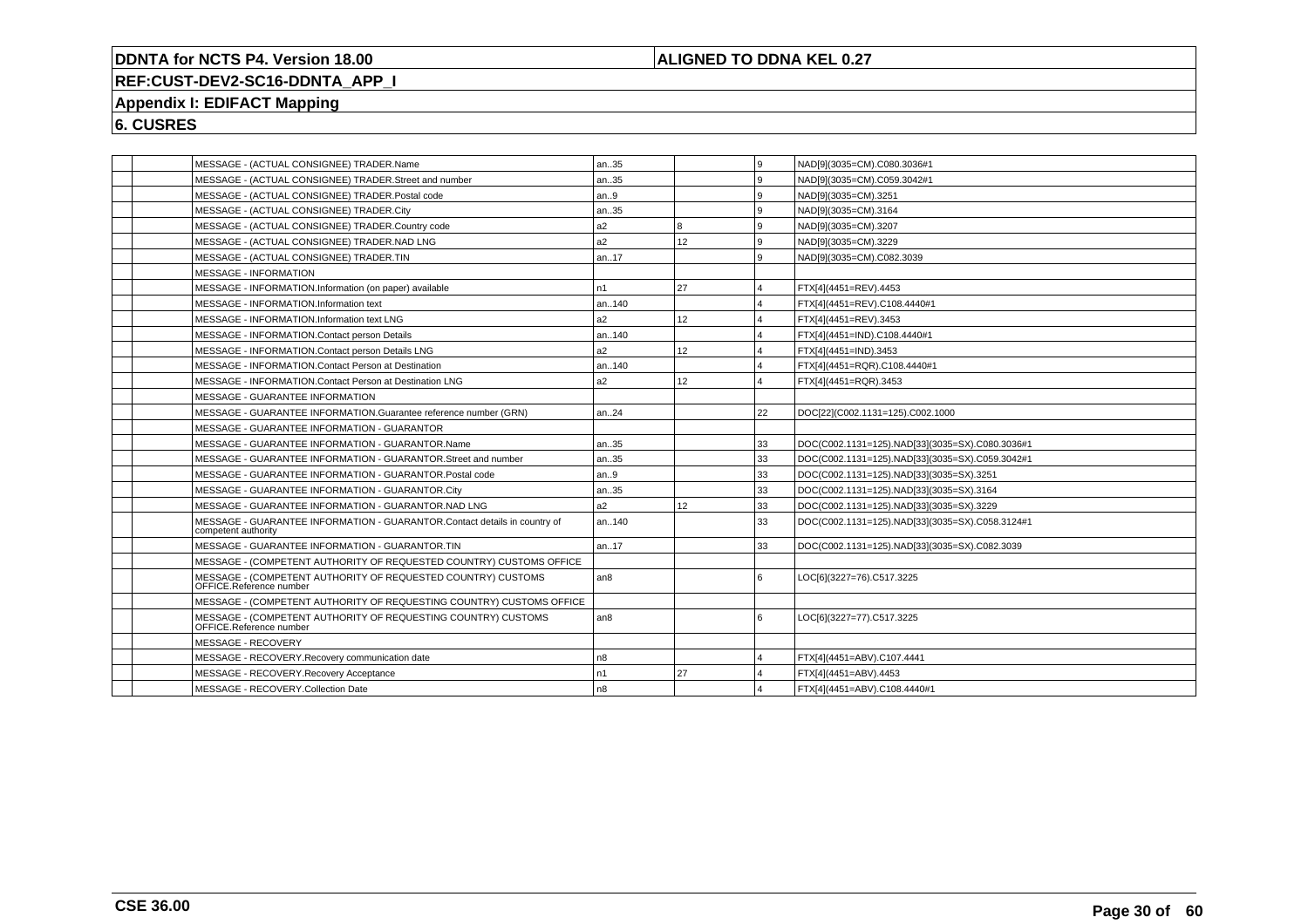## **ALIGNED TO DDNA KEL 0.27**

**REF:CUST-DEV2-SC16-DDNTA\_APP\_I**

**Appendix I: EDIFACT Mapping**

**7. FINSTA**

# **7. FINSTA**

| <b>SAD Box Message Element</b>                                 | <b>Data</b><br><b>Type</b> | <b>Codelist</b> |              | <b>Pos EDIFACT Mapping</b>                                                   |
|----------------------------------------------------------------|----------------------------|-----------------|--------------|------------------------------------------------------------------------------|
| <b>MESSAGE</b>                                                 |                            |                 |              |                                                                              |
| MESSAGE.Syntax identifier                                      | a4                         | 21              | $\Omega$     | UNB[0].S001.0001                                                             |
| MESSAGE.Syntax version number                                  | n1                         | 22              | $\Omega$     | UNB[0].S001.0002                                                             |
| MESSAGE.Message sender                                         | an35                       |                 | $\Omega$     | UNB[0].S002.0004                                                             |
| MESSAGE.Sender identification code qualifier                   | an.4                       |                 | $\Omega$     | UNB[0].S002.0007                                                             |
| MESSAGE.Message recipient                                      | an35                       |                 | $\mathbf 0$  | UNB[0].S003.0010                                                             |
| MESSAGE.Recipient identification code qualifier                | an.4                       |                 | $\mathbf 0$  | UNB[0].S003.0007                                                             |
| MESSAGE.Date of preparation                                    | n <sub>6</sub>             |                 | $\Omega$     | UNB[0].S004.0017                                                             |
| MESSAGE. Time of preparation                                   | n4                         |                 | $\Omega$     | UNB[0].S004.0019                                                             |
| MESSAGE.Interchange control reference                          | an14                       |                 | $\mathbf{0}$ | UNB[0].0020                                                                  |
| MESSAGE.Interchange control reference                          | an14                       |                 | 28           | UNZ[28].0020                                                                 |
| MESSAGE.Recipient's reference/password                         | an14                       |                 | $\Omega$     | UNB[0].S005.0022                                                             |
| MESSAGE.Recipient's reference/password qualifier               | an <sub>2</sub>            |                 | $\Omega$     | UNB[0].S005.0025                                                             |
| MESSAGE.Application reference                                  | an14                       |                 | $\Omega$     | UNB[0].0026                                                                  |
| MESSAGE.Priority                                               | a1                         |                 | $\mathbf 0$  | UNB[0].0029                                                                  |
| MESSAGE.Acknowledgement request                                | n1                         | 27              | $\Omega$     | UNB[0].0031                                                                  |
| MESSAGE.Communications agreement id                            | an35                       |                 | $\Omega$     | UNB[0].0032                                                                  |
| MESSAGE.Test indicator                                         | n1                         | 27              | $\mathbf 0$  | UNB[0].0035                                                                  |
| MESSAGE.Message identification                                 | an14                       |                 |              | UNH[1](S009.0065=FINSTA)(S009.0052=D)(S009.0054=96B)(S009.0051=UN).0062      |
| MESSAGE.Message identification                                 | an14                       |                 | 27           | UNT[27].0062                                                                 |
| MESSAGE.Message type                                           | an.6                       | 60              |              | UNH[1](S009.0065=FINSTA)(S009.0052=D)(S009.0054=96B)(S009.0051=UN).S009.0057 |
| MESSAGE.Common access reference                                | an35                       |                 |              | UNH[1](S009.0065=FINSTA)(S009.0052=D)(S009.0054=96B)(S009.0051=UN).0068      |
| MESSAGE.Message sequence number                                | n2                         |                 |              | UNH[1](S009.0065=FINSTA)(S009.0052=D)(S009.0054=96B)(S009.0051=UN).S010.0070 |
| MESSAGE.First and last transfer                                | a1                         | 28              |              | UNH[1](S009.0065=FINSTA)(S009.0052=D)(S009.0054=96B)(S009.0051=UN).S010.0073 |
| MESSAGE - (PRINCIPAL) TRADER                                   |                            |                 |              |                                                                              |
| MESSAGE - (PRINCIPAL) TRADER.TIN                               | an17                       |                 | 9            | NAD[9](3035=AF).C082.3039                                                    |
| MESSAGE - (PRINCIPAL) TRADER.Holder ID TIR                     | an17                       |                 | 9            | NAD[9](3035=AF).C080.3036#2                                                  |
| <b>MESSAGE - GUARANTOR</b>                                     |                            |                 |              |                                                                              |
| MESSAGE - GUARANTOR.Name                                       | an35                       |                 | g            | NAD[9](3035=SX).C080.3036#1                                                  |
| MESSAGE - GUARANTOR.Street and number                          | an35                       |                 | 9            | NAD[9](3035=SX).C059.3042#1                                                  |
| MESSAGE - GUARANTOR.Postal code                                | an.9                       |                 | 9            | NAD[9](3035=SX).3251                                                         |
| MESSAGE - GUARANTOR.City                                       | an35                       |                 | 9            | NAD[9](3035=SX).3164                                                         |
| MESSAGE - GUARANTOR.Country code                               | a2                         | 70              | 9            | NAD[9](3035=SX).3207                                                         |
| MESSAGE - GUARANTOR.NAD LNG                                    | a2                         | 12              | 9            | NAD[9](3035=SX).3229                                                         |
| MESSAGE - GUARANTOR.TIN                                        | an17                       |                 | 9            | NAD[9](3035=SX).C082.3039                                                    |
| MESSAGE - (GUARANTEE) CUSTOMS OFFICE                           |                            |                 |              |                                                                              |
| MESSAGE - (GUARANTEE) CUSTOMS OFFICE.Reference number          | an8                        |                 | 6            | FII[6](3035=GU).C078.3194                                                    |
| MESSAGE - GUARANTEE REFERENCE                                  |                            |                 |              |                                                                              |
| MESSAGE - GUARANTEE REFERENCE.Guarantee reference number (GRN) | an24                       |                 | 12           | LIN[12].C212.7140                                                            |
| MESSAGE - GUARANTEE REFERENCE.Reference amount                 | n.15,2                     |                 | 16           | LIN.MOA[16](C516.5025=6).C516.5004                                           |
| MESSAGE - GUARANTEE REFERENCE.Percentage of reference amount   | n.3                        |                 | 16           | LIN.MOA[16](C516.5025=6).C516.6343                                           |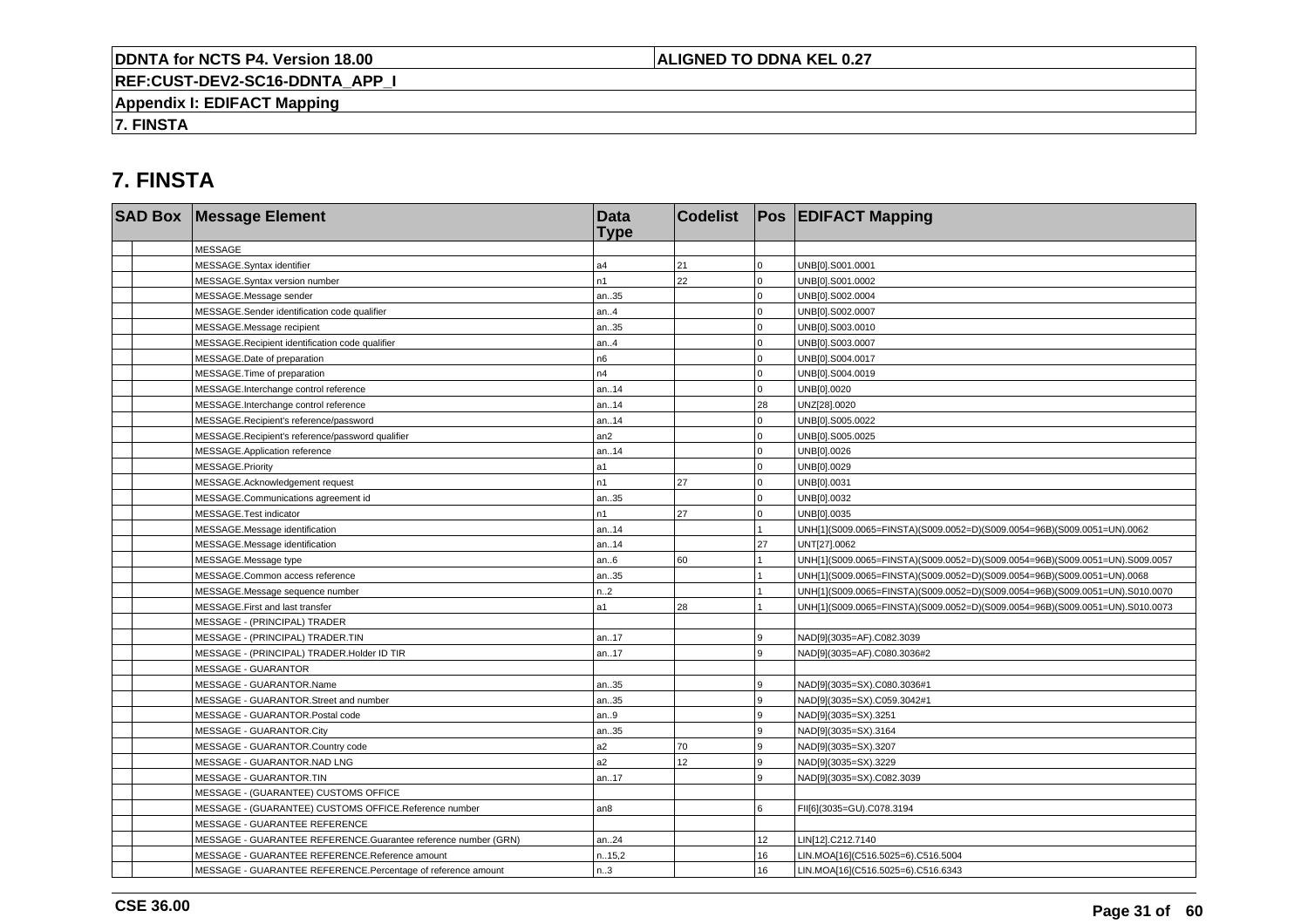## **ALIGNED TO DDNA KEL 0.27**

# **REF:CUST-DEV2-SC16-DDNTA\_APP\_I**

## **Appendix I: EDIFACT Mapping**

**7. FINSTA**

| MESSAGE - GUARANTEE REFERENCE.Guarantee amount                                                             | n15,2           |    | 16             | LIN.MOA[16](C516.5025=166).C516.5004             |
|------------------------------------------------------------------------------------------------------------|-----------------|----|----------------|--------------------------------------------------|
| MESSAGE - GUARANTEE REFERENCE.Currency                                                                     | an <sub>3</sub> | 48 | 16             | LIN.MOA[16](C516.5025=166).C516.6345             |
| MESSAGE - GUARANTEE REFERENCE.Number of certificates                                                       | n.8             |    | 14             | LIN.RFF[14](C506.1153=AIR).C506.1154             |
| MESSAGE - GUARANTEE REFERENCE.Validity date                                                                | n8              |    | 20             | LIN.SEQ(1245=1).DTM[20](C507.2005=157).C507.2380 |
| MESSAGE - GUARANTEE REFERENCE.Invalidity date                                                              | n8              |    | 20             | LIN.SEQ(1245=1).DTM[20](C507.2005=192).C507.2380 |
| MESSAGE - GUARANTEE REFERENCE.Invalidity reason code                                                       | l an3           |    | 23             | LIN.SEQ(1245=1).FTX[23](4451=ACD).4453           |
| MESSAGE - GUARANTEE REFERENCE.Invalidity reason                                                            | an350           |    | 23             | LIN.SEQ(1245=1).FTX[23](4451=ACD).C108.4440#1    |
| MESSAGE - GUARANTEE REFERENCE.Invalidity reason LNG                                                        | a2              | 12 | 23             | LIN.SEQ(1245=1).FTX[23](4451=ACD).3453           |
| MESSAGE - GUARANTEE REFERENCE.Limited validity (sensitive goods)                                           | n1              | 27 | 12             | LIN[12].C829.5495                                |
| MESSAGE - GUARANTEE REFERENCE.Restricted use (suspended goods)                                             | n1              | 27 | 12             | LIN[12].C829.1082                                |
| MESSAGE - GUARANTEE REFERENCE.Liability liberation date                                                    | n8              |    | l 20           | LIN.SEQ(1245=1).DTM[20](C507.2005=261).C507.2380 |
| MESSAGE - GUARANTEE REFERENCE - (PRINCIPAL) TRADER                                                         |                 |    |                |                                                  |
| MESSAGE - GUARANTEE REFERENCE - (PRINCIPAL) TRADER.Name                                                    | an35            |    | 9              | NAD[9](3035=AL).C080.3036#1                      |
| MESSAGE - GUARANTEE REFERENCE - (PRINCIPAL) TRADER.Street and number                                       | an35            |    | $\alpha$       | NAD[9](3035=AL).C059.3042#1                      |
| MESSAGE - GUARANTEE REFERENCE - (PRINCIPAL) TRADER.Postal code                                             | an9             |    | 9              | NAD[9](3035=AL).3251                             |
| MESSAGE - GUARANTEE REFERENCE - (PRINCIPAL) TRADER.City                                                    | an35            |    | 9              | NAD[9](3035=AL).3164                             |
| MESSAGE - GUARANTEE REFERENCE - (PRINCIPAL) TRADER.Country code                                            | a <sub>2</sub>  |    | 9              | NAD[9](3035=AL).3207                             |
| MESSAGE - GUARANTEE REFERENCE - (PRINCIPAL) TRADER.NAD LNG                                                 | a2              | 12 | $\overline{9}$ | NAD[9](3035=AL).3229                             |
| MESSAGE - GUARANTEE REFERENCE - (PRINCIPAL) TRADER.TIN                                                     | an17            |    | $\overline{9}$ | NAD[9](3035=AL).C082.3039                        |
| MESSAGE - GUARANTEE REFERENCE - VALIDITY LIMITATION EC                                                     |                 |    |                |                                                  |
| MESSAGE - GUARANTEE REFERENCE - VALIDITY LIMITATION EC.Not valid for EC                                    | n1              | 27 | 13             | LIN.FII[13](3035=AN).C078.6345                   |
| MESSAGE - GUARANTEE REFERENCE - VALIDITY LIMITATION NON EC                                                 |                 |    |                |                                                  |
| MESSAGE - GUARANTEE REFERENCE - VALIDITY LIMITATION NON EC. Not valid for other 1a2<br>contracting parties |                 | 71 | 13             | LIN.FII[13](3035=IU).3207                        |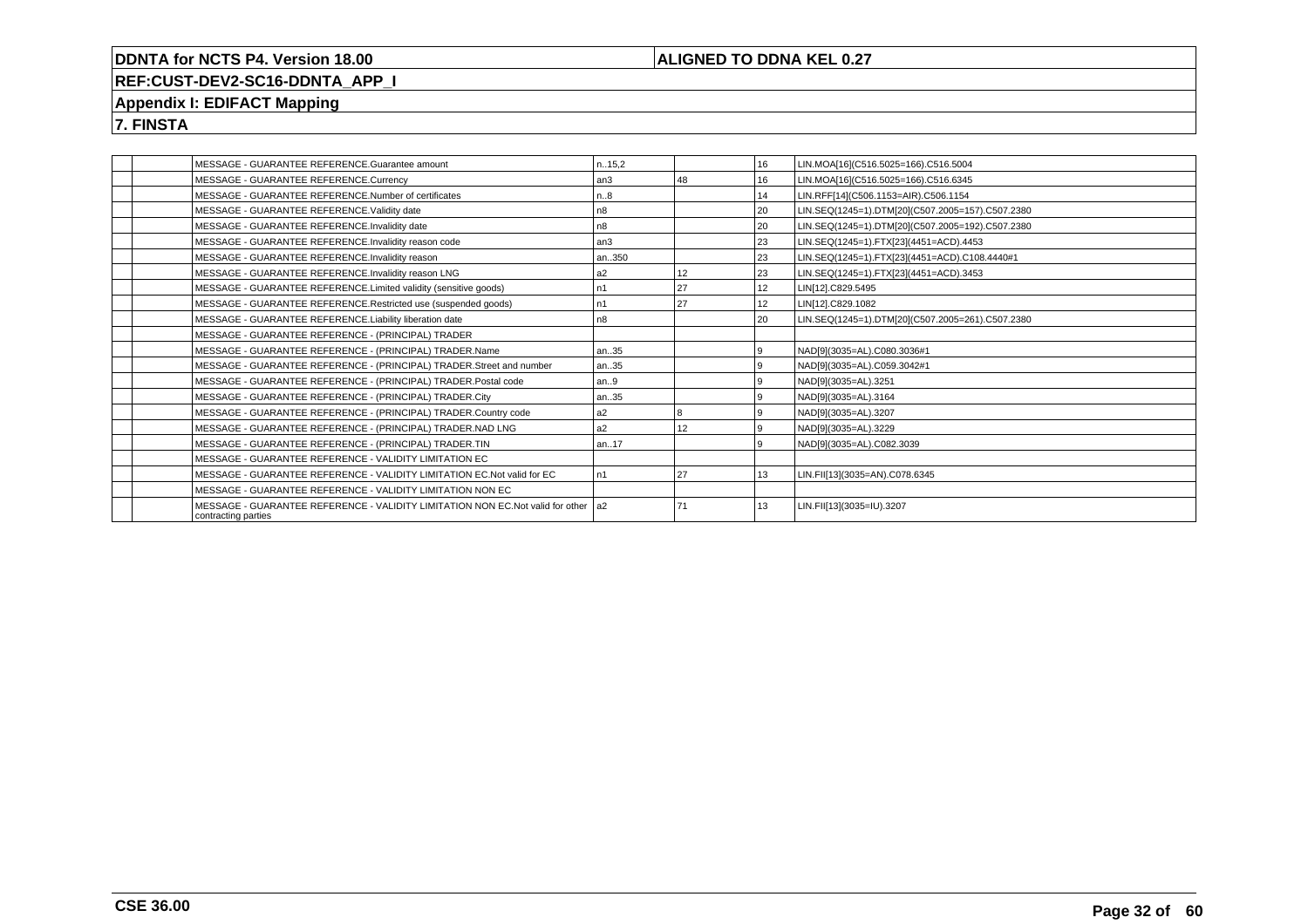## **ALIGNED TO DDNA KEL 0.27**

**REF:CUST-DEV2-SC16-DDNTA\_APP\_I**

**Appendix I: EDIFACT Mapping**

**8. FUNACK**

# **8. FUNACK**

|                |                                              | <b>SAD Box Message Element</b>                        | <b>Data</b><br><b>Type</b> | <b>Codelist</b> |                         | <b>Pos EDIFACT Mapping</b>                                                   |
|----------------|----------------------------------------------|-------------------------------------------------------|----------------------------|-----------------|-------------------------|------------------------------------------------------------------------------|
|                |                                              | <b>MESSAGE</b>                                        |                            |                 |                         |                                                                              |
|                |                                              | MESSAGE.Syntax identifier                             | a4                         | 21              | $\overline{0}$          | UNB[0].S001.0001                                                             |
|                |                                              | MESSAGE.Syntax version number                         | n1                         | 22              | $\mathbf 0$             | UNB[0].S001.0002                                                             |
|                |                                              | MESSAGE.Message sender                                | an35                       |                 | 0                       | UNB[0].S002.0004                                                             |
|                |                                              | MESSAGE.Sender identification code qualifier          | an.4                       |                 | $\mathbf 0$             | UNB[0].S002.0007                                                             |
|                |                                              | MESSAGE.Message recipient                             | an35                       |                 | $\mathbf 0$             | UNB[0].S003.0010                                                             |
|                |                                              | MESSAGE.Recipient identification code qualifier       | an.4                       |                 | $\mathbf 0$             | UNB[0].S003.0007                                                             |
|                |                                              | MESSAGE.Date of preparation                           | n6                         |                 | $\overline{0}$          | UNB[0].S004.0017                                                             |
|                |                                              | MESSAGE. Time of preparation                          | n4                         |                 | $\mathbf 0$             | UNB[0].S004.0019                                                             |
|                |                                              | MESSAGE.Interchange control reference                 | an14                       |                 | $\mathbf 0$             | UNB[0].0020                                                                  |
|                |                                              | MESSAGE.Interchange control reference                 | an14                       |                 | 53                      | UNZ[53].0020                                                                 |
|                |                                              | MESSAGE.Recipient's reference/password                | an14                       |                 | 0                       | UNB[0].S005.0022                                                             |
|                |                                              | MESSAGE.Recipient's reference/password qualifier      | an2                        |                 | $\Omega$                | UNB[0].S005.0025                                                             |
|                |                                              | MESSAGE.Application reference                         | an14                       |                 | $\overline{0}$          | UNB[0].0026                                                                  |
|                |                                              | MESSAGE.Priority                                      | a1                         |                 | $\mathbf 0$             | UNB[0].0029                                                                  |
|                |                                              | MESSAGE.Acknowledgement request                       | n1                         | 27              | $\mathbf 0$             | UNB[0].0031                                                                  |
|                |                                              | MESSAGE.Communications agreement id                   | an35                       |                 | $\Omega$                | UNB[0].0032                                                                  |
|                |                                              | MESSAGE.Test indicator                                | n1                         | 27              | $\overline{0}$          | UNB[0].0035                                                                  |
|                |                                              | MESSAGE.Message identification                        | an14                       |                 |                         | UNH[1](S009.0065=CUSRES)(S009.0052=D)(S009.0054=96B)(S009.0051=UN).0062      |
|                |                                              | MESSAGE.Message identification                        | an.14                      |                 | 52                      | UNT[52].0062                                                                 |
|                |                                              | MESSAGE.Message type                                  | an.6                       | 60              |                         | UNH[1](S009.0065=CUSRES)(S009.0052=D)(S009.0054=96B)(S009.0051=UN).S009.0057 |
|                |                                              | MESSAGE.Common access reference                       | an35                       |                 |                         | UNH[1](S009.0065=CUSRES)(S009.0052=D)(S009.0054=96B)(S009.0051=UN).0068      |
|                |                                              | MESSAGE.Original message identification               | an14                       |                 | 12                      | RFF[12](C506.1153=AGO).C506.1154                                             |
|                |                                              | MESSAGE.Message sequence number                       | n.2                        |                 |                         | UNH[1](S009.0065=CUSRES)(S009.0052=D)(S009.0054=96B)(S009.0051=UN).S010.0070 |
|                |                                              | MESSAGE.First and last transfer                       | a1                         | 28              |                         | UNH[1](S009.0065=CUSRES)(S009.0052=D)(S009.0054=96B)(S009.0051=UN).S010.0073 |
|                |                                              | <b>MESSAGE - HEADER</b>                               |                            |                 |                         |                                                                              |
| $\overline{7}$ | Reference<br>number of<br>the<br>declaration | MESSAGE - HEADER.Reference number                     | an22                       |                 | 12                      | RFF[12](C506.1153=ABE).C506.1154                                             |
| c              | Document/re<br>ference<br>number             | MESSAGE - HEADER.Document/reference number            | an21                       |                 | $\overline{2}$          | BGM[2](1225=11).C106.1004                                                    |
|                | Type of<br>declaration                       | MESSAGE - HEADER. Type of declaration                 | an.9                       | 31              | $\overline{2}$          | BGM[2](1225=11).C002.1000                                                    |
|                |                                              | MESSAGE - HEADER.Release requested                    | n1                         | 27              | $\overline{4}$          | FTX[4](4451=ACD).C107.4441                                                   |
|                |                                              | MESSAGE - HEADER.Date of release request              | n <sub>8</sub>             |                 | 3                       | DTM[3](C507.2005=261).C507.2380                                              |
|                |                                              | MESSAGE - HEADER.Date of release request rejection    | n <sub>8</sub>             |                 | 3                       | DTM[3](C507.2005=204).C507.2380                                              |
|                |                                              | MESSAGE - HEADER.Release request rejection reason     | an350                      |                 |                         | FTX[4](4451=ACD).C108.4440#1                                                 |
|                |                                              | MESSAGE - HEADER.Release request rejection reason LNG | a2                         | 12 <sup>2</sup> | $\overline{\mathbf{4}}$ | FTX[4](4451=ACD).3453                                                        |
|                |                                              | MESSAGE - HEADER.Date of amendment                    | n8                         |                 | 3                       | DTM[3](C507.2005=318).C507.2380                                              |
|                |                                              | MESSAGE - HEADER.Amendment rejection date             | n8                         |                 | 3                       | DTM[3](C507.2005=46).C507.2380                                               |
|                |                                              | MESSAGE - HEADER.Amendment rejection motivation code  | n1                         | 45              |                         | FTX[4](4451=ACD).C107.4441                                                   |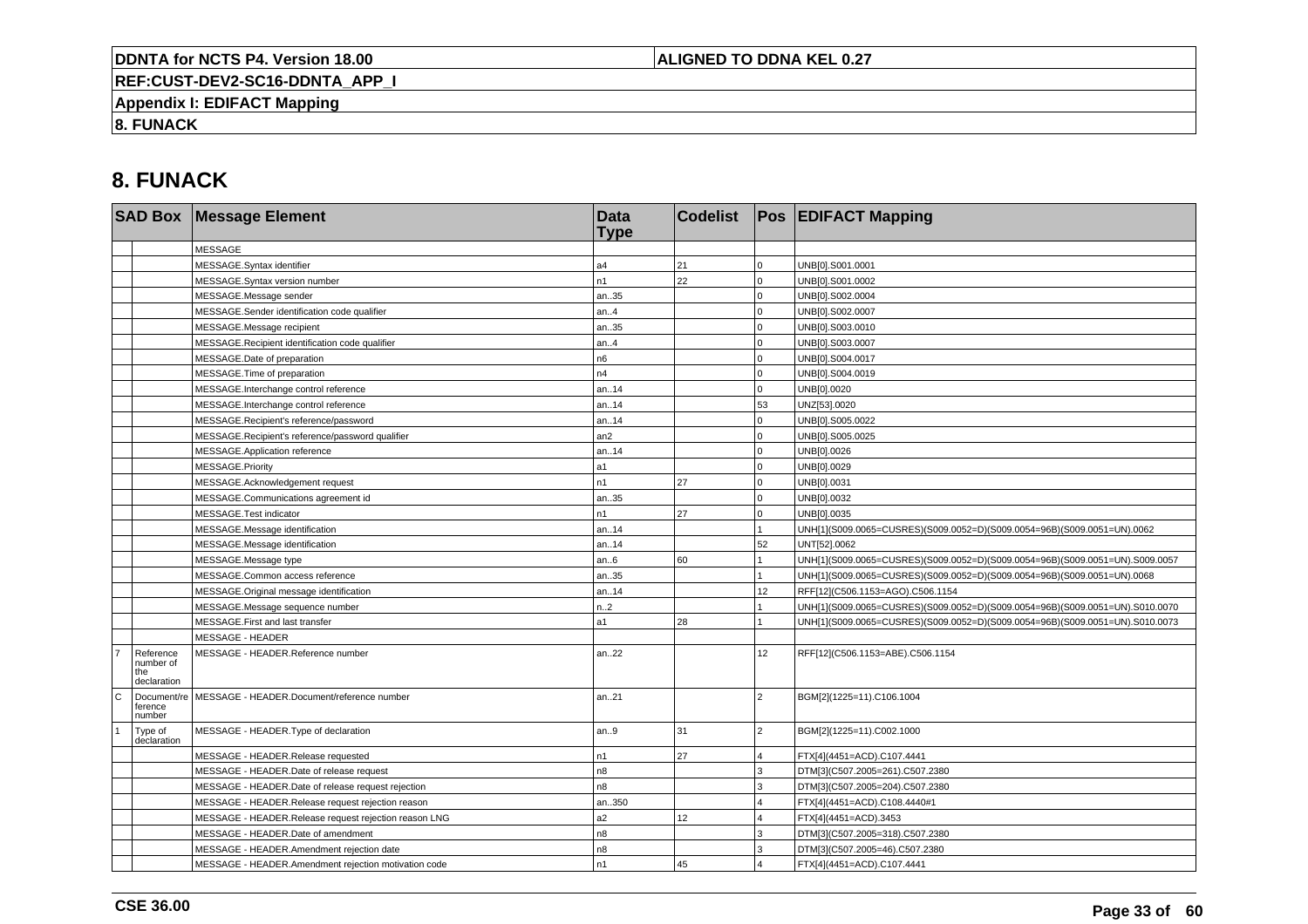## **ALIGNED TO DDNA KEL 0.27**

# **REF:CUST-DEV2-SC16-DDNTA\_APP\_I**

# **Appendix I: EDIFACT Mapping**

**8. FUNACK**

|  | MESSAGE - HEADER.Amendment rejection motivation text     | an350           |                 | 14             | FTX[4](4451=ACD).C108.4440#1    |
|--|----------------------------------------------------------|-----------------|-----------------|----------------|---------------------------------|
|  | MESSAGE - HEADER.Amendment rejection motivation text LNG | a2              | 12              | 14             | FTX[4](4451=ACD).3453           |
|  | MESSAGE - HEADER.Arrival rejection date                  | n <sub>8</sub>  |                 | Iз             | DTM[3](C507.2005=46).C507.2380  |
|  | MESSAGE - HEADER.Action to be taken                      | an350           |                 | $\overline{4}$ | FTX[4](4451=ABD).C108.4440#1    |
|  | MESSAGE - HEADER.Action to be taken LNG                  | a2              | 12              | 14             | FTX[4](4451=ABD).3453           |
|  | MESSAGE - HEADER.Arrival rejection reason                | an350           |                 | $\overline{4}$ | FTX[4](4451=ARR).C108.4440#1    |
|  | MESSAGE - HEADER.Arrival rejection reason LNG            | a2              | 12              | $\overline{4}$ | FTX[4](4451=ARR).3453           |
|  | MESSAGE - HEADER.Declaration rejection date              | n <sub>8</sub>  |                 | Iз             | DTM[3](C507.2005=46).C507.2380  |
|  | MESSAGE - HEADER.Declaration rejection reason            | an350           |                 | ا 4            | FTX[4](4451=ACD).C108.4440#1    |
|  | MESSAGE - HEADER.Declaration rejection reason LNG        | l a2            | 12 <sup>2</sup> | $\vert$ 4      | FTX[4](4451=ACD).3453           |
|  | MESSAGE - HEADER.Unloading remarks rejection date        | n8              |                 | l3             | DTM[3](C507.2005=357).C507.2380 |
|  | MESSAGE - HEADER.Unloading remarks rejection reason      | an350           |                 | $\overline{4}$ | FTX[4](4451=ACD).C108.4440#1    |
|  | MESSAGE - HEADER.Unloading remarks rejection reason LNG  | a2              | 12              | 14             | FTX[4](4451=ACD).3453           |
|  | MESSAGE - (PRINCIPAL) TRADER                             |                 |                 |                |                                 |
|  | MESSAGE - (PRINCIPAL) TRADER.Name                        | an35            |                 | l 9            | NAD[9](3035=AF).C080.3036#1     |
|  | MESSAGE - (PRINCIPAL) TRADER.Street and number           | an35            |                 | l 9            | NAD[9](3035=AF).C059.3042#1     |
|  | MESSAGE - (PRINCIPAL) TRADER.Postal code                 | an9             |                 | l 9            | NAD[9](3035=AF).3251            |
|  | MESSAGE - (PRINCIPAL) TRADER.City                        | an35            |                 | l 9            | NAD[9](3035=AF).3164            |
|  | MESSAGE - (PRINCIPAL) TRADER.Country code                | l a2            |                 | l 9            | NAD[9](3035=AF).3207            |
|  | MESSAGE - (PRINCIPAL) TRADER.NAD LNG                     | a2              | 12              | l 9            | NAD[9](3035=AF).3229            |
|  | MESSAGE - (PRINCIPAL) TRADER.TIN                         | an17            |                 | l 9            | NAD[9](3035=AF).C082.3039       |
|  | MESSAGE - (PRINCIPAL) TRADER.Holder ID TIR               | an17            |                 | l 9            | NAD[9](3035=AF).C080.3036#2     |
|  | MESSAGE - (DEPARTURE) CUSTOMS OFFICE                     |                 |                 |                |                                 |
|  | MESSAGE - (DEPARTURE) CUSTOMS OFFICE.Reference number    | an <sub>8</sub> |                 | l 6            | LOC[6](3227=118).C517.3225      |
|  | MESSAGE - FUNCTIONAL ERROR                               |                 |                 |                |                                 |
|  | MESSAGE - FUNCTIONAL ERROR. Error type                   | n2              | 49              | $\vert$ 4      | FTX[4](4451=AAO).C107.4441      |
|  | MESSAGE - FUNCTIONAL ERROR. Error pointer                | an210           |                 | $\overline{4}$ | FTX[4](4451=AAO).C108.4440#1    |
|  | MESSAGE - FUNCTIONAL ERROR.Error reason                  | an6             |                 | $\overline{4}$ | FTX[4](4451=AAO).C108.4440#4    |
|  | MESSAGE - FUNCTIONAL ERROR.Original attribute value      | an140           |                 | $\overline{4}$ | FTX[4](4451=AAP).C108.4440#1    |
|  |                                                          |                 |                 |                |                                 |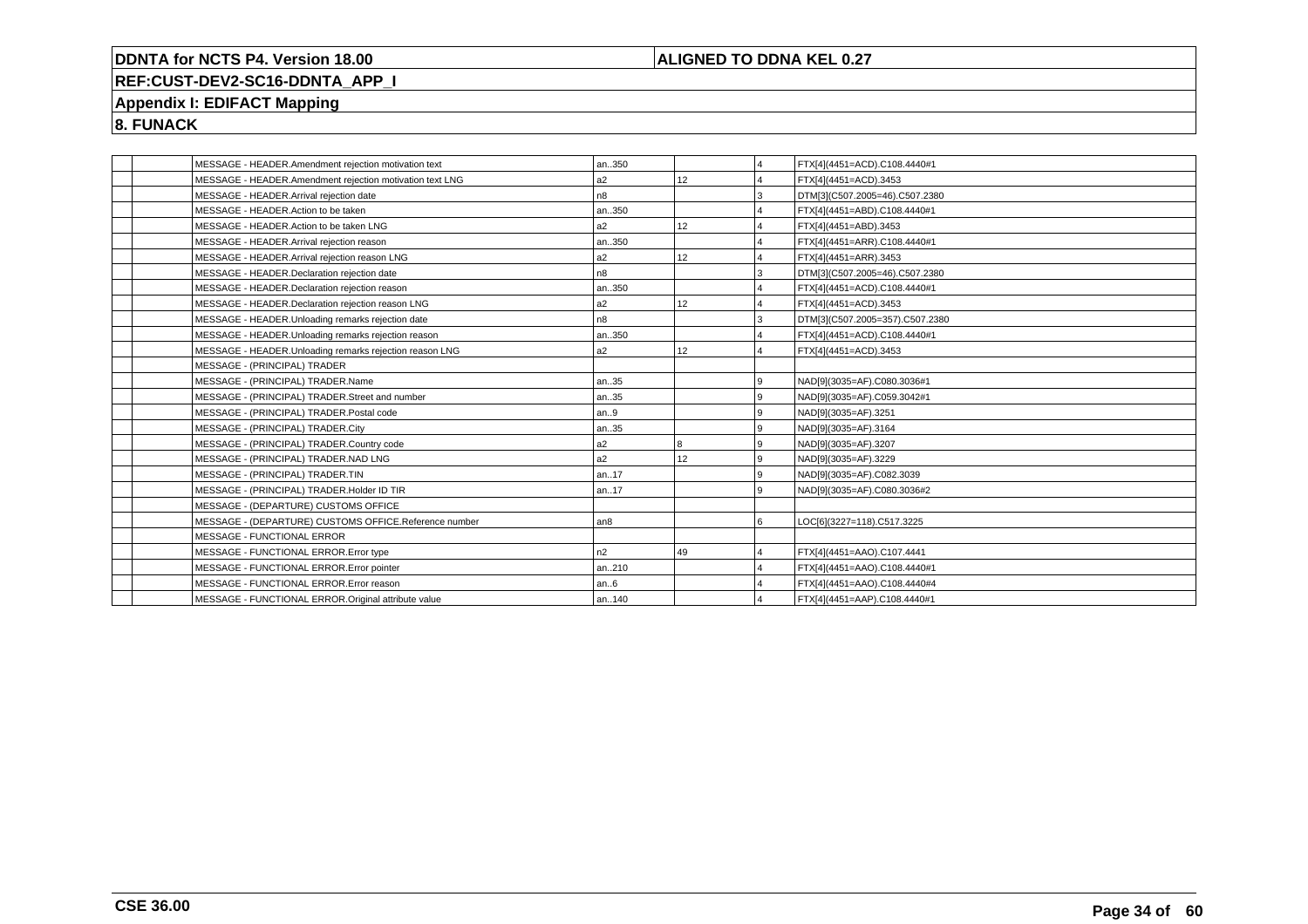**ALIGNED TO DDNA KEL 0.27**

**REF:CUST-DEV2-SC16-DDNTA\_APP\_I**

**Appendix I: EDIFACT Mapping**

**9. GENRAL**

# **9. GENRAL**

| <b>SAD Box Message Element</b>                                                                                       | <b>Data</b><br><b>Type</b> | <b>Codelist</b> |                 | <b>Pos EDIFACT Mapping</b>                                                   |
|----------------------------------------------------------------------------------------------------------------------|----------------------------|-----------------|-----------------|------------------------------------------------------------------------------|
| <b>MESSAGE</b>                                                                                                       |                            |                 |                 |                                                                              |
| MESSAGE.Syntax identifier                                                                                            | a4                         | 21              | $\Omega$        | UNB[0].S001.0001                                                             |
| MESSAGE.Syntax version number                                                                                        | n <sub>1</sub>             | 22              | $\Omega$        | UNB[0].S001.0002                                                             |
| MESSAGE.Message sender                                                                                               | an35                       |                 | $\Omega$        | UNB[0].S002.0004                                                             |
| MESSAGE.Sender identification code qualifier                                                                         | an.4                       |                 | $\Omega$        | UNB[0].S002.0007                                                             |
| MESSAGE.Message recipient                                                                                            | an35                       |                 | $\Omega$        | UNB[0].S003.0010                                                             |
| MESSAGE.Recipient identification code qualifier                                                                      | an.4                       |                 | $\Omega$        | UNB[0].S003.0007                                                             |
| MESSAGE.Date of preparation                                                                                          | n <sub>6</sub>             |                 | $\Omega$        | UNB[0].S004.0017                                                             |
| MESSAGE. Time of preparation                                                                                         | n4                         |                 | 0               | UNB[0].S004.0019                                                             |
| MESSAGE.Interchange control reference                                                                                | an14                       |                 | $\Omega$        | UNB[0].0020                                                                  |
| MESSAGE.Interchange control reference                                                                                | an14                       |                 | 20              | UNZ[20].0020                                                                 |
| MESSAGE.Recipient's reference/password                                                                               | an14                       |                 | $\Omega$        | UNB[0].S005.0022                                                             |
| MESSAGE.Recipient's reference/password qualifier                                                                     | an2                        |                 | $\Omega$        | UNB[0].S005.0025                                                             |
| MESSAGE.Application reference                                                                                        | an14                       |                 | $\Omega$        | UNB[0].0026                                                                  |
| MESSAGE.Priority                                                                                                     | a1                         |                 | $\Omega$        | UNB[0].0029                                                                  |
| MESSAGE.Acknowledgement request                                                                                      | n1                         | 27              | $\Omega$        | UNB[0].0031                                                                  |
| MESSAGE.Communications agreement id                                                                                  | an35                       |                 | $\Omega$        | UNB[0].0032                                                                  |
| MESSAGE.Test indicator                                                                                               | n1                         | 27              | $\Omega$        | UNB[0].0035                                                                  |
| MESSAGE.Message identification                                                                                       | an14                       |                 |                 | UNH[1](S009.0065=GENRAL)(S009.0052=D)(S009.0054=96B)(S009.0051=UN).0062      |
| MESSAGE.Message identification                                                                                       | an14                       |                 | 19              | UNT[19].0062                                                                 |
| MESSAGE.Message type                                                                                                 | an.6                       | 60              |                 | UNH[1](S009.0065=GENRAL)(S009.0052=D)(S009.0054=96B)(S009.0051=UN).S009.0057 |
| MESSAGE.Common access reference                                                                                      | an35                       |                 |                 | UNH[1](S009.0065=GENRAL)(S009.0052=D)(S009.0054=96B)(S009.0051=UN).0068      |
| MESSAGE.Message sequence number                                                                                      | n.2                        |                 |                 | UNH[1](S009.0065=GENRAL)(S009.0052=D)(S009.0054=96B)(S009.0051=UN).S010.0070 |
| MESSAGE.First and last transfer                                                                                      | l a1                       | 28              |                 | UNH[1](S009.0065=GENRAL)(S009.0052=D)(S009.0054=96B)(S009.0051=UN).S010.0073 |
| MESSAGE - (AUTHORISED CONSIGNEE) TRADER                                                                              |                            |                 |                 |                                                                              |
| MESSAGE - (AUTHORISED CONSIGNEE) TRADER.Name                                                                         | an35                       |                 | 12              | FTX[12](4451=AUT).C108.4440#1                                                |
| MESSAGE - (AUTHORISED CONSIGNEE) TRADER.Street and number                                                            | an35                       |                 | 12 <sup>2</sup> | FTX[12](4451=AUT).C108.4440#2                                                |
| MESSAGE - (AUTHORISED CONSIGNEE) TRADER.Postal code                                                                  | an.9                       |                 | 12              | FTX[12](4451=AUT).C108.4440#4                                                |
| MESSAGE - (AUTHORISED CONSIGNEE) TRADER.City                                                                         | an35                       |                 | 12              | FTX[12](4451=AUT).C108.4440#3                                                |
| MESSAGE - (AUTHORISED CONSIGNEE) TRADER.Country code                                                                 | a2                         | 8               | 12              | FTX[12](4451=AUT).4453                                                       |
| MESSAGE - (AUTHORISED CONSIGNEE) TRADER.NAD LNG                                                                      | a2                         | 12              | 12              | FTX[12](4451=AUT).3453                                                       |
| MESSAGE - (AUTHORISED CONSIGNEE) TRADER.TIN                                                                          | an17                       |                 | 12              | FTX[12](4451=AUT).C107.4441                                                  |
| MESSAGE - (AUTHORISED CONSIGNEE) TRADER.Holder ID TIR                                                                | an17                       |                 | 12 <sup>2</sup> | FTX[12](4451=AUT).C108.4440#5                                                |
| MESSAGE - (AUTHORISED CONSIGNEE) TRADER - AUTHORISED GOODS LOCATION                                                  |                            |                 |                 |                                                                              |
| MESSAGE - (AUTHORISED CONSIGNEE) TRADER - AUTHORISED GOODS<br>LOCATION.Arrival authorised location of goods          | an17                       |                 | 13              | FTX(4451=AUT).NAD[13](3035=EE).C082.3039                                     |
| MESSAGE - (AUTHORISED CONSIGNEE) TRADER - AUTHORISED GOODS LOCATION -<br>AUTHORISED GOODS LOCATION LSD               |                            |                 |                 |                                                                              |
| MESSAGE - (AUTHORISED CONSIGNEE) TRADER - AUTHORISED GOODS LOCATION -<br>AUTHORISED GOODS LOCATION LSD.Language code | a2                         | 12              | 14              | FTX(4451=AUT).NAD(3035=EE).LOC[14](3227=14).C517.3225                        |
| MESSAGE - (AUTHORISED CONSIGNEE) TRADER - AUTHORISED GOODS LOCATION -<br>AUTHORISED GOODS LOCATION LSD.Name          | an35                       |                 | 14              | FTX(4451=AUT).NAD(3035=EE).LOC[14](3227=14).C517.3224                        |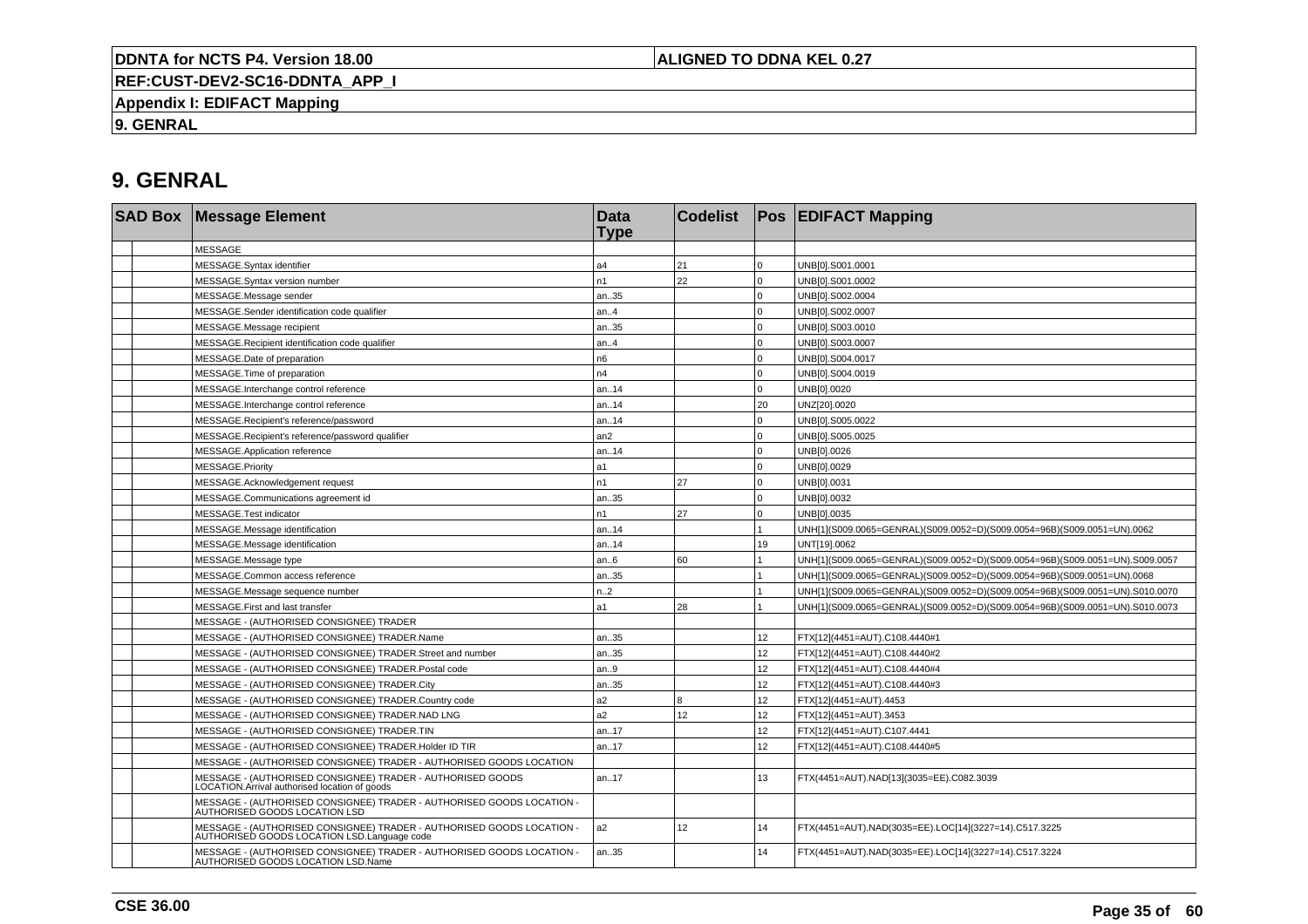## **ALIGNED TO DDNA KEL 0.27**

# **REF:CUST-DEV2-SC16-DDNTA\_APP\_I**

# **Appendix I: EDIFACT Mapping**

**9. GENRAL**

|    |                                                   | MESSAGE - (AUTHORISED CONSIGNEE) TRADER - AUTHORISED GOODS LOCATION -<br>AUTHORISED GOODS LOCATION LSD.Street and number | an35           |    | 14              | FTX(4451=AUT).NAD(3035=EE).LOC[14](3227=14).C519.3222 |
|----|---------------------------------------------------|--------------------------------------------------------------------------------------------------------------------------|----------------|----|-----------------|-------------------------------------------------------|
|    |                                                   | MESSAGE - (AUTHORISED CONSIGNEE) TRADER - AUTHORISED GOODS LOCATION -<br>AUTHORISED GOODS LOCATION LSD.Postal code       | an9            |    | 14              | FTX(4451=AUT).NAD(3035=EE).LOC[14](3227=14).C553.3233 |
|    |                                                   | MESSAGE - (AUTHORISED CONSIGNEE) TRADER - AUTHORISED GOODS LOCATION -<br>AUTHORISED GOODS LOCATION LSD.City              | an35           |    | 14              | FTX(4451=AUT).NAD(3035=EE).LOC[14](3227=14).C553.3232 |
|    |                                                   | MESSAGE - (AUTHORISED CONSIGNEE) TRADER - AUTHORISED GOODS LOCATION -<br>AUTHORISED GOODS LOCATION LSD.Country code      | l a2           | 18 | 14              | FTX(4451=AUT).NAD(3035=EE).LOC[14](3227=14).C519.3223 |
|    |                                                   | MESSAGE - (AUTHORISED CONSIGNEE) TRADER - AUTHORISED GOODS LOCATION -<br>AUTHORISED GOODS LOCATION LSD.NAD LNG           | a <sub>2</sub> | 12 | 14              | FTX(4451=AUT).NAD(3035=EE).LOC[14](3227=14).5479      |
|    |                                                   | MESSAGE - (DEPARTURE) CUSTOMS OFFICE                                                                                     |                |    |                 |                                                       |
|    |                                                   | MESSAGE - (DEPARTURE) CUSTOMS OFFICE.Reference number                                                                    | l an8          |    |                 | NAD[6](3035=DP).C082.3039                             |
|    |                                                   | MESSAGE - (DESTINATION) CUSTOMS OFFICE                                                                                   |                |    |                 |                                                       |
| 53 | Customs<br>office of<br>destination:<br>reference | MESSAGE - (DESTINATION) CUSTOMS OFFICE.Reference number                                                                  | an8            |    |                 | NAD[6](3035=DS).C082.3039                             |
|    |                                                   | MESSAGE - CTL CONTROL                                                                                                    |                |    |                 |                                                       |
|    |                                                   | MESSAGE - CTL CONTROL.Trader authorised NCTS                                                                             | n1             | 27 | $\overline{4}$  | RFF[4](C506.1153=ABB).C506.1156                       |
|    |                                                   | MESSAGE - CTL CONTROL.Trader authorised TIR                                                                              | n1             | 27 |                 | RFF[4](C506.1153=ABB).C506.1154                       |
|    |                                                   | MESSAGE - CTL CONTROL.Trader authorised                                                                                  | n1             |    |                 | RFF[4](C506.1153=ABB).C506.4000                       |
|    |                                                   | MESSAGE - (ACTUAL CONSIGNEE) TRADER                                                                                      |                |    |                 |                                                       |
|    |                                                   | MESSAGE - (ACTUAL CONSIGNEE) TRADER.Name                                                                                 | an35           |    | 12              | FTX[12](4451=AUT).C108.4440#1                         |
|    |                                                   | MESSAGE - (ACTUAL CONSIGNEE) TRADER.Street and number                                                                    | an35           |    | 12              | FTX[12](4451=AUT).C108.4440#2                         |
|    |                                                   | MESSAGE - (ACTUAL CONSIGNEE) TRADER.Postal code                                                                          | lan9           |    | 12              | FTX[12](4451=AUT).C108.4440#4                         |
|    |                                                   | MESSAGE - (ACTUAL CONSIGNEE) TRADER.City                                                                                 | an35           |    | 12 <sup>2</sup> | FTX[12](4451=AUT).C108.4440#3                         |
|    |                                                   | MESSAGE - (ACTUAL CONSIGNEE) TRADER.Country code                                                                         | a <sub>2</sub> | 18 | 12              | FTX[12](4451=AUT).4453                                |
|    |                                                   | MESSAGE - (ACTUAL CONSIGNEE) TRADER.NAD LNG                                                                              | a <sub>2</sub> | 12 | 12              | FTX[12](4451=AUT).3453                                |
|    |                                                   | MESSAGE - (ACTUAL CONSIGNEE) TRADER.TIN                                                                                  | an17           |    | 12              | FTX[12](4451=AUT).C107.4441                           |
|    |                                                   |                                                                                                                          |                |    |                 |                                                       |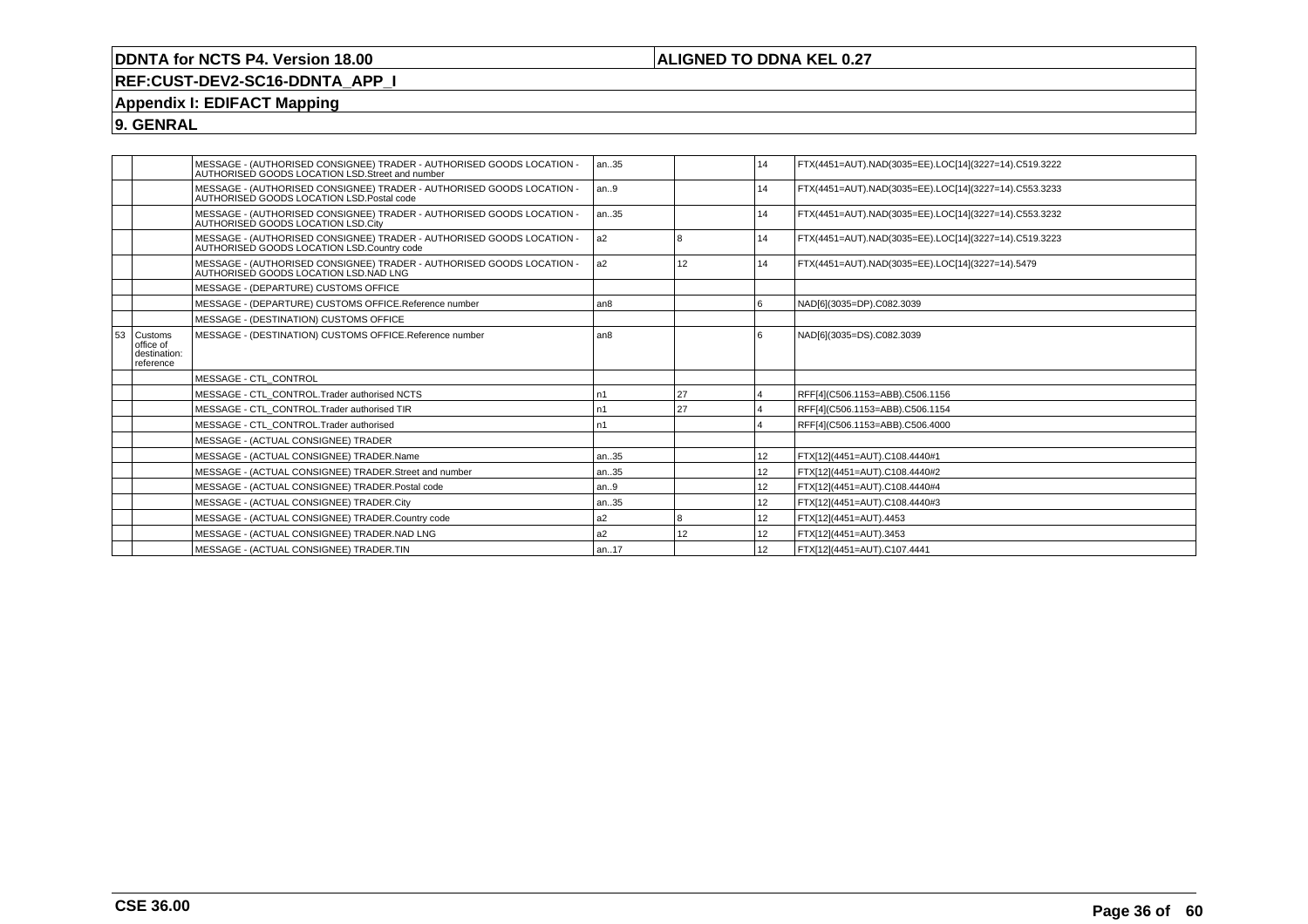## **ALIGNED TO DDNA KEL 0.27**

**REF:CUST-DEV2-SC16-DDNTA\_APP\_I**

**Appendix I: EDIFACT Mapping**

**10. GESMES**

|  | <b>SAD Box Message Element</b>                                                            | <b>Data</b><br><b>Type</b> | <b>Codelist</b> |                 | <b>Pos EDIFACT Mapping</b>                                                   |
|--|-------------------------------------------------------------------------------------------|----------------------------|-----------------|-----------------|------------------------------------------------------------------------------|
|  | <b>MESSAGE</b>                                                                            |                            |                 |                 |                                                                              |
|  | MESSAGE.Syntax identifier                                                                 | a4                         | 21              | $\Omega$        | UNB[0].S001.0001                                                             |
|  | MESSAGE.Syntax version number                                                             | n <sub>1</sub>             | 22              | $\Omega$        | UNB[0].S001.0002                                                             |
|  | MESSAGE.Message sender                                                                    | an35                       |                 | $\Omega$        | UNB[0].S002.0004                                                             |
|  | MESSAGE.Sender identification code qualifier                                              | an4                        |                 | $\Omega$        | UNB[0].S002.0007                                                             |
|  | MESSAGE.Message recipient                                                                 | an35                       |                 | $\Omega$        | UNB[0].S003.0010                                                             |
|  | MESSAGE.Recipient identification code qualifier                                           | an4                        |                 | $\Omega$        | UNB[0].S003.0007                                                             |
|  | MESSAGE.Date of preparation                                                               | n <sub>6</sub>             |                 | $\Omega$        | UNB[0].S004.0017                                                             |
|  | MESSAGE. Time of preparation                                                              | n4                         |                 | $\Omega$        | UNB[0].S004.0019                                                             |
|  | MESSAGE.Interchange control reference                                                     | l an14                     |                 | $\Omega$        | UNB[0].0020                                                                  |
|  | MESSAGE.Interchange control reference                                                     | l an14                     |                 | 58              | UNZ[58].0020                                                                 |
|  | MESSAGE.Recipient's reference/password                                                    | l an14                     |                 | $\Omega$        | UNB[0].S005.0022                                                             |
|  | MESSAGE.Recipient's reference/password qualifier                                          | an2                        |                 | $\Omega$        | UNB[0].S005.0025                                                             |
|  | MESSAGE.Test indicator                                                                    | In1                        | 27              | $\Omega$        | UNB[0].0035                                                                  |
|  | MESSAGE.Message identification                                                            | an14                       |                 |                 | UNH[1](S009.0065=GESMES)(S009.0052=D)(S009.0054=96B)(S009.0051=UN).0062      |
|  | MESSAGE.Message identification                                                            | an14                       |                 | 57              | UNT[57].0062                                                                 |
|  | MESSAGE.Message type                                                                      | an.6                       | 60              |                 | UNH[1](S009.0065=GESMES)(S009.0052=D)(S009.0054=96B)(S009.0051=UN).S009.0057 |
|  | <b>MESSAGE - HEADER</b>                                                                   |                            |                 |                 |                                                                              |
|  | MESSAGE - HEADER.Period from date                                                         | n <sub>8</sub>             |                 | 3               | DTM[3](C507.2005=200).C507.2380                                              |
|  | MESSAGE - HEADER.Period to date                                                           | n8                         |                 | 3               | DTM[3](C507.2005=201).C507.2380                                              |
|  | MESSAGE - HEADER.Extraction                                                               | l n1                       | 27              | 3               | DTM[3](C507.2005=202).C507.2380                                              |
|  | MESSAGE - RESULTS OF CONTROL                                                              |                            |                 |                 |                                                                              |
|  | MESSAGE - RESULTS OF CONTROL.Control indicator                                            | an <sub>2</sub>            | 41              | 10              | VLI[10](C780.7405=36).C780.1518                                              |
|  | MESSAGE - RESULTS OF CONTROL - LANGUAGE SPECIFIC DATA                                     |                            |                 |                 |                                                                              |
|  | MESSAGE - RESULTS OF CONTROL - LANGUAGE SPECIFIC DATA.Language code                       | a2                         | 12              | 12              | VLI(C780.7405=36).FTX[12](4451=ACV).4453                                     |
|  | MESSAGE - RESULTS OF CONTROL - LANGUAGE SPECIFIC DATA.Description                         | an.140                     |                 | 12 <sup>2</sup> | VLI(C780.7405=36).FTX[12](4451=ACV).C108.4440#1                              |
|  | MESSAGE - RESULTS OF CONTROL - LANGUAGE SPECIFIC DATA.Language specific data   a2<br>LNG. |                            | 12              | 12 <sup>2</sup> | VLI(C780.7405=36).FTX[12](4451=ACV).3453                                     |
|  | MESSAGE - RESULTS OF CONTROL - ACTION                                                     |                            |                 |                 |                                                                              |
|  | MESSAGE - RESULTS OF CONTROL - ACTION.Operation                                           | l a1                       | 24              | 12 <sup>2</sup> | VLI(C780.7405=36).FTX[12](4451=ABS).C107.4441                                |
|  | MESSAGE - RESULTS OF CONTROL - ACTION. Validity date                                      | n <sub>8</sub>             |                 | 12              | VLI(C780.7405=36).FTX[12](4451=ABS).C108.4440#1                              |
|  | MESSAGE - RESULTS OF CONTROL - ACTION.Modification subtype                                | n <sub>1</sub>             |                 | 12              | VLI(C780.7405=36).FTX[12](4451=ABS).C108.4440#2                              |
|  | MESSAGE - RESULTS OF CONTROL - ACTION.Legal references                                    | an70                       |                 | 12              | VLI(C780.7405=36).FTX[12](4451=ABS).C108.4440#3                              |
|  | MESSAGE - RESULTS OF CONTROL - ACTION.Responsible data manager                            | an35                       |                 | 12              | VLI(C780.7405=36).FTX[12](4451=ABS).C108.4440#4                              |
|  | MESSAGE - RESULTS OF CONTROL - ACTION.Action identification                               | an20                       |                 | 12              | VLI(C780.7405=36).FTX[12](4451=ABS).C108.4440#5                              |
|  | MESSAGE - AMENDMENT REJECTION MOTIVATION                                                  |                            |                 |                 |                                                                              |
|  | MESSAGE - AMENDMENT REJECTION MOTIVATION.Amendment rejection motivation code              | In1                        | 45              | 10              | VLI[10](C780.7405=31).C780.1518                                              |
|  | MESSAGE - AMENDMENT REJECTION MOTIVATION - LANGUAGE SPECIFIC DATA                         |                            |                 |                 |                                                                              |
|  | MESSAGE - AMENDMENT REJECTION MOTIVATION - LANGUAGE SPECIFIC<br>DATA.Language code        | a <sub>2</sub>             | 12              | 12 <sup>2</sup> | VLI(C780.7405=31).FTX[12](4451=ACV).4453                                     |
|  | MESSAGE - AMENDMENT REJECTION MOTIVATION - LANGUAGE SPECIFIC<br>DATA.Description          | lan140                     |                 | 12              | VLI(C780.7405=31).FTX[12](4451=ACV).C108.4440#1                              |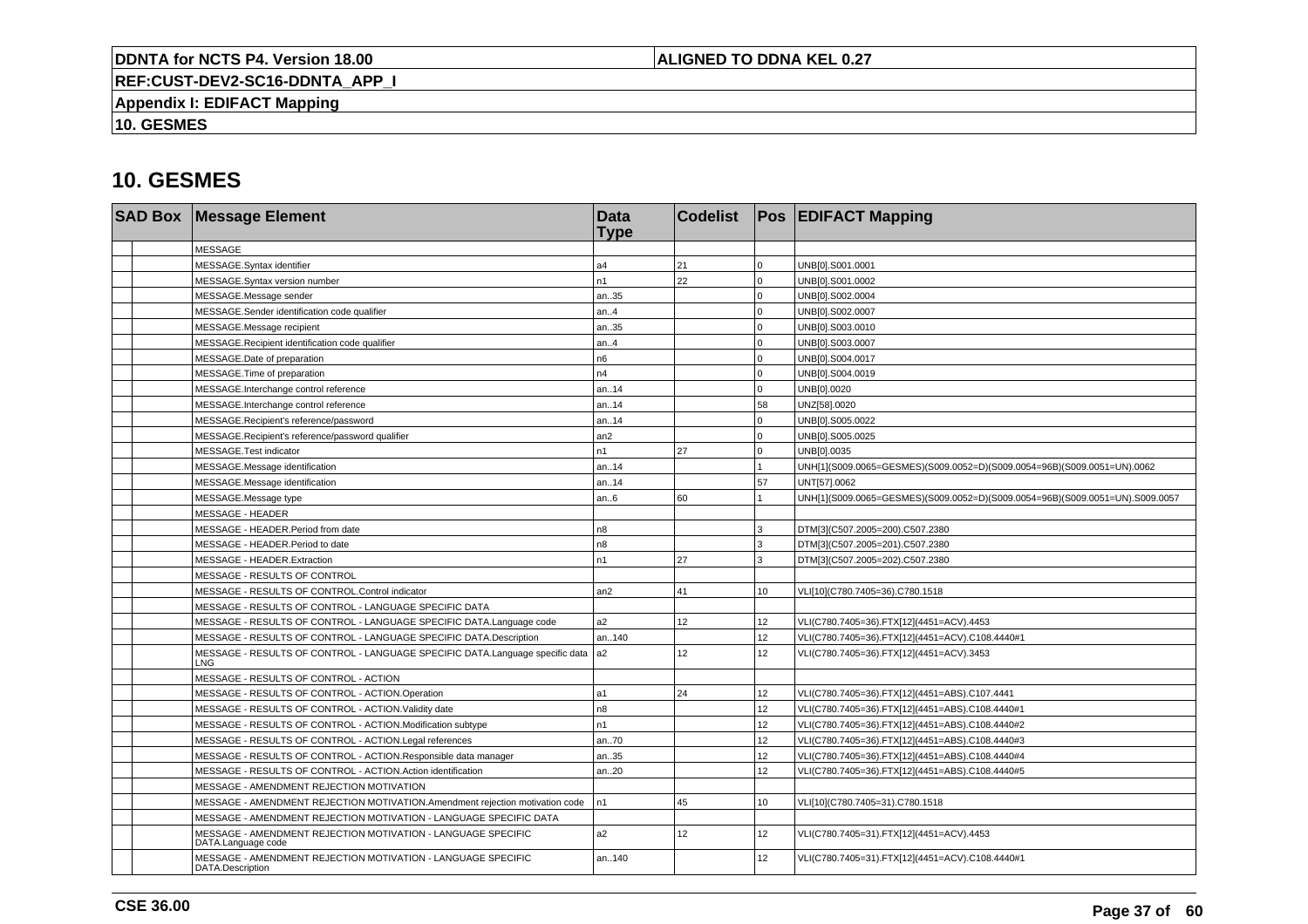## **ALIGNED TO DDNA KEL 0.27**

# **REF:CUST-DEV2-SC16-DDNTA\_APP\_I**

# **Appendix I: EDIFACT Mapping**

| MESSAGE - AMENDMENT REJECTION MOTIVATION - LANGUAGE SPECIFIC<br>DATA.Language specific data LNG | a <sub>2</sub> | 12              | 12               | VLI(C780.7405=31).FTX[12](4451=ACV).3453        |
|-------------------------------------------------------------------------------------------------|----------------|-----------------|------------------|-------------------------------------------------|
| MESSAGE - AMENDMENT REJECTION MOTIVATION - ACTION                                               |                |                 |                  |                                                 |
| MESSAGE - AMENDMENT REJECTION MOTIVATION - ACTION.Operation                                     | a1             | 24              | 12               | VLI(C780.7405=31).FTX[12](4451=ABS).C107.4441   |
| MESSAGE - AMENDMENT REJECTION MOTIVATION - ACTION. Validity date                                | n8             |                 | 12 <sup>2</sup>  | VLI(C780.7405=31).FTX[12](4451=ABS).C108.4440#1 |
| MESSAGE - AMENDMENT REJECTION MOTIVATION - ACTION. Modification subtype                         | n1             |                 | 12 <sup>2</sup>  | VLI(C780.7405=31).FTX[12](4451=ABS).C108.4440#2 |
| MESSAGE - AMENDMENT REJECTION MOTIVATION - ACTION.Legal references                              | an70           |                 | 12               | VLI(C780.7405=31).FTX[12](4451=ABS).C108.4440#3 |
| MESSAGE - AMENDMENT REJECTION MOTIVATION - ACTION.Responsible data manager                      | an35           |                 | 12 <sup>2</sup>  | VLI(C780.7405=31).FTX[12](4451=ABS).C108.4440#4 |
| MESSAGE - AMENDMENT REJECTION MOTIVATION - ACTION.Action identification                         | an20           |                 | 12 <sup>2</sup>  | VLI(C780.7405=31).FTX[12](4451=ABS).C108.4440#5 |
| MESSAGE - AAR/AER REJECTION REASON                                                              |                |                 |                  |                                                 |
| MESSAGE - AAR/AER REJECTION REASON.AAR/AER rejection reason code                                | n.2            | 43              | 10               | VLI[10](C780.7405=29).C780.1518                 |
| MESSAGE - AAR/AER REJECTION REASON - LANGUAGE SPECIFIC DATA                                     |                |                 |                  |                                                 |
| MESSAGE - AAR/AER REJECTION REASON - LANGUAGE SPECIFIC DATA.Language code                       | a <sub>2</sub> | 12              | 12               | VLI(C780.7405=29).FTX[12](4451=ACV).4453        |
| MESSAGE - AAR/AER REJECTION REASON - LANGUAGE SPECIFIC DATA.Description                         | an140          |                 | 12               | VLI(C780.7405=29).FTX[12](4451=ACV).C108.4440#1 |
| MESSAGE - AAR/AER REJECTION REASON - LANGUAGE SPECIFIC DATA.Language<br>specific data LNG       | a2             | 12 <sup>°</sup> | 12 <sup>2</sup>  | VLI(C780.7405=29).FTX[12](4451=ACV).3453        |
| MESSAGE - AAR/AER REJECTION REASON - ACTION                                                     |                |                 |                  |                                                 |
| MESSAGE - AAR/AER REJECTION REASON - ACTION.Operation                                           | a1             | 24              | 12               | VLI(C780.7405=29).FTX[12](4451=ABS).C107.4441   |
| MESSAGE - AAR/AER REJECTION REASON - ACTION. Validity date                                      | n8             |                 | 12 <sup>2</sup>  | VLI(C780.7405=29).FTX[12](4451=ABS).C108.4440#1 |
| MESSAGE - AAR/AER REJECTION REASON - ACTION.Modification subtype                                | n1             |                 | 12               | VLI(C780.7405=29).FTX[12](4451=ABS).C108.4440#2 |
| MESSAGE - AAR/AER REJECTION REASON - ACTION.Legal references                                    | an70           |                 | 12               | VLI(C780.7405=29).FTX[12](4451=ABS).C108.4440#3 |
| MESSAGE - AAR/AER REJECTION REASON - ACTION.Responsible data manager                            | an35           |                 | 12 <sup>2</sup>  | VLI(C780.7405=29).FTX[12](4451=ABS).C108.4440#4 |
| MESSAGE - AAR/AER REJECTION REASON - ACTION.Action identification                               | an20           |                 | 12 <sup>2</sup>  | VLI(C780.7405=29).FTX[12](4451=ABS).C108.4440#5 |
| MESSAGE - ATR REJECTION REASON                                                                  |                |                 |                  |                                                 |
| MESSAGE - ATR REJECTION REASON.ATR rejection reason code                                        | n.2            | 44              | 10               | VLI[10](C780.7405=32).C780.1518                 |
| MESSAGE - ATR REJECTION REASON - LANGUAGE SPECIFIC DATA                                         |                |                 |                  |                                                 |
| MESSAGE - ATR REJECTION REASON - LANGUAGE SPECIFIC DATA.Language code                           | a2             | 12 <sup>2</sup> | 12 <sup>2</sup>  | VLI(C780.7405=32).FTX[12](4451=ACV).4453        |
| MESSAGE - ATR REJECTION REASON - LANGUAGE SPECIFIC DATA.Description                             | an140          |                 | 12 <sup>2</sup>  | VLI(C780.7405=32).FTX[12](4451=ACV).C108.4440#1 |
| MESSAGE - ATR REJECTION REASON - LANGUAGE SPECIFIC DATA.Language specific<br>data LNG           | a2             | 12              | 12               | VLI(C780.7405=32).FTX[12](4451=ACV).3453        |
| MESSAGE - ATR REJECTION REASON - ACTION                                                         |                |                 |                  |                                                 |
| MESSAGE - ATR REJECTION REASON - ACTION.Operation                                               | a1             | 24              | 12 <sup>2</sup>  | VLI(C780.7405=32).FTX[12](4451=ABS).C107.4441   |
| MESSAGE - ATR REJECTION REASON - ACTION. Validity date                                          | n <sub>8</sub> |                 | 12 <sup>2</sup>  | VLI(C780.7405=32).FTX[12](4451=ABS).C108.4440#1 |
| MESSAGE - ATR REJECTION REASON - ACTION.Modification subtype                                    | n <sub>1</sub> |                 | 12               | VLI(C780.7405=32).FTX[12](4451=ABS).C108.4440#2 |
| MESSAGE - ATR REJECTION REASON - ACTION.Legal references                                        | an70           |                 | 12 <sup>2</sup>  | VLI(C780.7405=32).FTX[12](4451=ABS).C108.4440#3 |
| MESSAGE - ATR REJECTION REASON - ACTION.Responsible data manager                                | an35           |                 | 12               | VLI(C780.7405=32).FTX[12](4451=ABS).C108.4440#4 |
| MESSAGE - ATR REJECTION REASON - ACTION.Action identification                                   | an20           |                 | 12               | VLI(C780.7405=32).FTX[12](4451=ABS).C108.4440#5 |
| MESSAGE - CONTROL RESULT CODE                                                                   |                |                 |                  |                                                 |
| MESSAGE - CONTROL RESULT CODE.Control result code                                               | an2            | 47              | 10 <sup>10</sup> | VLI[10](C780.7405=6).C780.1518                  |
| MESSAGE - CONTROL RESULT CODE - ACTION                                                          |                |                 |                  |                                                 |
| MESSAGE - CONTROL RESULT CODE - ACTION.Operation                                                | a1             | 24              | 12 <sup>2</sup>  | VLI(C780.7405=6).FTX[12](4451=ABS).C107.4441    |
| MESSAGE - CONTROL RESULT CODE - ACTION. Validity date                                           | n8             |                 | 12               | VLI(C780.7405=6).FTX[12](4451=ABS).C108.4440#1  |
| MESSAGE - CONTROL RESULT CODE - ACTION.Modification subtype                                     | n1             |                 | 12               | VLI(C780.7405=6).FTX[12](4451=ABS).C108.4440#2  |
| MESSAGE - CONTROL RESULT CODE - ACTION.Legal references                                         | an70           |                 | 12 <sup>2</sup>  | VLI(C780.7405=6).FTX[12](4451=ABS).C108.4440#3  |
| MESSAGE - CONTROL RESULT CODE - ACTION.Responsible data manager                                 | an35           |                 | 12 <sup>2</sup>  | VLI(C780.7405=6).FTX[12](4451=ABS).C108.4440#4  |
| MESSAGE - CONTROL RESULT CODE - ACTION.Action identification                                    | an.20          |                 | 12               | VLI(C780.7405=6).FTX[12](4451=ABS).C108.4440#5  |
| MESSAGE - CONTROL RESULT CODE - LANGUAGE SPECIFIC DATA                                          |                |                 |                  |                                                 |
|                                                                                                 |                |                 |                  |                                                 |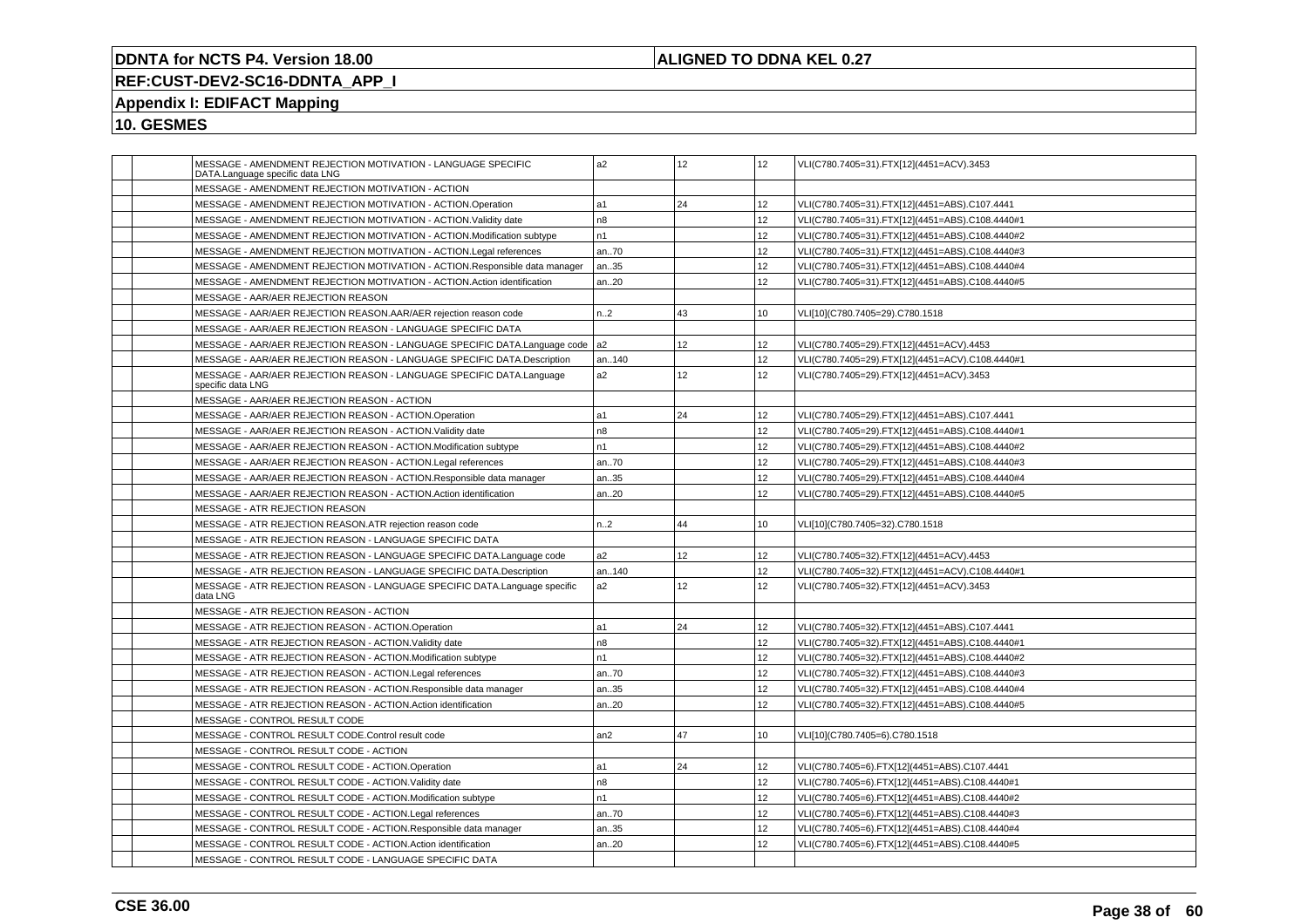## **ALIGNED TO DDNA KEL 0.27**

# **REF:CUST-DEV2-SC16-DDNTA\_APP\_I**

## **Appendix I: EDIFACT Mapping**

|          | MESSAGE - CONTROL RESULT CODE - LANGUAGE SPECIFIC DATA.Language code         | a2             | 12              | 12               | VLI(C780.7405=6).FTX[12](4451=ACV).4453           |
|----------|------------------------------------------------------------------------------|----------------|-----------------|------------------|---------------------------------------------------|
|          | MESSAGE - CONTROL RESULT CODE - LANGUAGE SPECIFIC DATA.Description           | an140          |                 | 12 <sup>°</sup>  | VLI(C780.7405=6).FTX[12](4451=ACV).C108.4440#1    |
| data LNG | MESSAGE - CONTROL RESULT CODE - LANGUAGE SPECIFIC DATA.Language specific     | a2             | 12 <sup>°</sup> | 12               | VLI(C780.7405=6).FTX[12](4451=ACV).3453           |
|          | MESSAGE - COUNTRY                                                            |                |                 |                  |                                                   |
|          | MESSAGE - COUNTRY.Country code                                               | a2             | 8               | 10               | VLI[10](C780.7405=8).C780.1518                    |
|          | MESSAGE - COUNTRY.TCC entry date                                             | n8             |                 | 11               | VLI(C780.7405=8).DTM[11](C507.2005=146).C507.2380 |
|          | MESSAGE - COUNTRY.NCTS entry date                                            | n8             |                 | 11               | VLI(C780.7405=8).DTM[11](C507.2005=375).C507.2380 |
|          | MESSAGE - COUNTRY.Geo-nomenclature code                                      | n3             | 16              | 10               | VLI[10](C780.7405=8).4513                         |
|          | MESSAGE - COUNTRY.Country regime code                                        | an3            | 11              | 10               | VLI[10](C780.7405=8).1507                         |
|          | MESSAGE - COUNTRY - ACTION                                                   |                |                 |                  |                                                   |
|          | MESSAGE - COUNTRY - ACTION.Operation                                         | a1             | 24              | 12               | VLI(C780.7405=8).FTX[12](4451=ABS).C107.4441      |
|          | MESSAGE - COUNTRY - ACTION.Validity date                                     | n <sub>8</sub> |                 | 12               | VLI(C780.7405=8).FTX[12](4451=ABS).C108.4440#1    |
|          | MESSAGE - COUNTRY - ACTION.Modification subtype                              | n1             |                 | 12               | VLI(C780.7405=8).FTX[12](4451=ABS).C108.4440#2    |
|          | MESSAGE - COUNTRY - ACTION.Legal references                                  | an70           |                 | 12               | VLI(C780.7405=8).FTX[12](4451=ABS).C108.4440#3    |
|          | MESSAGE - COUNTRY - ACTION.Responsible data manager                          | an35           |                 | 12               | VLI(C780.7405=8).FTX[12](4451=ABS).C108.4440#4    |
|          | MESSAGE - COUNTRY - ACTION.Action identification                             | an20           |                 | 12               | VLI(C780.7405=8).FTX[12](4451=ABS).C108.4440#5    |
|          | MESSAGE - COUNTRY - LANGUAGE SPECIFIC DATA                                   |                |                 |                  |                                                   |
|          | MESSAGE - COUNTRY - LANGUAGE SPECIFIC DATA.Language code                     | a2             | 12              | 12               | VLI(C780.7405=8).FTX[12](4451=ACV).4453           |
|          | MESSAGE - COUNTRY - LANGUAGE SPECIFIC DATA.Description                       | an140          |                 | 12               | VLI(C780.7405=8).FTX[12](4451=ACV).C108.4440#1    |
|          | MESSAGE - COUNTRY - LANGUAGE SPECIFIC DATA.Language specific data LNG        | a2             | 12              | 12               | VLI(C780.7405=8).FTX[12](4451=ACV).3453           |
|          | MESSAGE - COUNTRY REGIME                                                     |                |                 |                  |                                                   |
|          | MESSAGE - COUNTRY REGIME.Country regime code                                 | an3            | 11              | 10               | VLI[10](C780.7405=9).C780.1518                    |
|          | MESSAGE - COUNTRY REGIME - ACTION                                            |                |                 |                  |                                                   |
|          | MESSAGE - COUNTRY REGIME - ACTION.Operation                                  | la1            | 24              | 12               | VLI(C780.7405=9).FTX[12](4451=ABS).C107.4441      |
|          | MESSAGE - COUNTRY REGIME - ACTION. Validity date                             | n <sub>8</sub> |                 | 12               | VLI(C780.7405=9).FTX[12](4451=ABS).C108.4440#1    |
|          | MESSAGE - COUNTRY REGIME - ACTION.Modification subtype                       | n1             |                 | 12 <sup>°</sup>  | VLI(C780.7405=9).FTX[12](4451=ABS).C108.4440#2    |
|          | MESSAGE - COUNTRY REGIME - ACTION.Legal references                           | an70           |                 | 12               | VLI(C780.7405=9).FTX[12](4451=ABS).C108.4440#3    |
|          | MESSAGE - COUNTRY REGIME - ACTION.Responsible data manager                   | an35           |                 | 12               | VLI(C780.7405=9).FTX[12](4451=ABS).C108.4440#4    |
|          | MESSAGE - COUNTRY REGIME - ACTION.Action identification                      | an20           |                 | 12               | VLI(C780.7405=9).FTX[12](4451=ABS).C108.4440#5    |
|          | MESSAGE - COUNTRY REGIME - LANGUAGE SPECIFIC DATA                            |                |                 |                  |                                                   |
|          | MESSAGE - COUNTRY REGIME - LANGUAGE SPECIFIC DATA.Language code              | a2             | 12              | 12               | VLI(C780.7405=9).FTX[12](4451=ACV).4453           |
|          | MESSAGE - COUNTRY REGIME - LANGUAGE SPECIFIC DATA.Description                | an140          |                 | 12               | VLI(C780.7405=9).FTX[12](4451=ACV).C108.4440#1    |
|          | MESSAGE - COUNTRY REGIME - LANGUAGE SPECIFIC DATA.Language specific data LNG | l a2           | 12              | 12               | VLI(C780.7405=9).FTX[12](4451=ACV).3453           |
|          | MESSAGE - CUSTOMS OFFICE GEO INFO                                            |                |                 |                  |                                                   |
|          | MESSAGE - CUSTOMS OFFICE GEO INFO.Geo info code                              | an.6           | 15              | 10 <sup>10</sup> | VLI[10](C780.7405=AF).C780.1518                   |
|          | MESSAGE - CUSTOMS OFFICE GEO INFO - ACTION                                   |                |                 |                  |                                                   |
|          | MESSAGE - CUSTOMS OFFICE GEO INFO - ACTION.Operation                         | a1             | 24              | 12               | VLI(C780.7405=AF).FTX[12](4451=ABS).C107.4441     |
|          | MESSAGE - CUSTOMS OFFICE GEO INFO - ACTION. Validity date                    | n8             |                 | 12               | VLI(C780.7405=AF).FTX[12](4451=ABS).C108.4440#1   |
|          | MESSAGE - CUSTOMS OFFICE GEO INFO - ACTION.Modification subtype              | n1             |                 | 12 <sup>°</sup>  | VLI(C780.7405=AF).FTX[12](4451=ABS).C108.4440#2   |
|          | MESSAGE - CUSTOMS OFFICE GEO INFO - ACTION.Legal references                  | an70           |                 | 12               | VLI(C780.7405=AF).FTX[12](4451=ABS).C108.4440#3   |
|          | MESSAGE - CUSTOMS OFFICE GEO INFO - ACTION.Responsible data manager          | an35           |                 | 12               | VLI(C780.7405=AF).FTX[12](4451=ABS).C108.4440#4   |
|          | MESSAGE - CUSTOMS OFFICE GEO INFO - ACTION.Action identification             | an20           |                 | 12               | VLI(C780.7405=AF).FTX[12](4451=ABS).C108.4440#5   |
|          | MESSAGE - CUSTOMS OFFICE GEO INFO - LANGUAGE SPECIFIC DATA                   |                |                 |                  |                                                   |
|          | MESSAGE - CUSTOMS OFFICE GEO INFO - LANGUAGE SPECIFIC DATA.Language code     | a2             | 12              | 12               | VLI(C780.7405=AF).FTX[12](4451=ACV).4453          |
|          | MESSAGE - CUSTOMS OFFICE GEO INFO - LANGUAGE SPECIFIC DATA.Description       | an140          |                 | 12               | VLI(C780.7405=AF).FTX[12](4451=ACV).C108.4440#1   |
|          |                                                                              |                |                 |                  |                                                   |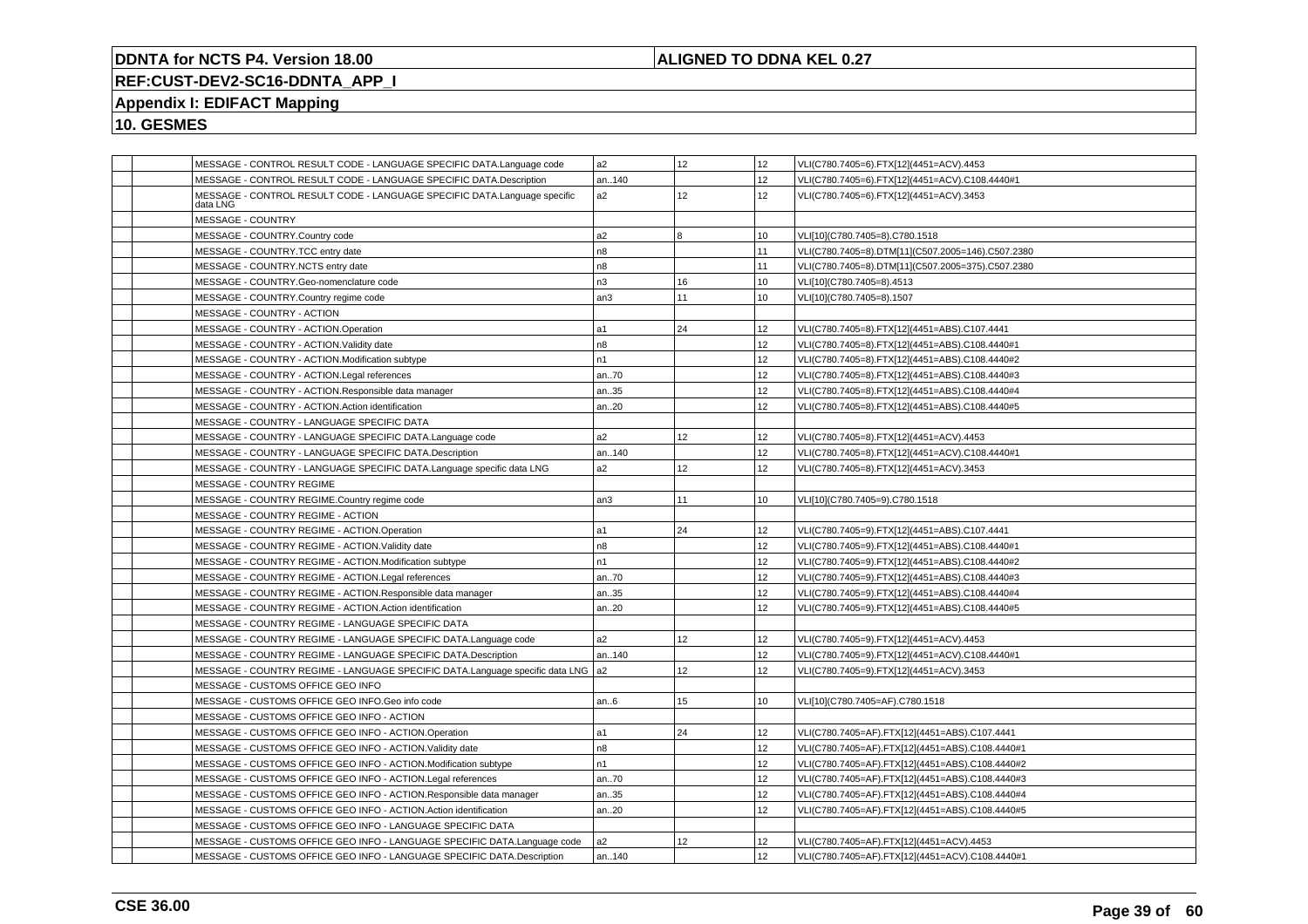## **ALIGNED TO DDNA KEL 0.27**

# **REF:CUST-DEV2-SC16-DDNTA\_APP\_I**

# **Appendix I: EDIFACT Mapping**

| MESSAGE - CUSTOMS OFFICE GEO INFO - LANGUAGE SPECIFIC DATA.Language<br>specific data LNG           | a <sub>2</sub> | 12   | 12 | VLI(C780.7405=AF).FTX[12](4451=ACV).3453        |
|----------------------------------------------------------------------------------------------------|----------------|------|----|-------------------------------------------------|
| MESSAGE - CURRENCY CODE                                                                            |                |      |    |                                                 |
| MESSAGE - CURRENCY CODE.Currency                                                                   | an3            | 48   | 10 | VLI[10](C780.7405=2).C780.1518                  |
| MESSAGE - CURRENCY CODE.Rate value                                                                 | n8,6           |      | 10 | VLI[10](C780.7405=2).1514                       |
| MESSAGE - CURRENCY CODE - ACTION                                                                   |                |      |    |                                                 |
| MESSAGE - CURRENCY CODE - ACTION.Operation                                                         | a1             | 24   | 12 | VLI(C780.7405=2).FTX[12](4451=ABS).C107.4441    |
| MESSAGE - CURRENCY CODE - ACTION. Validity date                                                    | n8             |      | 12 | VLI(C780.7405=2).FTX[12](4451=ABS).C108.4440#1  |
| MESSAGE - CURRENCY CODE - ACTION.Modification subtype                                              | n1             |      | 12 | VLI(C780.7405=2).FTX[12](4451=ABS).C108.4440#2  |
| MESSAGE - CURRENCY CODE - ACTION.Legal references                                                  | an70           |      | 12 | VLI(C780.7405=2).FTX[12](4451=ABS).C108.4440#3  |
| MESSAGE - CURRENCY CODE - ACTION.Responsible data manager                                          | an35           |      | 12 | VLI(C780.7405=2).FTX[12](4451=ABS).C108.4440#4  |
| MESSAGE - CURRENCY CODE - ACTION.Action identification                                             | an20           |      | 12 | VLI(C780.7405=2).FTX[12](4451=ABS).C108.4440#5  |
| MESSAGE - CURRENCY CODE - LANGUAGE SPECIFIC DATA                                                   |                |      |    |                                                 |
| MESSAGE - CURRENCY CODE - LANGUAGE SPECIFIC DATA.Language code                                     | a2             | 12   | 12 | VLI(C780.7405=2).FTX[12](4451=ACV).4453         |
| MESSAGE - CURRENCY CODE - LANGUAGE SPECIFIC DATA.Description                                       | an140          |      | 12 | VLI(C780.7405=2).FTX[12](4451=ACV).C108.4440#1  |
| MESSAGE - CURRENCY CODE - LANGUAGE SPECIFIC DATA.Language specific data LNG                        | a <sub>2</sub> | 12   | 12 | VLI(C780.7405=2).FTX[12](4451=ACV).3453         |
| MESSAGE - DISCREPANCIES SOLVED NOTIFICATION                                                        |                |      |    |                                                 |
| MESSAGE - DISCREPANCIES SOLVED NOTIFICATION.Discrepancies solved notification<br>code              | an.2           | 69 ا | 10 | VLI[10](C780.7405=33).C780.1518                 |
| MESSAGE - DISCREPANCIES SOLVED NOTIFICATION - LANGUAGE SPECIFIC DATA                               |                |      |    |                                                 |
| MESSAGE - DISCREPANCIES SOLVED NOTIFICATION - LANGUAGE SPECIFIC<br>DATA.Language code              | a2             | 12   | 12 | VLI(C780.7405=33).FTX[12](4451=ACV).4453        |
| MESSAGE - DISCREPANCIES SOLVED NOTIFICATION - LANGUAGE SPECIFIC<br>DATA.Description                | an140          |      | 12 | VLI(C780.7405=33).FTX[12](4451=ACV).C108.4440#1 |
| MESSAGE - DISCREPANCIES SOLVED NOTIFICATION - LANGUAGE SPECIFIC<br>DATA.Language specific data LNG | a2             | 12   | 12 | VLI(C780.7405=33).FTX[12](4451=ACV).3453        |
| MESSAGE - DISCREPANCIES SOLVED NOTIFICATION - ACTION                                               |                |      |    |                                                 |
| MESSAGE - DISCREPANCIES SOLVED NOTIFICATION - ACTION.Operation                                     | a1             | 24   | 12 | VLI(C780.7405=33).FTX[12](4451=ABS).C107.4441   |
| MESSAGE - DISCREPANCIES SOLVED NOTIFICATION - ACTION. Validity date                                | n <sub>8</sub> |      | 12 | VLI(C780.7405=33).FTX[12](4451=ABS).C108.4440#1 |
| MESSAGE - DISCREPANCIES SOLVED NOTIFICATION - ACTION.Modification subtype                          | n1             |      | 12 | VLI(C780.7405=33).FTX[12](4451=ABS).C108.4440#2 |
| MESSAGE - DISCREPANCIES SOLVED NOTIFICATION - ACTION.Legal references                              | an70           |      | 12 | VLI(C780.7405=33).FTX[12](4451=ABS).C108.4440#3 |
| MESSAGE - DISCREPANCIES SOLVED NOTIFICATION - ACTION.Responsible data<br>manager                   | an35           |      | 12 | VLI(C780.7405=33).FTX[12](4451=ABS).C108.4440#4 |
| MESSAGE - DISCREPANCIES SOLVED NOTIFICATION - ACTION.Action identification                         | an20           |      | 12 | VLI(C780.7405=33).FTX[12](4451=ABS).C108.4440#5 |
| MESSAGE - DIVERSION REJECTION REASON                                                               |                |      |    |                                                 |
| MESSAGE - DIVERSION REJECTION REASON.Diversion rejection reason code                               | n <sub>2</sub> | 46   | 10 | VLI[10](C780.7405=34).C780.1518                 |
| MESSAGE - DIVERSION REJECTION REASON - LANGUAGE SPECIFIC DATA                                      |                |      |    |                                                 |
| MESSAGE - DIVERSION REJECTION REASON - LANGUAGE SPECIFIC DATA.Language<br>code                     | a2             | 12   | 12 | VLI(C780.7405=34).FTX[12](4451=ACV).4453        |
| MESSAGE - DIVERSION REJECTION REASON - LANGUAGE SPECIFIC DATA.Description                          | an140          |      | 12 | VLI(C780.7405=34).FTX[12](4451=ACV).C108.4440#1 |
| MESSAGE - DIVERSION REJECTION REASON - LANGUAGE SPECIFIC DATA.Language<br>specific data LNG        | a2             | 12   | 12 | VLI(C780.7405=34).FTX[12](4451=ACV).3453        |
| MESSAGE - DIVERSION REJECTION REASON - ACTION                                                      |                |      |    |                                                 |
| MESSAGE - DIVERSION REJECTION REASON - ACTION.Operation                                            | a1             | 24   | 12 | VLI(C780.7405=34).FTX[12](4451=ABS).C107.4441   |
| MESSAGE - DIVERSION REJECTION REASON - ACTION. Validity date                                       | n8             |      | 12 | VLI(C780.7405=34).FTX[12](4451=ABS).C108.4440#1 |
| MESSAGE - DIVERSION REJECTION REASON - ACTION.Modification subtype                                 | n <sub>1</sub> |      | 12 | VLI(C780.7405=34).FTX[12](4451=ABS).C108.4440#2 |
| MESSAGE - DIVERSION REJECTION REASON - ACTION.Legal references                                     | an70           |      | 12 | VLI(C780.7405=34).FTX[12](4451=ABS).C108.4440#3 |
| MESSAGE - DIVERSION REJECTION REASON - ACTION.Responsible data manager                             | an35           |      | 12 | VLI(C780.7405=34).FTX[12](4451=ABS).C108.4440#4 |
| MESSAGE - DIVERSION REJECTION REASON - ACTION.Action identification                                | an20           |      | 12 | VLI(C780.7405=34).FTX[12](4451=ABS).C108.4440#5 |
|                                                                                                    |                |      |    |                                                 |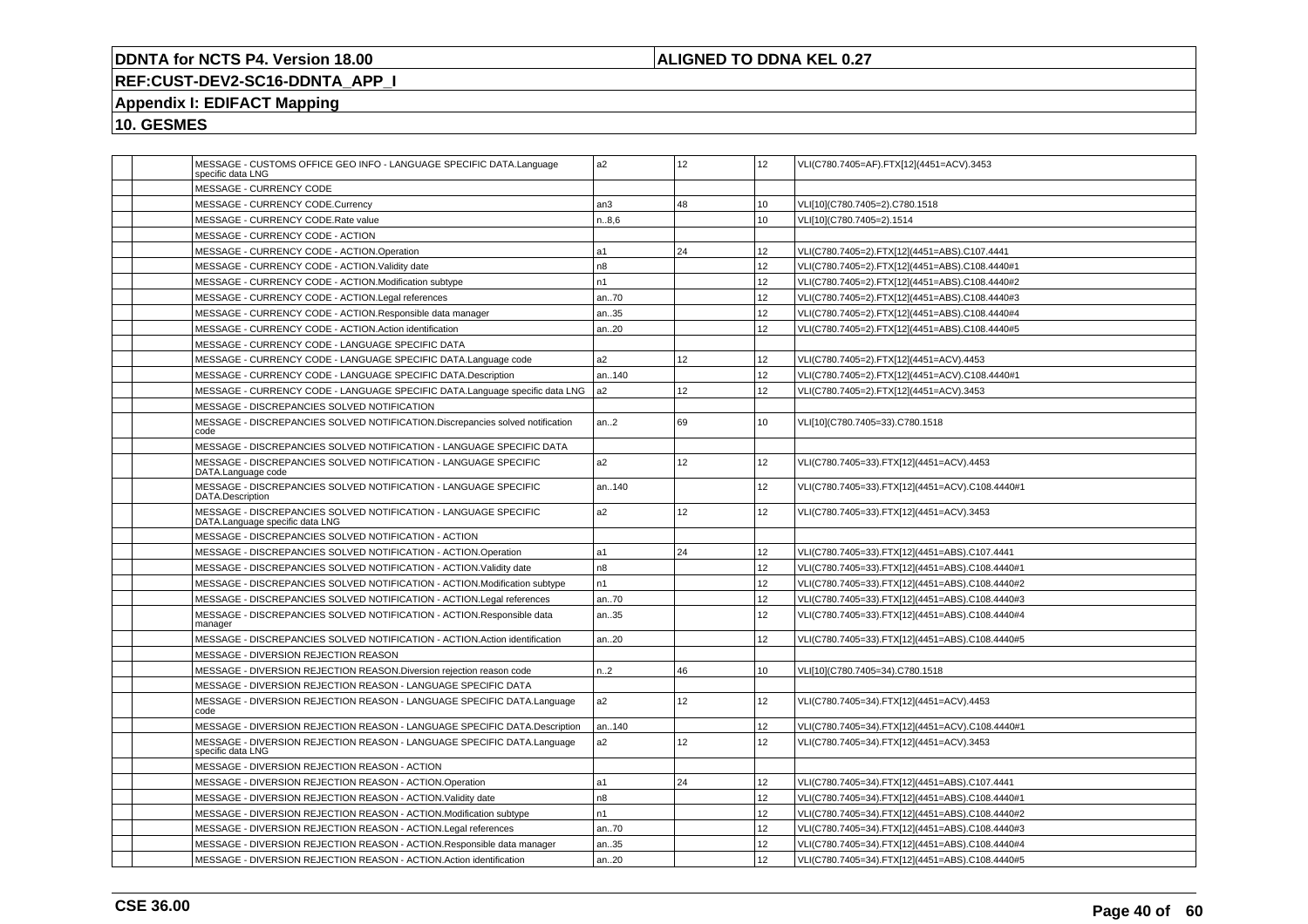## **ALIGNED TO DDNA KEL 0.27**

# **REF:CUST-DEV2-SC16-DDNTA\_APP\_I**

# **Appendix I: EDIFACT Mapping**

|  | MESSAGE - DOCUMENT TYPE                                                               |                |    |                 |                                                 |
|--|---------------------------------------------------------------------------------------|----------------|----|-----------------|-------------------------------------------------|
|  | MESSAGE - DOCUMENT TYPE.Document type                                                 | an.4           | 13 | 10              | VLI[10](C780.7405=AE).C780.1518                 |
|  | MESSAGE - DOCUMENT TYPE.Transport document                                            | n1             | 27 | 10              | VLI[10](C780.7405=AE).1507                      |
|  | MESSAGE - DOCUMENT TYPE - ACTION                                                      |                |    |                 |                                                 |
|  | MESSAGE - DOCUMENT TYPE - ACTION.Operation                                            | l a1           | 24 | 12              | VLI(C780.7405=AE).FTX[12](4451=ABS).C107.4441   |
|  | MESSAGE - DOCUMENT TYPE - ACTION.Validity date                                        | n8             |    | 12              | VLI(C780.7405=AE).FTX[12](4451=ABS).C108.4440#1 |
|  | MESSAGE - DOCUMENT TYPE - ACTION.Modification subtype                                 | n1             |    | 12              | VLI(C780.7405=AE).FTX[12](4451=ABS).C108.4440#2 |
|  | MESSAGE - DOCUMENT TYPE - ACTION.Legal references                                     | an70           |    | 12 <sup>2</sup> | VLI(C780.7405=AE).FTX[12](4451=ABS).C108.4440#3 |
|  | MESSAGE - DOCUMENT TYPE - ACTION.Responsible data manager                             | an35           |    | 12              | VLI(C780.7405=AE).FTX[12](4451=ABS).C108.4440#4 |
|  | MESSAGE - DOCUMENT TYPE - ACTION.Action identification                                | an20           |    | 12              | VLI(C780.7405=AE).FTX[12](4451=ABS).C108.4440#5 |
|  | MESSAGE - DOCUMENT TYPE - LANGUAGE SPECIFIC DATA                                      |                |    |                 |                                                 |
|  | MESSAGE - DOCUMENT TYPE - LANGUAGE SPECIFIC DATA.Language code                        | a2             | 12 | 12              | VLI(C780.7405=AE).FTX[12](4451=ACV).4453        |
|  | MESSAGE - DOCUMENT TYPE - LANGUAGE SPECIFIC DATA.Description                          | an350          |    | 12              | VLI(C780.7405=AE).FTX[12](4451=ACV).C108.4440#1 |
|  | MESSAGE - DOCUMENT TYPE - LANGUAGE SPECIFIC DATA.Language specific data LNG           | a <sub>2</sub> | 12 | 12              | VLI(C780.7405=AE).FTX[12](4451=ACV).3453        |
|  | MESSAGE - GUARANTEE TYPE                                                              |                |    |                 |                                                 |
|  | MESSAGE - GUARANTEE TYPE.Guarantee type                                               | an1            | 51 | 10              | VLI[10](C780.7405=16).C780.1518                 |
|  | MESSAGE - GUARANTEE TYPE - ACTION                                                     |                |    |                 |                                                 |
|  | MESSAGE - GUARANTEE TYPE - ACTION.Operation                                           | a1             | 24 | 12              | VLI(C780.7405=16).FTX[12](4451=ABS).C107.4441   |
|  | MESSAGE - GUARANTEE TYPE - ACTION. Validity date                                      | n8             |    | 12              | VLI(C780.7405=16).FTX[12](4451=ABS).C108.4440#1 |
|  | MESSAGE - GUARANTEE TYPE - ACTION.Modification subtype                                | n <sub>1</sub> |    | 12              | VLI(C780.7405=16).FTX[12](4451=ABS).C108.4440#2 |
|  | MESSAGE - GUARANTEE TYPE - ACTION.Legal references                                    | an70           |    | 12              | VLI(C780.7405=16).FTX[12](4451=ABS).C108.4440#3 |
|  | MESSAGE - GUARANTEE TYPE - ACTION.Responsible data manager                            | an35           |    | 12              | VLI(C780.7405=16).FTX[12](4451=ABS).C108.4440#4 |
|  | MESSAGE - GUARANTEE TYPE - ACTION.Action identification                               | an20           |    | 12              | VLI(C780.7405=16).FTX[12](4451=ABS).C108.4440#5 |
|  | MESSAGE - GUARANTEE TYPE - LANGUAGE SPECIFIC DATA                                     |                |    |                 |                                                 |
|  | MESSAGE - GUARANTEE TYPE - LANGUAGE SPECIFIC DATA.Language code                       | a2             | 12 | 12              | VLI(C780.7405=16).FTX[12](4451=ACV).4453        |
|  | MESSAGE - GUARANTEE TYPE - LANGUAGE SPECIFIC DATA.Description                         | an140          |    | 12              | VLI(C780.7405=16).FTX[12](4451=ACV).C108.4440#1 |
|  | MESSAGE - GUARANTEE TYPE - LANGUAGE SPECIFIC DATA.Language specific data LNG  a2      |                | 12 | 12              | VLI(C780.7405=16).FTX[12](4451=ACV).3453        |
|  | MESSAGE - GUARANTEE MONITORING                                                        |                |    |                 |                                                 |
|  | MESSAGE - GUARANTEE MONITORING.Guarantee monitoring code                              | n1             | 50 | 10              | VLI[10](C780.7405=19).C780.1518                 |
|  | MESSAGE - GUARANTEE MONITORING - ACTION                                               |                |    |                 |                                                 |
|  | MESSAGE - GUARANTEE MONITORING - ACTION.Operation                                     | l a1           | 24 | 12              | VLI(C780.7405=19).FTX[12](4451=ABS).C107.4441   |
|  | MESSAGE - GUARANTEE MONITORING - ACTION.Validity date                                 | n8             |    | 12              | VLI(C780.7405=19).FTX[12](4451=ABS).C108.4440#1 |
|  | MESSAGE - GUARANTEE MONITORING - ACTION.Modification subtype                          | n1             |    | 12 <sup>°</sup> | VLI(C780.7405=19).FTX[12](4451=ABS).C108.4440#2 |
|  | MESSAGE - GUARANTEE MONITORING - ACTION.Legal references                              | an70           |    | 12              | VLI(C780.7405=19).FTX[12](4451=ABS).C108.4440#3 |
|  | MESSAGE - GUARANTEE MONITORING - ACTION.Responsible data manager                      | an35           |    | 12              | VLI(C780.7405=19).FTX[12](4451=ABS).C108.4440#4 |
|  | MESSAGE - GUARANTEE MONITORING - ACTION.Action identification                         | an20           |    | 12              | VLI(C780.7405=19).FTX[12](4451=ABS).C108.4440#5 |
|  | MESSAGE - GUARANTEE MONITORING - LANGUAGE SPECIFIC DATA                               |                |    |                 |                                                 |
|  | MESSAGE - GUARANTEE MONITORING - LANGUAGE SPECIFIC DATA.Language code                 | a2             | 12 | 12              | VLI(C780.7405=19).FTX[12](4451=ACV).4453        |
|  | MESSAGE - GUARANTEE MONITORING - LANGUAGE SPECIFIC DATA.Description                   | an140          |    | 12              | VLI(C780.7405=19).FTX[12](4451=ACV).C108.4440#1 |
|  | MESSAGE - GUARANTEE MONITORING - LANGUAGE SPECIFIC DATA.Language specific<br>data LNG | a <sub>2</sub> | 12 | 12              | VLI(C780.7405=19).FTX[12](4451=ACV).3453        |
|  | MESSAGE - INVALID GUARANTEE REASON                                                    |                |    |                 |                                                 |
|  | MESSAGE - INVALID GUARANTEE REASON.Invalid guarantee reason code                      | an.3           | 52 | 10              | VLI[10](C780.7405=17).C780.1518                 |
|  | MESSAGE - INVALID GUARANTEE REASON - ACTION                                           |                |    |                 |                                                 |
|  | MESSAGE - INVALID GUARANTEE REASON - ACTION.Operation                                 | l a1           | 24 | 12              | VLI(C780.7405=17).FTX[12](4451=ABS).C107.4441   |
|  | MESSAGE - INVALID GUARANTEE REASON - ACTION.Validity date                             | n8             |    | 12              | VLI(C780.7405=17).FTX[12](4451=ABS).C108.4440#1 |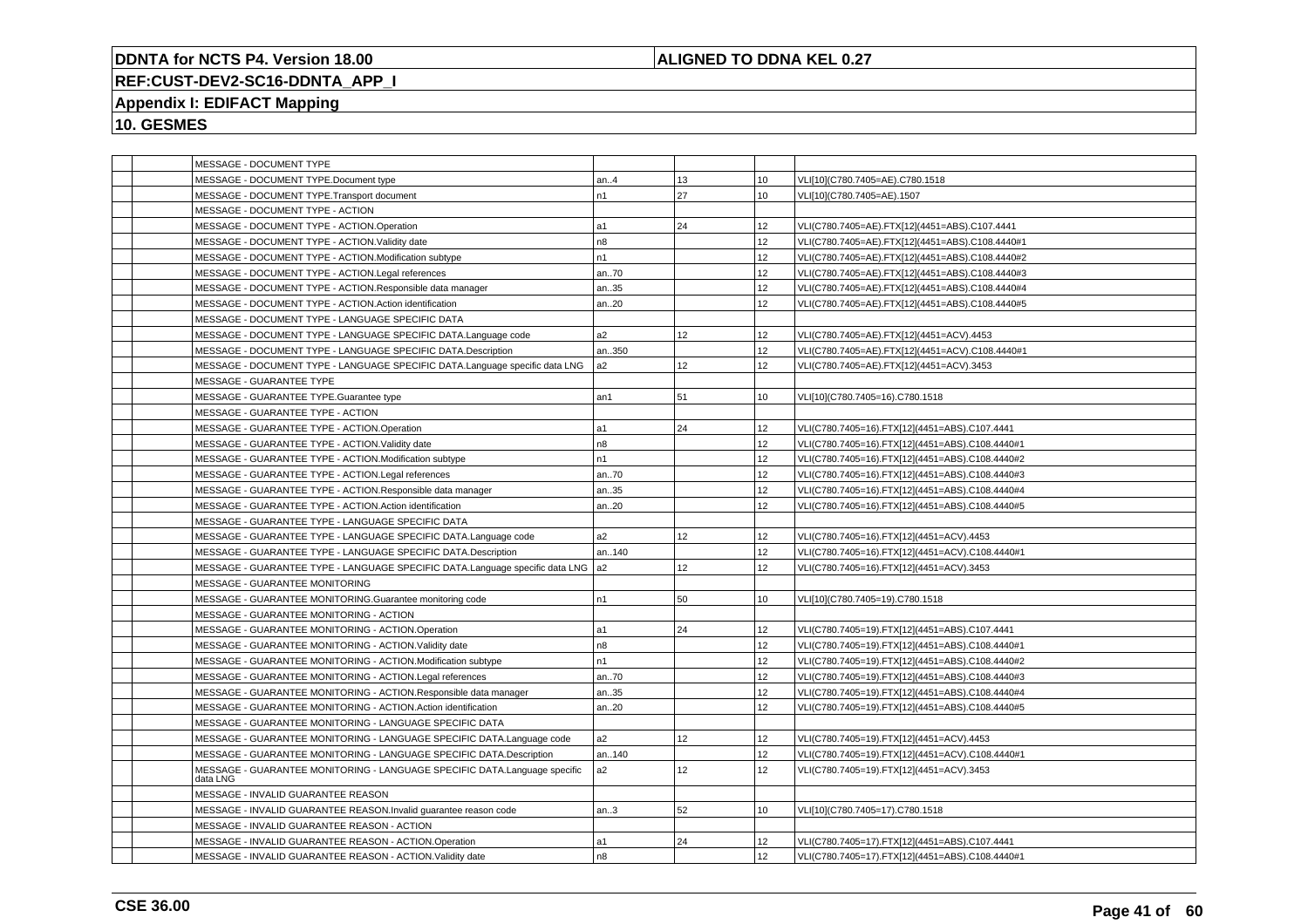## **ALIGNED TO DDNA KEL 0.27**

# **REF:CUST-DEV2-SC16-DDNTA\_APP\_I**

# **Appendix I: EDIFACT Mapping**

| MESSAGE - INVALID GUARANTEE REASON - ACTION.Modification subtype                          | n1             |                 | 12              | VLI(C780.7405=17).FTX[12](4451=ABS).C108.4440#2 |
|-------------------------------------------------------------------------------------------|----------------|-----------------|-----------------|-------------------------------------------------|
| MESSAGE - INVALID GUARANTEE REASON - ACTION.Legal references                              | an70           |                 | 12 <sup>°</sup> | VLI(C780.7405=17).FTX[12](4451=ABS).C108.4440#3 |
| MESSAGE - INVALID GUARANTEE REASON - ACTION.Responsible data manager                      | an35           |                 | 12              | VLI(C780.7405=17).FTX[12](4451=ABS).C108.4440#4 |
| MESSAGE - INVALID GUARANTEE REASON - ACTION.Action identification                         | an20           |                 | 12              | VLI(C780.7405=17).FTX[12](4451=ABS).C108.4440#5 |
| MESSAGE - INVALID GUARANTEE REASON - LANGUAGE SPECIFIC DATA                               |                |                 |                 |                                                 |
| MESSAGE - INVALID GUARANTEE REASON - LANGUAGE SPECIFIC DATA.Language code   a2            |                | 12              | 12              | VLI(C780.7405=17).FTX[12](4451=ACV).4453        |
| MESSAGE - INVALID GUARANTEE REASON - LANGUAGE SPECIFIC DATA.Description                   | an140          |                 | 12              | VLI(C780.7405=17).FTX[12](4451=ACV).C108.4440#1 |
| MESSAGE - INVALID GUARANTEE REASON - LANGUAGE SPECIFIC DATA.Language<br>specific data LNG | a <sub>2</sub> | 12              | 12              | VLI(C780.7405=17).FTX[12](4451=ACV).3453        |
| MESSAGE - LANGUAGE CODE                                                                   |                |                 |                 |                                                 |
| MESSAGE - LANGUAGE CODE.Language code                                                     | a <sub>2</sub> | 12 <sup>°</sup> | 10              | VLI[10](C780.7405=18).C780.1518                 |
| MESSAGE - LANGUAGE CODE - ACTION                                                          |                |                 |                 |                                                 |
| MESSAGE - LANGUAGE CODE - ACTION.Operation                                                | a1             | 24              | 12              | VLI(C780.7405=18).FTX[12](4451=ABS).C107.4441   |
| MESSAGE - LANGUAGE CODE - ACTION. Validity date                                           | n8             |                 | 12              | VLI(C780.7405=18).FTX[12](4451=ABS).C108.4440#1 |
| MESSAGE - LANGUAGE CODE - ACTION.Modification subtype                                     | n1             |                 | 12              | VLI(C780.7405=18).FTX[12](4451=ABS).C108.4440#2 |
| MESSAGE - LANGUAGE CODE - ACTION.Legal references                                         | an70           |                 | 12              | VLI(C780.7405=18).FTX[12](4451=ABS).C108.4440#3 |
| MESSAGE - LANGUAGE CODE - ACTION.Responsible data manager                                 | an35           |                 | 12              | VLI(C780.7405=18).FTX[12](4451=ABS).C108.4440#4 |
| MESSAGE - LANGUAGE CODE - ACTION.Action identification                                    | an20           |                 | 12              | VLI(C780.7405=18).FTX[12](4451=ABS).C108.4440#5 |
| MESSAGE - LANGUAGE CODE - LANGUAGE SPECIFIC DATA                                          |                |                 |                 |                                                 |
| MESSAGE - LANGUAGE CODE - LANGUAGE SPECIFIC DATA.Language code                            | a2             | 12              | 12              | VLI(C780.7405=18).FTX[12](4451=ACV).4453        |
| MESSAGE - LANGUAGE CODE - LANGUAGE SPECIFIC DATA.Description                              | an140          |                 | 12              | VLI(C780.7405=18).FTX[12](4451=ACV).C108.4440#1 |
| MESSAGE - LANGUAGE CODE - LANGUAGE SPECIFIC DATA.Language specific data LNG               | a <sub>2</sub> | 12 <sup>°</sup> | 12              | VLI(C780.7405=18).FTX[12](4451=ACV).3453        |
| MESSAGE - PACKAGING CODE                                                                  |                |                 |                 |                                                 |
| MESSAGE - PACKAGING CODE.Kind of packages                                                 | an.3           | 17              | 10              | VLI[10](C780.7405=21).C780.1518                 |
| MESSAGE - PACKAGING CODE - ACTION                                                         |                |                 |                 |                                                 |
| MESSAGE - PACKAGING CODE - ACTION.Operation                                               | a1             | 24              | 12              | VLI(C780.7405=21).FTX[12](4451=ABS).C107.4441   |
| MESSAGE - PACKAGING CODE - ACTION. Validity date                                          | n8             |                 | 12              | VLI(C780.7405=21).FTX[12](4451=ABS).C108.4440#1 |
| MESSAGE - PACKAGING CODE - ACTION.Modification subtype                                    | n1             |                 | 12              | VLI(C780.7405=21).FTX[12](4451=ABS).C108.4440#2 |
| MESSAGE - PACKAGING CODE - ACTION.Legal references                                        | an70           |                 | 12              | VLI(C780.7405=21).FTX[12](4451=ABS).C108.4440#3 |
| MESSAGE - PACKAGING CODE - ACTION.Responsible data manager                                | an35           |                 | 12              | VLI(C780.7405=21).FTX[12](4451=ABS).C108.4440#4 |
| MESSAGE - PACKAGING CODE - ACTION.Action identification                                   | an20           |                 | 12              | VLI(C780.7405=21).FTX[12](4451=ABS).C108.4440#5 |
| MESSAGE - PACKAGING CODE - LANGUAGE SPECIFIC DATA                                         |                |                 |                 |                                                 |
| MESSAGE - PACKAGING CODE - LANGUAGE SPECIFIC DATA.Language code                           | a2             | 12 <sup>°</sup> | 12              | VLI(C780.7405=21).FTX[12](4451=ACV).4453        |
| MESSAGE - PACKAGING CODE - LANGUAGE SPECIFIC DATA.Description                             | an140          |                 | 12              | VLI(C780.7405=21).FTX[12](4451=ACV).C108.4440#1 |
| MESSAGE - PACKAGING CODE - LANGUAGE SPECIFIC DATA.Language specific data LNG              | a <sub>2</sub> | 12              | 12              | VLI(C780.7405=21).FTX[12](4451=ACV).3453        |
| MESSAGE - ROLE                                                                            |                |                 |                 |                                                 |
| MESSAGE - ROLE.Role                                                                       | an.3           | 56              | 10              | VLI[10](C780.7405=22).C780.1518                 |
| MESSAGE - ROLE - ACTION                                                                   |                |                 |                 |                                                 |
| MESSAGE - ROLE - ACTION.Operation                                                         | a1             | 24              | 12              | VLI(C780.7405=22).FTX[12](4451=ABS).C107.4441   |
| MESSAGE - ROLE - ACTION. Validity date                                                    | n <sub>8</sub> |                 | 12              | VLI(C780.7405=22).FTX[12](4451=ABS).C108.4440#1 |
| MESSAGE - ROLE - ACTION.Modification subtype                                              | n1             |                 | 12              | VLI(C780.7405=22).FTX[12](4451=ABS).C108.4440#2 |
| MESSAGE - ROLE - ACTION.Legal references                                                  | an70           |                 | 12              | VLI(C780.7405=22).FTX[12](4451=ABS).C108.4440#3 |
| MESSAGE - ROLE - ACTION.Responsible data manager                                          | an35           |                 | 12              | VLI(C780.7405=22).FTX[12](4451=ABS).C108.4440#4 |
| MESSAGE - ROLE - ACTION.Action identification                                             | an20           |                 | 12              | VLI(C780.7405=22).FTX[12](4451=ABS).C108.4440#5 |
| MESSAGE - ROLE - LANGUAGE SPECIFIC DATA                                                   |                |                 |                 |                                                 |
| MESSAGE - ROLE - LANGUAGE SPECIFIC DATA.Language code                                     | a2             | 12              | 12              | VLI(C780.7405=22).FTX[12](4451=ACV).4453        |
|                                                                                           |                |                 |                 |                                                 |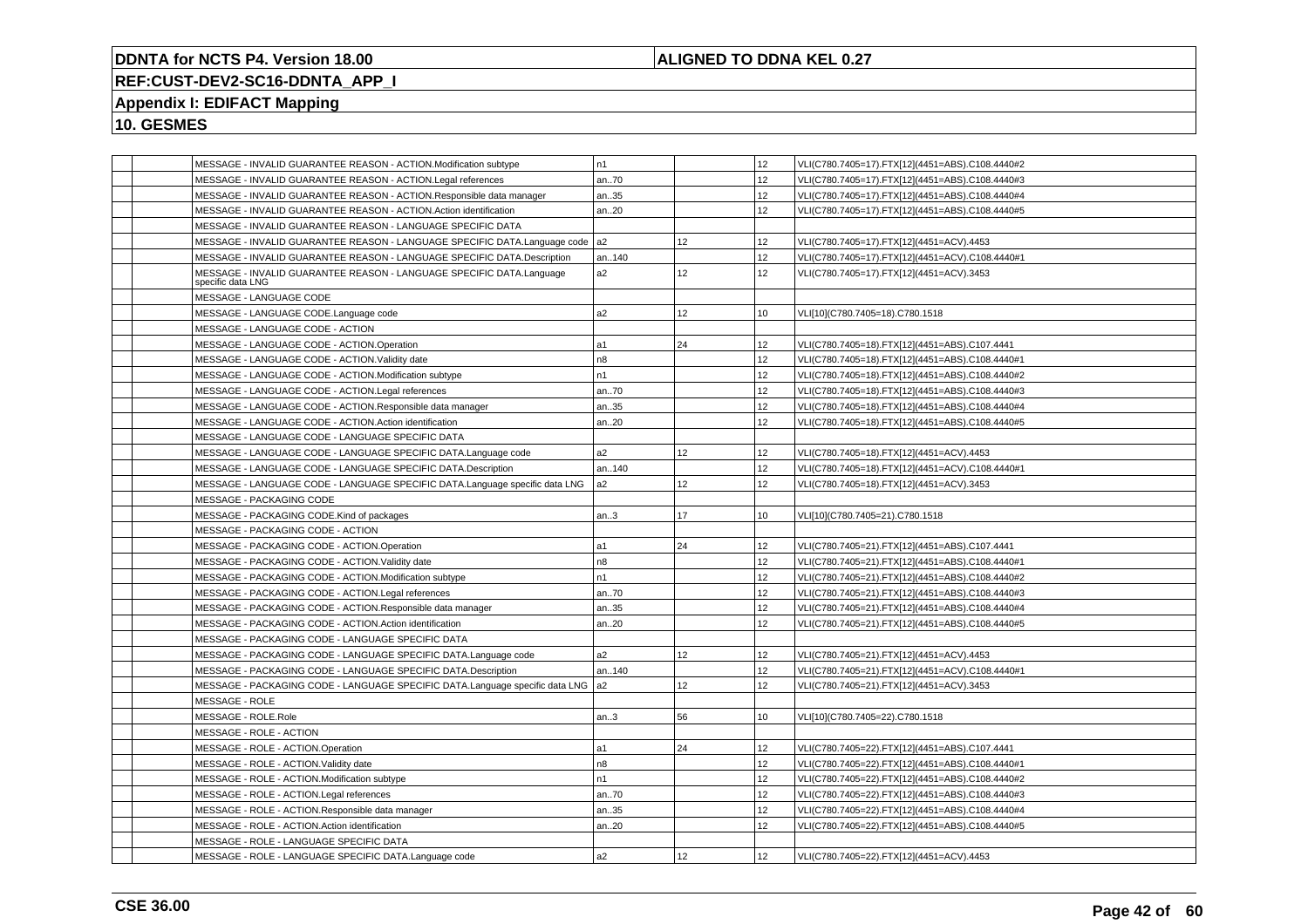## **ALIGNED TO DDNA KEL 0.27**

# **REF:CUST-DEV2-SC16-DDNTA\_APP\_I**

## **Appendix I: EDIFACT Mapping**

|  | MESSAGE - ROLE - LANGUAGE SPECIFIC DATA.Description                                   | an140          |                 | 12               | VLI(C780.7405=22).FTX[12](4451=ACV).C108.4440#1 |
|--|---------------------------------------------------------------------------------------|----------------|-----------------|------------------|-------------------------------------------------|
|  | MESSAGE - ROLE - LANGUAGE SPECIFIC DATA.Language specific data LNG                    | a2             | 12              | 12               | VLI(C780.7405=22).FTX[12](4451=ACV).3453        |
|  | MESSAGE - SENSITIVE GOODS CODE                                                        |                |                 |                  |                                                 |
|  | MESSAGE - SENSITIVE GOODS CODE.Commodity code (taric code)                            | an.6           | 62              | 10               | VLI[10](C780.7405=24).C780.1518                 |
|  | MESSAGE - SENSITIVE GOODS CODE.Sensitive goods code                                   | n.2            | 64              | 10               | VLI[10](C780.7405=24).1507                      |
|  | MESSAGE - SENSITIVE GOODS CODE.Reference quantity                                     | n.6            |                 | 10               | VLI[10](C780.7405=24).C240.7036#1               |
|  | MESSAGE - SENSITIVE GOODS CODE.Unit of measure code                                   | an3            | 59              | 10               | VLI[10](C780.7405=24).C240.7036#2               |
|  | MESSAGE - SENSITIVE GOODS CODE.EEC territory limitation                               | n1             | 27              | 10               | VLI[10](C780.7405=24).C240.7037                 |
|  | MESSAGE - SENSITIVE GOODS CODE - ACTION                                               |                |                 |                  |                                                 |
|  | MESSAGE - SENSITIVE GOODS CODE - ACTION.Operation                                     | a1             | 24              | 12               | VLI(C780.7405=24).FTX[12](4451=ABS).C107.4441   |
|  | MESSAGE - SENSITIVE GOODS CODE - ACTION. Validity date                                | n <sub>8</sub> |                 | 12               | VLI(C780.7405=24).FTX[12](4451=ABS).C108.4440#1 |
|  | MESSAGE - SENSITIVE GOODS CODE - ACTION.Modification subtype                          | n <sub>1</sub> |                 | 12               | VLI(C780.7405=24).FTX[12](4451=ABS).C108.4440#2 |
|  | MESSAGE - SENSITIVE GOODS CODE - ACTION.Legal references                              | an70           |                 | 12               | VLI(C780.7405=24).FTX[12](4451=ABS).C108.4440#3 |
|  | MESSAGE - SENSITIVE GOODS CODE - ACTION.Responsible data manager                      | an35           |                 | 12               | VLI(C780.7405=24).FTX[12](4451=ABS).C108.4440#4 |
|  | MESSAGE - SENSITIVE GOODS CODE - ACTION.Action identification                         | an.20          |                 | 12               | VLI(C780.7405=24).FTX[12](4451=ABS).C108.4440#5 |
|  | MESSAGE - SENSITIVE GOODS CODE - LANGUAGE SPECIFIC DATA                               |                |                 |                  |                                                 |
|  | MESSAGE - SENSITIVE GOODS CODE - LANGUAGE SPECIFIC DATA.Language code                 | a <sub>2</sub> | 12 <sup>°</sup> | 12               | VLI(C780.7405=24).FTX[12](4451=ACV).4453        |
|  | MESSAGE - SENSITIVE GOODS CODE - LANGUAGE SPECIFIC DATA.Description                   | an140          |                 | 12               | VLI(C780.7405=24).FTX[12](4451=ACV).C108.4440#1 |
|  | MESSAGE - SENSITIVE GOODS CODE - LANGUAGE SPECIFIC DATA.Language specific<br>data LNG | a2             | 12 <sup>°</sup> | 12 <sup>2</sup>  | VLI(C780.7405=24).FTX[12](4451=ACV).3453        |
|  | MESSAGE - SPECIAL MENTION CODE                                                        |                |                 |                  |                                                 |
|  | MESSAGE - SPECIAL MENTION CODE.Additional information coded                           | an5            | 39              | 10 <sup>°</sup>  | VLI[10](C780.7405=AD).C780.1518                 |
|  | MESSAGE - SPECIAL MENTION CODE - ACTION                                               |                |                 |                  |                                                 |
|  | MESSAGE - SPECIAL MENTION CODE - ACTION.Operation                                     | a1             | 24              | 12 <sup>2</sup>  | VLI(C780.7405=AD).FTX[12](4451=ABS).C107.4441   |
|  | MESSAGE - SPECIAL MENTION CODE - ACTION. Validity date                                | n8             |                 | 12               | VLI(C780.7405=AD).FTX[12](4451=ABS).C108.4440#1 |
|  | MESSAGE - SPECIAL MENTION CODE - ACTION.Modification subtype                          | n1             |                 | 12               | VLI(C780.7405=AD).FTX[12](4451=ABS).C108.4440#2 |
|  | MESSAGE - SPECIAL MENTION CODE - ACTION.Legal references                              | an70           |                 | 12               | VLI(C780.7405=AD).FTX[12](4451=ABS).C108.4440#3 |
|  | MESSAGE - SPECIAL MENTION CODE - ACTION.Responsible data manager                      | an35           |                 | 12               | VLI(C780.7405=AD).FTX[12](4451=ABS).C108.4440#4 |
|  | MESSAGE - SPECIAL MENTION CODE - ACTION.Action identification                         | an.20          |                 | 12 <sup>2</sup>  | VLI(C780.7405=AD).FTX[12](4451=ABS).C108.4440#5 |
|  | MESSAGE - SPECIAL MENTION CODE - LANGUAGE SPECIFIC DATA                               |                |                 |                  |                                                 |
|  | MESSAGE - SPECIAL MENTION CODE - LANGUAGE SPECIFIC DATA.Language code                 | a <sub>2</sub> | 12 <sup>°</sup> | 12               | VLI(C780.7405=AD).FTX[12](4451=ACV).4453        |
|  | MESSAGE - SPECIAL MENTION CODE - LANGUAGE SPECIFIC DATA.Description                   | an140          |                 | 12               | VLI(C780.7405=AD).FTX[12](4451=ACV).C108.4440#1 |
|  | MESSAGE - SPECIAL MENTION CODE - LANGUAGE SPECIFIC DATA.Language specific<br>data LNG | a2             | 12 <sup>°</sup> | 12 <sup>2</sup>  | VLI(C780.7405=AD).FTX[12](4451=ACV).3453        |
|  | MESSAGE - STATISTICS TYPE                                                             |                |                 |                  |                                                 |
|  | MESSAGE - STATISTICS TYPE.Statistics type                                             | an.4           | 57              | 10 <sup>10</sup> | VLI[10](C780.7405=23).C780.1518                 |
|  | MESSAGE - STATISTICS TYPE - ACTION                                                    |                |                 |                  |                                                 |
|  | MESSAGE - STATISTICS TYPE - ACTION.Operation                                          | a1             | 24              | 12               | VLI(C780.7405=23).FTX[12](4451=ABS).C107.4441   |
|  | MESSAGE - STATISTICS TYPE - ACTION. Validity date                                     | n <sub>8</sub> |                 | 12               | VLI(C780.7405=23).FTX[12](4451=ABS).C108.4440#1 |
|  | MESSAGE - STATISTICS TYPE - ACTION.Modification subtype                               | n1             |                 | 12               | VLI(C780.7405=23).FTX[12](4451=ABS).C108.4440#2 |
|  | MESSAGE - STATISTICS TYPE - ACTION.Legal references                                   | an70           |                 | 12               | VLI(C780.7405=23).FTX[12](4451=ABS).C108.4440#3 |
|  | MESSAGE - STATISTICS TYPE - ACTION.Responsible data manager                           | an35           |                 | 12               | VLI(C780.7405=23).FTX[12](4451=ABS).C108.4440#4 |
|  | MESSAGE - STATISTICS TYPE - ACTION.Action identification                              | an20           |                 | 12               | VLI(C780.7405=23).FTX[12](4451=ABS).C108.4440#5 |
|  | MESSAGE - STATISTICS TYPE - LANGUAGE SPECIFIC DATA                                    |                |                 |                  |                                                 |
|  | MESSAGE - STATISTICS TYPE - LANGUAGE SPECIFIC DATA.Language code                      | a2             | 12              | 12               | VLI(C780.7405=23).FTX[12](4451=ACV).4453        |
|  | MESSAGE - STATISTICS TYPE - LANGUAGE SPECIFIC DATA.Description                        | an140          |                 | 12 <sup>2</sup>  | VLI(C780.7405=23).FTX[12](4451=ACV).C108.4440#1 |
|  | MESSAGE - STATISTICS TYPE - LANGUAGE SPECIFIC DATA.Language specific data LNG         | a <sub>2</sub> | 12              | 12               | VLI(C780.7405=23).FTX[12](4451=ACV).3453        |
|  |                                                                                       |                |                 |                  |                                                 |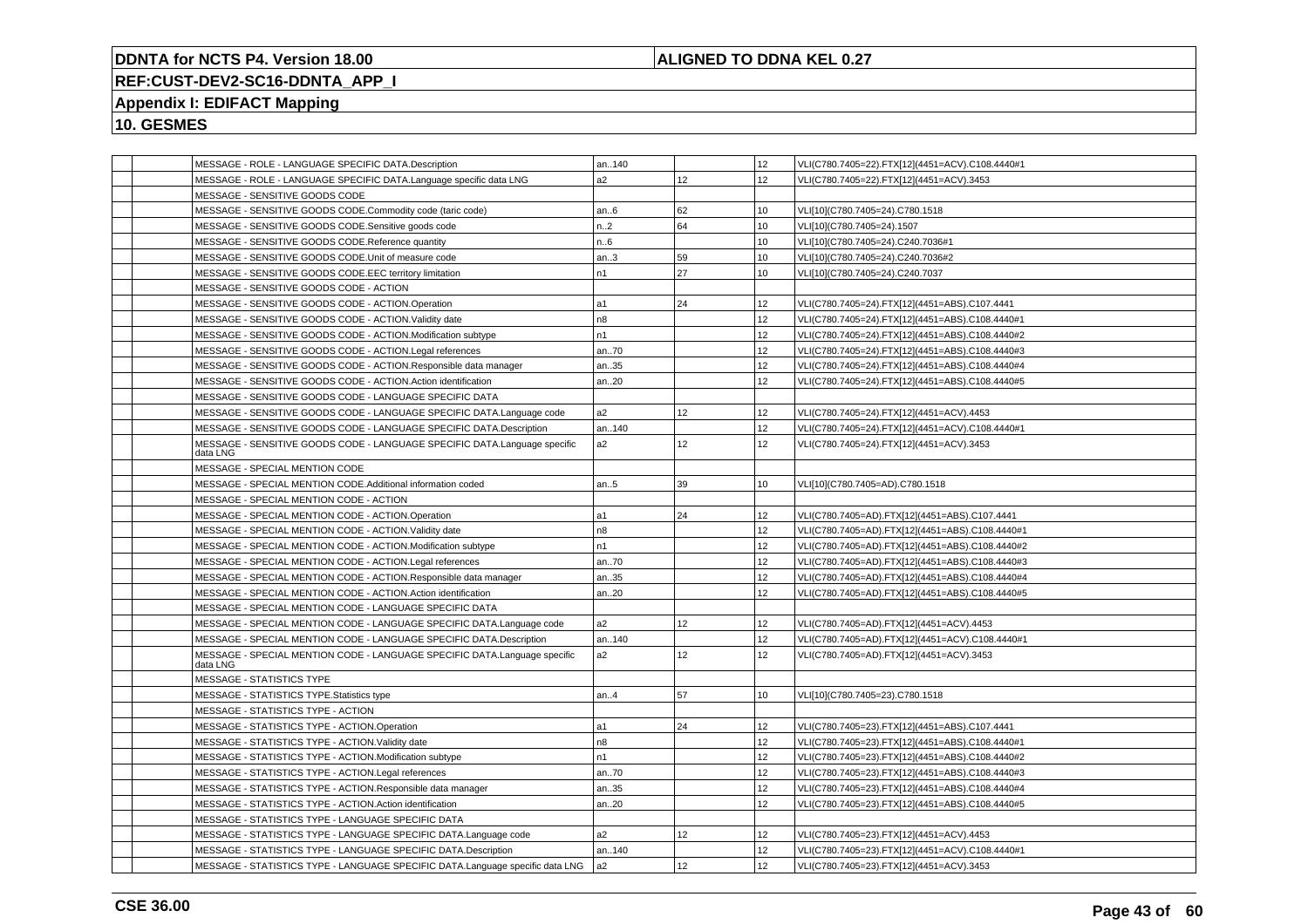## **ALIGNED TO DDNA KEL 0.27**

# **REF:CUST-DEV2-SC16-DDNTA\_APP\_I**

# **Appendix I: EDIFACT Mapping**

| MESSAGE - TRAFFIC TYPE                                                                             |                |                 |                  |                                                 |
|----------------------------------------------------------------------------------------------------|----------------|-----------------|------------------|-------------------------------------------------|
| MESSAGE - TRAFFIC TYPE.Traffic type                                                                | an.3           | 20              | 10               | VLI[10](C780.7405=26).C780.1518                 |
| MESSAGE - TRAFFIC TYPE - ACTION                                                                    |                |                 |                  |                                                 |
| MESSAGE - TRAFFIC TYPE - ACTION.Operation                                                          | a1             | 24              | 12               | VLI(C780.7405=26).FTX[12](4451=ABS).C107.4441   |
| MESSAGE - TRAFFIC TYPE - ACTION.Validity date                                                      | n8             |                 | 12               | VLI(C780.7405=26).FTX[12](4451=ABS).C108.4440#1 |
| MESSAGE - TRAFFIC TYPE - ACTION.Modification subtype                                               | n1             |                 | 12               | VLI(C780.7405=26).FTX[12](4451=ABS).C108.4440#2 |
| MESSAGE - TRAFFIC TYPE - ACTION.Legal references                                                   | an70           |                 | 12               | VLI(C780.7405=26).FTX[12](4451=ABS).C108.4440#3 |
| MESSAGE - TRAFFIC TYPE - ACTION.Responsible data manager                                           | an35           |                 | 12               | VLI(C780.7405=26).FTX[12](4451=ABS).C108.4440#4 |
| MESSAGE - TRAFFIC TYPE - ACTION.Action identification                                              | an20           |                 | 12               | VLI(C780.7405=26).FTX[12](4451=ABS).C108.4440#5 |
| MESSAGE - TRAFFIC TYPE - LANGUAGE SPECIFIC DATA                                                    |                |                 |                  |                                                 |
| MESSAGE - TRAFFIC TYPE - LANGUAGE SPECIFIC DATA.Language code                                      | a2             | 12 <sup>°</sup> | 12 <sup>2</sup>  | VLI(C780.7405=26).FTX[12](4451=ACV).4453        |
| MESSAGE - TRAFFIC TYPE - LANGUAGE SPECIFIC DATA.Description                                        | an140          |                 | 12               | VLI(C780.7405=26).FTX[12](4451=ACV).C108.4440#1 |
| MESSAGE - TRAFFIC TYPE - LANGUAGE SPECIFIC DATA.Language specific data LNG                         | a <sub>2</sub> | 12              | 12               | VLI(C780.7405=26).FTX[12](4451=ACV).3453        |
| MESSAGE - CUSTOMS OPERATION STATE TYPE                                                             |                |                 |                  |                                                 |
| MESSAGE - CUSTOMS OPERATION STATE TYPE.Customs Operation State Types                               | an.3           | 58              | 10               | VLI[10](C780.7405=20).C780.1518                 |
| MESSAGE - CUSTOMS OPERATION STATE TYPE - ACTION                                                    |                |                 |                  |                                                 |
| MESSAGE - CUSTOMS OPERATION STATE TYPE - ACTION.Operation                                          | a1             | 24              | 12               | VLI(C780.7405=20).FTX[12](4451=ABS).C107.4441   |
| MESSAGE - CUSTOMS OPERATION STATE TYPE - ACTION.Validity date                                      | n8             |                 | 12               | VLI(C780.7405=20).FTX[12](4451=ABS).C108.4440#1 |
| MESSAGE - CUSTOMS OPERATION STATE TYPE - ACTION.Modification subtype                               | n1             |                 | 12               | VLI(C780.7405=20).FTX[12](4451=ABS).C108.4440#2 |
| MESSAGE - CUSTOMS OPERATION STATE TYPE - ACTION.Legal references                                   | an70           |                 | 12 <sup>2</sup>  | VLI(C780.7405=20).FTX[12](4451=ABS).C108.4440#3 |
| MESSAGE - CUSTOMS OPERATION STATE TYPE - ACTION.Responsible data manager                           | an35           |                 | 12               | VLI(C780.7405=20).FTX[12](4451=ABS).C108.4440#4 |
| MESSAGE - CUSTOMS OPERATION STATE TYPE - ACTION.Action identification                              | an20           |                 | 12               | VLI(C780.7405=20).FTX[12](4451=ABS).C108.4440#5 |
| MESSAGE - CUSTOMS OPERATION STATE TYPE - LANGUAGE SPECIFIC DATA                                    |                |                 |                  |                                                 |
| MESSAGE - CUSTOMS OPERATION STATE TYPE - LANGUAGE SPECIFIC DATA.Language   a2<br>code              |                | 12              | 12               | VLI(C780.7405=20).FTX[12](4451=ACV).4453        |
| MESSAGE - CUSTOMS OPERATION STATE TYPE - LANGUAGE SPECIFIC<br><b>DATA.Description</b>              | an140          |                 | 12 <sup>2</sup>  | VLI(C780.7405=20).FTX[12](4451=ACV).C108.4440#1 |
| MESSAGE - CUSTOMS OPERATION STATE TYPE - LANGUAGE SPECIFIC DATA.Language   a2<br>specific data LNG |                | 12              | 12               | VLI(C780.7405=20).FTX[12](4451=ACV).3453        |
| MESSAGE - UNIT OF MEASURE                                                                          |                |                 |                  |                                                 |
| MESSAGE - UNIT OF MEASURE.Unit of measure code                                                     | an.3           | 59              | 10               | VLI[10](C780.7405=AC).C780.1518                 |
| MESSAGE - UNIT OF MEASURE - ACTION                                                                 |                |                 |                  |                                                 |
| MESSAGE - UNIT OF MEASURE - ACTION.Operation                                                       | a1             | 24              | 12 <sup>2</sup>  | VLI(C780.7405=AC).FTX[12](4451=ABS).C107.4441   |
| MESSAGE - UNIT OF MEASURE - ACTION. Validity date                                                  | n8             |                 | 12               | VLI(C780.7405=AC).FTX[12](4451=ABS).C108.4440#1 |
| MESSAGE - UNIT OF MEASURE - ACTION.Modification subtype                                            | n <sub>1</sub> |                 | 12               | VLI(C780.7405=AC).FTX[12](4451=ABS).C108.4440#2 |
| MESSAGE - UNIT OF MEASURE - ACTION.Legal references                                                | an70           |                 | 12               | VLI(C780.7405=AC).FTX[12](4451=ABS).C108.4440#3 |
| MESSAGE - UNIT OF MEASURE - ACTION.Responsible data manager                                        | an35           |                 | 12               | VLI(C780.7405=AC).FTX[12](4451=ABS).C108.4440#4 |
| MESSAGE - UNIT OF MEASURE - ACTION.Action identification                                           | an20           |                 | 12               | VLI(C780.7405=AC).FTX[12](4451=ABS).C108.4440#5 |
| MESSAGE - UNIT OF MEASURE - LANGUAGE SPECIFIC DATA                                                 |                |                 |                  |                                                 |
| MESSAGE - UNIT OF MEASURE - LANGUAGE SPECIFIC DATA.Language code                                   | a2             | 12              | 12               | VLI(C780.7405=AC).FTX[12](4451=ACV).4453        |
| MESSAGE - UNIT OF MEASURE - LANGUAGE SPECIFIC DATA.Description                                     | an140          |                 | 12               | VLI(C780.7405=AC).FTX[12](4451=ACV).C108.4440#1 |
| MESSAGE - UNIT OF MEASURE - LANGUAGE SPECIFIC DATA.Language specific data LNG   a2                 |                | 12              | 12 <sup>2</sup>  | VLI(C780.7405=AC).FTX[12](4451=ACV).3453        |
| MESSAGE - UN/LOCODE                                                                                |                |                 |                  |                                                 |
| MESSAGE - UN/LOCODE.Country code                                                                   | a2             | 8               | 10               | VLI[10](C780.7405=AB).1507                      |
| MESSAGE - UN/LOCODE.UN/LOCODE id                                                                   | a3             |                 | 10 <sup>10</sup> | VLI[10](C780.7405=AB).C780.1518                 |
| MESSAGE - UN/LOCODE.UN/LOCODE name                                                                 | an29           |                 | 10               | VLI[10](C780.7405=AB).C082.3039                 |
| MESSAGE - UN/LOCODE - ACTION                                                                       |                |                 |                  |                                                 |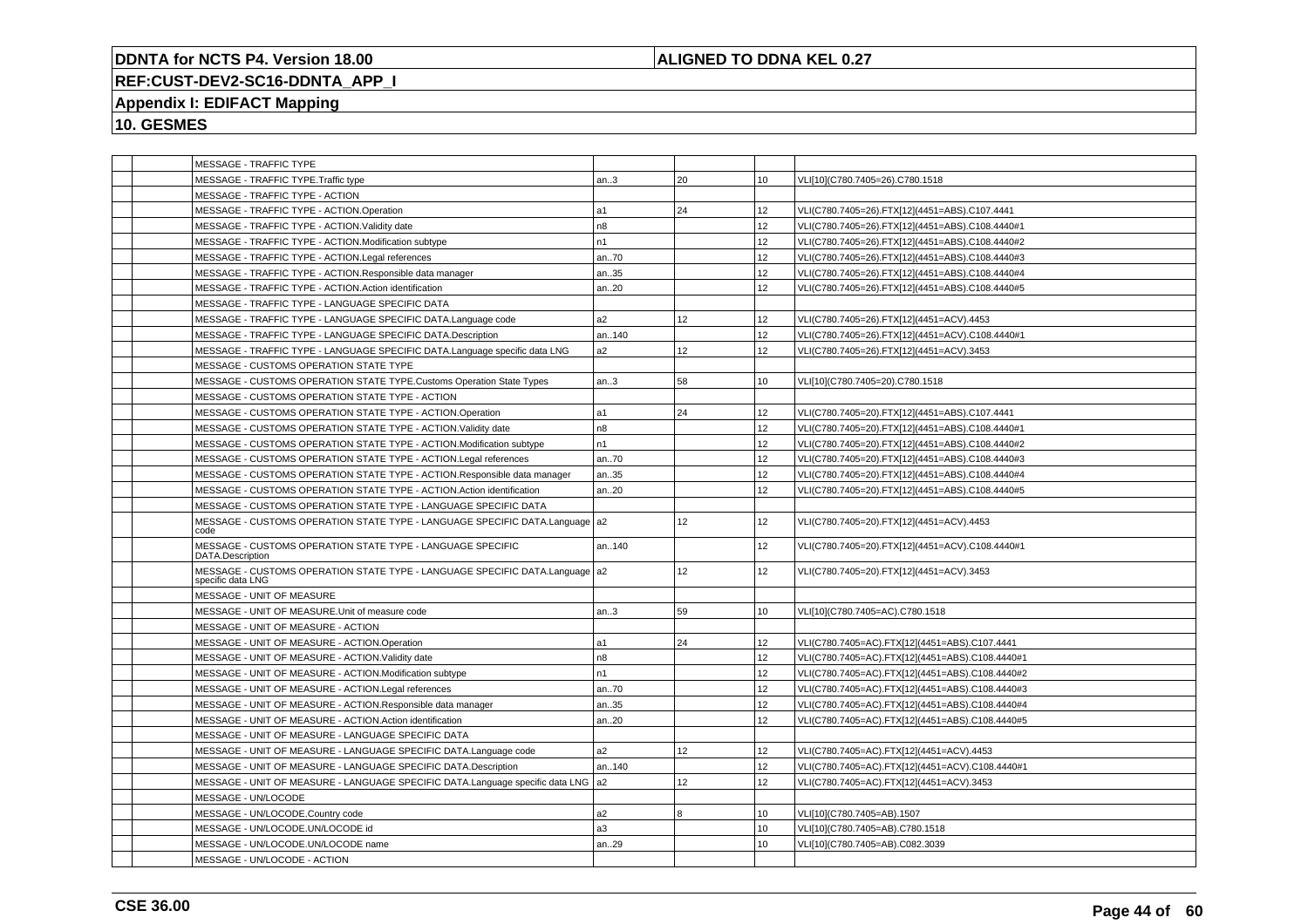## **ALIGNED TO DDNA KEL 0.27**

# **REF:CUST-DEV2-SC16-DDNTA\_APP\_I**

# **Appendix I: EDIFACT Mapping**

| MESSAGE - UN/LOCODE - ACTION.Operation                                                                            | a1             | 24  | 12              | VLI(C780.7405=AB).FTX[12](4451=ABS).C107.4441                  |
|-------------------------------------------------------------------------------------------------------------------|----------------|-----|-----------------|----------------------------------------------------------------|
| MESSAGE - UN/LOCODE - ACTION.Validity date                                                                        | n8             |     | 12              | VLI(C780.7405=AB).FTX[12](4451=ABS).C108.4440#1                |
| MESSAGE - UN/LOCODE - ACTION.Modification subtype                                                                 | n1             |     | 12              | VLI(C780.7405=AB).FTX[12](4451=ABS).C108.4440#2                |
| MESSAGE - UN/LOCODE - ACTION.Legal references                                                                     | an70           |     | 12              | VLI(C780.7405=AB).FTX[12](4451=ABS).C108.4440#3                |
| MESSAGE - UN/LOCODE - ACTION.Responsible data manager                                                             | an35           |     | 12              | VLI(C780.7405=AB).FTX[12](4451=ABS).C108.4440#4                |
| MESSAGE - UN/LOCODE - ACTION.Action identification                                                                | an20           |     | 12              | VLI(C780.7405=AB).FTX[12](4451=ABS).C108.4440#5                |
| MESSAGE - TRANSPORT MODE                                                                                          |                |     |                 |                                                                |
| MESSAGE - TRANSPORT MODE.Transport mode                                                                           | n2             | 18  | 10              | VLI[10](C780.7405=27).C780.1518                                |
| MESSAGE - TRANSPORT MODE - ACTION                                                                                 |                |     |                 |                                                                |
| MESSAGE - TRANSPORT MODE - ACTION.Operation                                                                       | a1             | 24  | 12              | VLI(C780.7405=27).FTX[12](4451=ABS).C107.4441                  |
| MESSAGE - TRANSPORT MODE - ACTION. Validity date                                                                  | n8             |     | 12              | VLI(C780.7405=27).FTX[12](4451=ABS).C108.4440#1                |
| MESSAGE - TRANSPORT MODE - ACTION.Modification subtype                                                            | n <sub>1</sub> |     | 12              | VLI(C780.7405=27).FTX[12](4451=ABS).C108.4440#2                |
| MESSAGE - TRANSPORT MODE - ACTION.Legal references                                                                | an70           |     | 12              | VLI(C780.7405=27).FTX[12](4451=ABS).C108.4440#3                |
| MESSAGE - TRANSPORT MODE - ACTION.Responsible data manager                                                        | an35           |     | 12 <sup>2</sup> | VLI(C780.7405=27).FTX[12](4451=ABS).C108.4440#4                |
| MESSAGE - TRANSPORT MODE - ACTION.Action identification                                                           | an20           |     | 12              | VLI(C780.7405=27).FTX[12](4451=ABS).C108.4440#5                |
| MESSAGE - TRANSPORT MODE - LANGUAGE SPECIFIC DATA                                                                 |                |     |                 |                                                                |
| MESSAGE - TRANSPORT MODE - LANGUAGE SPECIFIC DATA.Language code                                                   | a2             | 12  | 12              | VLI(C780.7405=27).FTX[12](4451=ACV).4453                       |
| MESSAGE - TRANSPORT MODE - LANGUAGE SPECIFIC DATA.Description                                                     | an140          |     | 12              | VLI(C780.7405=27).FTX[12](4451=ACV).C108.4440#1                |
| MESSAGE - TRANSPORT MODE - LANGUAGE SPECIFIC DATA.Language specific data<br>LNG                                   | a2             | 12  | 12              | VLI(C780.7405=27).FTX[12](4451=ACV).3453                       |
| MESSAGE - QUERY ON GUARANTEE TYPE                                                                                 |                |     |                 |                                                                |
| MESSAGE - QUERY ON GUARANTEE TYPE.Query identifier                                                                | n1             | 54  | 10              | VLI[10](C780.7405=AG).C780.1518                                |
| MESSAGE - QUERY ON GUARANTEE TYPE - ACTION                                                                        |                |     |                 |                                                                |
| MESSAGE - QUERY ON GUARANTEE TYPE - ACTION.Operation                                                              | a1             | 24  | 12              | VLI(C780.7405=AG).FTX[12](4451=ABS).C107.4441                  |
| MESSAGE - QUERY ON GUARANTEE TYPE - ACTION. Validity date                                                         | n <sub>8</sub> |     | 12              | VLI(C780.7405=AG).FTX[12](4451=ABS).C108.4440#1                |
| MESSAGE - QUERY ON GUARANTEE TYPE - ACTION.Modification subtype                                                   | n1             |     | 12              | VLI(C780.7405=AG).FTX[12](4451=ABS).C108.4440#2                |
| MESSAGE - QUERY ON GUARANTEE TYPE - ACTION.Legal references                                                       | an70           |     | 12              | VLI(C780.7405=AG).FTX[12](4451=ABS).C108.4440#3                |
| MESSAGE - QUERY ON GUARANTEE TYPE - ACTION.Responsible data manager                                               | an35           |     | 12              | VLI(C780.7405=AG).FTX[12](4451=ABS).C108.4440#4                |
| MESSAGE - QUERY ON GUARANTEE TYPE - ACTION.Action identification                                                  | an20           |     | 12              | VLI(C780.7405=AG).FTX[12](4451=ABS).C108.4440#5                |
| MESSAGE - QUERY ON GUARANTEE TYPE - LANGUAGE SPECIFIC DATA                                                        |                |     |                 |                                                                |
| MESSAGE - QUERY ON GUARANTEE TYPE - LANGUAGE SPECIFIC DATA.Language code                                          | a <sub>2</sub> | 12  | 12              | VLI(C780.7405=AG).FTX[12](4451=ACV).4453                       |
| MESSAGE - QUERY ON GUARANTEE TYPE - LANGUAGE SPECIFIC DATA. Description                                           | an140          |     | 12              | VLI(C780.7405=AG).FTX[12](4451=ACV).C108.4440#1                |
| MESSAGE - QUERY ON GUARANTEE TYPE - LANGUAGE SPECIFIC DATA.Language<br>specific data LNG                          | a2             | 12  | 12              | VLI(C780.7405=AG).FTX[12](4451=ACV).3453                       |
| MESSAGE - SENDING COUNTRY                                                                                         |                |     |                 |                                                                |
| MESSAGE - SENDING COUNTRY.Country code                                                                            | a2             | 8   | 31              | DSI[31](C782.1520=MS).C782.7405                                |
| MESSAGE - SENDING COUNTRY.Year                                                                                    | n4             |     | 31              | DSI[31](C782.1520=MS).C082.3039                                |
| MESSAGE - SENDING COUNTRY.Month                                                                                   | an2            | 26  | 31              | DSI[31](C782.1520=MS).C082.1131                                |
| MESSAGE - SENDING COUNTRY - SYSTEM APPLICABILITY                                                                  |                |     |                 |                                                                |
| MESSAGE - SENDING COUNTRY - SYSTEM APPLICABILITY.System code                                                      | n.2            | 136 | 37              | DSI(C782.1520=MS).IDE[37](7495=1).C206.7402                    |
| MESSAGE - SENDING COUNTRY - SYSTEM APPLICABILITY - STATISTICAL<br><b>CHARACTERISTICS</b>                          |                |     |                 |                                                                |
| MESSAGE - SENDING COUNTRY - SYSTEM APPLICABILITY - STATISTICAL<br>CHARACTERISTICS.Statistics type                 | an4            | 57  | 42              | DSI(C782.1520=MS).IDE(7495=1).SCD[42](7497=2).C786.7512        |
| MESSAGE - SENDING COUNTRY - SYSTEM APPLICABILITY - STATISTICAL<br><b>CHARACTERISTICS - SERIES ELEMENTS</b>        |                |     |                 |                                                                |
| MESSAGE - SENDING COUNTRY - SYSTEM APPLICABILITY - STATISTICAL<br>CHARACTERISTICS - SERIES ELEMENTS.Other country | a2             | 8   | 45              | DSI(C782.1520=MS).IDE(7495=1).SCD(7497=2).CDV[45](4513=3).9434 |
|                                                                                                                   |                |     |                 |                                                                |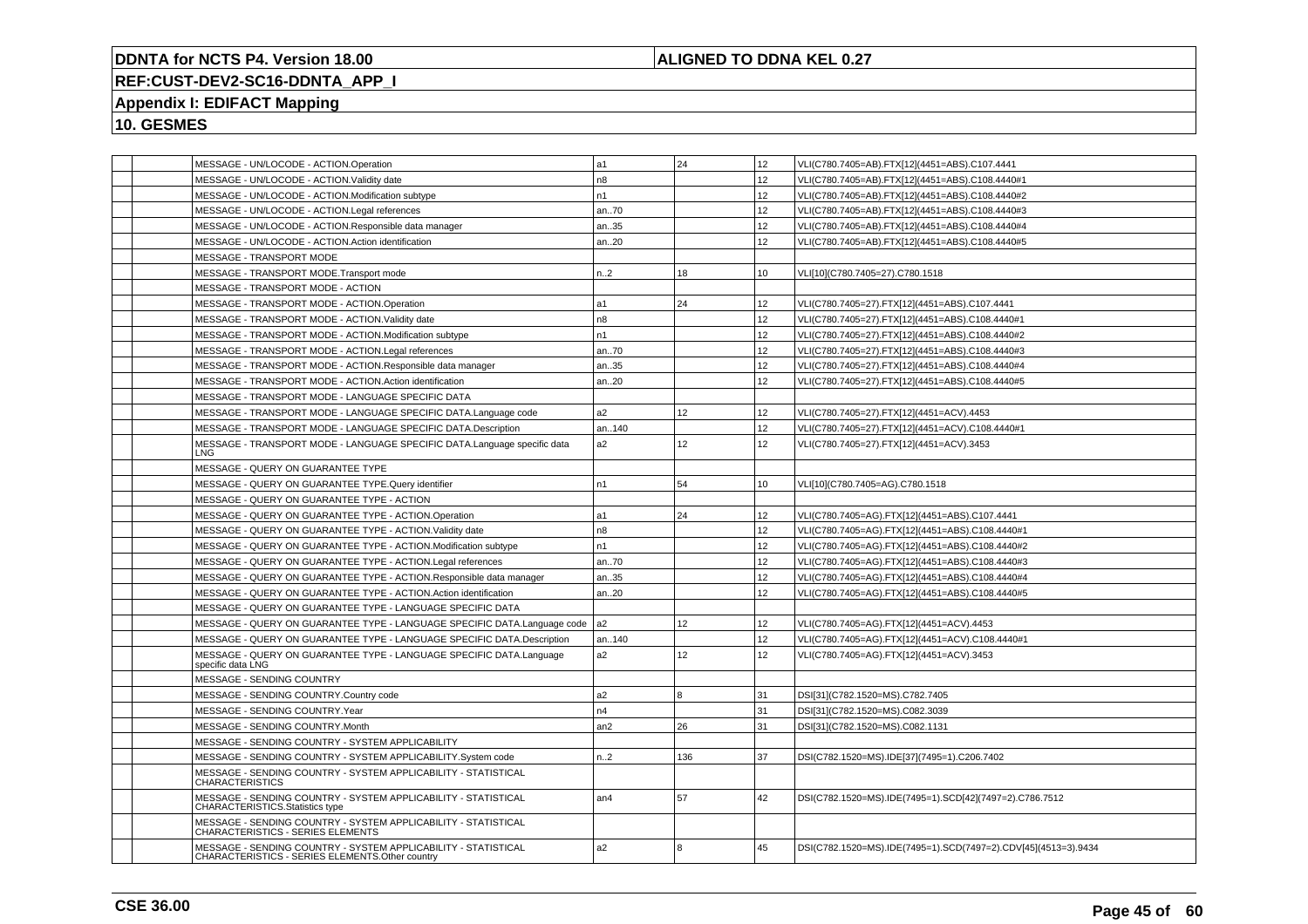## **ALIGNED TO DDNA KEL 0.27**

# **REF:CUST-DEV2-SC16-DDNTA\_APP\_I**

# **Appendix I: EDIFACT Mapping**

|                                        | MESSAGE - SENDING COUNTRY - SYSTEM APPLICABILITY - STATISTICAL<br>CHARACTERISTICS - SERIES ELEMENTS.Counter | n.9            |                 | 45              | DSI(C782.1520=MS).IDE(7495=1).SCD(7497=2).CDV[45](4513=3).9426 |
|----------------------------------------|-------------------------------------------------------------------------------------------------------------|----------------|-----------------|-----------------|----------------------------------------------------------------|
| MESSAGE - SPECIFIC NOTES CODE          |                                                                                                             |                |                 |                 |                                                                |
|                                        | MESSAGE - SPECIFIC NOTES CODE.Specific notes code                                                           | an6            | 67              | 10              | VLI[10](C780.7405=67).C780.1518                                |
| MESSAGE - SPECIFIC NOTES CODE - ACTION |                                                                                                             |                |                 |                 |                                                                |
|                                        | MESSAGE - SPECIFIC NOTES CODE - ACTION.Operation                                                            | a1             | 24              | 12 <sup>2</sup> | VLI(C780.7405=67).FTX[12](4451=ABS).C107.4441                  |
|                                        | MESSAGE - SPECIFIC NOTES CODE - ACTION. Validity date                                                       | n8             |                 | 12              | VLI(C780.7405=67).FTX[12](4451=ABS).C108.4440#1                |
|                                        | MESSAGE - SPECIFIC NOTES CODE - ACTION.Modification subtype                                                 | n <sub>1</sub> |                 | 12              | VLI(C780.7405=67).FTX[12](4451=ABS).C108.4440#2                |
|                                        | MESSAGE - SPECIFIC NOTES CODE - ACTION.Legal references                                                     | an70           |                 | 12 <sup>2</sup> | VLI(C780.7405=67).FTX[12](4451=ABS).C108.4440#3                |
|                                        | MESSAGE - SPECIFIC NOTES CODE - ACTION.Responsible data manager                                             | an35           |                 | 12 <sup>2</sup> | VLI(C780.7405=67).FTX[12](4451=ABS).C108.4440#4                |
|                                        | MESSAGE - SPECIFIC NOTES CODE - ACTION.Action identification                                                | an20           |                 | 12              | VLI(C780.7405=67).FTX[12](4451=ABS).C108.4440#5                |
|                                        | MESSAGE - SPECIFIC NOTES CODE - LANGUAGE SPECIFIC DATA                                                      |                |                 |                 |                                                                |
|                                        | MESSAGE - SPECIFIC NOTES CODE - LANGUAGE SPECIFIC DATA.Language code                                        | a2             | 12              | 12              | VLI(C780.7405=67).FTX[12](4451=ACV).4453                       |
|                                        | MESSAGE - SPECIFIC NOTES CODE - LANGUAGE SPECIFIC DATA.Description                                          | an350          |                 | 12              | VLI(C780.7405=67).FTX[12](4451=ACV).C108.4440#1                |
| LNG-                                   | MESSAGE - SPECIFIC NOTES CODE - LANGUAGE SPECIFIC DATA.Language specific data  a2                           |                | 12              | 12              | VLI(C780.7405=67).FTX[12](4451=ACV).3453                       |
| MESSAGE - COMPLEMENTARY CODE           |                                                                                                             |                |                 |                 |                                                                |
|                                        | MESSAGE - COMPLEMENTARY CODE.Complementary code                                                             | n <sub>1</sub> | 86              | 10              | VLI[10](C780.7405=40).C780.1518                                |
|                                        | MESSAGE - COMPLEMENTARY CODE - LANGUAGE SPECIFIC DATA                                                       |                |                 |                 |                                                                |
|                                        | MESSAGE - COMPLEMENTARY CODE - LANGUAGE SPECIFIC DATA.Language code                                         | a2             | 12              | 12              | VLI(C780.7405=40).FTX[12](4451=ACV).4453                       |
|                                        | MESSAGE - COMPLEMENTARY CODE - LANGUAGE SPECIFIC DATA.Description                                           | an140          |                 | 12              | VLI(C780.7405=40).FTX[12](4451=ACV).C108.4440#1                |
| data LNG                               | MESSAGE - COMPLEMENTARY CODE - LANGUAGE SPECIFIC DATA.Language specific                                     | a2             | 12 <sup>2</sup> | 12              | VLI(C780.7405=40).FTX[12](4451=ACV).3453                       |
|                                        | MESSAGE - COMPLEMENTARY CODE - ACTION                                                                       |                |                 |                 |                                                                |
|                                        | MESSAGE - COMPLEMENTARY CODE - ACTION.Operation                                                             | a1             | 24              | 12              | VLI(C780.7405=40).FTX[12](4451=ABS).C107.4441                  |
|                                        | MESSAGE - COMPLEMENTARY CODE - ACTION. Validity date                                                        | n8             |                 | 12              | VLI(C780.7405=40).FTX[12](4451=ABS).C108.4440#1                |
|                                        | MESSAGE - COMPLEMENTARY CODE - ACTION.Modification subtype                                                  | n1             |                 | 12              | VLI(C780.7405=40).FTX[12](4451=ABS).C108.4440#2                |
|                                        | MESSAGE - COMPLEMENTARY CODE - ACTION.Legal references                                                      | an70           |                 | 12 <sup>2</sup> | VLI(C780.7405=40).FTX[12](4451=ABS).C108.4440#3                |
|                                        | MESSAGE - COMPLEMENTARY CODE - ACTION.Responsible data manager                                              | an35           |                 | 12              | VLI(C780.7405=40).FTX[12](4451=ABS).C108.4440#4                |
|                                        | MESSAGE - COMPLEMENTARY CODE - ACTION.Action identification                                                 | an.20          |                 | 12 <sup>2</sup> | VLI(C780.7405=40).FTX[12](4451=ABS).C108.4440#5                |
| MESSAGE - EXPORT QUERY REASON CODE     |                                                                                                             |                |                 |                 |                                                                |
|                                        | MESSAGE - EXPORT QUERY REASON CODE.Export_Query Reason Code                                                 | an.3           | 89              | 10              | VLI[10](C780.7405=45).C780.1518                                |
|                                        | MESSAGE - EXPORT QUERY REASON CODE - LANGUAGE SPECIFIC DATA                                                 |                |                 |                 |                                                                |
| code                                   | MESSAGE - EXPORT QUERY REASON CODE - LANGUAGE SPECIFIC DATA.Language                                        | a2             | 12 <sup>2</sup> | 12 <sup>2</sup> | VLI(C780.7405=45).FTX[12](4451=ACV).4453                       |
|                                        | MESSAGE - EXPORT QUERY REASON CODE - LANGUAGE SPECIFIC DATA.Description                                     | an140          |                 | 12 <sup>2</sup> | VLI(C780.7405=45).FTX[12](4451=ACV).C108.4440#1                |
| specific data LNG                      | MESSAGE - EXPORT QUERY REASON CODE - LANGUAGE SPECIFIC DATA.Language                                        | a2             | 12 <sup>2</sup> | 12 <sup>2</sup> | VLI(C780.7405=45).FTX[12](4451=ACV).3453                       |
|                                        | MESSAGE - EXPORT QUERY REASON CODE - ACTION                                                                 |                |                 |                 |                                                                |
|                                        | MESSAGE - EXPORT QUERY REASON CODE - ACTION.Operation                                                       | a1             | 24              | 12              | VLI(C780.7405=45).FTX[12](4451=ABS).C107.4441                  |
|                                        | MESSAGE - EXPORT QUERY REASON CODE - ACTION. Validity date                                                  | n <sub>8</sub> |                 | 12              | VLI(C780.7405=45).FTX[12](4451=ABS).C108.4440#1                |
|                                        | MESSAGE - EXPORT QUERY REASON CODE - ACTION.Modification subtype                                            | n1             |                 | 12 <sup>2</sup> | VLI(C780.7405=45).FTX[12](4451=ABS).C108.4440#2                |
|                                        | MESSAGE - EXPORT QUERY REASON CODE - ACTION.Legal references                                                | an70           |                 | 12              | VLI(C780.7405=45).FTX[12](4451=ABS).C108.4440#3                |
|                                        | MESSAGE - EXPORT QUERY REASON CODE - ACTION.Responsible data manager                                        | an35           |                 | 12              | VLI(C780.7405=45).FTX[12](4451=ABS).C108.4440#4                |
|                                        | MESSAGE - EXPORT QUERY REASON CODE - ACTION.Action identification                                           | an20           |                 | 12 <sup>2</sup> | VLI(C780.7405=45).FTX[12](4451=ABS).C108.4440#5                |
| MESSAGE - INCOTERM CODE                |                                                                                                             |                |                 |                 |                                                                |
| MESSAGE - INCOTERM CODE.Incoterm Code  |                                                                                                             | a3             | 90              | 10              | VLI[10](C780.7405=46).C780.1518                                |
|                                        | MESSAGE - INCOTERM CODE - LANGUAGE SPECIFIC DATA                                                            |                |                 |                 |                                                                |
|                                        |                                                                                                             |                |                 |                 |                                                                |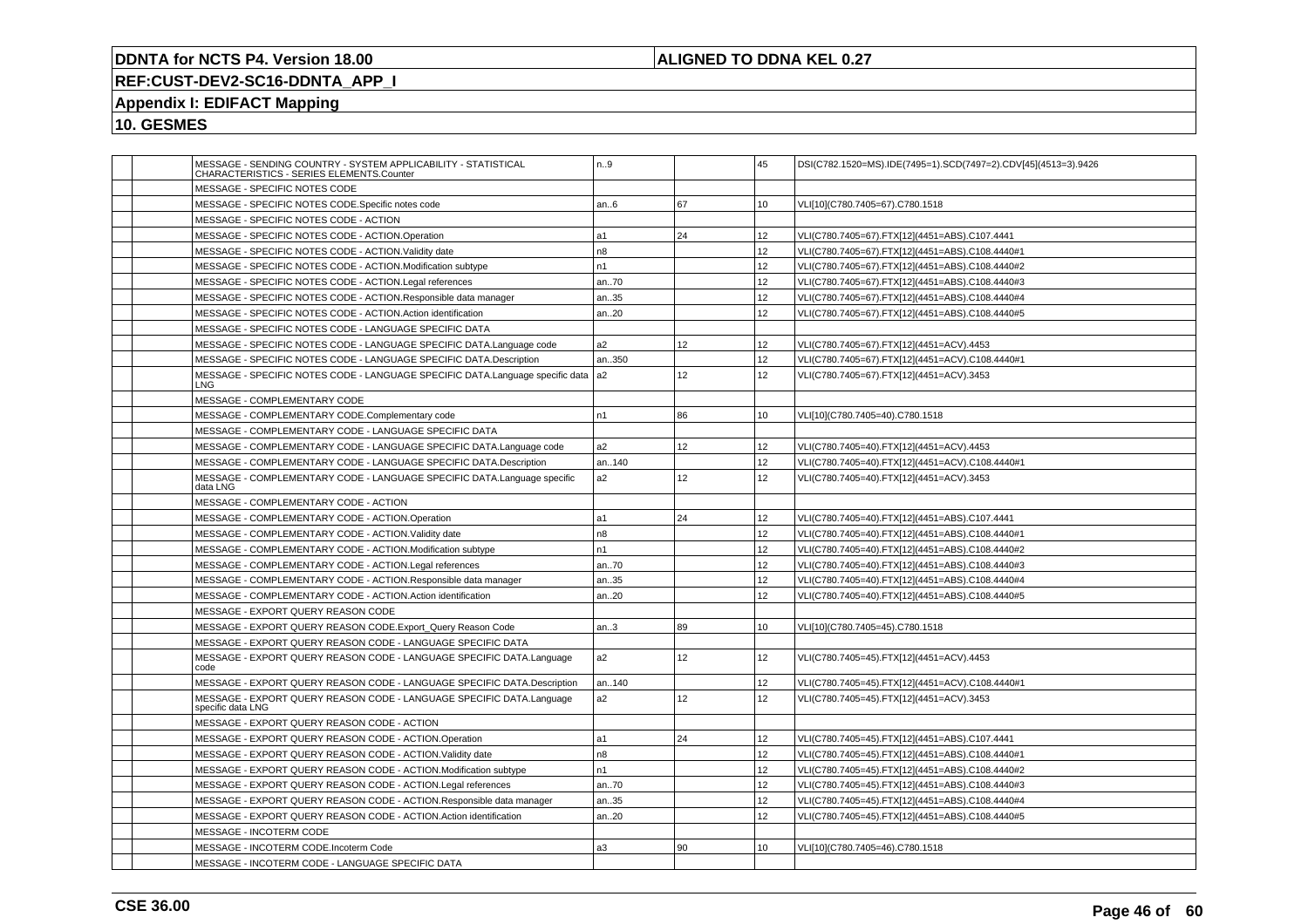## **ALIGNED TO DDNA KEL 0.27**

# **REF:CUST-DEV2-SC16-DDNTA\_APP\_I**

# **Appendix I: EDIFACT Mapping**

| MESSAGE - INCOTERM CODE - LANGUAGE SPECIFIC DATA.Language code                              | a2             | 12 | 12              | VLI(C780.7405=46).FTX[12](4451=ACV).4453        |
|---------------------------------------------------------------------------------------------|----------------|----|-----------------|-------------------------------------------------|
| MESSAGE - INCOTERM CODE - LANGUAGE SPECIFIC DATA.Description                                | an140          |    | 12              | VLI(C780.7405=46).FTX[12](4451=ACV).C108.4440#1 |
| MESSAGE - INCOTERM CODE - LANGUAGE SPECIFIC DATA.Language specific data LNG                 | a2             | 12 | 12              | VLI(C780.7405=46).FTX[12](4451=ACV).3453        |
| MESSAGE - INCOTERM CODE - ACTION                                                            |                |    |                 |                                                 |
| MESSAGE - INCOTERM CODE - ACTION.Operation                                                  | a1             | 24 | 12 <sup>2</sup> | VLI(C780.7405=46).FTX[12](4451=ABS).C107.4441   |
| MESSAGE - INCOTERM CODE - ACTION. Validity date                                             | n8             |    | 12              | VLI(C780.7405=46).FTX[12](4451=ABS).C108.4440#1 |
| MESSAGE - INCOTERM CODE - ACTION.Modification subtype                                       | n1             |    | 12              | VLI(C780.7405=46).FTX[12](4451=ABS).C108.4440#2 |
| MESSAGE - INCOTERM CODE - ACTION.Legal references                                           | an70           |    | 12              | VLI(C780.7405=46).FTX[12](4451=ABS).C108.4440#3 |
| MESSAGE - INCOTERM CODE - ACTION.Responsible data manager                                   | an35           |    | 12              | VLI(C780.7405=46).FTX[12](4451=ABS).C108.4440#4 |
| MESSAGE - INCOTERM CODE - ACTION.Action identification                                      | an20           |    | 12 <sup>2</sup> | VLI(C780.7405=46).FTX[12](4451=ABS).C108.4440#5 |
| MESSAGE - NATURE OF TRANSACTION CODE                                                        |                |    |                 |                                                 |
| MESSAGE - NATURE OF TRANSACTION CODE.Nature of transaction code                             | n.2            | 91 | 10              | VLI[10](C780.7405=47).C780.1518                 |
| MESSAGE - NATURE OF TRANSACTION CODE - LANGUAGE SPECIFIC DATA                               |                |    |                 |                                                 |
| MESSAGE - NATURE OF TRANSACTION CODE - LANGUAGE SPECIFIC DATA.Language<br>code              | a2             | 12 | 12              | VLI(C780.7405=47).FTX[12](4451=ACV).4453        |
| MESSAGE - NATURE OF TRANSACTION CODE - LANGUAGE SPECIFIC DATA.Description                   | an350          |    | 12 <sup>2</sup> | VLI(C780.7405=47).FTX[12](4451=ACV).C108.4440#1 |
| MESSAGE - NATURE OF TRANSACTION CODE - LANGUAGE SPECIFIC DATA.Language<br>specific data LNG | a2             | 12 | 12              | VLI(C780.7405=47).FTX[12](4451=ACV).3453        |
| MESSAGE - NATURE OF TRANSACTION CODE - ACTION                                               |                |    |                 |                                                 |
| MESSAGE - NATURE OF TRANSACTION CODE - ACTION.Operation                                     | a1             | 24 | 12              | VLI(C780.7405=47).FTX[12](4451=ABS).C107.4441   |
| MESSAGE - NATURE OF TRANSACTION CODE - ACTION. Validity date                                | n <sub>8</sub> |    | 12              | VLI(C780.7405=47).FTX[12](4451=ABS).C108.4440#1 |
| MESSAGE - NATURE OF TRANSACTION CODE - ACTION.Modification subtype                          | n1             |    | 12 <sup>2</sup> | VLI(C780.7405=47).FTX[12](4451=ABS).C108.4440#2 |
| MESSAGE - NATURE OF TRANSACTION CODE - ACTION.Legal references                              | an70           |    | 12 <sup>2</sup> | VLI(C780.7405=47).FTX[12](4451=ABS).C108.4440#3 |
| MESSAGE - NATURE OF TRANSACTION CODE - ACTION.Responsible data manager                      | an35           |    | 12              | VLI(C780.7405=47).FTX[12](4451=ABS).C108.4440#4 |
| MESSAGE - NATURE OF TRANSACTION CODE - ACTION.Action identification                         | an20           |    | 12              | VLI(C780.7405=47).FTX[12](4451=ABS).C108.4440#5 |
| MESSAGE - PROCEDURE REQUESTED                                                               |                |    |                 |                                                 |
| MESSAGE - PROCEDURE REQUESTED.Procedure requested                                           | an2            | 92 | 10              | VLI[10](C780.7405=48).C780.1518                 |
| MESSAGE - PROCEDURE REQUESTED - LANGUAGE SPECIFIC DATA                                      |                |    |                 |                                                 |
| MESSAGE - PROCEDURE REQUESTED - LANGUAGE SPECIFIC DATA.Language code                        | a2             | 12 | 12              | VLI(C780.7405=48).FTX[12](4451=ACV).4453        |
| MESSAGE - PROCEDURE REQUESTED - LANGUAGE SPECIFIC DATA.Description                          | an350          |    | 12              | VLI(C780.7405=48).FTX[12](4451=ACV).C108.4440#1 |
| MESSAGE - PROCEDURE REQUESTED - LANGUAGE SPECIFIC DATA.Language specific<br>data LNG        | a2             | 12 | 12              | VLI(C780.7405=48).FTX[12](4451=ACV).3453        |
| MESSAGE - PROCEDURE REQUESTED - ACTION                                                      |                |    |                 |                                                 |
| MESSAGE - PROCEDURE REQUESTED - ACTION.Operation                                            | a1             | 24 | 12              | VLI(C780.7405=48).FTX[12](4451=ABS).C107.4441   |
| MESSAGE - PROCEDURE REQUESTED - ACTION. Validity date                                       | n <sub>8</sub> |    | 12              | VLI(C780.7405=48).FTX[12](4451=ABS).C108.4440#1 |
| MESSAGE - PROCEDURE REQUESTED - ACTION.Modification subtype                                 | n1             |    | 12              | VLI(C780.7405=48).FTX[12](4451=ABS).C108.4440#2 |
| MESSAGE - PROCEDURE REQUESTED - ACTION.Legal references                                     | an70           |    | 12 <sup>2</sup> | VLI(C780.7405=48).FTX[12](4451=ABS).C108.4440#3 |
| MESSAGE - PROCEDURE REQUESTED - ACTION.Responsible data manager                             | an35           |    | 12              | VLI(C780.7405=48).FTX[12](4451=ABS).C108.4440#4 |
| MESSAGE - PROCEDURE REQUESTED - ACTION.Action identification                                | an20           |    | 12              | VLI(C780.7405=48).FTX[12](4451=ABS).C108.4440#5 |
| MESSAGE - PREVIOUS PROCEDURE                                                                |                |    |                 |                                                 |
| MESSAGE - PREVIOUS PROCEDURE.Previous Procedure                                             | an2            | 93 | 10              | VLI[10](C780.7405=49).C780.1518                 |
| MESSAGE - PREVIOUS PROCEDURE - LANGUAGE SPECIFIC DATA                                       |                |    |                 |                                                 |
| MESSAGE - PREVIOUS PROCEDURE - LANGUAGE SPECIFIC DATA.Language code                         | a2             | 12 | 12              | VLI(C780.7405=49).FTX[12](4451=ACV).4453        |
| MESSAGE - PREVIOUS PROCEDURE - LANGUAGE SPECIFIC DATA.Description                           | an350          |    | 12              | VLI(C780.7405=49).FTX[12](4451=ACV).C108.4440#1 |
| MESSAGE - PREVIOUS PROCEDURE - LANGUAGE SPECIFIC DATA.Language specific<br>data LNG         | a2             | 12 | 12              | VLI(C780.7405=49).FTX[12](4451=ACV).3453        |
| MESSAGE - PREVIOUS PROCEDURE - ACTION                                                       |                |    |                 |                                                 |
| MESSAGE - PREVIOUS PROCEDURE - ACTION.Operation                                             | a1             | 24 | 12              | VLI(C780.7405=49).FTX[12](4451=ABS).C107.4441   |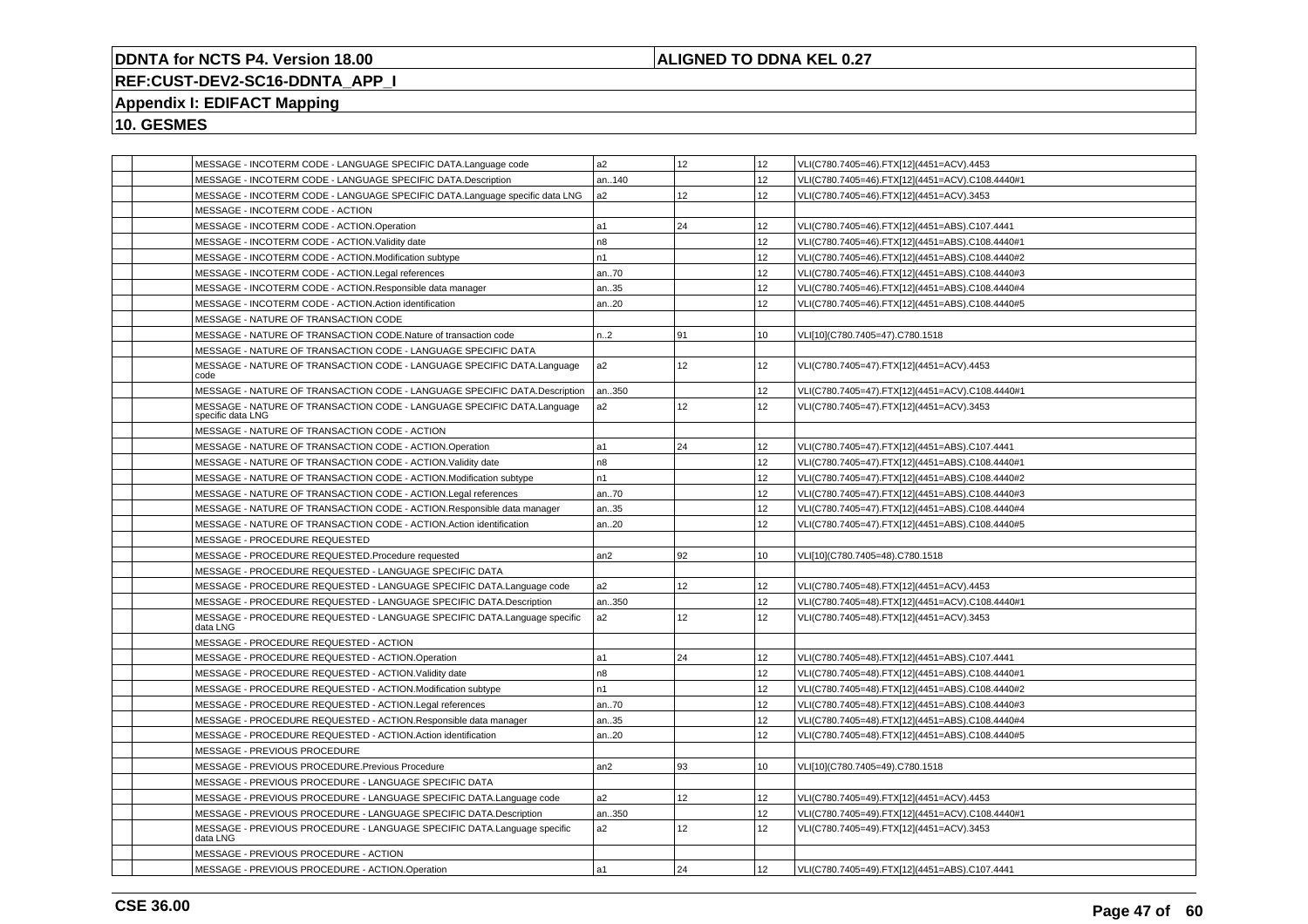## **ALIGNED TO DDNA KEL 0.27**

# **REF:CUST-DEV2-SC16-DDNTA\_APP\_I**

## **Appendix I: EDIFACT Mapping**

| MESSAGE - PREVIOUS PROCEDURE - ACTION. Validity date                                             | n8             |    | 12 <sup>2</sup>  | VLI(C780.7405=49).FTX[12](4451=ABS).C108.4440#1 |
|--------------------------------------------------------------------------------------------------|----------------|----|------------------|-------------------------------------------------|
| MESSAGE - PREVIOUS PROCEDURE - ACTION.Modification subtype                                       | n1             |    | 12               | VLI(C780.7405=49).FTX[12](4451=ABS).C108.4440#2 |
| MESSAGE - PREVIOUS PROCEDURE - ACTION.Legal references                                           | an70           |    | 12 <sup>2</sup>  | VLI(C780.7405=49).FTX[12](4451=ABS).C108.4440#3 |
| MESSAGE - PREVIOUS PROCEDURE - ACTION.Responsible data manager                                   | an35           |    | 12               | VLI(C780.7405=49).FTX[12](4451=ABS).C108.4440#4 |
| MESSAGE - PREVIOUS PROCEDURE - ACTION.Action identification                                      | an.20          |    | 12 <sup>2</sup>  | VLI(C780.7405=49).FTX[12](4451=ABS).C108.4440#5 |
| MESSAGE - REPRESENTATIVE STATUS CODE                                                             |                |    |                  |                                                 |
| MESSAGE - REPRESENTATIVE STATUS CODE.Representative status code                                  | n1             | 94 | 10 <sup>10</sup> | VLI[10](C780.7405=50).C780.1518                 |
| MESSAGE - REPRESENTATIVE STATUS CODE - LANGUAGE SPECIFIC DATA                                    |                |    |                  |                                                 |
| MESSAGE - REPRESENTATIVE STATUS CODE - LANGUAGE SPECIFIC DATA.Language<br>code                   | a2             | 12 | 12 <sup>2</sup>  | VLI(C780.7405=50).FTX[12](4451=ACV).4453        |
| MESSAGE - REPRESENTATIVE STATUS CODE - LANGUAGE SPECIFIC DATA.Description                        | an140          |    | 12               | VLI(C780.7405=50).FTX[12](4451=ACV).C108.4440#1 |
| MESSAGE - REPRESENTATIVE STATUS CODE - LANGUAGE SPECIFIC DATA.Language<br>specific data LNG      | a2             | 12 | 12 <sup>2</sup>  | VLI(C780.7405=50).FTX[12](4451=ACV).3453        |
| MESSAGE - REPRESENTATIVE STATUS CODE - ACTION                                                    |                |    |                  |                                                 |
| MESSAGE - REPRESENTATIVE STATUS CODE - ACTION.Operation                                          | a1             | 24 | 12               | VLI(C780.7405=50).FTX[12](4451=ABS).C107.4441   |
| MESSAGE - REPRESENTATIVE STATUS CODE - ACTION. Validity date                                     | n <sub>8</sub> |    | 12 <sup>2</sup>  | VLI(C780.7405=50).FTX[12](4451=ABS).C108.4440#1 |
| MESSAGE - REPRESENTATIVE STATUS CODE - ACTION.Modification subtype                               | n1             |    | 12 <sup>2</sup>  | VLI(C780.7405=50).FTX[12](4451=ABS).C108.4440#2 |
| MESSAGE - REPRESENTATIVE STATUS CODE - ACTION.Legal references                                   | an70           |    | 12 <sup>2</sup>  | VLI(C780.7405=50).FTX[12](4451=ABS).C108.4440#3 |
| MESSAGE - REPRESENTATIVE STATUS CODE - ACTION.Responsible data manager                           | an35           |    | 12 <sup>2</sup>  | VLI(C780.7405=50).FTX[12](4451=ABS).C108.4440#4 |
| MESSAGE - REPRESENTATIVE STATUS CODE - ACTION.Action identification                              | an.20          |    | 12               | VLI(C780.7405=50).FTX[12](4451=ABS).C108.4440#5 |
| MESSAGE - RISK ANALYSIS RESULT CODE                                                              |                |    |                  |                                                 |
| MESSAGE - RISK ANALYSIS RESULT CODE.Risk Analysis result code                                    | an1            | 95 | 10               | VLI[10](C780.7405=51).C780.1518                 |
| MESSAGE - RISK ANALYSIS RESULT CODE - ACTION                                                     |                |    |                  |                                                 |
| MESSAGE - RISK ANALYSIS RESULT CODE - ACTION.Operation                                           | a1             | 24 | 12               | VLI(C780.7405=51).FTX[12](4451=ABS).C107.4441   |
| MESSAGE - RISK ANALYSIS RESULT CODE - ACTION. Validity date                                      | n8             |    | 12 <sup>2</sup>  | VLI(C780.7405=51).FTX[12](4451=ABS).C108.4440#1 |
| MESSAGE - RISK ANALYSIS RESULT CODE - ACTION.Modification subtype                                | n1             |    | 12               | VLI(C780.7405=51).FTX[12](4451=ABS).C108.4440#2 |
| MESSAGE - RISK ANALYSIS RESULT CODE - ACTION.Legal references                                    | an70           |    | 12 <sup>2</sup>  | VLI(C780.7405=51).FTX[12](4451=ABS).C108.4440#3 |
| MESSAGE - RISK ANALYSIS RESULT CODE - ACTION.Responsible data manager                            | an35           |    | 12 <sup>2</sup>  | VLI(C780.7405=51).FTX[12](4451=ABS).C108.4440#4 |
| MESSAGE - RISK ANALYSIS RESULT CODE - ACTION.Action identification                               | an20           |    | 12               | VLI(C780.7405=51).FTX[12](4451=ABS).C108.4440#5 |
| MESSAGE - RISK ANALYSIS RESULT CODE - LANGUAGE SPECIFIC DATA                                     |                |    |                  |                                                 |
| MESSAGE - RISK ANALYSIS RESULT CODE - LANGUAGE SPECIFIC DATA.Language code                       | a <sub>2</sub> | 12 | 12 <sup>2</sup>  | VLI(C780.7405=51).FTX[12](4451=ACV).4453        |
| MESSAGE - RISK ANALYSIS RESULT CODE - LANGUAGE SPECIFIC DATA.Description                         | an140          |    | 12 <sup>2</sup>  | VLI(C780.7405=51).FTX[12](4451=ACV).C108.4440#1 |
| MESSAGE - RISK ANALYSIS RESULT CODE - LANGUAGE SPECIFIC DATA.Language<br>specific data LNG       | a2             | 12 | 12 <sup>2</sup>  | VLI(C780.7405=51).FTX[12](4451=ACV).3453        |
| MESSAGE - SPECIFIC CIRCUMSTANCE INDICATOR                                                        |                |    |                  |                                                 |
| MESSAGE - SPECIFIC CIRCUMSTANCE INDICATOR.Specific Circumstance Indicator                        | a1             | 96 | 10               | VLI[10](C780.7405=52).C780.1518                 |
| MESSAGE - SPECIFIC CIRCUMSTANCE INDICATOR - LANGUAGE SPECIFIC DATA                               |                |    |                  |                                                 |
| MESSAGE - SPECIFIC CIRCUMSTANCE INDICATOR - LANGUAGE SPECIFIC<br>DATA.Language code              | a2             | 12 | 12               | VLI(C780.7405=52).FTX[12](4451=ACV).4453        |
| MESSAGE - SPECIFIC CIRCUMSTANCE INDICATOR - LANGUAGE SPECIFIC<br>DATA.Description                | an140          |    | 12               | VLI(C780.7405=52).FTX[12](4451=ACV).C108.4440#1 |
| MESSAGE - SPECIFIC CIRCUMSTANCE INDICATOR - LANGUAGE SPECIFIC<br>DATA.Language specific data LNG | a2             | 12 | 12 <sup>2</sup>  | VLI(C780.7405=52).FTX[12](4451=ACV).3453        |
| MESSAGE - SPECIFIC CIRCUMSTANCE INDICATOR - ACTION                                               |                |    |                  |                                                 |
| MESSAGE - SPECIFIC CIRCUMSTANCE INDICATOR - ACTION.Operation                                     | a1             | 24 | 12               | VLI(C780.7405=52).FTX[12](4451=ABS).C107.4441   |
| MESSAGE - SPECIFIC CIRCUMSTANCE INDICATOR - ACTION. Validity date                                | n <sub>8</sub> |    | 12               | VLI(C780.7405=52).FTX[12](4451=ABS).C108.4440#1 |
| MESSAGE - SPECIFIC CIRCUMSTANCE INDICATOR - ACTION.Modification subtype                          | n1             |    | 12 <sup>2</sup>  | VLI(C780.7405=52).FTX[12](4451=ABS).C108.4440#2 |
| MESSAGE - SPECIFIC CIRCUMSTANCE INDICATOR - ACTION.Legal references                              | an70           |    | 12 <sup>2</sup>  | VLI(C780.7405=52).FTX[12](4451=ABS).C108.4440#3 |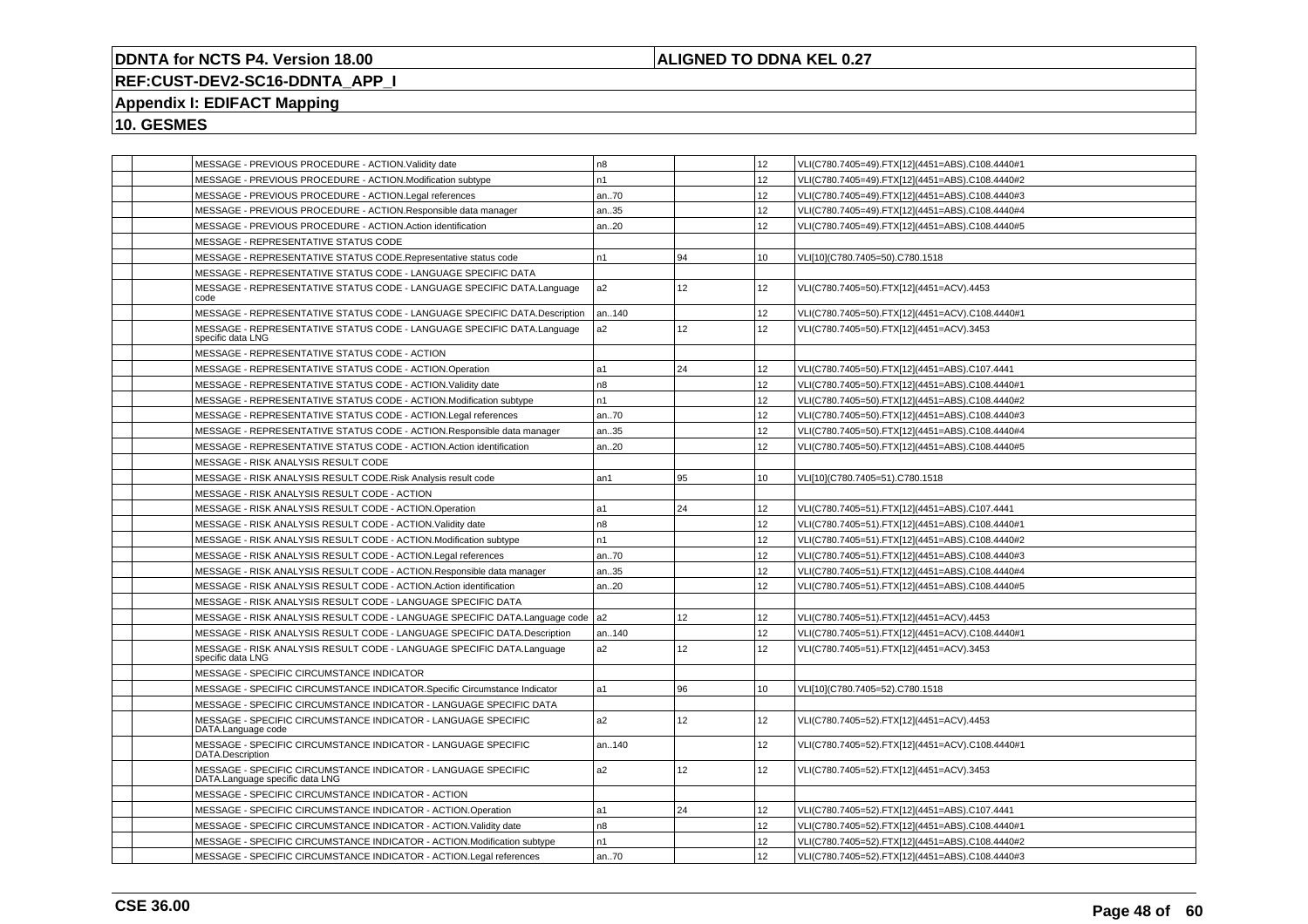## **ALIGNED TO DDNA KEL 0.27**

# **REF:CUST-DEV2-SC16-DDNTA\_APP\_I**

# **Appendix I: EDIFACT Mapping**

| MESSAGE - SPECIFIC CIRCUMSTANCE INDICATOR - ACTION.Responsible data manager                                | an35            |    | 12               | VLI(C780.7405=52).FTX[12](4451=ABS).C108.4440#4 |
|------------------------------------------------------------------------------------------------------------|-----------------|----|------------------|-------------------------------------------------|
| MESSAGE - SPECIFIC CIRCUMSTANCE INDICATOR - ACTION.Action identification                                   | an20            |    | 12 <sup>°</sup>  | VLI(C780.7405=52).FTX[12](4451=ABS).C108.4440#5 |
| MESSAGE - SUMMARY DECLARATION REJECTION REASON CODE                                                        |                 |    |                  |                                                 |
| MESSAGE - SUMMARY DECLARATION REJECTION REASON CODE.Summary Declaration<br>rejection reason code           | n.2             | 97 | 10               | VLI[10](C780.7405=53).C780.1518                 |
| MESSAGE - SUMMARY DECLARATION REJECTION REASON CODE - ACTION                                               |                 |    |                  |                                                 |
| MESSAGE - SUMMARY DECLARATION REJECTION REASON CODE - ACTION.Operation                                     | l a1            | 24 | 12 <sup>°</sup>  | VLI(C780.7405=53).FTX[12](4451=ABS).C107.4441   |
| MESSAGE - SUMMARY DECLARATION REJECTION REASON CODE - ACTION. Validity date   n8                           |                 |    | 12               | VLI(C780.7405=53).FTX[12](4451=ABS).C108.4440#1 |
| MESSAGE - SUMMARY DECLARATION REJECTION REASON CODE - ACTION.Modification   n1<br>subtype                  |                 |    | 12               | VLI(C780.7405=53).FTX[12](4451=ABS).C108.4440#2 |
| MESSAGE - SUMMARY DECLARATION REJECTION REASON CODE - ACTION.Legal<br>references                           | an70            |    | 12 <sup>°</sup>  | VLI(C780.7405=53).FTX[12](4451=ABS).C108.4440#3 |
| MESSAGE - SUMMARY DECLARATION REJECTION REASON CODE - ACTION.Responsible   an35<br>data manager            |                 |    | 12               | VLI(C780.7405=53).FTX[12](4451=ABS).C108.4440#4 |
| MESSAGE - SUMMARY DECLARATION REJECTION REASON CODE - ACTION. Action<br>identification                     | an20            |    | 12               | VLI(C780.7405=53).FTX[12](4451=ABS).C108.4440#5 |
| MESSAGE - SUMMARY DECLARATION REJECTION REASON CODE - LANGUAGE<br>SPECIFIC DATA                            |                 |    |                  |                                                 |
| MESSAGE - SUMMARY DECLARATION REJECTION REASON CODE - LANGUAGE<br>SPECIFIC DATA.Language code              | a <sub>2</sub>  | 12 | 12               | VLI(C780.7405=53).FTX[12](4451=ACV).4453        |
| MESSAGE - SUMMARY DECLARATION REJECTION REASON CODE - LANGUAGE<br>SPECIFIC DATA Description                | an140           |    | 12 <sup>2</sup>  | VLI(C780.7405=53).FTX[12](4451=ACV).C108.4440#1 |
| MESSAGE - SUMMARY DECLARATION REJECTION REASON CODE - LANGUAGE<br>SPECIFIC DATA.Language specific data LNG | a <sub>2</sub>  | 12 | 12               | VLI(C780.7405=53).FTX[12](4451=ACV).3453        |
| MESSAGE - TYPE OF TAX                                                                                      |                 |    |                  |                                                 |
| MESSAGE - TYPE OF TAX. Type of tax                                                                         | an <sub>3</sub> | 98 | 10 <sup>10</sup> | VLI[10](C780.7405=54).C780.1518                 |
| MESSAGE - TYPE OF TAX - LANGUAGE SPECIFIC DATA                                                             |                 |    |                  |                                                 |
| MESSAGE - TYPE OF TAX - LANGUAGE SPECIFIC DATA.Language code                                               | a <sub>2</sub>  | 12 | 12               | VLI(C780.7405=54).FTX[12](4451=ACV).4453        |
| MESSAGE - TYPE OF TAX - LANGUAGE SPECIFIC DATA.Description                                                 | an140           |    | 12 <sup>°</sup>  | VLI(C780.7405=54).FTX[12](4451=ACV).C108.4440#1 |
| MESSAGE - TYPE OF TAX - LANGUAGE SPECIFIC DATA.Language specific data LNG                                  | a <sub>2</sub>  | 12 | 12               | VLI(C780.7405=54).FTX[12](4451=ACV).3453        |
| MESSAGE - TYPE OF TAX - ACTION                                                                             |                 |    |                  |                                                 |
| MESSAGE - TYPE OF TAX - ACTION.Operation                                                                   | a1              | 24 | 12 <sup>°</sup>  | VLI(C780.7405=54).FTX[12](4451=ABS).C107.4441   |
| MESSAGE - TYPE OF TAX - ACTION. Validity date                                                              | n <sub>8</sub>  |    | 12               | VLI(C780.7405=54).FTX[12](4451=ABS).C108.4440#1 |
| MESSAGE - TYPE OF TAX - ACTION.Modification subtype                                                        | n <sub>1</sub>  |    | 12               | VLI(C780.7405=54).FTX[12](4451=ABS).C108.4440#2 |
| MESSAGE - TYPE OF TAX - ACTION.Legal references                                                            | an70            |    | 12               | VLI(C780.7405=54).FTX[12](4451=ABS).C108.4440#3 |
| MESSAGE - TYPE OF TAX - ACTION.Responsible data manager                                                    | an35            |    | 12               | VLI(C780.7405=54).FTX[12](4451=ABS).C108.4440#4 |
| MESSAGE - TYPE OF TAX - ACTION.Action identification                                                       | an20            |    | 12               | VLI(C780.7405=54).FTX[12](4451=ABS).C108.4440#5 |
| MESSAGE - WAREHOUSE TYPE                                                                                   |                 |    |                  |                                                 |
| MESSAGE - WAREHOUSE TYPE. Warehouse type                                                                   | a1              | 99 | 10               | VLI[10](C780.7405=55).C780.1518                 |
| MESSAGE - WAREHOUSE TYPE - ACTION                                                                          |                 |    |                  |                                                 |
| MESSAGE - WAREHOUSE TYPE - ACTION.Operation                                                                | a1              | 24 | 12               | VLI(C780.7405=55).FTX[12](4451=ABS).C107.4441   |
| MESSAGE - WAREHOUSE TYPE - ACTION. Validity date                                                           | n <sub>8</sub>  |    | 12               | VLI(C780.7405=55).FTX[12](4451=ABS).C108.4440#1 |
| MESSAGE - WAREHOUSE TYPE - ACTION.Modification subtype                                                     | n1              |    | 12 <sup>°</sup>  | VLI(C780.7405=55).FTX[12](4451=ABS).C108.4440#2 |
| MESSAGE - WAREHOUSE TYPE - ACTION.Legal references                                                         | an70            |    | 12               | VLI(C780.7405=55).FTX[12](4451=ABS).C108.4440#3 |
| MESSAGE - WAREHOUSE TYPE - ACTION.Responsible data manager                                                 | an35            |    | 12               | VLI(C780.7405=55).FTX[12](4451=ABS).C108.4440#4 |
| MESSAGE - WAREHOUSE TYPE - ACTION.Action identification                                                    | an20            |    | 12               | VLI(C780.7405=55).FTX[12](4451=ABS).C108.4440#5 |
| MESSAGE - WAREHOUSE TYPE - LANGUAGE SPECIFIC DATA                                                          |                 |    |                  |                                                 |
| MESSAGE - WAREHOUSE TYPE - LANGUAGE SPECIFIC DATA.Language code                                            | a2              | 12 | 12               | VLI(C780.7405=55).FTX[12](4451=ACV).4453        |
| MESSAGE - WAREHOUSE TYPE - LANGUAGE SPECIFIC DATA.Description                                              | an140           |    | 12               | VLI(C780.7405=55).FTX[12](4451=ACV).C108.4440#1 |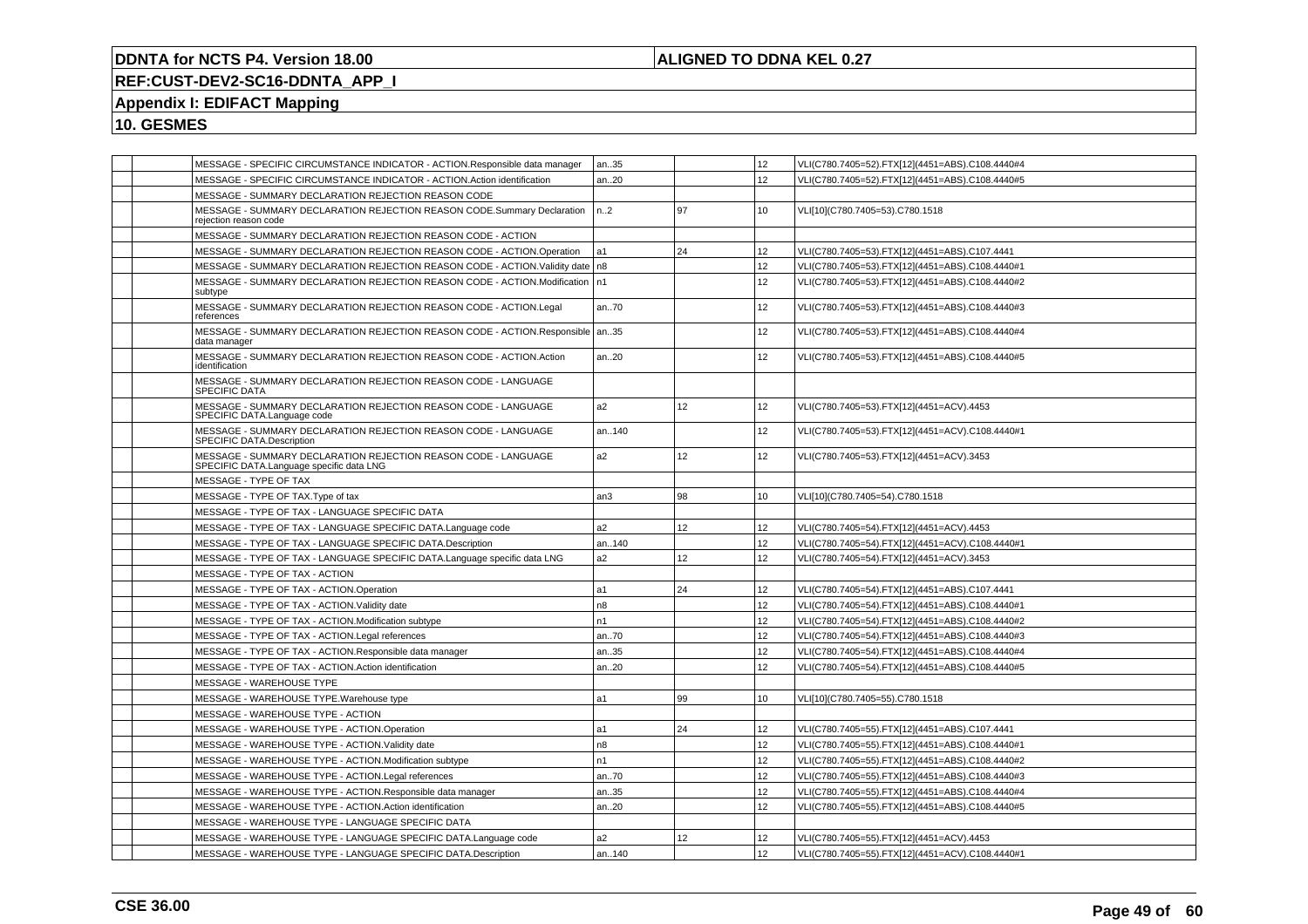## **ALIGNED TO DDNA KEL 0.27**

# **REF:CUST-DEV2-SC16-DDNTA\_APP\_I**

# **Appendix I: EDIFACT Mapping**

|  | MESSAGE - WAREHOUSE TYPE - LANGUAGE SPECIFIC DATA.Language specific data<br>LNG               | a <sub>2</sub> | 12              | 12 <sup>2</sup> | VLI(C780.7405=55).FTX[12](4451=ACV).3453        |
|--|-----------------------------------------------------------------------------------------------|----------------|-----------------|-----------------|-------------------------------------------------|
|  | MESSAGE - UN DANGEROUS GOODS CODE                                                             |                |                 |                 |                                                 |
|  | MESSAGE - UN DANGEROUS GOODS CODE.UN dangerous goods code                                     | an4            | 101             | 10              | VLI[10](C780.7405=56).C780.1518                 |
|  | MESSAGE - UN DANGEROUS GOODS CODE - LANGUAGE SPECIFIC DATA                                    |                |                 |                 |                                                 |
|  | MESSAGE - UN DANGEROUS GOODS CODE - LANGUAGE SPECIFIC DATA.Language<br>code                   | a2             | 12 <sup>2</sup> | 12              | VLI(C780.7405=56).FTX[12](4451=ACV).4453        |
|  | MESSAGE - UN DANGEROUS GOODS CODE - LANGUAGE SPECIFIC DATA.Description                        | an350          |                 | 12 <sup>2</sup> | VLI(C780.7405=56).FTX[12](4451=ACV).C108.4440#1 |
|  | MESSAGE - UN DANGEROUS GOODS CODE - LANGUAGE SPECIFIC DATA.Language<br>specific data LNG      | a2             | 12 <sup>2</sup> | 12              | VLI(C780.7405=56).FTX[12](4451=ACV).3453        |
|  | MESSAGE - UN DANGEROUS GOODS CODE - ACTION                                                    |                |                 |                 |                                                 |
|  | MESSAGE - UN DANGEROUS GOODS CODE - ACTION.Operation                                          | a1             | 24              | 12 <sup>2</sup> | VLI(C780.7405=56).FTX[12](4451=ABS).C107.4441   |
|  | MESSAGE - UN DANGEROUS GOODS CODE - ACTION. Validity date                                     | n <sub>8</sub> |                 | 12              | VLI(C780.7405=56).FTX[12](4451=ABS).C108.4440#1 |
|  | MESSAGE - UN DANGEROUS GOODS CODE - ACTION.Modification subtype                               | n1             |                 | 12 <sup>2</sup> | VLI(C780.7405=56).FTX[12](4451=ABS).C108.4440#2 |
|  | MESSAGE - UN DANGEROUS GOODS CODE - ACTION.Legal references                                   | an70           |                 | 12              | VLI(C780.7405=56).FTX[12](4451=ABS).C108.4440#3 |
|  | MESSAGE - UN DANGEROUS GOODS CODE - ACTION.Responsible data manager                           | an35           |                 | 12 <sup>2</sup> | VLI(C780.7405=56).FTX[12](4451=ABS).C108.4440#4 |
|  | MESSAGE - UN DANGEROUS GOODS CODE - ACTION.Action identification                              | an20           |                 | 12              | VLI(C780.7405=56).FTX[12](4451=ABS).C108.4440#5 |
|  | MESSAGE - COMMUNITY NATIONAL PROCEDURE                                                        |                |                 |                 |                                                 |
|  | MESSAGE - COMMUNITY NATIONAL PROCEDURE.Community / National Procedure                         | an3            | 102             | 10              | VLI[10](C780.7405=57).C780.1518                 |
|  | MESSAGE - COMMUNITY NATIONAL PROCEDURE - LANGUAGE SPECIFIC DATA                               |                |                 |                 |                                                 |
|  | MESSAGE - COMMUNITY NATIONAL PROCEDURE - LANGUAGE SPECIFIC<br>DATA.Language code              | a2             | 12 <sup>2</sup> | 12 <sup>2</sup> | VLI(C780.7405=57).FTX[12](4451=ACV).4453        |
|  | MESSAGE - COMMUNITY NATIONAL PROCEDURE - LANGUAGE SPECIFIC<br>DATA.Description                | an350          |                 | 12              | VLI(C780.7405=57).FTX[12](4451=ACV).C108.4440#1 |
|  | MESSAGE - COMMUNITY NATIONAL PROCEDURE - LANGUAGE SPECIFIC<br>DATA.Language specific data LNG | a2             | 12              | 12              | VLI(C780.7405=57).FTX[12](4451=ACV).3453        |
|  | MESSAGE - COMMUNITY NATIONAL PROCEDURE - ACTION                                               |                |                 |                 |                                                 |
|  | MESSAGE - COMMUNITY NATIONAL PROCEDURE - ACTION.Operation                                     | a1             | 24              | 12              | VLI(C780.7405=57).FTX[12](4451=ABS).C107.4441   |
|  | MESSAGE - COMMUNITY NATIONAL PROCEDURE - ACTION. Validity date                                | n <sub>8</sub> |                 | 12              | VLI(C780.7405=57).FTX[12](4451=ABS).C108.4440#1 |
|  | MESSAGE - COMMUNITY NATIONAL PROCEDURE - ACTION.Modification subtype                          | n1             |                 | 12              | VLI(C780.7405=57).FTX[12](4451=ABS).C108.4440#2 |
|  | MESSAGE - COMMUNITY NATIONAL PROCEDURE - ACTION.Legal references                              | an70           |                 | 12              | VLI(C780.7405=57).FTX[12](4451=ABS).C108.4440#3 |
|  | MESSAGE - COMMUNITY NATIONAL PROCEDURE - ACTION.Responsible data manager                      | an35           |                 | 12              | VLI(C780.7405=57).FTX[12](4451=ABS).C108.4440#4 |
|  | MESSAGE - COMMUNITY NATIONAL PROCEDURE - ACTION.Action identification                         | an20           |                 | 12              | VLI(C780.7405=57).FTX[12](4451=ABS).C108.4440#5 |
|  | MESSAGE - PREVIOUS DOCUMENT CATEGORY                                                          |                |                 |                 |                                                 |
|  | MESSAGE - PREVIOUS DOCUMENT CATEGORY. Previous Document Category                              | a1             | 103             | 10              | VLI[10](C780.7405=58).C780.1518                 |
|  | MESSAGE - PREVIOUS DOCUMENT CATEGORY - LANGUAGE SPECIFIC DATA                                 |                |                 |                 |                                                 |
|  | MESSAGE - PREVIOUS DOCUMENT CATEGORY - LANGUAGE SPECIFIC DATA.Language<br>code                | a <sub>2</sub> | 12 <sup>2</sup> | 12 <sup>2</sup> | VLI(C780.7405=58).FTX[12](4451=ACV).4453        |
|  | MESSAGE - PREVIOUS DOCUMENT CATEGORY - LANGUAGE SPECIFIC<br>DATA.Description                  | an140          |                 | 12              | VLI(C780.7405=58).FTX[12](4451=ACV).C108.4440#1 |
|  | MESSAGE - PREVIOUS DOCUMENT CATEGORY - LANGUAGE SPECIFIC DATA.Language<br>specific data LNG   | a <sub>2</sub> | 12              | 12 <sup>2</sup> | VLI(C780.7405=58).FTX[12](4451=ACV).3453        |
|  | MESSAGE - PREVIOUS DOCUMENT CATEGORY - ACTION                                                 |                |                 |                 |                                                 |
|  | MESSAGE - PREVIOUS DOCUMENT CATEGORY - ACTION.Operation                                       | a1             | 24              | 12              | VLI(C780.7405=58).FTX[12](4451=ABS).C107.4441   |
|  | MESSAGE - PREVIOUS DOCUMENT CATEGORY - ACTION.Validity date                                   | n8             |                 | 12              | VLI(C780.7405=58).FTX[12](4451=ABS).C108.4440#1 |
|  | MESSAGE - PREVIOUS DOCUMENT CATEGORY - ACTION.Modification subtype                            | n1             |                 | 12              | VLI(C780.7405=58).FTX[12](4451=ABS).C108.4440#2 |
|  | MESSAGE - PREVIOUS DOCUMENT CATEGORY - ACTION.Legal references                                | an70           |                 | 12 <sup>2</sup> | VLI(C780.7405=58).FTX[12](4451=ABS).C108.4440#3 |
|  | MESSAGE - PREVIOUS DOCUMENT CATEGORY - ACTION.Responsible data manager                        | an35           |                 | 12              | VLI(C780.7405=58).FTX[12](4451=ABS).C108.4440#4 |
|  | MESSAGE - PREVIOUS DOCUMENT CATEGORY - ACTION.Action identification                           | an20           |                 | 12 <sup>2</sup> | VLI(C780.7405=58).FTX[12](4451=ABS).C108.4440#5 |
|  | MESSAGE - METHOD OF PAYMENT                                                                   |                |                 |                 |                                                 |
|  |                                                                                               |                |                 |                 |                                                 |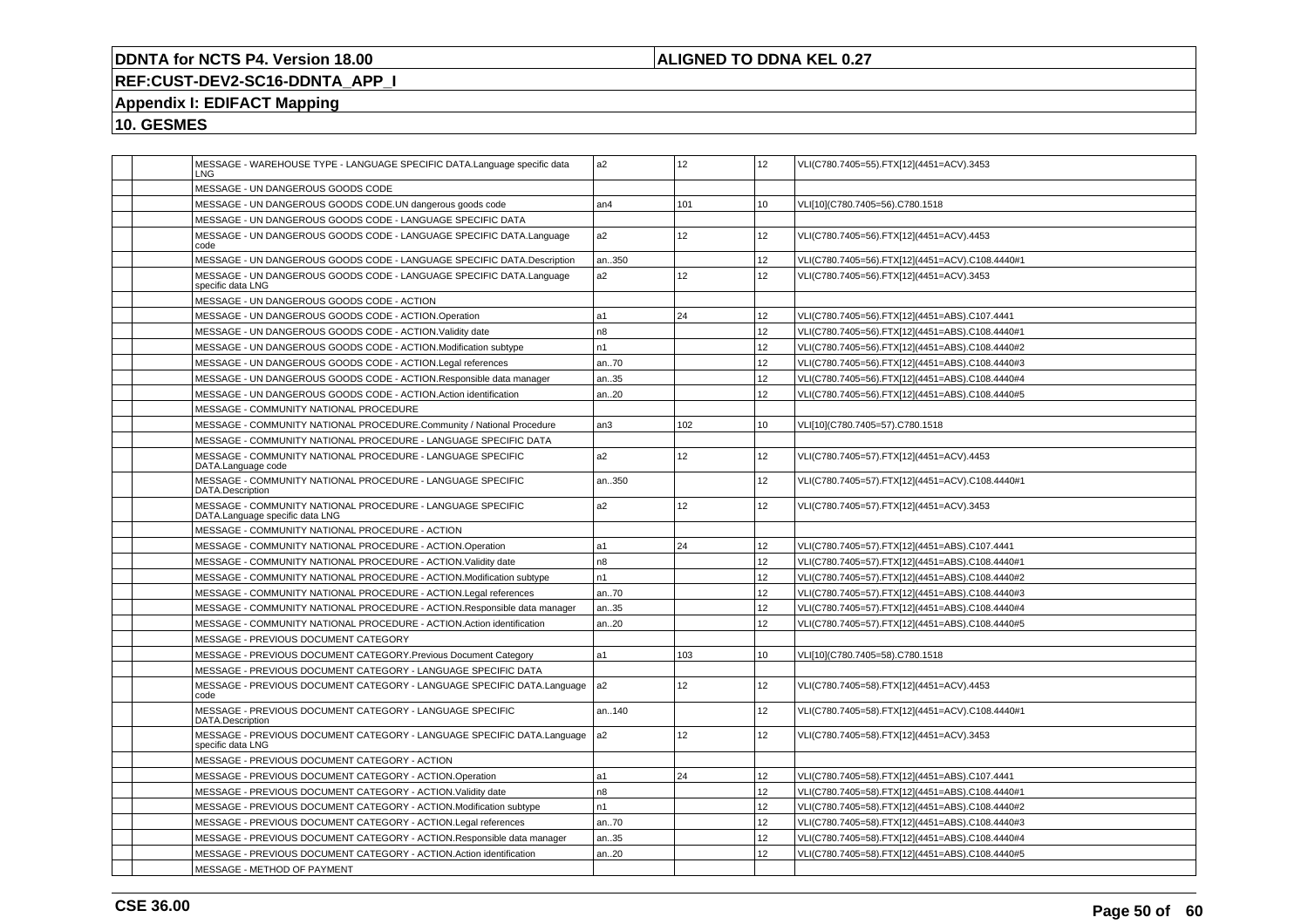## **ALIGNED TO DDNA KEL 0.27**

# **REF:CUST-DEV2-SC16-DDNTA\_APP\_I**

# **Appendix I: EDIFACT Mapping**

| MESSAGE - METHOD OF PAYMENT.Method of payment                                                        | a1             | 104 | 10 <sup>1</sup> | VLI[10](C780.7405=59).C780.1518                 |
|------------------------------------------------------------------------------------------------------|----------------|-----|-----------------|-------------------------------------------------|
| MESSAGE - METHOD OF PAYMENT - ACTION                                                                 |                |     |                 |                                                 |
| MESSAGE - METHOD OF PAYMENT - ACTION.Operation                                                       | a1             | 24  | 12              | VLI(C780.7405=59).FTX[12](4451=ABS).C107.4441   |
| MESSAGE - METHOD OF PAYMENT - ACTION. Validity date                                                  | n <sub>8</sub> |     | 12 <sup>2</sup> | VLI(C780.7405=59).FTX[12](4451=ABS).C108.4440#1 |
| MESSAGE - METHOD OF PAYMENT - ACTION.Modification subtype                                            | n1             |     | 12 <sup>2</sup> | VLI(C780.7405=59).FTX[12](4451=ABS).C108.4440#2 |
| MESSAGE - METHOD OF PAYMENT - ACTION.Legal references                                                | an70           |     | 12              | VLI(C780.7405=59).FTX[12](4451=ABS).C108.4440#3 |
| MESSAGE - METHOD OF PAYMENT - ACTION.Responsible data manager                                        | an35           |     | 12              | VLI(C780.7405=59).FTX[12](4451=ABS).C108.4440#4 |
| MESSAGE - METHOD OF PAYMENT - ACTION.Action identification                                           | an20           |     | 12              | VLI(C780.7405=59).FTX[12](4451=ABS).C108.4440#5 |
| MESSAGE - METHOD OF PAYMENT - LANGUAGE SPECIFIC DATA                                                 |                |     |                 |                                                 |
| MESSAGE - METHOD OF PAYMENT - LANGUAGE SPECIFIC DATA.Language code                                   | a2             | 12  | 12              | VLI(C780.7405=59).FTX[12](4451=ACV).4453        |
| MESSAGE - METHOD OF PAYMENT - LANGUAGE SPECIFIC DATA.Description                                     | an140          |     | 12 <sup>2</sup> | VLI(C780.7405=59).FTX[12](4451=ACV).C108.4440#1 |
| MESSAGE - METHOD OF PAYMENT - LANGUAGE SPECIFIC DATA.Language specific data<br>LNG.                  | a2             | 12  | 12              | VLI(C780.7405=59).FTX[12](4451=ACV).3453        |
| MESSAGE - TRANSPORT CHARGES METHOD OF PAYMENT                                                        |                |     |                 |                                                 |
| MESSAGE - TRANSPORT CHARGES METHOD OF PAYMENT. Transport charges/ Method of a1<br>Payment            |                | 116 | 10              | VLI[10](C780.7405=72).C780.1518                 |
| MESSAGE - TRANSPORT CHARGES METHOD OF PAYMENT - ACTION                                               |                |     |                 |                                                 |
| MESSAGE - TRANSPORT CHARGES METHOD OF PAYMENT - ACTION.Operation                                     | a1             | 24  | 12 <sup>2</sup> | VLI(C780.7405=72).FTX[12](4451=ABS).C107.4441   |
| MESSAGE - TRANSPORT CHARGES METHOD OF PAYMENT - ACTION Validity date                                 | n8             |     | 12              | VLI(C780.7405=72).FTX[12](4451=ABS).C108.4440#1 |
| MESSAGE - TRANSPORT CHARGES METHOD OF PAYMENT - ACTION.Modification<br>subtype                       | n1             |     | 12 <sup>2</sup> | VLI(C780.7405=72).FTX[12](4451=ABS).C108.4440#2 |
| MESSAGE - TRANSPORT CHARGES METHOD OF PAYMENT - ACTION.Legal references                              | an70           |     | 12              | VLI(C780.7405=72).FTX[12](4451=ABS).C108.4440#3 |
| MESSAGE - TRANSPORT CHARGES METHOD OF PAYMENT - ACTION.Responsible data<br>manager                   | an35           |     | 12              | VLI(C780.7405=72).FTX[12](4451=ABS).C108.4440#4 |
| MESSAGE - TRANSPORT CHARGES METHOD OF PAYMENT - ACTION.Action identification   an20                  |                |     | 12 <sup>2</sup> | VLI(C780.7405=72).FTX[12](4451=ABS).C108.4440#5 |
| MESSAGE - TRANSPORT CHARGES METHOD OF PAYMENT - LANGUAGE SPECIFIC<br><b>DATA</b>                     |                |     |                 |                                                 |
| MESSAGE - TRANSPORT CHARGES METHOD OF PAYMENT - LANGUAGE SPECIFIC<br>DATA.Language code              | a2             | 12  | 12 <sup>2</sup> | VLI(C780.7405=72).FTX[12](4451=ACV).4453        |
| MESSAGE - TRANSPORT CHARGES METHOD OF PAYMENT - LANGUAGE SPECIFIC<br>DATA.Description                | an140          |     | 12 <sup>2</sup> | VLI(C780.7405=72).FTX[12](4451=ACV).C108.4440#1 |
| MESSAGE - TRANSPORT CHARGES METHOD OF PAYMENT - LANGUAGE SPECIFIC<br>DATA.Language specific data LNG | a2             | 12  | 12 <sup>2</sup> | VLI(C780.7405=72).FTX[12](4451=ACV).3453        |
| MESSAGE - DECLARATION TYPE                                                                           |                |     |                 |                                                 |
| MESSAGE - DECLARATION TYPE. Type of declaration                                                      | an.9           | 31  | 10              | VLI[10](C780.7405=11).C780.1518                 |
| MESSAGE - DECLARATION TYPE - ACTION                                                                  |                |     |                 |                                                 |
| MESSAGE - DECLARATION TYPE - ACTION.Operation                                                        | a1             | 24  | 12              | VLI(C780.7405=11).FTX[12](4451=ABS).C107.4441   |
| MESSAGE - DECLARATION TYPE - ACTION. Validity date                                                   | n8             |     | 12              | VLI(C780.7405=11).FTX[12](4451=ABS).C108.4440#1 |
| MESSAGE - DECLARATION TYPE - ACTION.Modification subtype                                             | n1             |     | 12              | VLI(C780.7405=11).FTX[12](4451=ABS).C108.4440#2 |
| MESSAGE - DECLARATION TYPE - ACTION.Legal references                                                 | an70           |     | 12              | VLI(C780.7405=11).FTX[12](4451=ABS).C108.4440#3 |
| MESSAGE - DECLARATION TYPE - ACTION.Responsible data manager                                         | an35           |     | 12              | VLI(C780.7405=11).FTX[12](4451=ABS).C108.4440#4 |
| MESSAGE - DECLARATION TYPE - ACTION.Action identification                                            | an20           |     | 12              | VLI(C780.7405=11).FTX[12](4451=ABS).C108.4440#5 |
| MESSAGE - DECLARATION TYPE - LANGUAGE SPECIFIC DATA                                                  |                |     |                 |                                                 |
| MESSAGE - DECLARATION TYPE - LANGUAGE SPECIFIC DATA.Language code                                    | a2             | 12  | 12 <sup>2</sup> | VLI(C780.7405=11).FTX[12](4451=ACV).4453        |
| MESSAGE - DECLARATION TYPE - LANGUAGE SPECIFIC DATA.Description                                      | an140          |     | 12              | VLI(C780.7405=11).FTX[12](4451=ACV).C108.4440#1 |
| MESSAGE - DECLARATION TYPE - LANGUAGE SPECIFIC DATA.Language specific data<br>LNG                    | a2             | 12  | 12              | VLI(C780.7405=11).FTX[12](4451=ACV).3453        |
| MESSAGE - DECLARATION TYPE (BOX 1.2)                                                                 |                |     |                 |                                                 |
| MESSAGE - DECLARATION TYPE (BOX 1.2). Type of declaration (Box 1.2)                                  | a1             | 87  | 10              | VLI[10](C780.7405=82).C780.1518                 |
| MESSAGE - DECLARATION TYPE (BOX 1.2) - ACTION                                                        |                |     |                 |                                                 |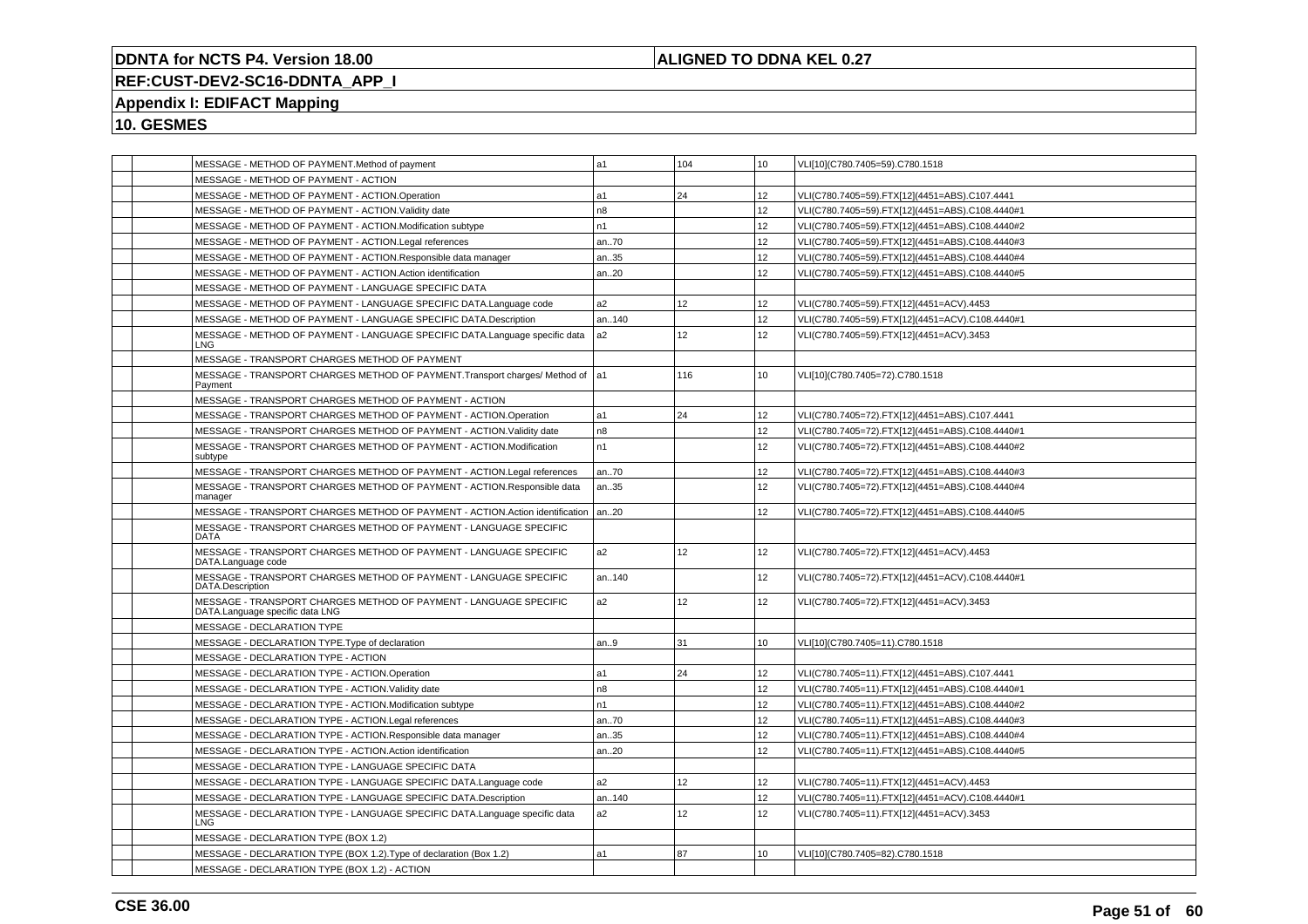## **ALIGNED TO DDNA KEL 0.27**

# **REF:CUST-DEV2-SC16-DDNTA\_APP\_I**

## **Appendix I: EDIFACT Mapping**

| MESSAGE - DECLARATION TYPE (BOX 1.2) - ACTION.Operation                                     | la1            | 24              | 12              | VLI(C780.7405=82).FTX[12](4451=ABS).C107.4441   |
|---------------------------------------------------------------------------------------------|----------------|-----------------|-----------------|-------------------------------------------------|
| MESSAGE - DECLARATION TYPE (BOX 1.2) - ACTION. Validity date                                | n8             |                 | 12              | VLI(C780.7405=82).FTX[12](4451=ABS).C108.4440#1 |
| MESSAGE - DECLARATION TYPE (BOX 1.2) - ACTION.Modification subtype                          | n <sub>1</sub> |                 | 12              | VLI(C780.7405=82).FTX[12](4451=ABS).C108.4440#2 |
| MESSAGE - DECLARATION TYPE (BOX 1.2) - ACTION.Legal references                              | an70           |                 | 12              | VLI(C780.7405=82).FTX[12](4451=ABS).C108.4440#3 |
| MESSAGE - DECLARATION TYPE (BOX 1.2) - ACTION.Responsible data manager                      | an35           |                 | 12              | VLI(C780.7405=82).FTX[12](4451=ABS).C108.4440#4 |
| MESSAGE - DECLARATION TYPE (BOX 1.2) - ACTION.Action identification                         | an20           |                 | 12              | VLI(C780.7405=82).FTX[12](4451=ABS).C108.4440#5 |
| MESSAGE - DECLARATION TYPE (BOX 1.2) - LANGUAGE SPECIFIC DATA                               |                |                 |                 |                                                 |
| MESSAGE - DECLARATION TYPE (BOX 1.2) - LANGUAGE SPECIFIC DATA.Language code                 | l a2           | 12              | 12              | VLI(C780.7405=82).FTX[12](4451=ACV).4453        |
| MESSAGE - DECLARATION TYPE (BOX 1.2) - LANGUAGE SPECIFIC DATA.Description                   | an140          |                 | 12              | VLI(C780.7405=82).FTX[12](4451=ACV).C108.4440#1 |
| MESSAGE - DECLARATION TYPE (BOX 1.2) - LANGUAGE SPECIFIC DATA.Language<br>specific data LNG | a2             | 12              | 12              | VLI(C780.7405=82).FTX[12](4451=ACV).3453        |
| <b>MESSAGE - INFORMATION</b>                                                                |                |                 |                 |                                                 |
| <b>MESSAGE - INFORMATION.Information Code</b>                                               | n2             | 119             | 10              | VLI[10](C780.7405=37).C780.1518                 |
| MESSAGE - INFORMATION - ACTION                                                              |                |                 |                 |                                                 |
| MESSAGE - INFORMATION - ACTION.Operation                                                    | a1             | 24              | 12              | VLI(C780.7405=37).FTX[12](4451=ABS).C107.4441   |
| MESSAGE - INFORMATION - ACTION. Validity date                                               | n <sub>8</sub> |                 | 12              | VLI(C780.7405=37).FTX[12](4451=ABS).C108.4440#1 |
| MESSAGE - INFORMATION - ACTION.Modification subtype                                         | n1             |                 | 12 <sup>2</sup> | VLI(C780.7405=37).FTX[12](4451=ABS).C108.4440#2 |
| MESSAGE - INFORMATION - ACTION.Legal references                                             | an70           |                 | 12              | VLI(C780.7405=37).FTX[12](4451=ABS).C108.4440#3 |
| MESSAGE - INFORMATION - ACTION.Responsible data manager                                     | an35           |                 | 12              | VLI(C780.7405=37).FTX[12](4451=ABS).C108.4440#4 |
| MESSAGE - INFORMATION - ACTION.Action identification                                        | an20           |                 | 12              | VLI(C780.7405=37).FTX[12](4451=ABS).C108.4440#5 |
| MESSAGE - INFORMATION - LANGUAGE SPECIFIC DATA                                              |                |                 |                 |                                                 |
| MESSAGE - INFORMATION - LANGUAGE SPECIFIC DATA.Language code                                | a2             | 12 <sup>°</sup> | 12              | VLI(C780.7405=37).FTX[12](4451=ACV).4453        |
| MESSAGE - INFORMATION - LANGUAGE SPECIFIC DATA.Description                                  | an140          |                 | 12              | VLI(C780.7405=37).FTX[12](4451=ACV).C108.4440#1 |
| MESSAGE - INFORMATION - LANGUAGE SPECIFIC DATA.Language specific data LNG                   | a2             | 12              | 12              | VLI(C780.7405=37).FTX[12](4451=ACV).3453        |
| MESSAGE - PREVIOUS DOCUMENT TYPE                                                            |                |                 |                 |                                                 |
| MESSAGE - PREVIOUS DOCUMENT TYPE. Previous document type                                    | an.6           | 14              | 10              | VLI[10](C780.7405=84).C780.1518                 |
| MESSAGE - PREVIOUS DOCUMENT TYPE - ACTION                                                   |                |                 |                 |                                                 |
| MESSAGE - PREVIOUS DOCUMENT TYPE - ACTION.Operation                                         | a1             | 24              | 12              | VLI(C780.7405=84).FTX[12](4451=ABS).C107.4441   |
| MESSAGE - PREVIOUS DOCUMENT TYPE - ACTION. Validity date                                    | n8             |                 | 12              | VLI(C780.7405=84).FTX[12](4451=ABS).C108.4440#1 |
| MESSAGE - PREVIOUS DOCUMENT TYPE - ACTION.Modification subtype                              | n1             |                 | 12              | VLI(C780.7405=84).FTX[12](4451=ABS).C108.4440#2 |
| MESSAGE - PREVIOUS DOCUMENT TYPE - ACTION.Legal references                                  | an70           |                 | 12              | VLI(C780.7405=84).FTX[12](4451=ABS).C108.4440#3 |
| MESSAGE - PREVIOUS DOCUMENT TYPE - ACTION.Responsible data manager                          | an35           |                 | 12              | VLI(C780.7405=84).FTX[12](4451=ABS).C108.4440#4 |
| MESSAGE - PREVIOUS DOCUMENT TYPE - ACTION.Action identification                             | an20           |                 | 12              | VLI(C780.7405=84).FTX[12](4451=ABS).C108.4440#5 |
| MESSAGE - PREVIOUS DOCUMENT TYPE - LANGUAGE SPECIFIC DATA                                   |                |                 |                 |                                                 |
| MESSAGE - PREVIOUS DOCUMENT TYPE - LANGUAGE SPECIFIC DATA.Language code                     | a2             | 12              | 12              | VLI(C780.7405=84).FTX[12](4451=ACV).4453        |
| MESSAGE - PREVIOUS DOCUMENT TYPE - LANGUAGE SPECIFIC DATA.Description                       | an140          |                 | 12              | VLI(C780.7405=84).FTX[12](4451=ACV).C108.4440#1 |
| MESSAGE - PREVIOUS DOCUMENT TYPE - LANGUAGE SPECIFIC DATA.Language<br>specific data LNG     | a2             | 12              | 12              | VLI(C780.7405=84).FTX[12](4451=ACV).3453        |
| MESSAGE - REQUESTED INFORMATION                                                             |                |                 |                 |                                                 |
| MESSAGE - REQUESTED INFORMATION.Requested Information Code                                  | n <sub>1</sub> | 118             | 10              | VLI[10](C780.7405=38).C780.1518                 |
| MESSAGE - REQUESTED INFORMATION - LANGUAGE SPECIFIC DATA                                    |                |                 |                 |                                                 |
| MESSAGE - REQUESTED INFORMATION - LANGUAGE SPECIFIC DATA.Language code                      | a2             | 12              | 12              | VLI(C780.7405=38).FTX[12](4451=ACV).4453        |
| MESSAGE - REQUESTED INFORMATION - LANGUAGE SPECIFIC DATA.Description                        | an140          |                 | 12              | VLI(C780.7405=38).FTX[12](4451=ACV).C108.4440#1 |
| MESSAGE - REQUESTED INFORMATION - LANGUAGE SPECIFIC DATA.Language specific<br>data LNG      | a <sub>2</sub> | 12              | 12              | VLI(C780.7405=38).FTX[12](4451=ACV).3453        |
| MESSAGE - REQUESTED INFORMATION - ACTION                                                    |                |                 |                 |                                                 |
| MESSAGE - REQUESTED INFORMATION - ACTION.Operation                                          | a1             | 24              | 12              | VLI(C780.7405=38).FTX[12](4451=ABS).C107.4441   |
|                                                                                             |                |                 |                 |                                                 |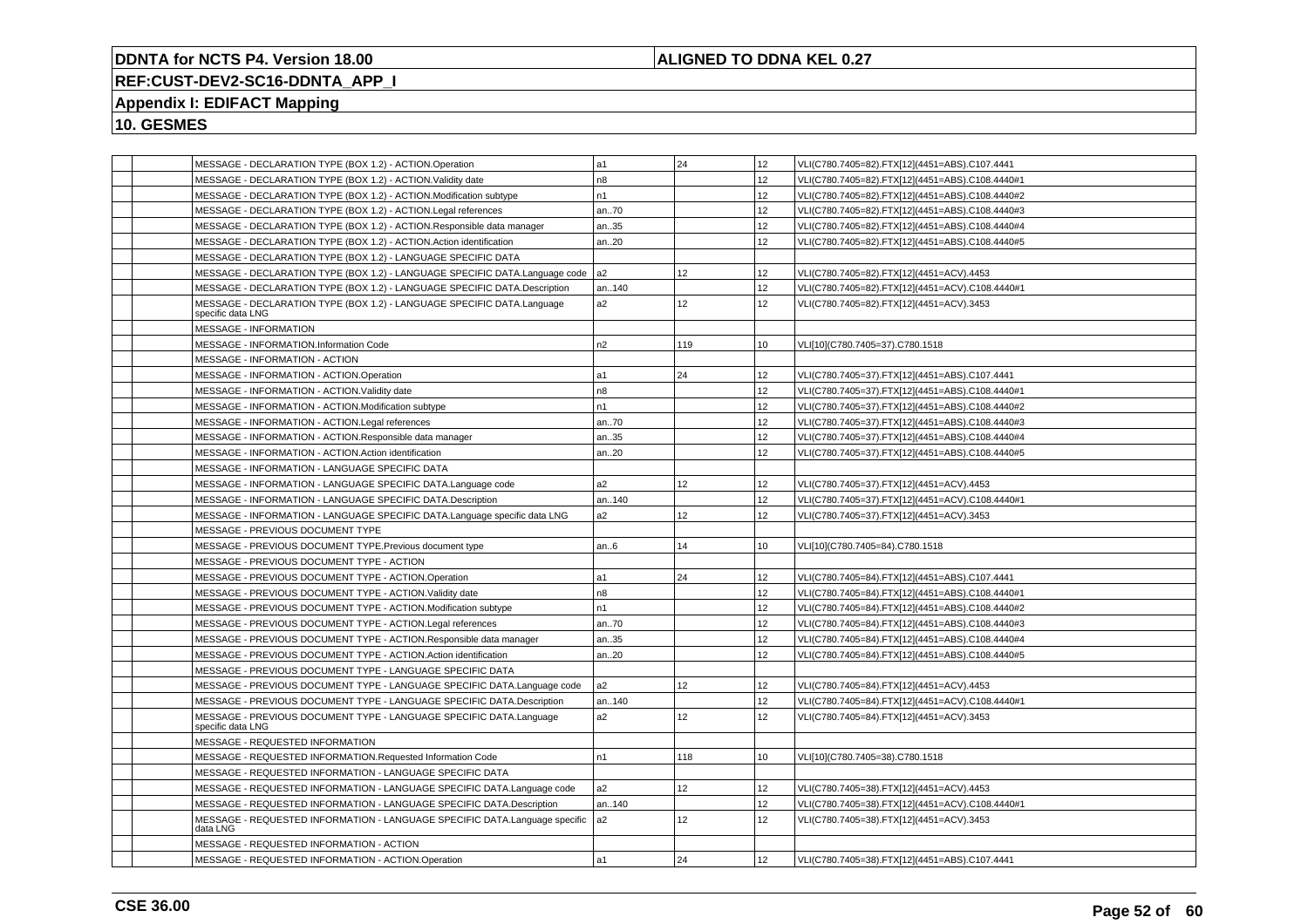## **ALIGNED TO DDNA KEL 0.27**

# **REF:CUST-DEV2-SC16-DDNTA\_APP\_I**

## **Appendix I: EDIFACT Mapping**

|  | MESSAGE - REQUESTED INFORMATION - ACTION. Validity date                                            | n8             |                 | 12 <sup>2</sup>  | VLI(C780.7405=38).FTX[12](4451=ABS).C108.4440#1 |
|--|----------------------------------------------------------------------------------------------------|----------------|-----------------|------------------|-------------------------------------------------|
|  | MESSAGE - REQUESTED INFORMATION - ACTION.Modification subtype                                      | n1             |                 | 12               | VLI(C780.7405=38).FTX[12](4451=ABS).C108.4440#2 |
|  | MESSAGE - REQUESTED INFORMATION - ACTION.Legal references                                          | an70           |                 | 12               | VLI(C780.7405=38).FTX[12](4451=ABS).C108.4440#3 |
|  | MESSAGE - REQUESTED INFORMATION - ACTION.Responsible data manager                                  | an35           |                 | 12 <sup>2</sup>  | VLI(C780.7405=38).FTX[12](4451=ABS).C108.4440#4 |
|  | MESSAGE - REQUESTED INFORMATION - ACTION.Action identification                                     | an.20          |                 | 12 <sup>2</sup>  | VLI(C780.7405=38).FTX[12](4451=ABS).C108.4440#5 |
|  | MESSAGE - ITEM NUMBER REJECTION REASON CODE                                                        |                |                 |                  |                                                 |
|  | MESSAGE - ITEM NUMBER REJECTION REASON CODE.Item number rejection reason code   n2                 |                | 106             | 10 <sup>10</sup> | VLI[10](C780.7405=41).C780.1518                 |
|  | MESSAGE - ITEM NUMBER REJECTION REASON CODE - ACTION                                               |                |                 |                  |                                                 |
|  | MESSAGE - ITEM NUMBER REJECTION REASON CODE - ACTION.Operation                                     | a1             | 24              | 12               | VLI(C780.7405=41).FTX[12](4451=ABS).C107.4441   |
|  | MESSAGE - ITEM NUMBER REJECTION REASON CODE - ACTION.Validity date                                 | n8             |                 | 12               | VLI(C780.7405=41).FTX[12](4451=ABS).C108.4440#1 |
|  | MESSAGE - ITEM NUMBER REJECTION REASON CODE - ACTION.Modification subtype                          | n1             |                 | 12 <sup>2</sup>  | VLI(C780.7405=41).FTX[12](4451=ABS).C108.4440#2 |
|  | MESSAGE - ITEM NUMBER REJECTION REASON CODE - ACTION.Legal references                              | an.70          |                 | 12 <sup>2</sup>  | VLI(C780.7405=41).FTX[12](4451=ABS).C108.4440#3 |
|  | MESSAGE - ITEM NUMBER REJECTION REASON CODE - ACTION.Responsible data<br>manager                   | an35           |                 | 12               | VLI(C780.7405=41).FTX[12](4451=ABS).C108.4440#4 |
|  | MESSAGE - ITEM NUMBER REJECTION REASON CODE - ACTION.Action identification                         | an20           |                 | 12 <sup>2</sup>  | VLI(C780.7405=41).FTX[12](4451=ABS).C108.4440#5 |
|  | MESSAGE - ITEM NUMBER REJECTION REASON CODE - LANGUAGE SPECIFIC DATA                               |                |                 |                  |                                                 |
|  | MESSAGE - ITEM NUMBER REJECTION REASON CODE - LANGUAGE SPECIFIC<br>DATA.Language code              | a2             | 12 <sup>°</sup> | 12 <sup>°</sup>  | VLI(C780.7405=41).FTX[12](4451=ACV).4453        |
|  | MESSAGE - ITEM NUMBER REJECTION REASON CODE - LANGUAGE SPECIFIC<br>DATA.Description                | an140          |                 | 12 <sup>2</sup>  | VLI(C780.7405=41).FTX[12](4451=ACV).C108.4440#1 |
|  | MESSAGE - ITEM NUMBER REJECTION REASON CODE - LANGUAGE SPECIFIC<br>DATA.Language specific data LNG | a2             | 12              | 12               | VLI(C780.7405=41).FTX[12](4451=ACV).3453        |
|  | MESSAGE - CUSTOMS INTERVENTION                                                                     |                |                 |                  |                                                 |
|  | MESSAGE - CUSTOMS INTERVENTION.Customs Intervention code                                           | an.4           | 108             | 10 <sup>10</sup> | VLI[10](C780.7405=39).C780.1518                 |
|  | MESSAGE - CUSTOMS INTERVENTION - ACTION                                                            |                |                 |                  |                                                 |
|  | MESSAGE - CUSTOMS INTERVENTION - ACTION.Operation                                                  | a1             | 24              | 12 <sup>2</sup>  | VLI(C780.7405=39).FTX[12](4451=ABS).C107.4441   |
|  | MESSAGE - CUSTOMS INTERVENTION - ACTION. Validity date                                             | n8             |                 | 12               | VLI(C780.7405=39).FTX[12](4451=ABS).C108.4440#1 |
|  | MESSAGE - CUSTOMS INTERVENTION - ACTION.Modification subtype                                       | n1             |                 | 12 <sup>2</sup>  | VLI(C780.7405=39).FTX[12](4451=ABS).C108.4440#2 |
|  | MESSAGE - CUSTOMS INTERVENTION - ACTION.Legal references                                           | an.70          |                 | 12 <sup>2</sup>  | VLI(C780.7405=39).FTX[12](4451=ABS).C108.4440#3 |
|  | MESSAGE - CUSTOMS INTERVENTION - ACTION.Responsible data manager                                   | an35           |                 | 12 <sup>2</sup>  | VLI(C780.7405=39).FTX[12](4451=ABS).C108.4440#4 |
|  | MESSAGE - CUSTOMS INTERVENTION - ACTION.Action identification                                      | an.20          |                 | 12               | VLI(C780.7405=39).FTX[12](4451=ABS).C108.4440#5 |
|  | MESSAGE - CUSTOMS INTERVENTION - LANGUAGE SPECIFIC DATA                                            |                |                 |                  |                                                 |
|  | MESSAGE - CUSTOMS INTERVENTION - LANGUAGE SPECIFIC DATA.Language code                              | a2             | 12              | 12               | VLI(C780.7405=39).FTX[12](4451=ACV).4453        |
|  | MESSAGE - CUSTOMS INTERVENTION - LANGUAGE SPECIFIC DATA.Description                                | an140          |                 | 12               | VLI(C780.7405=39).FTX[12](4451=ACV).C108.4440#1 |
|  | MESSAGE - CUSTOMS INTERVENTION - LANGUAGE SPECIFIC DATA.Language specific<br>data LNG              | a2             | 12 <sup>°</sup> | 12 <sup>2</sup>  | VLI(C780.7405=39).FTX[12](4451=ACV).3453        |
|  | <b>MESSAGE - INFORMATION TYPE</b>                                                                  |                |                 |                  |                                                 |
|  | MESSAGE - INFORMATION TYPE.Information type                                                        | n2             | 109             | 10               | VLI[10](C780.7405=43).C780.1518                 |
|  | MESSAGE - INFORMATION TYPE - ACTION                                                                |                |                 |                  |                                                 |
|  | MESSAGE - INFORMATION TYPE - ACTION.Operation                                                      | a1             | 24              | 12               | VLI(C780.7405=43).FTX[12](4451=ABS).C107.4441   |
|  | MESSAGE - INFORMATION TYPE - ACTION. Validity date                                                 | n <sub>8</sub> |                 | 12 <sup>2</sup>  | VLI(C780.7405=43).FTX[12](4451=ABS).C108.4440#1 |
|  | MESSAGE - INFORMATION TYPE - ACTION.Modification subtype                                           | n1             |                 | 12               | VLI(C780.7405=43).FTX[12](4451=ABS).C108.4440#2 |
|  | MESSAGE - INFORMATION TYPE - ACTION.Legal references                                               | an70           |                 | 12 <sup>2</sup>  | VLI(C780.7405=43).FTX[12](4451=ABS).C108.4440#3 |
|  | MESSAGE - INFORMATION TYPE - ACTION.Responsible data manager                                       | an35           |                 | 12 <sup>2</sup>  | VLI(C780.7405=43).FTX[12](4451=ABS).C108.4440#4 |
|  | MESSAGE - INFORMATION TYPE - ACTION.Action identification                                          | an20           |                 | 12 <sup>°</sup>  | VLI(C780.7405=43).FTX[12](4451=ABS).C108.4440#5 |
|  | MESSAGE - INFORMATION TYPE - LANGUAGE SPECIFIC DATA                                                |                |                 |                  |                                                 |
|  | MESSAGE - INFORMATION TYPE - LANGUAGE SPECIFIC DATA.Language code                                  | a2             | 12              | 12 <sup>2</sup>  | VLI(C780.7405=43).FTX[12](4451=ACV).4453        |
|  | MESSAGE - INFORMATION TYPE - LANGUAGE SPECIFIC DATA.Description                                    | an140          |                 | 12 <sup>2</sup>  | VLI(C780.7405=43).FTX[12](4451=ACV).C108.4440#1 |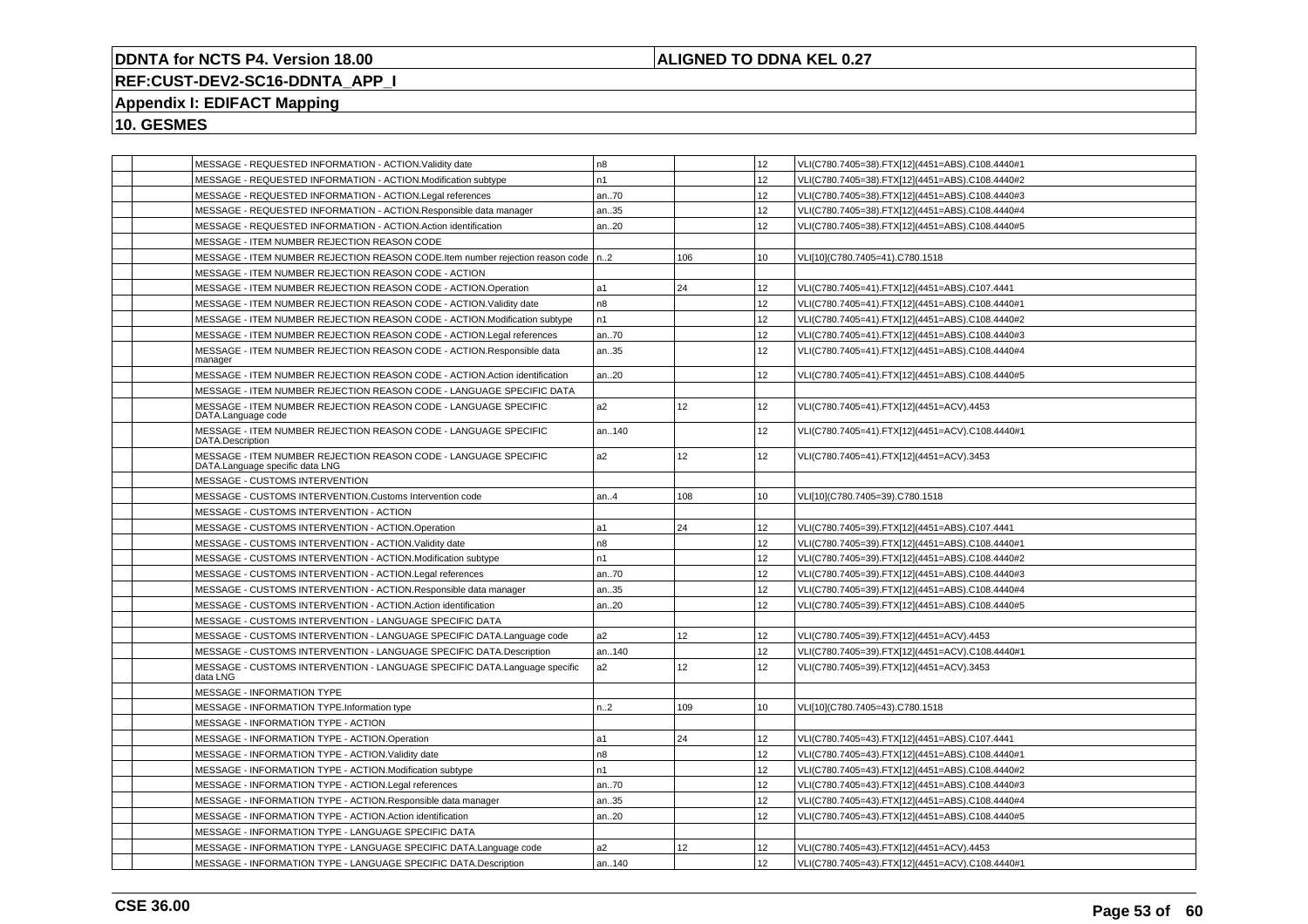## **ALIGNED TO DDNA KEL 0.27**

**REF:CUST-DEV2-SC16-DDNTA\_APP\_I**

# **Appendix I: EDIFACT Mapping**

|  | MESSAGE - INFORMATION TYPE - LANGUAGE SPECIFIC DATA.Language specific data<br>LNG | a <sub>2</sub> | 12 | 12 | VLI(C780.7405=43).FTX[12](4451=ACV).3453        |
|--|-----------------------------------------------------------------------------------|----------------|----|----|-------------------------------------------------|
|  | MESSAGE - RESPONSE CODE                                                           |                |    |    |                                                 |
|  | MESSAGE - RESPONSE CODE.Response Code                                             | n.2            | 29 | 10 | VLI[10](C780.7405=44).C780.1518                 |
|  | MESSAGE - RESPONSE CODE - LANGUAGE SPECIFIC DATA                                  |                |    |    |                                                 |
|  | MESSAGE - RESPONSE CODE - LANGUAGE SPECIFIC DATA.Language code                    | a2             | 12 | 12 | VLI(C780.7405=44).FTX[12](4451=ACV).4453        |
|  | MESSAGE - RESPONSE CODE - LANGUAGE SPECIFIC DATA.Description                      | an140          |    | 12 | VLI(C780.7405=44).FTX[12](4451=ACV).C108.4440#1 |
|  | MESSAGE - RESPONSE CODE - LANGUAGE SPECIFIC DATA.Language specific data LNG       | la2            | 12 | 12 | VLI(C780.7405=44).FTX[12](4451=ACV).3453        |
|  | MESSAGE - RESPONSE CODE - ACTION                                                  |                |    |    |                                                 |
|  | MESSAGE - RESPONSE CODE - ACTION.Operation                                        |                | 24 | 12 | VLI(C780.7405=44).FTX[12](4451=ABS).C107.4441   |
|  | MESSAGE - RESPONSE CODE - ACTION. Validity date                                   | უ8             |    | 12 | VLI(C780.7405=44).FTX[12](4451=ABS).C108.4440#1 |
|  | MESSAGE - RESPONSE CODE - ACTION.Modification subtype                             |                |    | 12 | VLI(C780.7405=44).FTX[12](4451=ABS).C108.4440#2 |
|  | MESSAGE - RESPONSE CODE - ACTION.Legal references                                 | an70           |    | 12 | VLI(C780.7405=44).FTX[12](4451=ABS).C108.4440#3 |
|  | MESSAGE - RESPONSE CODE - ACTION.Responsible data manager                         | an35           |    | 12 | VLI(C780.7405=44).FTX[12](4451=ABS).C108.4440#4 |
|  | MESSAGE - RESPONSE CODE - ACTION.Action identification                            | an20           |    | 12 | VLI(C780.7405=44).FTX[12](4451=ABS).C108.4440#5 |
|  |                                                                                   |                |    |    |                                                 |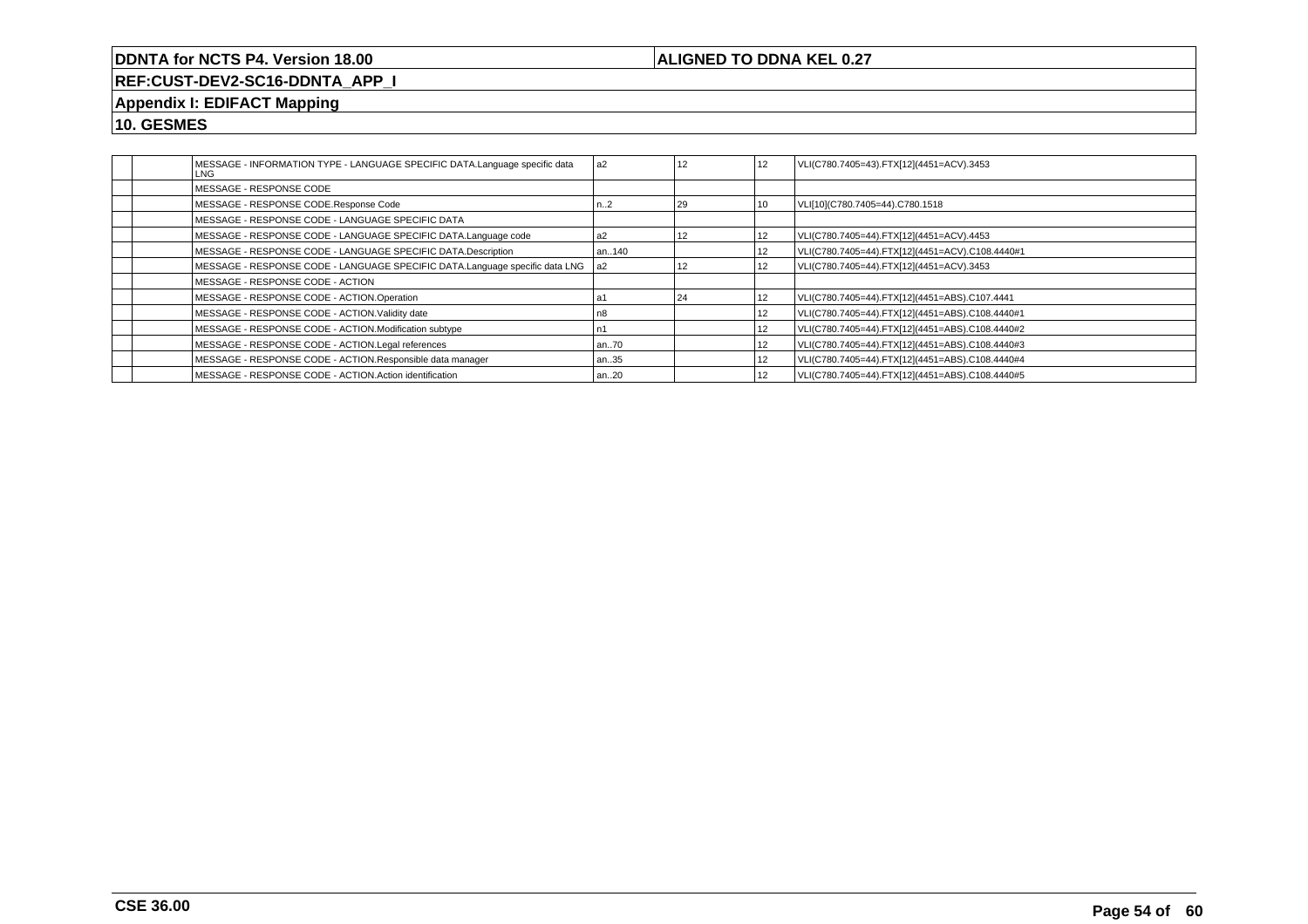## **ALIGNED TO DDNA KEL 0.27**

**REF:CUST-DEV2-SC16-DDNTA\_APP\_I**

**Appendix I: EDIFACT Mapping**

**11. PARTTC**

| <b>SAD Box Message Element</b>                                                           | <b>Data</b><br><b>Type</b> | <b>Codelist</b> |                 | <b>Pos EDIFACT Mapping</b>                                                   |
|------------------------------------------------------------------------------------------|----------------------------|-----------------|-----------------|------------------------------------------------------------------------------|
| <b>MESSAGE</b>                                                                           |                            |                 |                 |                                                                              |
| MESSAGE.Syntax identifier                                                                | a4                         | 21              |                 | UNB[0].S001.0001                                                             |
| MESSAGE.Syntax version number                                                            | n <sub>1</sub>             | 22              | $\Omega$        | UNB[0].S001.0002                                                             |
| MESSAGE.Message sender                                                                   | an35                       |                 |                 | UNB[0].S002.0004                                                             |
| MESSAGE.Sender identification code qualifier                                             | an.4                       |                 | $\Omega$        | UNB[0].S002.0007                                                             |
| MESSAGE.Message recipient                                                                | an35                       |                 |                 | UNB[0].S003.0010                                                             |
| MESSAGE.Recipient identification code qualifier                                          | an4                        |                 | $\Omega$        | UNB[0].S003.0007                                                             |
| MESSAGE.Date of preparation                                                              | n6                         |                 | $\Omega$        | UNB[0].S004.0017                                                             |
| MESSAGE. Time of preparation                                                             | n4                         |                 | $\Omega$        | UNB[0].S004.0019                                                             |
| MESSAGE.Interchange control reference                                                    | an14                       |                 |                 | UNB[0].0020                                                                  |
| MESSAGE.Interchange control reference                                                    | an14                       |                 | 32              | UNZ[32].0020                                                                 |
| MESSAGE.Recipient's reference/password                                                   | an14                       |                 | $\Omega$        | UNB[0].S005.0022                                                             |
| MESSAGE.Recipient's reference/password qualifier                                         | an2                        |                 | $\Omega$        | UNB[0].S005.0025                                                             |
| MESSAGE.Application reference                                                            | an14                       |                 | U               | UNB[0].0026                                                                  |
| MESSAGE.Priority                                                                         | a1                         |                 | $\Omega$        | UNB[0].0029                                                                  |
| MESSAGE.Acknowledgement request                                                          | n1                         | 27              | $\Omega$        | UNB[0].0031                                                                  |
| MESSAGE.Communications agreement id                                                      | an35                       |                 | $\Omega$        | UNB[0].0032                                                                  |
| MESSAGE.Test indicator                                                                   | n1                         | 27              |                 | UNB[0].0035                                                                  |
| MESSAGE.Message identification                                                           | an14                       |                 |                 | UNH[1](S009.0065=PARTTC)(S009.0052=D)(S009.0054=96B)(S009.0051=EC).0062      |
| MESSAGE.Message identification                                                           | an14                       |                 | 31              | UNT[31].0062                                                                 |
| MESSAGE.Message type                                                                     | an6                        | 60              |                 | UNH[1](S009.0065=PARTTC)(S009.0052=D)(S009.0054=96B)(S009.0051=EC).S009.0057 |
| <b>MESSAGE - HEADER</b>                                                                  |                            |                 |                 |                                                                              |
| MESSAGE - HEADER.Period from date                                                        | n <sub>8</sub>             |                 | 3               | DTM[3](C507.2005=200).C507.2380                                              |
| MESSAGE - HEADER.Period to date                                                          | n8                         |                 | 3               | DTM[3](C507.2005=201).C507.2380                                              |
| MESSAGE - HEADER.Extraction                                                              | n1                         | 27              | 3               | DTM[3](C507.2005=202).C507.2380                                              |
| MESSAGE - CUSTOMS OFFICE INFORMATION                                                     |                            |                 |                 |                                                                              |
| MESSAGE - CUSTOMS OFFICE INFORMATION.Reference number                                    | an <sub>8</sub>            |                 | 12 <sup>2</sup> | NAD[12](3035=EU).C080.3036#1                                                 |
| MESSAGE - CUSTOMS OFFICE INFORMATION.Reference number main office                        | an <sub>8</sub>            |                 | 12              | NAD[12](3035=EU).C080.3036#4                                                 |
| MESSAGE - CUSTOMS OFFICE INFORMATION.Reference number higher authority                   | an <sub>8</sub>            |                 | 12              | NAD[12](3035=EU).C080.3036#2                                                 |
| MESSAGE - CUSTOMS OFFICE INFORMATION.Reference number take-over                          | an <sub>8</sub>            |                 | 12 <sup>2</sup> | NAD[12](3035=EU).C080.3036#3                                                 |
| MESSAGE - CUSTOMS OFFICE INFORMATION.Reference number Competent Authority of<br>Enquiry  | l an8                      |                 | 12 <sup>°</sup> | NAD[12](3035=EU).C080.3036#5                                                 |
| MESSAGE - CUSTOMS OFFICE INFORMATION.Reference number Competent Authority of<br>Recovery | an8                        |                 | 12              | NAD[12](3035=EU).C058.3124#1                                                 |
| MESSAGE - CUSTOMS OFFICE INFORMATION.Country code                                        | a2                         | 70              | 12              | NAD[12](3035=EU).3207                                                        |
| MESSAGE - CUSTOMS OFFICE INFORMATION.UN/LOCODE id                                        | a3                         |                 | 12              | NAD[12](3035=EU).C082.3039                                                   |
| MESSAGE - CUSTOMS OFFICE INFORMATION.Region code                                         | an.3                       |                 | 12 <sup>2</sup> | NAD[12](3035=EU).3164                                                        |
| MESSAGE - CUSTOMS OFFICE INFORMATION.NCTS entry date                                     | n8                         |                 | 13              | NAD(3035=EU).DTM[13](C507.2005=146).C507.2380                                |
| MESSAGE - CUSTOMS OFFICE INFORMATION.Nearest office                                      | an175                      |                 | 15              | NAD(3035=EU).FTX[15](4451=AAI).C108.4440#1                                   |
| MESSAGE - CUSTOMS OFFICE INFORMATION.Nearest office LNG                                  | a2                         | 12              | 15              | NAD(3035=EU).FTX[15](4451=AAI).3453                                          |
| MESSAGE - CUSTOMS OFFICE INFORMATION.Postal code                                         | an9                        |                 | 12              | NAD[12](3035=EU).3251                                                        |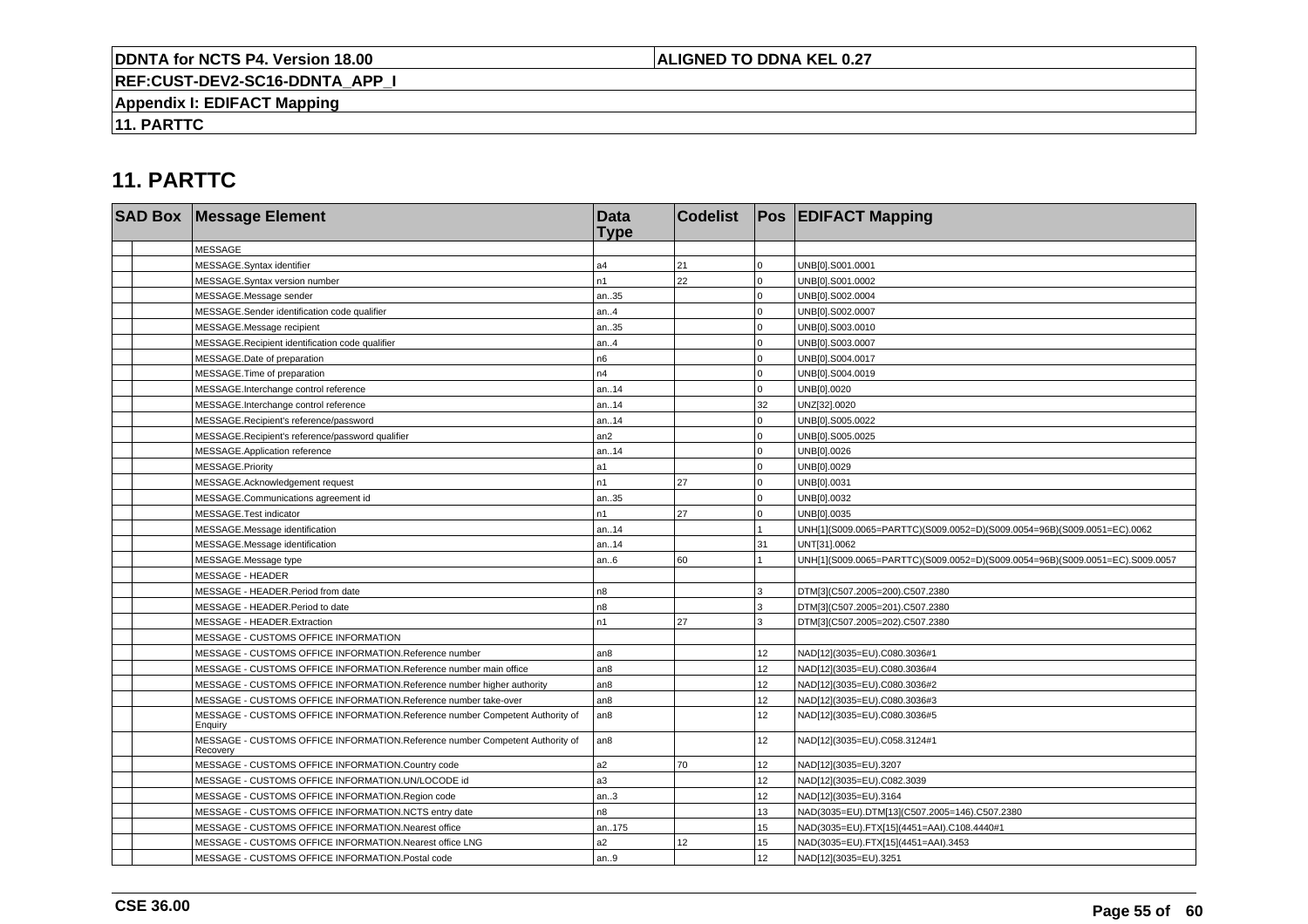## **ALIGNED TO DDNA KEL 0.27**

# **REF:CUST-DEV2-SC16-DDNTA\_APP\_I**

# **Appendix I: EDIFACT Mapping**

| MESSAGE - CUSTOMS OFFICE INFORMATION.Phone number                                                                              | an35           |     | 21 | NAD(3035=EU).CTA(3139=IC).COM[21](C076.3155=TE).C076.3148 |
|--------------------------------------------------------------------------------------------------------------------------------|----------------|-----|----|-----------------------------------------------------------|
| MESSAGE - CUSTOMS OFFICE INFORMATION.Fax number                                                                                | an35           |     | 21 | NAD(3035=EU).CTA(3139=IC).COM[21](C076.3155=FX).C076.3148 |
| MESSAGE - CUSTOMS OFFICE INFORMATION. Telex number                                                                             | an35           |     | 21 | NAD(3035=EU).CTA(3139=IC).COM[21](C076.3155=TL).C076.3148 |
| MESSAGE - CUSTOMS OFFICE INFORMATION.E-mail address                                                                            | an70           |     | 21 | NAD(3035=EU).CTA(3139=IC).COM[21](C076.3155=EM).C076.3148 |
| MESSAGE - CUSTOMS OFFICE INFORMATION.Geo info code                                                                             | l an6          | 15  | 12 | NAD[12](3035=EU).C059.3042#1                              |
| MESSAGE - CUSTOMS OFFICE INFORMATION. Trader dedicated                                                                         | n1             | 27  | 18 | NAD(3035=EU).RFF[18](C506.1153=ADZ).C506.1154             |
| MESSAGE - CUSTOMS OFFICE INFORMATION - ACTION                                                                                  |                |     |    |                                                           |
| MESSAGE - CUSTOMS OFFICE INFORMATION - ACTION.Operation                                                                        | a1             | 24  | 15 | NAD(3035=EU).FTX[15](4451=ABS).C107.4441                  |
| MESSAGE - CUSTOMS OFFICE INFORMATION - ACTION. Validity date                                                                   | n <sub>8</sub> |     | 15 | NAD(3035=EU).FTX[15](4451=ABS).C108.4440#1                |
| MESSAGE - CUSTOMS OFFICE INFORMATION - ACTION Modification subtype                                                             | n <sub>1</sub> |     | 15 | NAD(3035=EU).FTX[15](4451=ABS).C108.4440#2                |
| MESSAGE - CUSTOMS OFFICE INFORMATION - ACTION Action identification                                                            | an20           |     | 15 | NAD(3035=EU).FTX[15](4451=ABS).C108.4440#5                |
| MESSAGE - CUSTOMS OFFICE INFORMATION - (DEDICATED) TRADER                                                                      |                |     |    |                                                           |
| MESSAGE - CUSTOMS OFFICE INFORMATION - (DEDICATED) TRADER.Name                                                                 | an35           |     | 20 | NAD(3035=EU).CTA[20](3139=AX).C056.3412                   |
| MESSAGE - CUSTOMS OFFICE INFORMATION - (DEDICATED) TRADER.Language code                                                        | a2             | 12  | 21 | NAD(3035=EU).CTA(3139=AX).COM[21](C076.3155=EI).C076.3148 |
| MESSAGE - CUSTOMS OFFICE INFORMATION - (DEDICATED) TRADER.TIN                                                                  | an17           |     | 20 | NAD(3035=EU).CTA[20](3139=AX).C056.3413                   |
| MESSAGE - CUSTOMS OFFICE INFORMATION - CUSTOMS OFFICE SPECIFIC NOTES                                                           |                |     |    |                                                           |
| MESSAGE - CUSTOMS OFFICE INFORMATION - CUSTOMS OFFICE SPECIFIC<br>NOTES.Specific notes code                                    | an6            | 67  | 15 | NAD(3035=EU).FTX[15](4451=ACB).C107.4441                  |
| MESSAGE - CUSTOMS OFFICE INFORMATION - CUSTOMS OFFICE LSD                                                                      |                |     |    |                                                           |
| MESSAGE - CUSTOMS OFFICE INFORMATION - CUSTOMS OFFICE LSD.Language code                                                        | a <sub>2</sub> | 12  | 24 | NAD(3035=EU).TOD[24](4055=5).4215                         |
| MESSAGE - CUSTOMS OFFICE INFORMATION - CUSTOMS OFFICE LSD.Customs office<br>usual name                                         | an35           |     | 24 | NAD(3035=EU).TOD[24](4055=5).C100.4052#1                  |
| MESSAGE - CUSTOMS OFFICE INFORMATION - CUSTOMS OFFICE LSD.Customs office<br>usual name LNG                                     | a2             | 12  | 24 | NAD(3035=EU).TOD[24](4055=5).C100.1131                    |
| MESSAGE - CUSTOMS OFFICE INFORMATION - CUSTOMS OFFICE LSD. Street and<br>number                                                | an35           |     | 24 | NAD(3035=EU).TOD[24](4055=5).C100.4052#2                  |
| MESSAGE - CUSTOMS OFFICE INFORMATION - CUSTOMS OFFICE LSD. Street and<br>number LNG                                            | a <sub>2</sub> | 12  | 24 | NAD(3035=EU).TOD[24](4055=5).C100.3055                    |
| MESSAGE - CUSTOMS OFFICE INFORMATION - CUSTOMS OFFICE LSD.City                                                                 | an35           |     | 26 | NAD(3035=EU).TOD(4055=5).LOC[26](3227=89).C517.3224       |
| MESSAGE - CUSTOMS OFFICE INFORMATION - CUSTOMS OFFICE LSD.City LNG                                                             | a <sub>2</sub> | 12  | 26 | NAD(3035=EU).TOD(4055=5).LOC[26](3227=89).C517.3225       |
| MESSAGE - CUSTOMS OFFICE INFORMATION - CUSTOMS OFFICE LSD. Prefix-suffix level                                                 | l an 1         | 53  | 26 | NAD(3035=EU).TOD(4055=5).LOC[26](3227=89).C553.3233       |
| MESSAGE - CUSTOMS OFFICE INFORMATION - CUSTOMS OFFICE LSD. Prefix-suffix flag                                                  | n <sub>1</sub> | 27  | 26 | NAD(3035=EU).TOD(4055=5).LOC[26](3227=89).C553.3232       |
| MESSAGE - CUSTOMS OFFICE INFORMATION - CUSTOMS OFFICE LSD.Prefix-suffix name   an35                                            |                |     | 26 | NAD(3035=EU).TOD(4055=5).LOC[26](3227=89).C519.3222       |
| MESSAGE - CUSTOMS OFFICE INFORMATION - CUSTOMS OFFICE LSD. Prefix-suffix name   a2<br>LNG.                                     |                | 12  | 26 | NAD(3035=EU).TOD(4055=5).LOC[26](3227=89).C519.3223       |
| MESSAGE - CUSTOMS OFFICE INFORMATION - CUSTOMS OFFICE LSD. Space to add                                                        | n <sub>1</sub> | 27  | 24 | NAD(3035=EU).TOD[24](4055=5).C100.4053                    |
| MESSAGE - CUSTOMS OFFICE INFORMATION - CUSTOMS OFFICE TIMETABLE                                                                |                |     |    |                                                           |
| MESSAGE - CUSTOMS OFFICE INFORMATION - CUSTOMS OFFICE TIMETABLE.Season<br>code                                                 | n1             |     | 24 | NAD(3035=EU).TOD[24](4055=1).4215                         |
| MESSAGE - CUSTOMS OFFICE INFORMATION - CUSTOMS OFFICE TIMETABLE.Season<br>name                                                 | an35           |     | 24 | NAD(3035=EU).TOD[24](4055=1).C100.4052#1                  |
| MESSAGE - CUSTOMS OFFICE INFORMATION - CUSTOMS OFFICE TIMETABLE.Season<br>name LNG                                             | a2             | 12  | 24 | NAD(3035=EU).TOD[24](4055=1).C100.4053                    |
| MESSAGE - CUSTOMS OFFICE INFORMATION - CUSTOMS OFFICE TIMETABLE.Season<br>start date                                           | n <sub>8</sub> |     | 25 | NAD(3035=EU).TOD(4055=1).DTM[25](C507.2005=194).C507.2380 |
| MESSAGE - CUSTOMS OFFICE INFORMATION - CUSTOMS OFFICE TIMETABLE.Season<br>end date                                             | n <sub>8</sub> |     | 25 | NAD(3035=EU).TOD(4055=1).DTM[25](C507.2005=206).C507.2380 |
| MESSAGE - CUSTOMS OFFICE INFORMATION - CUSTOMS OFFICE TIMETABLE -<br><b>CUSTOMS OFFICE TIMETABLE LINE</b>                      |                |     |    |                                                           |
| MESSAGE - CUSTOMS OFFICE INFORMATION - CUSTOMS OFFICE TIMETABLE -<br>CUSTOMS OFFICE TIMETABLE LINE.Day in the week (begin day) | n <sub>1</sub> | 105 | 26 | NAD(3035=EU).TOD(4055=1).LOC[26](3227=22).C517.1131       |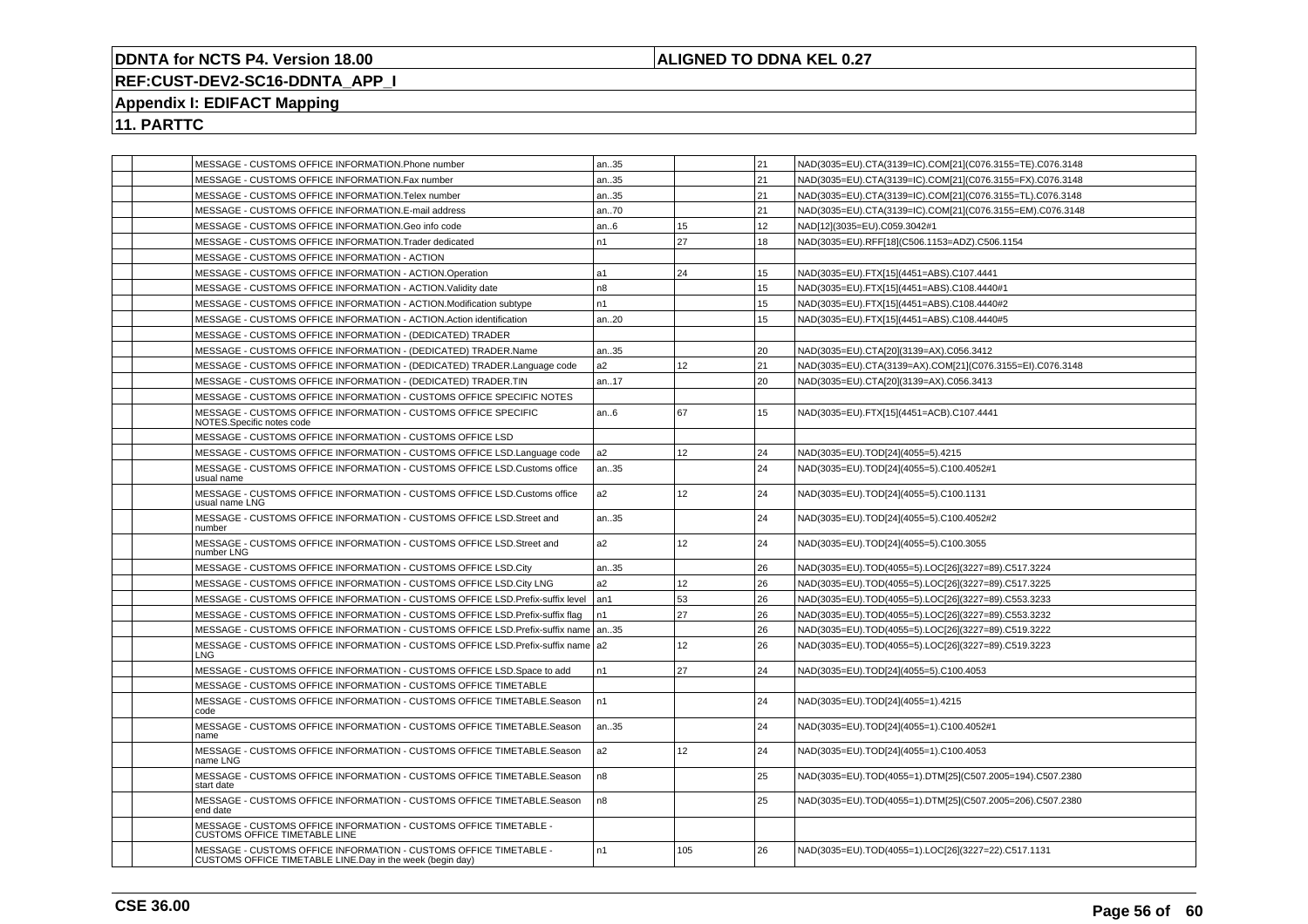## **ALIGNED TO DDNA KEL 0.27**

# **REF:CUST-DEV2-SC16-DDNTA\_APP\_I**

# **Appendix I: EDIFACT Mapping**

|                     | MESSAGE - CUSTOMS OFFICE INFORMATION - CUSTOMS OFFICE TIMETABLE -<br>CUSTOMS OFFICE TIMETABLE LINE.Opening hours time first period from                       | n4              |                 | 26 | NAD(3035=EU).TOD(4055=1).LOC[26](3227=22).C517.3225               |
|---------------------|---------------------------------------------------------------------------------------------------------------------------------------------------------------|-----------------|-----------------|----|-------------------------------------------------------------------|
|                     | MESSAGE - CUSTOMS OFFICE INFORMATION - CUSTOMS OFFICE TIMETABLE -<br>CUSTOMS OFFICE TIMETABLE LINE.Opening hours time first period to                         | n4              |                 | 26 | NAD(3035=EU).TOD(4055=1).LOC[26](3227=22).C517.3224               |
|                     | MESSAGE - CUSTOMS OFFICE INFORMATION - CUSTOMS OFFICE TIMETABLE -<br>CUSTOMS OFFICE TIMETABLE LINE.Day in the week (end day)                                  | n1              | 105             | 26 | NAD(3035=EU).TOD(4055=1).LOC[26](3227=22).C519.1131               |
|                     | MESSAGE - CUSTOMS OFFICE INFORMATION - CUSTOMS OFFICE TIMETABLE -<br>CUSTOMS OFFICE TIMETABLE LINE.Opening hours time second period from                      | n4              |                 | 26 | NAD(3035=EU).TOD(4055=1).LOC[26](3227=22).C519.3223               |
|                     | MESSAGE - CUSTOMS OFFICE INFORMATION - CUSTOMS OFFICE TIMETABLE -<br>CUSTOMS OFFICE TIMETABLE LINE.Opening hours time second period to                        | n4              |                 | 26 | NAD(3035=EU).TOD(4055=1).LOC[26](3227=22).C519.3222               |
| COMPETENCE          | MESSAGE - CUSTOMS OFFICE INFORMATION - CUSTOMS OFFICE TIMETABLE -<br>CUSTOMS OFFICE TIMETABLE LINE - CUSTOMS OFFICE ROLE / TRAFFIC                            |                 |                 |    |                                                                   |
|                     | MESSAGE - CUSTOMS OFFICE INFORMATION - CUSTOMS OFFICE TIMETABLE -<br>CUSTOMS OFFICE TIMETABLE LINE - CUSTOMS OFFICE ROLE / TRAFFIC<br>COMPETENCE.Role         | an.3            | 56              | 27 | NAD(3035=EU).TOD(4055=1).LOC(3227=22).FTX[27](4451=ADA).4453      |
|                     | MESSAGE - CUSTOMS OFFICE INFORMATION - CUSTOMS OFFICE TIMETABLE -<br>CUSTOMS OFFICE TIMETABLE LINE - CUSTOMS OFFICE ROLE / TRAFFIC<br>COMPETENCE.Traffic type | an.3            | 20              | 27 | NAD(3035=EU).TOD(4055=1).LOC(3227=22).FTX[27](4451=ADA).C107.4441 |
|                     | MESSAGE - COUNTRY/REGION                                                                                                                                      |                 |                 |    |                                                                   |
|                     | MESSAGE - COUNTRY/REGION.Country code                                                                                                                         | a2              | 70              | 12 | NAD[12](3035=N2).3229                                             |
|                     | MESSAGE - COUNTRY/REGION.Country/region code                                                                                                                  | an3             |                 | 12 | NAD[12](3035=N2).3207                                             |
|                     | MESSAGE - COUNTRY/REGION - ACTION                                                                                                                             |                 |                 |    |                                                                   |
|                     | MESSAGE - COUNTRY/REGION - ACTION.Operation                                                                                                                   | a <sub>1</sub>  | 24              | 15 | NAD(3035=N2).FTX[15](4451=ABS).C107.4441                          |
|                     | MESSAGE - COUNTRY/REGION - ACTION.Validity date                                                                                                               | n8              |                 | 15 | NAD(3035=N2).FTX[15](4451=ABS).C108.4440#1                        |
|                     | MESSAGE - COUNTRY/REGION - ACTION.Modification subtype                                                                                                        | n1              |                 | 15 | NAD(3035=N2).FTX[15](4451=ABS).C108.4440#2                        |
|                     | MESSAGE - COUNTRY/REGION - ACTION.Action identification                                                                                                       | an20            |                 | 15 | NAD(3035=N2).FTX[15](4451=ABS).C108.4440#5                        |
|                     | MESSAGE - COUNTRY/REGION - COUNTRY/REGION LSD                                                                                                                 |                 |                 |    |                                                                   |
|                     | MESSAGE - COUNTRY/REGION - COUNTRY/REGION LSD.Language code                                                                                                   | a2              | 12              | 15 | NAD(3035=N2).FTX[15](4451=ACV).3453                               |
|                     | MESSAGE - COUNTRY/REGION - COUNTRY/REGION LSD.Country/region name                                                                                             | an35            |                 | 15 | NAD(3035=N2).FTX[15](4451=ACV).C108.4440#1                        |
|                     | MESSAGE - COUNTRY/REGION - COUNTRY/REGION LSD.Country/region name LNG                                                                                         | a2              | 12              | 15 | NAD(3035=N2).FTX[15](4451=ACV).C108.4440#2                        |
|                     | MESSAGE - COUNTRY/REGION - COUNTRY/REGION HOLIDAYS                                                                                                            |                 |                 |    |                                                                   |
|                     | MESSAGE - COUNTRY/REGION - COUNTRY/REGION HOLIDAYS.Variable holiday date                                                                                      | n1              | 27              | 24 | NAD(3035=N2).TOD[24](4055=6).C100.3055                            |
|                     | MESSAGE - COUNTRY/REGION - COUNTRY/REGION HOLIDAYS.Day                                                                                                        | an <sub>2</sub> |                 | 24 | NAD(3035=N2).TOD[24](4055=6).C100.4053                            |
|                     | MESSAGE - COUNTRY/REGION - COUNTRY/REGION HOLIDAYS.Month                                                                                                      | an2             | 26              | 24 | NAD(3035=N2).TOD[24](4055=6).C100.1131                            |
|                     | MESSAGE - COUNTRY/REGION - COUNTRY/REGION HOLIDAYS.Year                                                                                                       | n4              |                 | 24 | NAD(3035=N2).TOD[24](4055=6).C100.4052#1                          |
| <b>HOLIDAYS LSD</b> | MESSAGE - COUNTRY/REGION - COUNTRY/REGION HOLIDAYS - COUNTRY/REGION                                                                                           |                 |                 |    |                                                                   |
|                     | MESSAGE - COUNTRY/REGION - COUNTRY/REGION HOLIDAYS - COUNTRY/REGION<br>HOLIDAYS LSD.Language code                                                             | a2              | 12 <sup>°</sup> | 26 | NAD(3035=N2).TOD(4055=6).LOC[26](3227=89).5479                    |
|                     | MESSAGE - COUNTRY/REGION - COUNTRY/REGION HOLIDAYS - COUNTRY/REGION<br>HOLIDAYS LSD. Public holiday name                                                      | an35            |                 | 26 | NAD(3035=N2).TOD(4055=6).LOC[26](3227=89).C517.3224               |
|                     | MESSAGE - COUNTRY/REGION - COUNTRY/REGION HOLIDAYS - COUNTRY/REGION<br>HOLIDAYS LSD.Public holiday name LNG                                                   | a2              | 12 <sup>°</sup> | 26 | NAD(3035=N2).TOD(4055=6).LOC[26](3227=89).C517.3225               |
|                     | MESSAGE - COUNTRY HOLIDAYS                                                                                                                                    |                 |                 |    |                                                                   |
|                     | MESSAGE - COUNTRY HOLIDAYS.Country code                                                                                                                       | a2              | 70              | 12 | NAD[12](3035=N1).3207                                             |
|                     | MESSAGE - COUNTRY HOLIDAYS - ACTION                                                                                                                           |                 |                 |    |                                                                   |
|                     | MESSAGE - COUNTRY HOLIDAYS - ACTION.Operation                                                                                                                 | a1              | 24              | 15 | NAD(3035=N1).FTX[15](4451=ABS).C107.4441                          |
|                     | MESSAGE - COUNTRY HOLIDAYS - ACTION. Validity date                                                                                                            | n8              |                 | 15 | NAD(3035=N1).FTX[15](4451=ABS).C108.4440#1                        |
|                     | MESSAGE - COUNTRY HOLIDAYS - ACTION.Modification subtype                                                                                                      | n1              |                 | 15 | NAD(3035=N1).FTX[15](4451=ABS).C108.4440#2                        |
|                     | MESSAGE - COUNTRY HOLIDAYS - ACTION.Action identification                                                                                                     | an20            |                 | 15 | NAD(3035=N1).FTX[15](4451=ABS).C108.4440#5                        |
|                     | MESSAGE - COUNTRY HOLIDAYS - COUNTRY HOLIDAYS DATA                                                                                                            |                 |                 |    |                                                                   |
|                     |                                                                                                                                                               |                 |                 |    |                                                                   |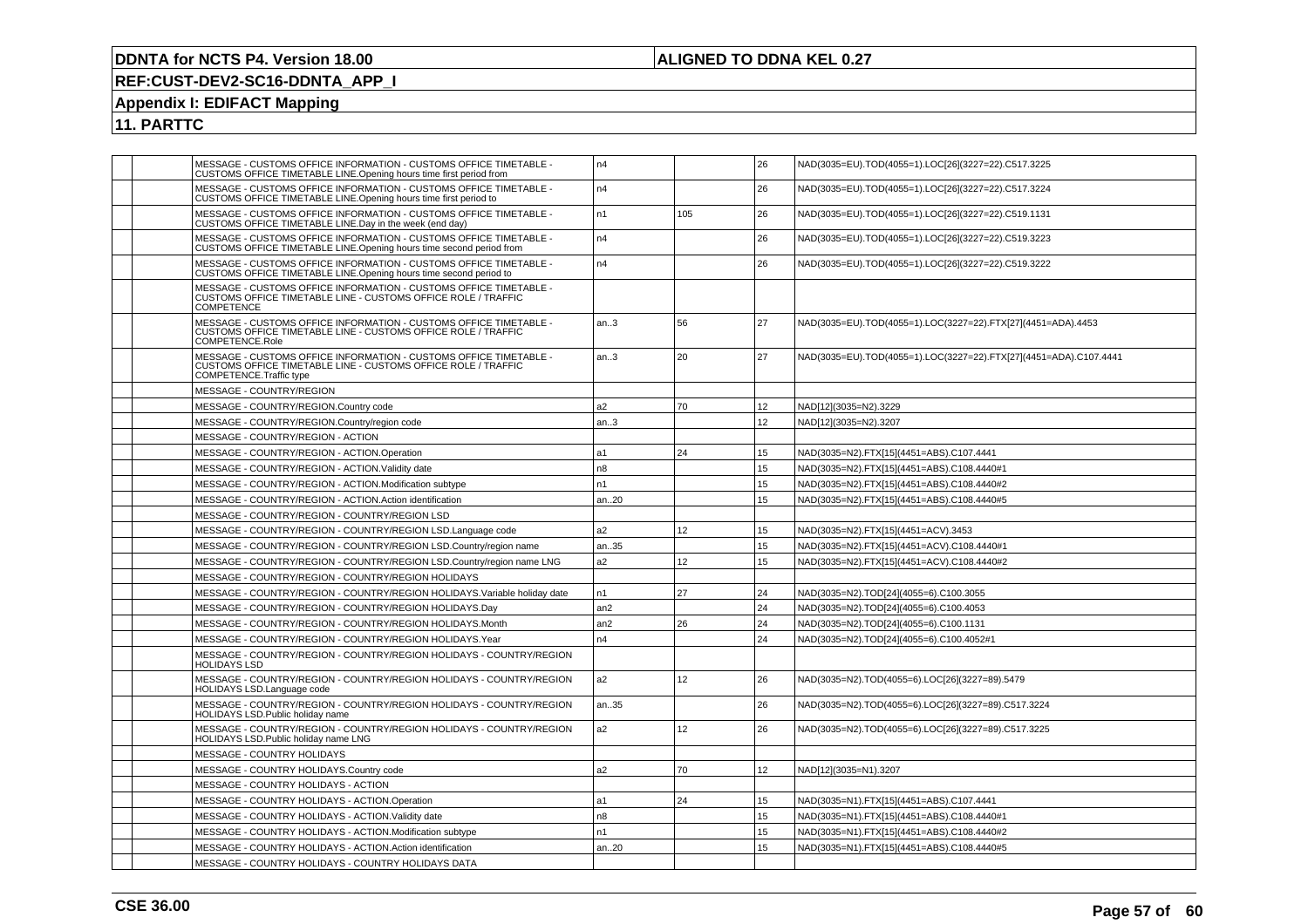## **ALIGNED TO DDNA KEL 0.27**

**REF:CUST-DEV2-SC16-DDNTA\_APP\_I**

## **Appendix I: EDIFACT Mapping**

|  | MESSAGE - COUNTRY HOLIDAYS - COUNTRY HOLIDAYS DATA.Variable holiday date                                   | l n1  |      | 24 | NAD(3035=N1).TOD[24](4055=6).C100.3055              |
|--|------------------------------------------------------------------------------------------------------------|-------|------|----|-----------------------------------------------------|
|  | MESSAGE - COUNTRY HOLIDAYS - COUNTRY HOLIDAYS DATA.Day                                                     | l an2 |      | 24 | NAD(3035=N1).TOD[24](4055=6).C100.4053              |
|  | IMESSAGE - COUNTRY HOLIDAYS - COUNTRY HOLIDAYS DATA.Month                                                  | l an2 | l 26 | 24 | NAD(3035=N1).TOD[24](4055=6).C100.1131              |
|  | MESSAGE - COUNTRY HOLIDAYS - COUNTRY HOLIDAYS DATA.Year                                                    |       |      | 24 | NAD(3035=N1).TOD[24](4055=6).C100.4052#1            |
|  | MESSAGE - COUNTRY HOLIDAYS - COUNTRY HOLIDAYS DATA - COUNTRY HOLIDAYS<br><b>IDATA LSD</b>                  |       |      |    |                                                     |
|  | IMESSAGE - COUNTRY HOLIDAYS - COUNTRY HOLIDAYS DATA - COUNTRY HOLIDAYS       la2<br>DATA LSD.Language code |       |      | 26 | NAD(3035=N1).TOD(4055=6).LOC[26](3227=89).5479      |
|  | IMESSAGE - COUNTRY HOLIDAYS - COUNTRY HOLIDAYS DATA - COUNTRY HOLIDAYS<br>DATA LSD.Public holiday name     | lan35 |      | 26 | NAD(3035=N1).TOD(4055=6).LOC[26](3227=89).C517.3224 |
|  | MESSAGE - COUNTRY HOLIDAYS - COUNTRY HOLIDAYS DATA - COUNTRY HOLIDAYS<br>DATA LSD. Public holiday name LNG | l a2  |      | 26 | NAD(3035=N1).TOD(4055=6).LOC[26](3227=89).C517.3225 |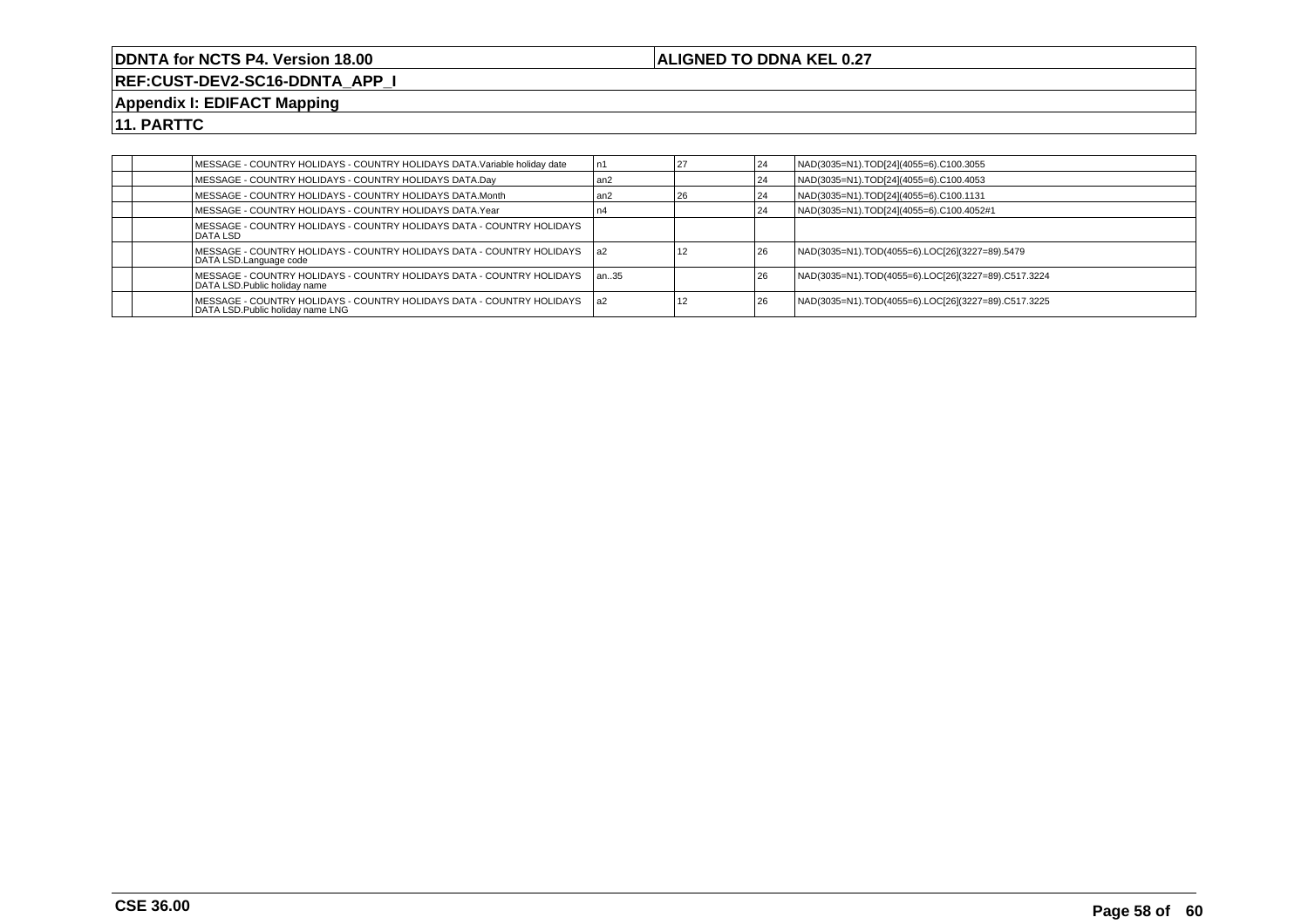## **ALIGNED TO DDNA KEL 0.27**

**REF:CUST-DEV2-SC16-DDNTA\_APP\_I**

**Appendix I: EDIFACT Mapping**

**12. SANCRT**

# **12. SANCRT**

|  | <b>SAD Box Message Element</b>                   | <b>Data</b><br><b>Type</b> | <b>Codelist</b> |             | <b>Pos EDIFACT Mapping</b>                                                   |
|--|--------------------------------------------------|----------------------------|-----------------|-------------|------------------------------------------------------------------------------|
|  | <b>MESSAGE</b>                                   |                            |                 |             |                                                                              |
|  | MESSAGE.Syntax identifier                        | a <sub>4</sub>             | 21              | $\Omega$    | UNB[0].S001.0001                                                             |
|  | MESSAGE.Syntax version number                    | n <sub>1</sub>             | 22              | $\Omega$    | UNB[0].S001.0002                                                             |
|  | MESSAGE.Message sender                           | an35                       |                 | $\Omega$    | UNB[0].S002.0004                                                             |
|  | MESSAGE.Sender identification code qualifier     | an.4                       |                 | $\Omega$    | UNB[0].S002.0007                                                             |
|  | MESSAGE.Message recipient                        | an35                       |                 | $\Omega$    | UNB[0].S003.0010                                                             |
|  | MESSAGE.Recipient identification code qualifier  | an.4                       |                 | $\Omega$    | UNB[0].S003.0007                                                             |
|  | MESSAGE.Date of preparation                      | n6                         |                 | $\Omega$    | UNB[0].S004.0017                                                             |
|  | MESSAGE. Time of preparation                     | n4                         |                 | $\Omega$    | UNB[0].S004.0019                                                             |
|  | MESSAGE.Interchange control reference            | an14                       |                 | $\mathbf 0$ | UNB[0].0020                                                                  |
|  | MESSAGE.Interchange control reference            | an14                       |                 | 78          | UNZ[78].0020                                                                 |
|  | MESSAGE.Recipient's reference/password           | an14                       |                 | $\Omega$    | UNB[0].S005.0022                                                             |
|  | MESSAGE.Recipient's reference/password qualifier | an2                        |                 | $\Omega$    | UNB[0].S005.0025                                                             |
|  | MESSAGE.Application reference                    | an14                       |                 | $\Omega$    | UNB[0].0026                                                                  |
|  | MESSAGE.Priority                                 | l a1                       |                 | $\Omega$    | UNB[0].0029                                                                  |
|  | MESSAGE.Acknowledgement request                  | n1                         | 27              | $\Omega$    | UNB[0].0031                                                                  |
|  | MESSAGE.Communications agreement id              | an35                       |                 | $\Omega$    | UNB[0].0032                                                                  |
|  | MESSAGE.Test indicator                           | n <sub>1</sub>             | 27              | $\mathbf 0$ | UNB[0].0035                                                                  |
|  | MESSAGE.Message identification                   | an14                       |                 |             | UNH[1](S009.0065=SANCRT)(S009.0052=D)(S009.0054=96B)(S009.0051=UN).0062      |
|  | MESSAGE.Message identification                   | an14                       |                 | 77          | UNT[77].0062                                                                 |
|  | MESSAGE.Message type                             | an.6                       | 60              |             | UNH[1](S009.0065=SANCRT)(S009.0052=D)(S009.0054=96B)(S009.0051=UN).S009.0057 |
|  | MESSAGE.Common access reference                  | an35                       |                 |             | UNH[1](S009.0065=SANCRT)(S009.0052=D)(S009.0054=96B)(S009.0051=UN).0068      |
|  | MESSAGE.Message sequence number                  | n.2                        |                 |             | UNH[1](S009.0065=SANCRT)(S009.0052=D)(S009.0054=96B)(S009.0051=UN).S010.0070 |
|  | MESSAGE.First and last transfer                  | l a1                       | 28              |             | UNH[1](S009.0065=SANCRT)(S009.0052=D)(S009.0054=96B)(S009.0051=UN).S010.0073 |
|  | MESSAGE - (PRINCIPAL) TRADER                     |                            |                 |             |                                                                              |
|  | MESSAGE - (PRINCIPAL) TRADER.Name                | an35                       |                 | 14          | NAD[14](3035=AF).C080.3036#1                                                 |
|  | MESSAGE - (PRINCIPAL) TRADER.Street and number   | an35                       |                 | 14          | NAD[14](3035=AF).C059.3042#1                                                 |
|  | MESSAGE - (PRINCIPAL) TRADER.Postal code         | an9                        |                 | 14          | NAD[14](3035=AF).3251                                                        |
|  | MESSAGE - (PRINCIPAL) TRADER.City                | an35                       |                 | 14          | NAD[14](3035=AF).3164                                                        |
|  | MESSAGE - (PRINCIPAL) TRADER.Country code        | a2                         | 8               | 14          | NAD[14](3035=AF).3207                                                        |
|  | MESSAGE - (PRINCIPAL) TRADER.NAD LNG             | a <sub>2</sub>             | 12              | 14          | NAD[14](3035=AF).3229                                                        |
|  | MESSAGE - (PRINCIPAL) TRADER.TIN                 | an17                       |                 | 14          | NAD[14](3035=AF).C082.3039                                                   |
|  | MESSAGE - (PRINCIPAL) TRADER.Holder ID TIR       | an17                       |                 | 14          | NAD[14](3035=AF).C080.3036#2                                                 |
|  | <b>MESSAGE - GUARANTOR</b>                       |                            |                 |             |                                                                              |
|  | MESSAGE - GUARANTOR.Name                         | an35                       |                 | 14          | NAD[14](3035=SX).C080.3036#1                                                 |
|  | MESSAGE - GUARANTOR.Street and number            | an35                       |                 | 14          | NAD[14](3035=SX).C059.3042#1                                                 |
|  | MESSAGE - GUARANTOR.Postal code                  | an.9                       |                 | 14          | NAD[14](3035=SX).3251                                                        |
|  | MESSAGE - GUARANTOR.City                         | an35                       |                 | 14          | NAD[14](3035=SX).3164                                                        |
|  | MESSAGE - GUARANTOR.Country code                 | a2                         | 70              | 14          | NAD[14](3035=SX).3207                                                        |
|  | MESSAGE - GUARANTOR.NAD LNG                      | a2                         | 12              | 14          | NAD[14](3035=SX).3229                                                        |
|  | MESSAGE - GUARANTOR.TIN                          | an17                       |                 | 14          | NAD[14](3035=SX).C082.3039                                                   |